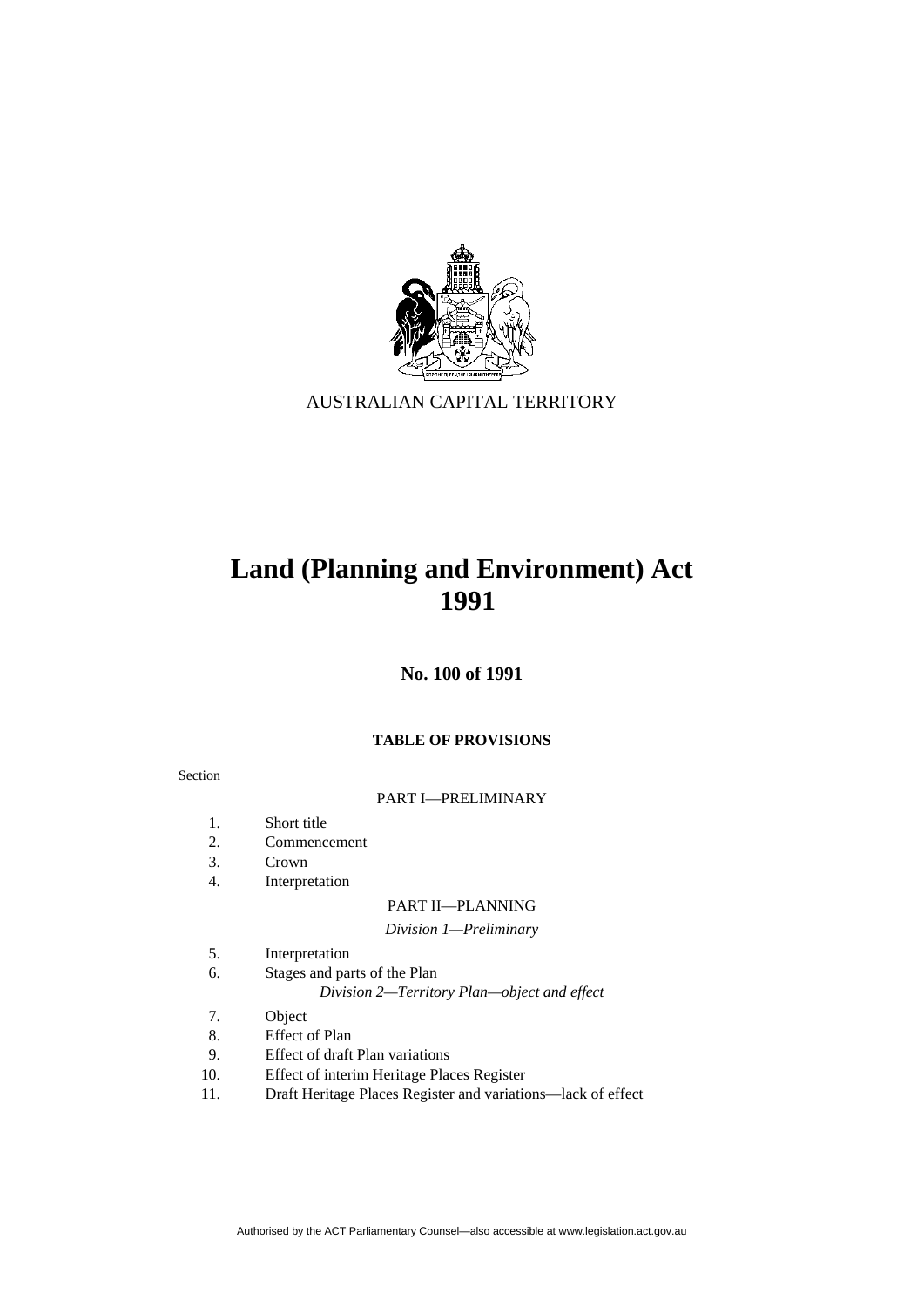### *Land (Planning and Environment) No. 100, 1991* **TABLE OF PROVISIONS**—continued

|         | <b>IADLE OF FROVISIONS—continued</b>                                                          |
|---------|-----------------------------------------------------------------------------------------------|
| Section |                                                                                               |
| 12.     | Plan not to have retrospective effect<br>Division 3-Territory Plan-continuation and variation |
|         | Subdivision A-Territory Plan                                                                  |
| 13.     | Continuation of Plan<br>Subdivision B-Preparation of variations of the Plan                   |
| 14.     | Application                                                                                   |
| 15.     | Preparation of variations                                                                     |
| 16.     | Conservator's recommendations                                                                 |
| 17.     | Heritage                                                                                      |
| 18.     | Environmental reports and Inquiries                                                           |
| 19.     | Public consultation                                                                           |
| 20.     | Consultation with the National Capital Planning Authority                                     |
| 21.     | Public inspection of comments                                                                 |
| 22.     | Revision, deferral or withdrawal of draft Plan variation                                      |
|         | Subdivision C-Executive approval and consideration by<br>the Legislative Assembly             |
| 23.     | Application                                                                                   |
| 24.     | Submission of draft Plan variation to Executive                                               |
| 25.     | Consideration by a Legislative Assembly Committee                                             |
| 26.     | Executive powers                                                                              |
| 27.     | Return of draft Plan variation to the Authority                                               |
| 28.     | Notice of revival of deferred draft Plan variation                                            |
| 29.     | Consideration of Plan variation by Legislative Assembly                                       |
| 30.     | Commencement<br>Subdivision D-Plan variations-defined land                                    |
| 31.     | Interpretation                                                                                |
| 32.     | Plan variations in relation to defined land                                                   |
|         | Division 4—Australian Capital Territory Planning Authority                                    |
|         | Subdivision A-Establishment, constitution, functions<br>and powers                            |
| 33.     | Establishment                                                                                 |
| 34.     | Constitution                                                                                  |
| 35.     | Agent of the Crown                                                                            |
| 36.     | Functions                                                                                     |
| 37.     | Executive policy directions                                                                   |
| 38.     | Powers                                                                                        |
| 39.     | Annual report                                                                                 |
| 40.     | Delegation                                                                                    |
| 41.     | <b>Staff</b>                                                                                  |
| 42.     | Effect of irregularity of appointment of Chief Planner                                        |

# ii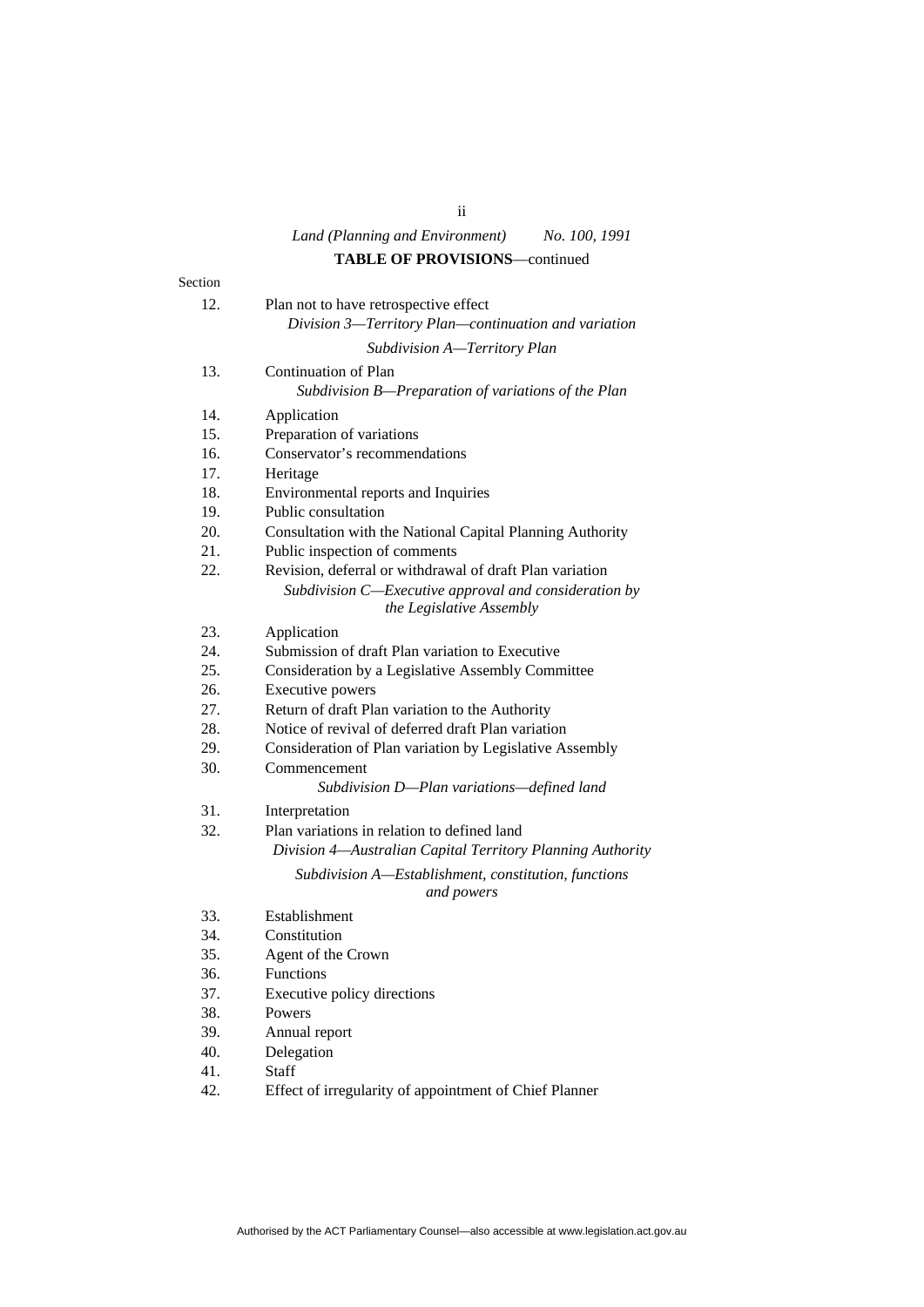# iii

# *Land (Planning and Environment) No. 100, 1991*

# **TABLE OF PROVISIONS**—continued

|     | Subdivision B-Chief Planner                                              |
|-----|--------------------------------------------------------------------------|
| 43. | <b>Chief Planner</b>                                                     |
| 44. | Acting Chief Planner                                                     |
| 45. | Remuneration and allowances                                              |
| 46. | Leave of absence                                                         |
| 47. | Disclosure of interests                                                  |
| 48. | Other employment, remuneration, business etc.                            |
| 49. | Resignation                                                              |
| 50. | Termination of appointment                                               |
|     | Division 5-Miscellaneous                                                 |
| 51. | Challenge to validity of provisions of Plan                              |
|     | PART III-HERITAGE                                                        |
|     | Division 1-Preliminary                                                   |
| 52. | Interpretation                                                           |
| 53. | Interim Registers-interpretation                                         |
|     | Division 2-Heritage Places Register                                      |
| 54. | Content of Heritage Places Register                                      |
|     | Division 3-Interim Heritage Places Registers                             |
|     | Subdivision A-Effect                                                     |
| 55. | <b>Effect of interim Registers</b>                                       |
|     | Subdivision B-Preparation, notification, submission of<br>Registers      |
| 56. | Criteria for preparation                                                 |
| 57. | Ministerial directions and declarations under Division 5                 |
| 58. | Public consultation                                                      |
| 59. | Application for inclusion of places in an interim Register               |
| 60. | Public notification                                                      |
| 61. | Notification of lessees and occupiers                                    |
| 62. | Revision of interim Registers                                            |
| 63. | Submission of interim Register to the Authority                          |
|     | Division 4—Acquisition of heritage places and objects                    |
| 64. | Acquisition                                                              |
| 65. | Notice of acquisition                                                    |
|     | Division 5-Aboriginal heritage                                           |
|     | Subdivision A-Preliminary                                                |
| 66. | Interpretation                                                           |
|     | Subdivision B-Reporting discoveries of unregistered<br>Aboriginal places |
| 67. | Reports                                                                  |

#### Section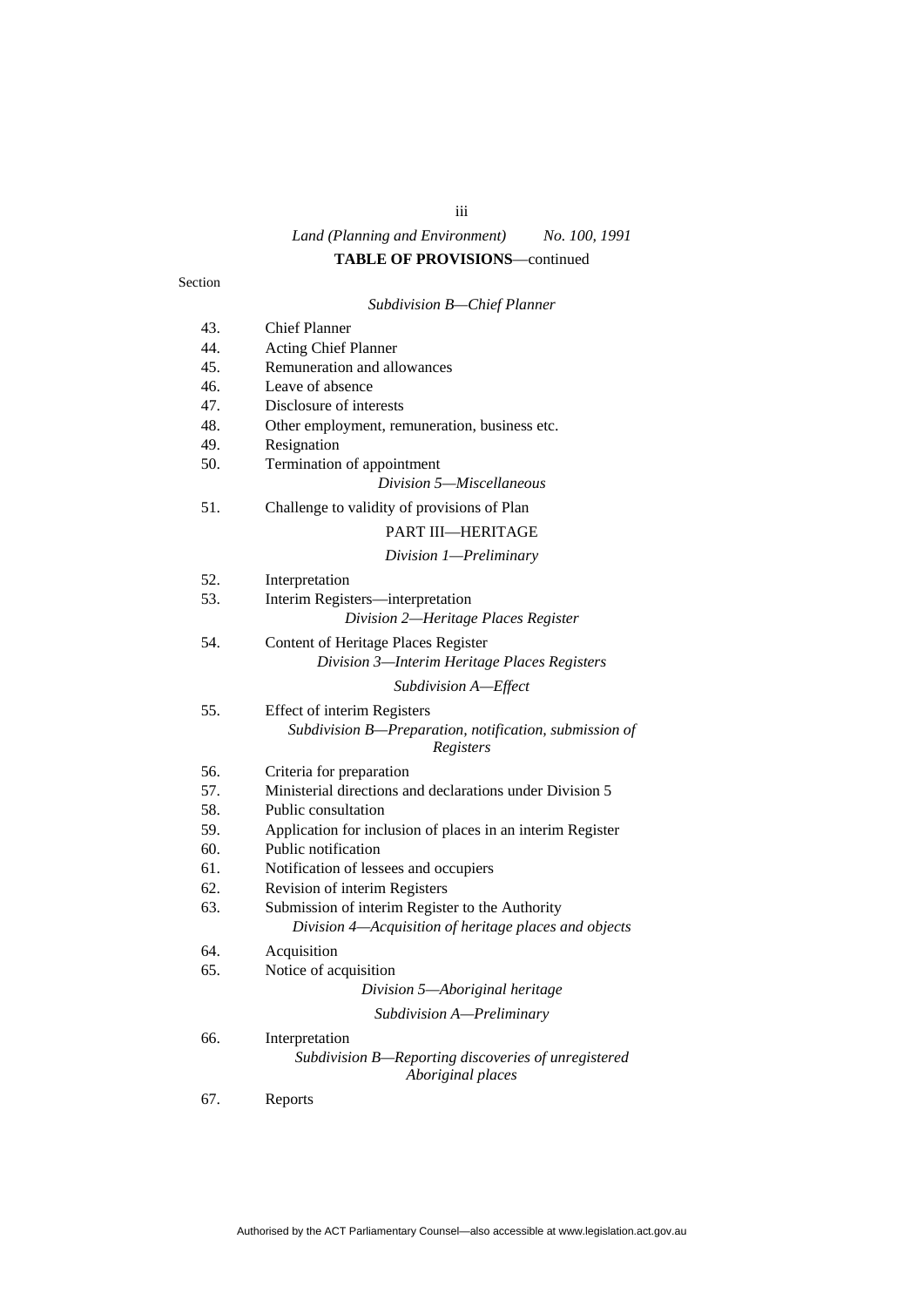# *Land (Planning and Environment) No. 100, 1991* **TABLE OF PROVISIONS**—continued

|         | ГАРЕЕ ОГ 1 КО СЮЮРС                                                                   |
|---------|---------------------------------------------------------------------------------------|
| Section |                                                                                       |
| 68.     | Aboriginal heritage discoveries-consideration of reports                              |
| 69.     | Aboriginal heritage discoveries-Ministerial directions and declarations               |
|         | Subdivision C-Protection of unregistered Aboriginal heritage                          |
| 70.     | Damaging unregistered Aboriginal places                                               |
| 71.     | Orders for the protection of unregistered Aboriginal places—application of<br>Part VI |
| 72.     | Orders—reports by Heritage Council                                                    |
| 73.     | Orders-Ministerial directions and declarations<br>Subdivision D-Compensation claims   |
| 74.     | Interpretation                                                                        |
| 75.     | Application                                                                           |
| 76.     | Right to compensation                                                                 |
| 77.     | Loss for which compensation is recoverable                                            |
| 78.     | Amount of compensation                                                                |
| 79.     | Consultation with applicants                                                          |
| 80.     | Notice of decisions about compensation                                                |
|         | Subdivision E-Consultation in relation to Registers                                   |
| 81.     | Consultation with Aboriginal organisations                                            |
|         | Subdivision F-Restricted information                                                  |
| 82.     | Restricted information                                                                |
| 83.     | Publication of restricted information by public officials                             |
| 84.     | Publication of restricted information generally                                       |
| 85.     | Access to restricted information                                                      |
|         | Division 6-Administrative review                                                      |
| 86.     | Review of decisions                                                                   |
|         | Division 7-Public access to heritage information                                      |
|         | Subdivision A-Information about administrative action                                 |
| 87.     | Application                                                                           |
| 88.     | Searching administrative records                                                      |
|         | Subdivision B-Access to Heritage Registers                                            |
| 89.     | Searching the Heritage Registers                                                      |
|         | Division 8-Australian Capital Territory Heritage Council                              |
|         | Subdivision A-Preliminary                                                             |
| 90.     | Interpretation                                                                        |
|         | Subdivision B-Establishment, functions and powers                                     |
| 91.     | Establishment                                                                         |
| 92.     | Functions                                                                             |
| 93.     | Ministerial directions                                                                |
| 94.     | Powers                                                                                |
|         |                                                                                       |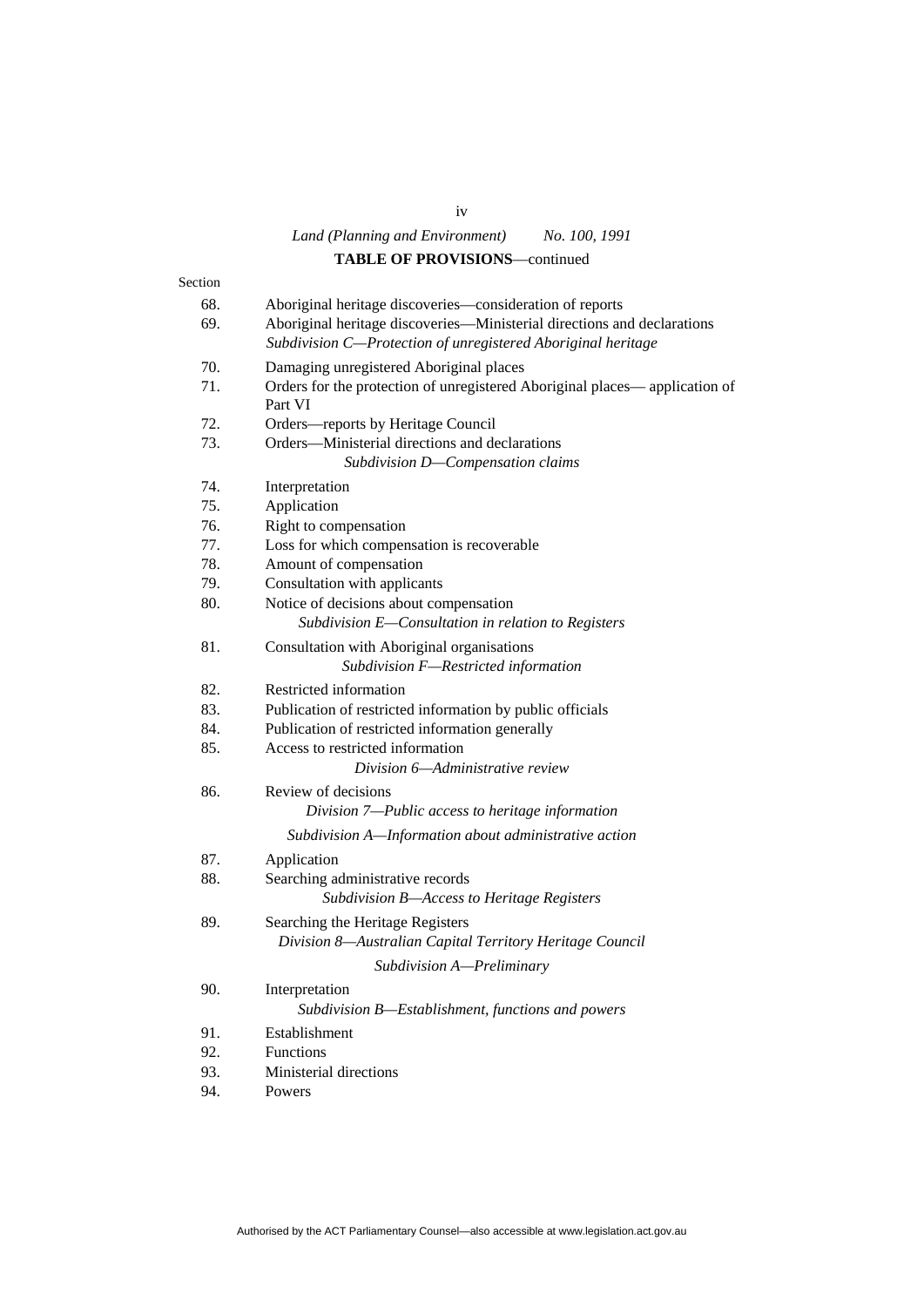# **TABLE OF PROVISIONS**—continued

| Section |                                                                                        |
|---------|----------------------------------------------------------------------------------------|
| 95.     | Annual reports                                                                         |
| 96.     | Delegation to Secretary                                                                |
|         | Subdivision C-Constitution and meetings                                                |
| 97.     | Constitution                                                                           |
| 98.     | Deputy ex-officio members                                                              |
| 99.     | Expert appointments                                                                    |
| 100.    | Terms of appointment                                                                   |
| 101.    | Chairperson, Deputy Chairperson and Secretary                                          |
| 102.    | Remuneration and allowances                                                            |
| 103.    | Leave of absence                                                                       |
| 104.    | Disclosure of interests                                                                |
| 105.    | Resignation                                                                            |
| 106.    | Termination of appointment                                                             |
| 107.    | Acting members                                                                         |
| 108.    | Convening meetings                                                                     |
| 109.    | Procedure at meetings                                                                  |
| 110.    | Quorum                                                                                 |
|         | PART IV—ENVIRONMENTAL ASSESSMENTS                                                      |
|         | <b>AND INQUIRIES</b>                                                                   |
|         | Division 1-Preliminary                                                                 |
| 111.    | Interpretation                                                                         |
| 112.    | Proponents                                                                             |
|         | Division 2-Preliminary assessments                                                     |
| 113.    | <b>Directions</b>                                                                      |
| 114.    | Mandatory preliminary assessments                                                      |
| 115.    | Content                                                                                |
| 116.    | Submission to Minister                                                                 |
| 117.    | Public inspection                                                                      |
| 118.    | <b>Exclusion of material</b>                                                           |
|         | Division 3–Assessments                                                                 |
|         | Subdivision A—Form and content                                                         |
| 119.    | Form                                                                                   |
| 120.    | Content of public environment reports and environmental impact statements              |
|         |                                                                                        |
|         | Subdivision B-Direction of Assessments                                                 |
| 121.    | Decisions to direct Assessments                                                        |
| 122.    | Environment Minister's power to direct Assessments                                     |
| 123.    | Directions                                                                             |
|         | Subdivision C-Preparation, evaluation and consideration<br>by the Legislative Assembly |
|         |                                                                                        |
| 124.    | Public environment reports—preparation                                                 |

v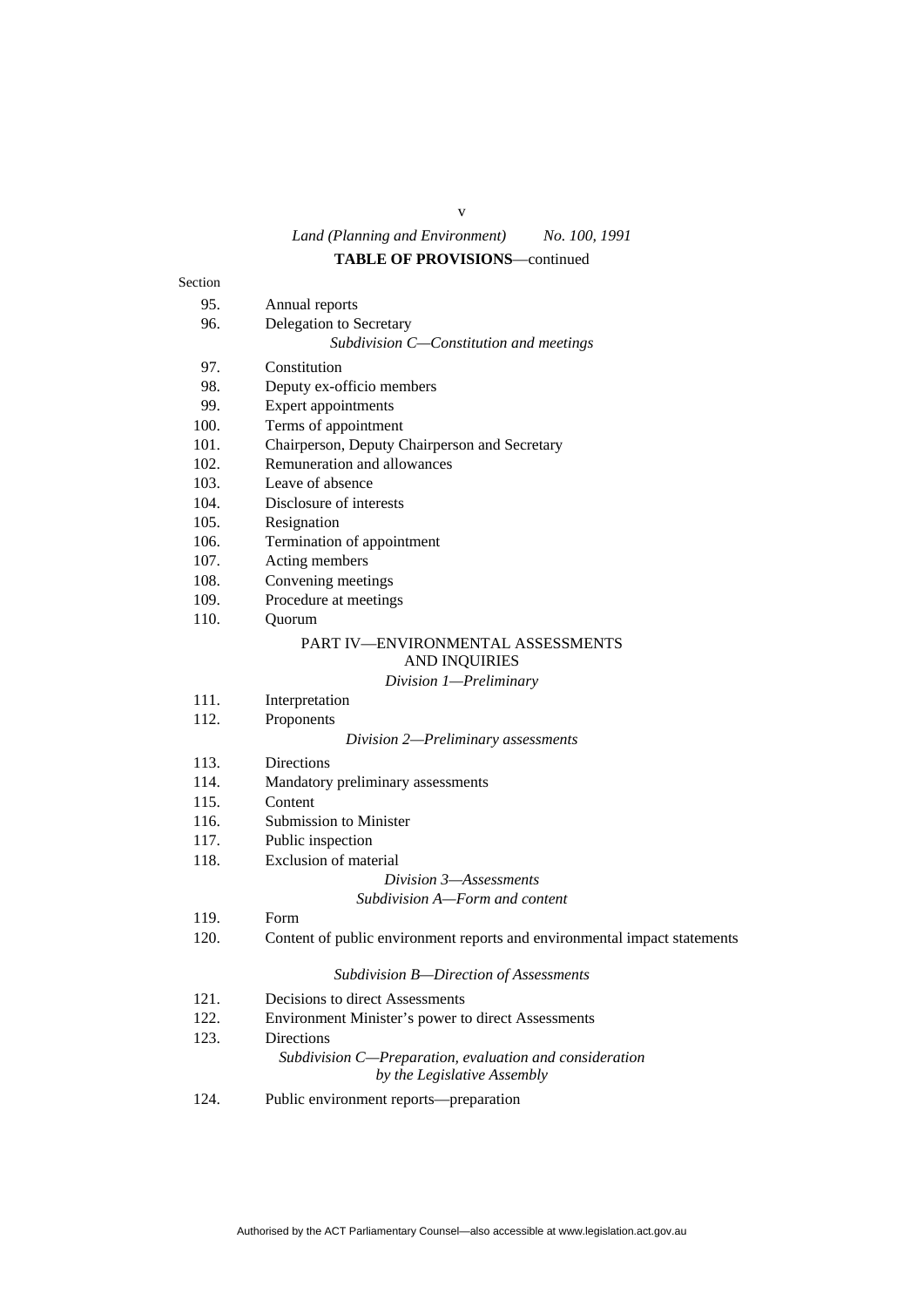# **TABLE OF PROVISIONS**—continued

| Section |                                                                                   |
|---------|-----------------------------------------------------------------------------------|
| 125.    | Environmental impact statements—consultation and public inspection                |
| 126.    | Environmental impact statements—consideration of relevant comments and<br>reports |
| 127.    | Submission of reports and statements to Environment Minister                      |
| 128.    | Consultation                                                                      |
| 129.    | Further information                                                               |
| 130.    | Further revision                                                                  |
| 131.    | <b>Evaluation by Environment Minister</b>                                         |
| 132.    | Tabling in the Legislative Assembly and public inspection                         |
| 133.    | Exclusion of material                                                             |
| 134.    | Exemptions                                                                        |
|         | Division 4-Inquiries                                                              |
|         | Subdivision A-Establishment of panels and terms of reference                      |
| 135.    | Constitution                                                                      |
| 136.    | Combined Inquiries                                                                |
| 137.    | Remuneration                                                                      |
| 138.    | Terms of reference                                                                |
| 139.    | Notification                                                                      |
|         | Subdivision B-Inquiry reports                                                     |
| 140.    | Inquiry reports                                                                   |
| 141.    | Tabling in the Legislative Assembly and public inspection                         |
| 142.    | Exclusion of material                                                             |
|         | Subdivision C-Procedures and powers                                               |
| 143.    | Interpretation                                                                    |
| 144.    | Notice of Inquiry hearings                                                        |
| 145.    | Public hearings                                                                   |
| 146.    | General procedure                                                                 |
| 147.    | Special hearings—consultation with interested persons                             |
| 148.    | Assessments for the purpose of Inquiries                                          |
| 149.    | Witnesses—summons to appear                                                       |
| 150.    | Victimisation of witnesses                                                        |
| 151.    | Inspection of books and documents                                                 |
| 152.    | Power of entry                                                                    |
| 153.    | Search warrants                                                                   |
| 154.    | Powers of search and inspection                                                   |
| 155.    | Obstructing or resisting an authorised person                                     |
| 156.    | Contempt                                                                          |
| 157.    | Protection of panel members and witnesses                                         |
|         | Division 5—Administrative review                                                  |
|         |                                                                                   |

158. Review of decisions

### vi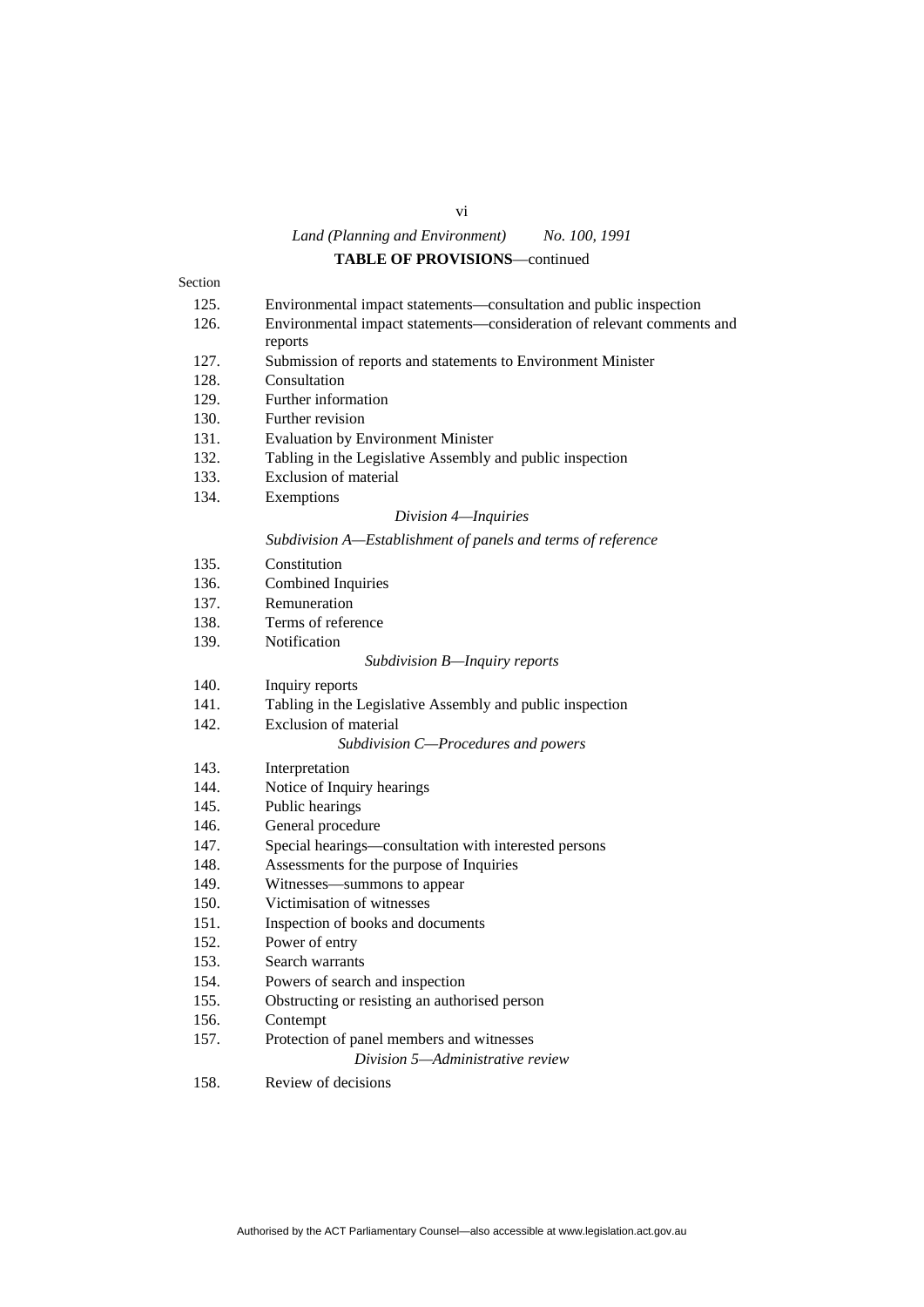#### vii

# *Land (Planning and Environment) No. 100, 1991*

# **TABLE OF PROVISIONS**—continued

Section

# PART V—LAND ADMINISTRATION

*Division 1—Preliminary* 

|      | $\nu$ wision 1—1 retuninur y                                             |
|------|--------------------------------------------------------------------------|
| 159. | Interpretation                                                           |
| 160. | Application                                                              |
|      | Division 2-Leases                                                        |
| 161. | Granting of leases                                                       |
| 162. | Fees for granting leases                                                 |
| 163. | Leases to community organisations                                        |
| 164. | Special leases                                                           |
| 165. | Authority to consider proposed leases                                    |
| 166. | Inquiries and Assessments in relation to the granting of leases          |
| 167. | Eligibility for certain classes of leases                                |
| 168. | Executive not bound to grant lease                                       |
| 169. | Payment for leases                                                       |
| 170. | Failure to accept and execute lease                                      |
| 171. | Grant of further lease for residential purposes                          |
| 172. | Grant of further lease for purposes other than residential or rural      |
|      | purposes                                                                 |
| 173. | Lessee's rights in respect of improvements                               |
| 174. | Determination of value of improvements                                   |
| 175. | Land to be used for the purpose for which it is leased                   |
| 176. | Variation of rent                                                        |
| 177. | Review of variations of rent                                             |
| 178. | Refund of amount paid for grant of lease                                 |
| 179. | Certificates of compliance                                               |
| 180. | Transfer of land subject to building and development provision           |
| 181. | Mortgage of leasehold subject to building and development provision      |
| 182. | Land leased to be held as undivided parcel                               |
| 183. | Power of lessee to sublet portion of building or land in certain cases   |
|      | Division 3-Variation of leases                                           |
| 184. | Payments in respect of variation of leases                               |
| 185. | Advice of rent payable on variation of a lease                           |
| 186. | Variation of lease to pay out rent                                       |
| 187. | Certain leases not to be varied to reduce rent to a nominal rent         |
|      | Division 4-Recovery of land                                              |
| 188. | Termination of leases and licences                                       |
| 189. | Recovery of land on expiry, surrender or termination of lease or licence |
|      | $\sim$ $\sim$ $\sim$                                                     |

190. Certificate of Minister to be evidence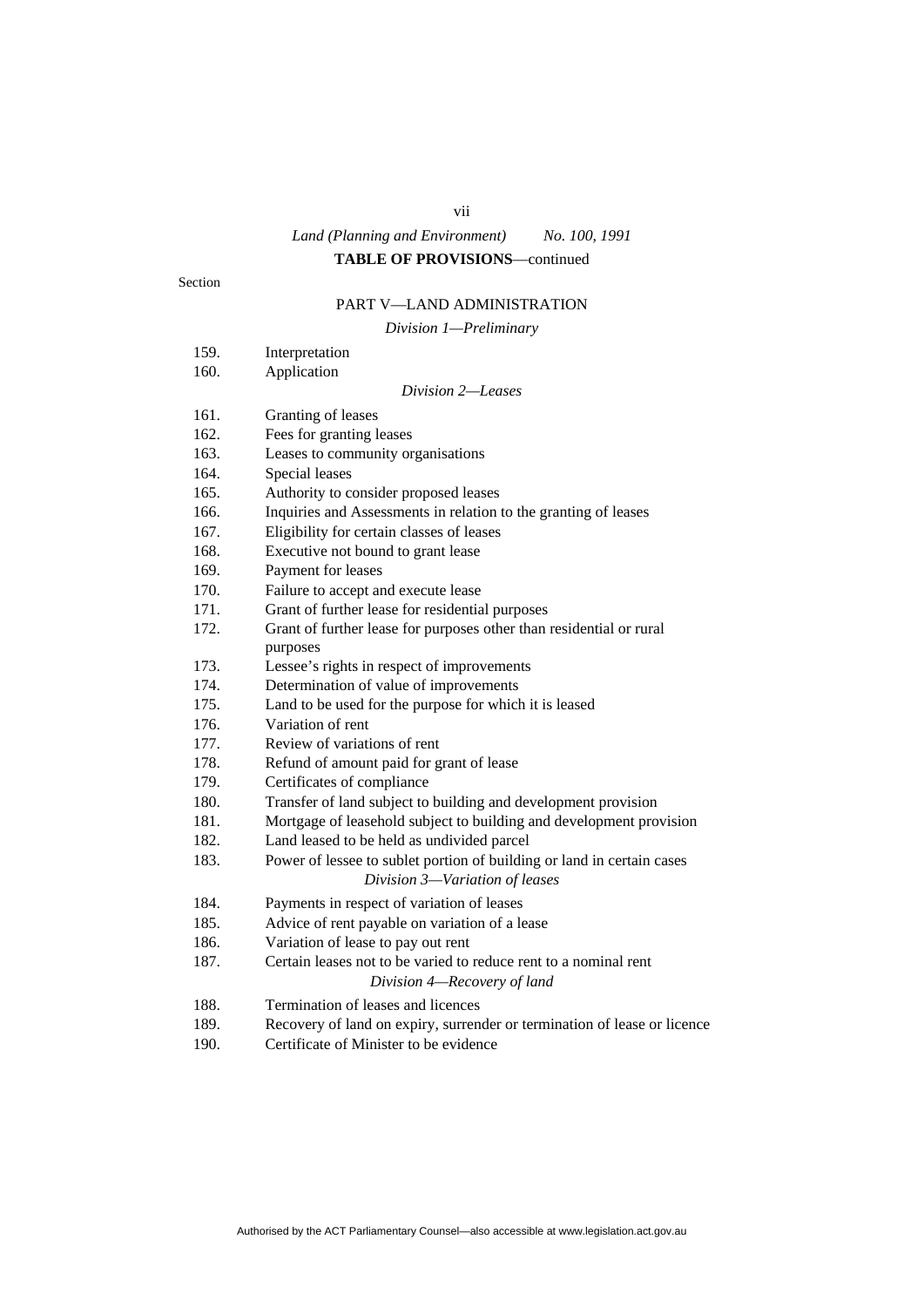### viii

# *Land (Planning and Environment) No. 100, 1991* **TABLE OF PROVISIONS**—continued

Section

# *Division 5—Public land Subdivision A—Preliminary*

| 191. | Interpretation                                                          |
|------|-------------------------------------------------------------------------|
|      | Subdivision B—Public land                                               |
| 192. | Recommendations to the Authority                                        |
|      | Subdivision C-Management of public land                                 |
| 193. | Reserved areas                                                          |
| 194. | Management                                                              |
| 195. | Management objectives                                                   |
|      | Subdivision D-Plans of Management                                       |
| 196. | Content                                                                 |
| 197. | Preparation                                                             |
| 198. | Variations                                                              |
| 199. | <b>Environmental Assessments and Inquiries</b>                          |
| 200. | Public consultation                                                     |
| 201. | Revision                                                                |
| 202. | <b>Submission to Minister</b>                                           |
| 203. | Consideration of Plan of Management by a Legislative Assembly Committee |
| 204. | Minister's powers                                                       |
| 205. | Referral back to the Conservator                                        |
| 206. | Notice of revival of deferred draft Plan of Management                  |
| 207. | Notification, tabling, disallowance, date of effect                     |
|      | Subdivision E-Leases and licences                                       |
| 208. | Leases-generally                                                        |
| 209. | Grant of leases                                                         |
| 210. | Licences                                                                |
| 211. | Miner's rights in respect of public land                                |
|      | Division 6—Administrative review                                        |
| 212. | Notice of decisions                                                     |
| 213. | Review by Tribunal                                                      |
|      | Division 7—Miscellaneous                                                |
| 214. | Lessee may surrender lease wholly or in part                            |
| 215. | Reduction of rent and relief from provisions of lease                   |
| 216. | Access to leased land from public roads and carparks                    |
| 217. | Licences in respect of land that is not public land                     |
| 218. | Reservation of minerals                                                 |
| 219. | Rights to extract minerals                                              |
| 220. | Access to lease documents and development agreements                    |
| 221. | False statements                                                        |
|      |                                                                         |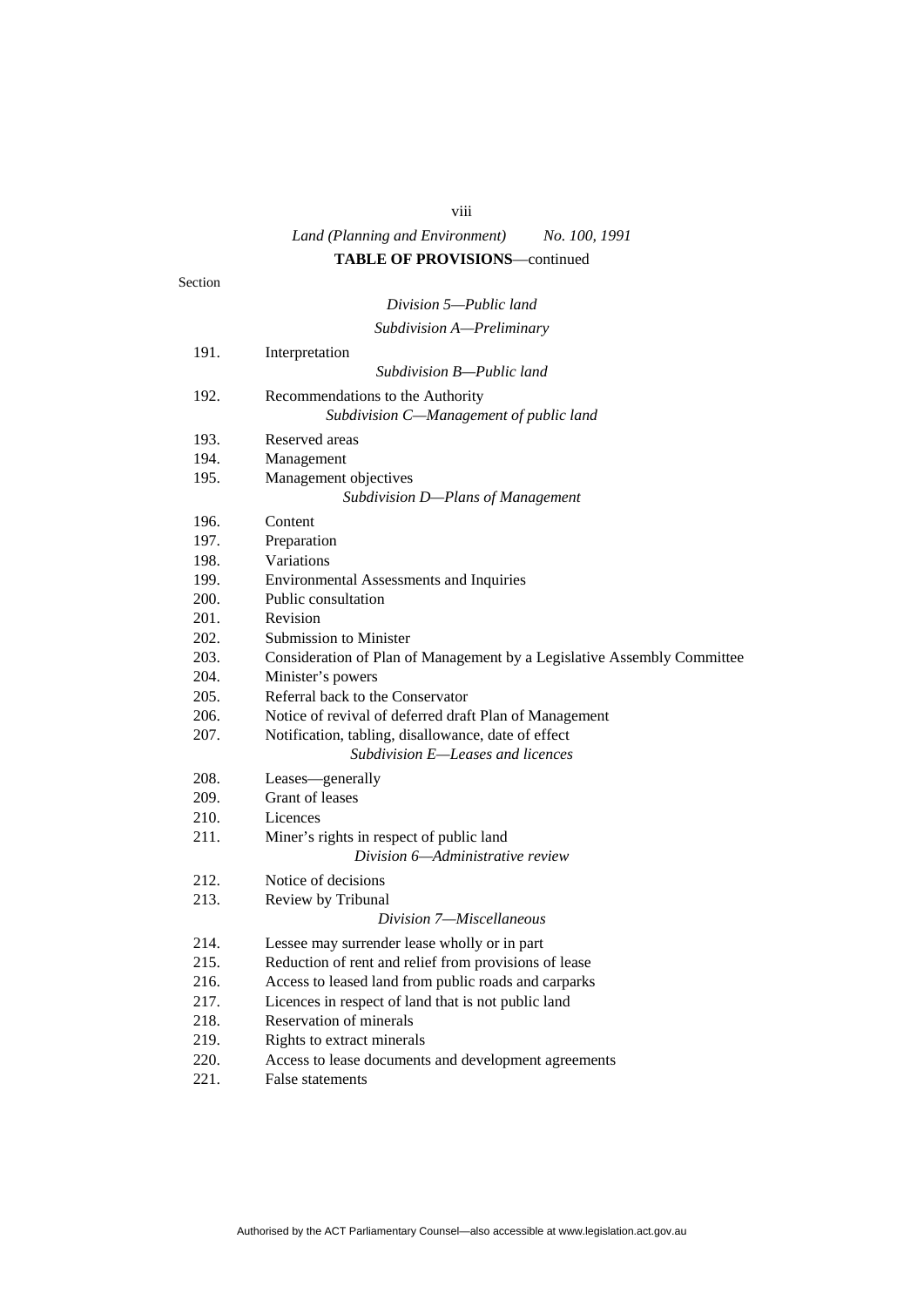# ix *Land (Planning and Environment) No. 100, 1991* **TABLE OF PROVISIONS**—continued

#### Section

# PART VI—APPROVALS AND ORDERS

#### *Division 1—Preliminary*

| 222. | Interpretation                                                               |
|------|------------------------------------------------------------------------------|
| 223. | Relationship-controlled activities and concurring authorities                |
|      | Division 2-Approvals                                                         |
|      | Subdivision A-Preliminary                                                    |
| 224. | Interpretation                                                               |
|      | Subdivision B—General                                                        |
| 225. | Offence-controlled activities                                                |
| 226. | Application to conduct controlled activities                                 |
| 227. | Register of applications, approvals and orders                               |
| 228. | Restrictions on inspection of applications                                   |
| 229. | Notice of application                                                        |
| 230. | Approvals                                                                    |
| 231. | Matters to be considered                                                     |
| 232. | Duty of applicants                                                           |
| 233. | More information                                                             |
| 234. | Effect of failure to furnish further information                             |
| 235. | Duties of concurring authorities                                             |
| 236. | Environmental Assessments and Inquiries                                      |
|      | Subdivision C-Objections                                                     |
| 237. | Objections-general                                                           |
| 238. | Inspection of objections                                                     |
| 239. | Identity of objectors                                                        |
|      | Subdivision D-Approvals                                                      |
| 240. | Circumstances in which Executive approves applications, other than lease     |
|      | variations, subdivisions, consolidations                                     |
| 241. | Circumstances in which Executive approves applications for lease variations, |
|      | subdivisions, consolidations                                                 |
| 242. | Application approved-notification of decision                                |
| 243. | Notification of decision to approve or refuse to approve application         |
| 244. | Notification where more than one objector                                    |
| 245. | Conditional approvals                                                        |
| 246. | Minister to resolve certain inconsistencies                                  |
| 247. | Minor amendments                                                             |
| 248. | Corrections                                                                  |
| 249. | Approval—when takes effect                                                   |
| 250. | Execution of certain approvals                                               |
| 251. | <b>Expiration of approvals</b>                                               |
| 252. | Extension of time                                                            |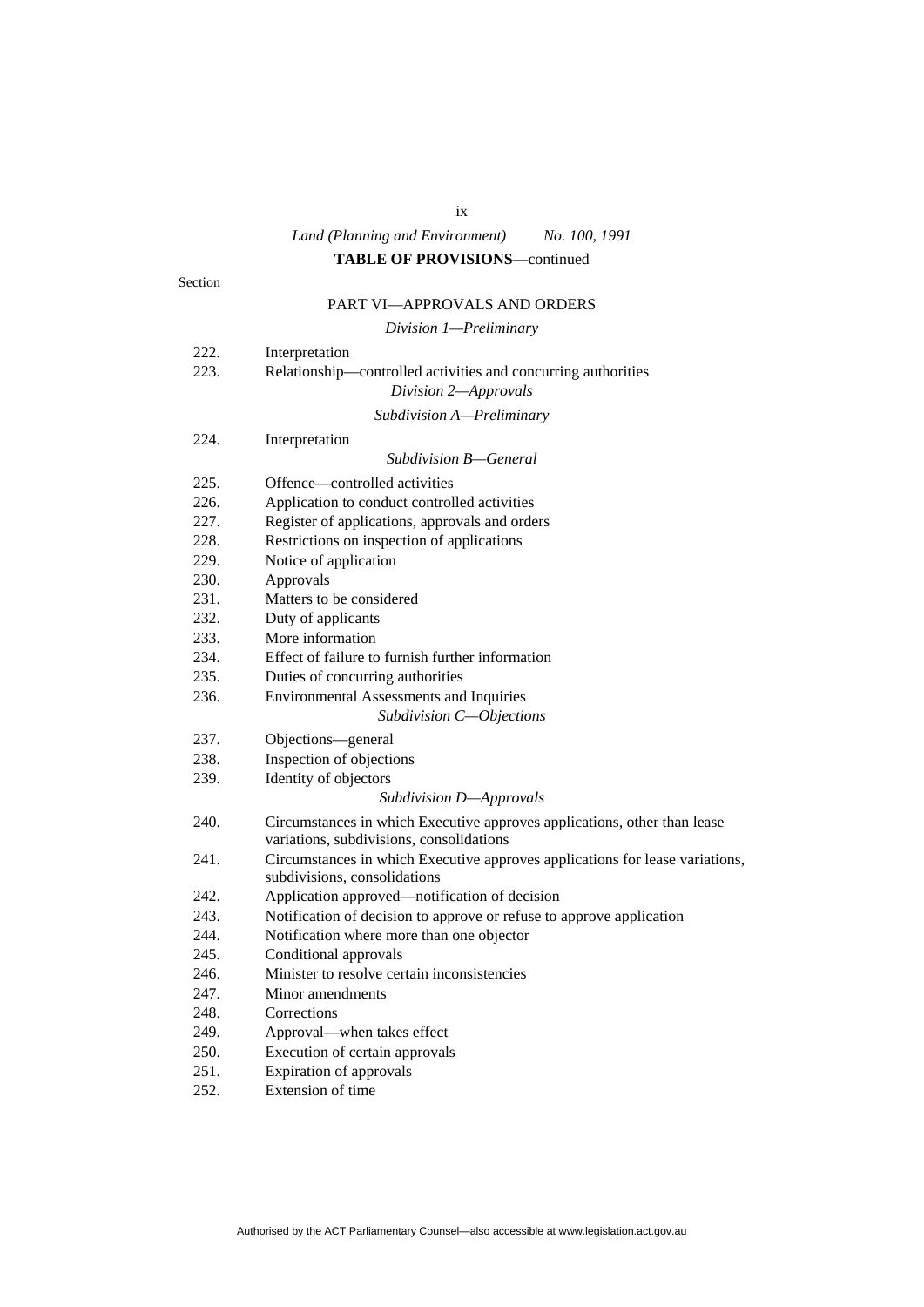x

# *Land (Planning and Environment) No. 100, 1991*

# **TABLE OF PROVISIONS**—continued

| Section |                                                                                   |
|---------|-----------------------------------------------------------------------------------|
| 253.    | Revocation of approval                                                            |
|         | Division 3-Orders                                                                 |
| 254.    | Interpretation                                                                    |
| 255.    | Offences-orders                                                                   |
| 256.    | Application for order                                                             |
| 257.    | Notice of making of order                                                         |
| 258.    | Effect of order in certain circumstances                                          |
| 259.    | Non-compliance                                                                    |
| 260.    | Future owners and occupiers                                                       |
| 261.    | Powers of Supreme Court                                                           |
|         | Division 4-Enforcement                                                            |
|         | Subdivision A-Preliminary                                                         |
| 262.    | Things connected with offences                                                    |
| 263.    | Inspectors                                                                        |
| 264.    | Identity cards                                                                    |
| 265.    | Return of identity cards                                                          |
|         | Subdivision B—Inspection                                                          |
| 266.    | Inspections etc.                                                                  |
| 267.    | Consent to entry                                                                  |
| 268.    | Display of identity cards                                                         |
| 269.    | Powers of inspection                                                              |
| 270.    | Work carried out at direction of inspector                                        |
| 271.    | Taking samples                                                                    |
| 272.    | Disposal of seized items                                                          |
| 273.    | Search warrants                                                                   |
| 274.    | Obstruction of inspectors                                                         |
|         | Division 5—Miscellaneous                                                          |
|         | Subdivision A-Review of decisions                                                 |
| 275.    | Review-applicants                                                                 |
| 276.    | Review-objectors, third parties                                                   |
| 277.    | Review-orders                                                                     |
| 278.    | Notification of objectors                                                         |
| 279.    | Notification of applicants                                                        |
| 280.    | Modification of section 28 of the Administrative Appeals Tribunal<br>Act 1989     |
| 281.    | Failure to comply with certain notification requirements<br>Subdivision B-General |
| 282.    | <b>Regulations-Part VI</b>                                                        |
|         | PART VII-MISCELLANEOUS                                                            |
| 283.    | Persons authorised to exercise powers of the Executive                            |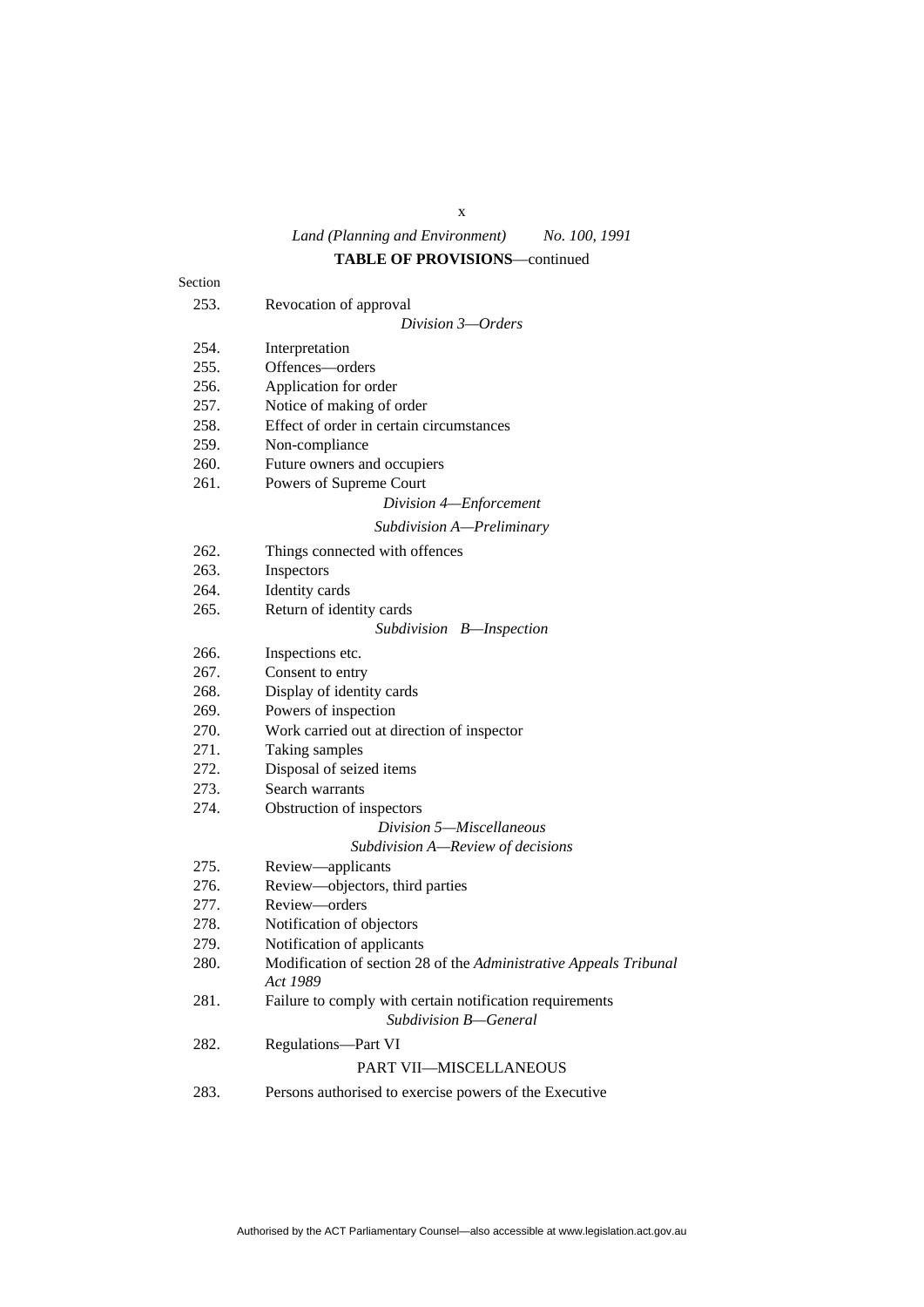### **TABLE OF PROVISIONS**—continued

#### Section

- 284. Power of Administrative Appeals Tribunal and Supreme Court
- 285. Corporations—penalties
- 286. Conduct of directors, servants and agents
- 287. Power of Minister to determine fees
- 288. Regulations

# SCHEDULE 1 MANAGEMENT OBJECTIVES FOR PUBLIC LAND

# SCHEDULE 2 CRITERIA FOR THE ASSESSMENT OF THE HERITAGE SIGNIFICANCE OF PLACES SCHEDULE 3 CONTENT OF PRELIMINARY ASSESSMENTS

# SCHEDULE 4 CONTROLLED ACTIVITIES: CONCURRING AUTHORITIES: PENALTIES

#### SCHEDULE 5 ACTIVITIES SUBJECT TO ORDERS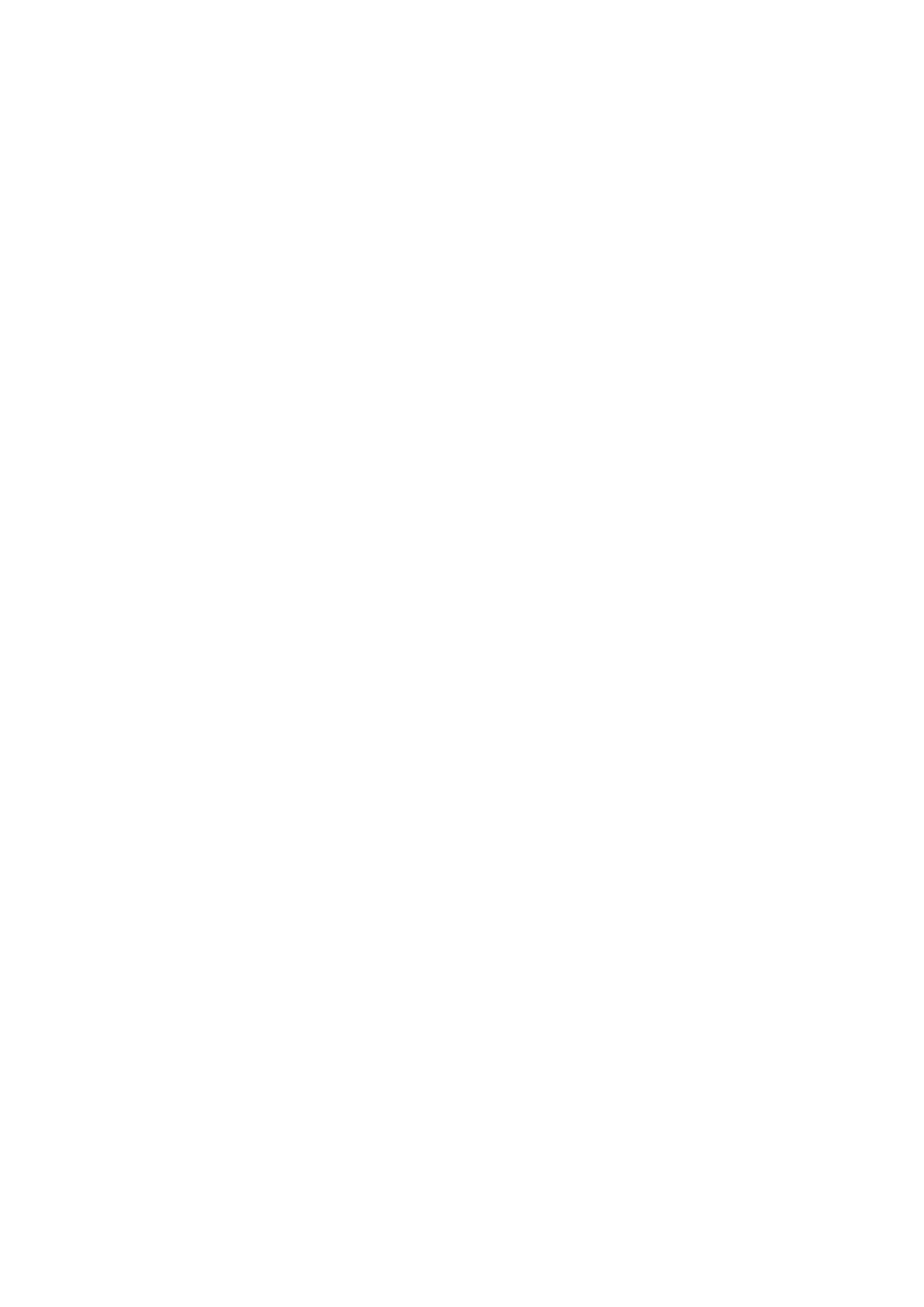

AUSTRALIAN CAPITAL TERRITORY

# **Land (Planning and Environment) Act 1991**

**No. 100 of 1991** 

# **An Act relating to the use of land in the Territory, and for related purposes**

*[Notified in ACT Gazette S3: 15 January 1992]*

 The Legislative Assembly for the Australian Capital Territory enacts as follows:

# **PART I—PRELIMINARY**

# **Short title**

**1.** This Act may be cited as the *Land (Planning and Environment) Act 1991.*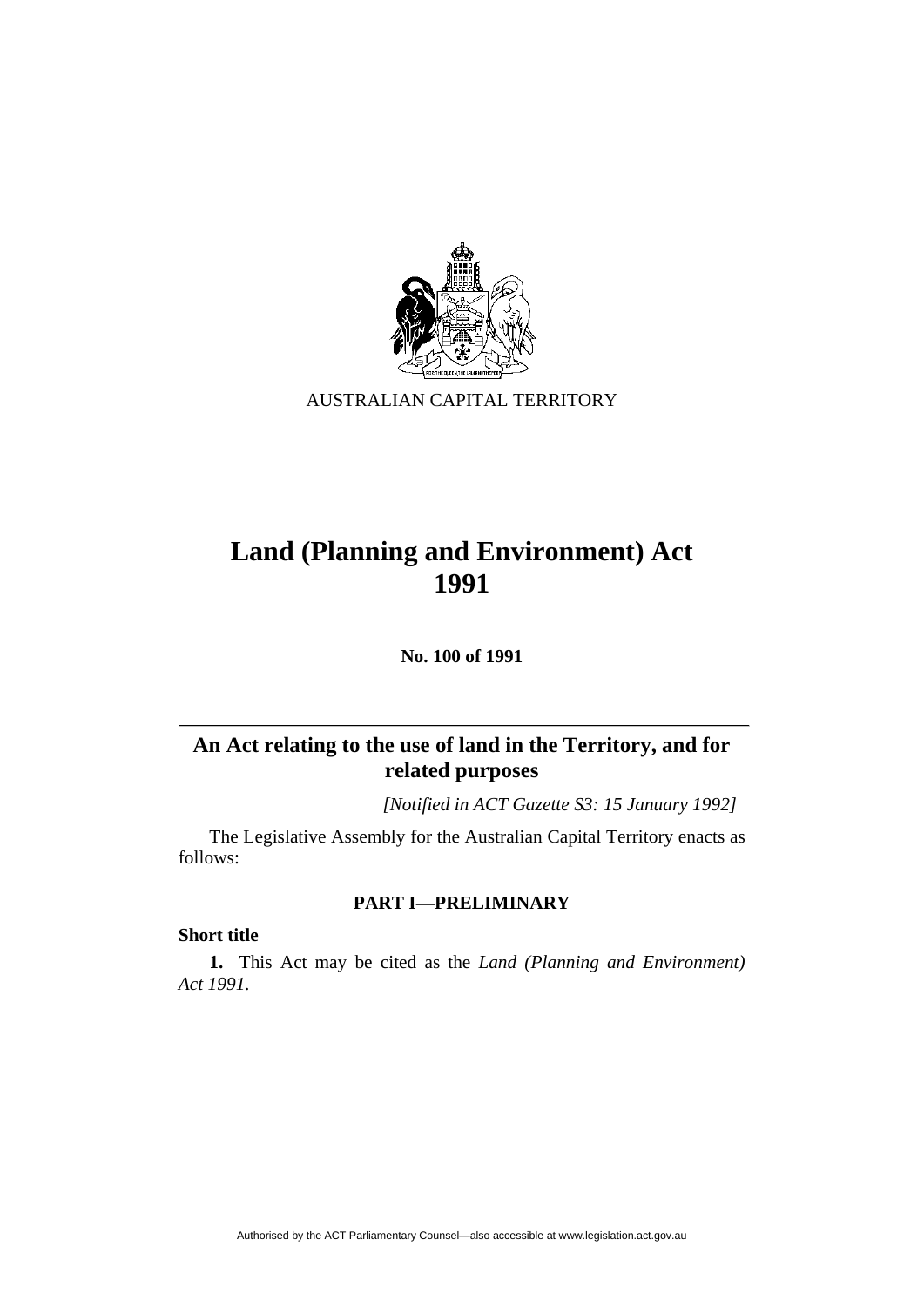#### **Commencement**

**2. (1)** Section 1 and this section commence on the day on which this Act is notified in the *Gazette*.

**(2)** The remaining provisions commence on a day, or on respective days, fixed by the Minister by notice in the *Gazette*.

**(3)** If a provision referred to in subsection (2) has not commenced before 2 April 1992, that provision, by force of this subsection, commences on that day.

# **Crown**

**3.** This Act binds the Crown.

# **Interpretation**

**4.** In this Act, unless the contrary intention appears—

"Assessment" means an Assessment made under Division 3 of Part IV;

- "Authority" means the Australian Capital Territory Planning Authority established under Division 4 of Part II;
- "Conservator" means the Conservator of Wildlife appointed under section 7 of the *Nature Conservation Act 1980*;

"controlled activity" means—

- (a) an activity of a kind specified in Schedule 4 or 5; or
- (b) an activity under another Act that is declared by that Act to be a controlled activity for the purposes of Schedule 4 or 5;
- "determined fee" means the fee determined pursuant to section 287 for the purposes of the provision in which the expression occurs;

"formal error" means—

- (a) a clerical error;
- (b) an error arising from an accidental slip or omission; or
- (c) a defect of form;
- "Heritage Council" means the Heritage Council established under Division 8 of Part III;
- "Heritage Places Register" means the register of heritage places incorporated in the Plan;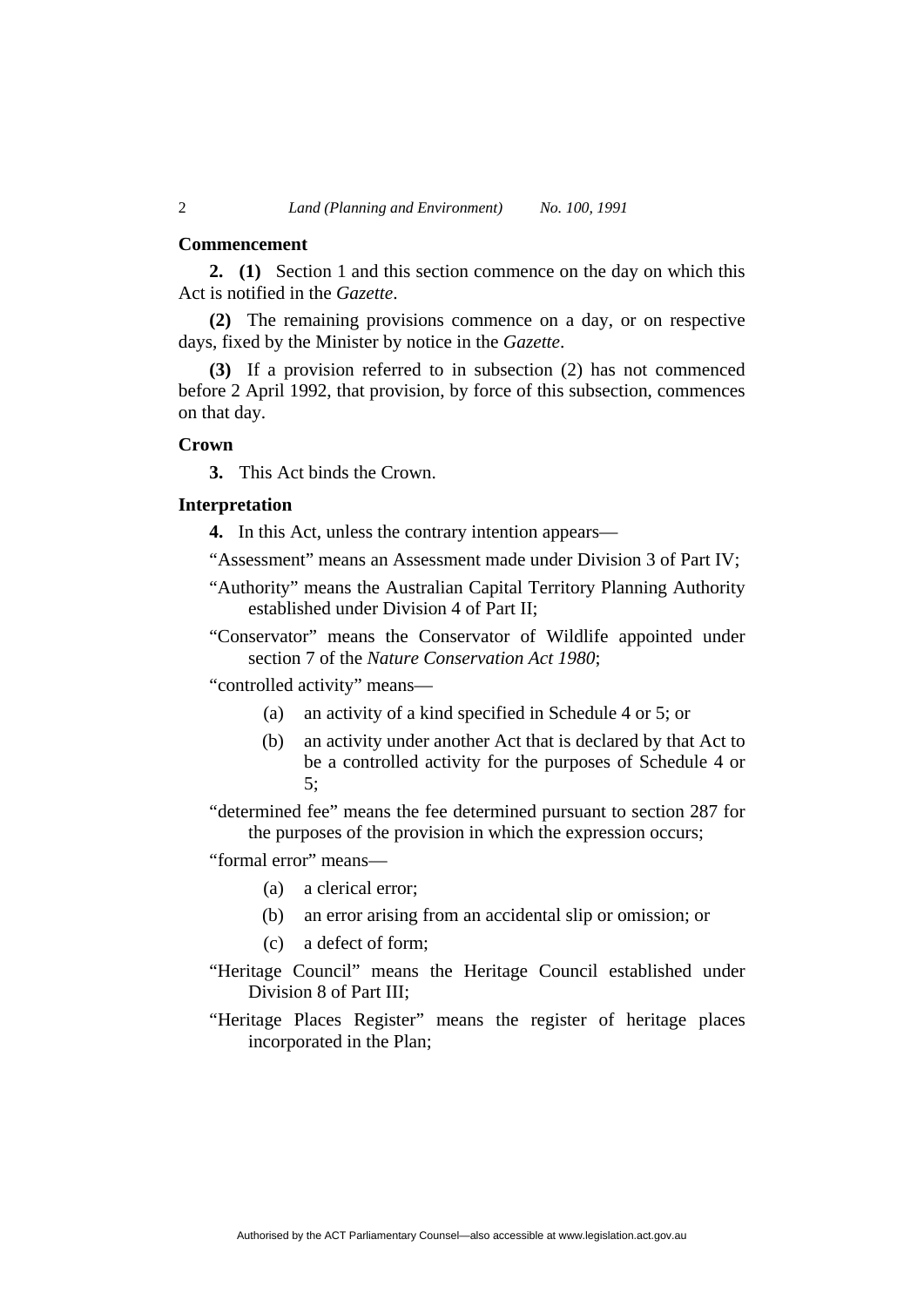- "heritage significance" means archaeological, historic, aesthetic, architectural, scientific, natural or social significance, or other special significance in relation to the environment, for the present community, and for future generations;
- "Inquiry" means an inquiry conducted under Division 4 of Part IV;
- "interim Heritage Places Register" has the meaning assigned to that expression by section 53;
- "newspaper" means a newspaper published and circulating in the Territory;
- "Plan" means the Territory Plan as in effect from time to time under this Act;
- "public works" means installation work or construction work being carried out, or that is to be carried out, by or on behalf of the Territory, but does not include—
	- (a) work to maintain or restore public property, other than property of heritage significance;
	- (b) work carried out in an emergency in order to protect the health or safety of the public, or for the protection of public property; or
	- (c) any prescribed work or work included in a prescribed class of works;

"Territory authority" means—

- (a) a body (whether corporate or not) established by or under an Act, or by the Executive; or
- (b) the holder of an office established by or under an Act, or by the Executive;
- "Tribunal" means the Australian Capital Territory Administrative Appeals Tribunal.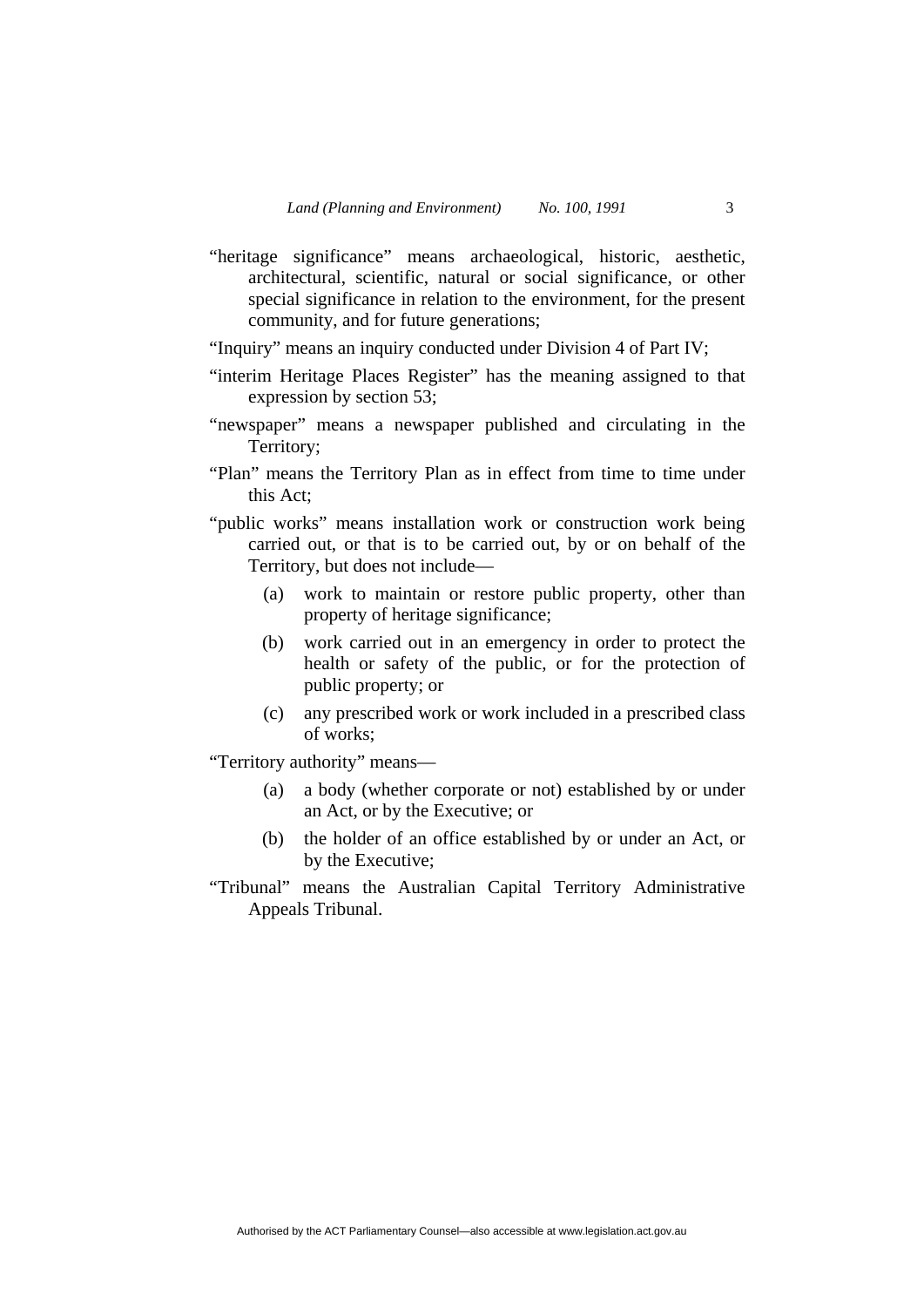# **PART II—PLANNING**

### *Division 1—Preliminary*

#### **Interpretation**

**5.** In this Part, unless the contrary intention appears—

"background papers", in relation to a draft Plan variation or a Plan variation means—

- (a) an explanatory statement;
- (b) a copy of—
	- (i) any relevant direction of the Executive;
	- (ii) any relevant direction of the Minister under paragraph 93 (1) (b);
	- (iii) any submission of the Conservator referred to in section 16, including any preliminary draft Plan of Management (prepared under Subdivision D of Division 5 of Part V) accompanying such a submission;
	- (iv) any interim Heritage Places Register referred to in section 17;
	- (v) any relevant environmental report;
	- (vi) the report of any relevant Inquiry; and
	- (vii) the report of any other inquiry relating to the variation;
- (c) if the draft Plan is inconsistent with—
	- (i) a direction referred to in subparagraph (b) (i) or (ii);
	- (ii) a submission referred to in subparagraph (b) (iii);
	- (iii) any interim Heritage Places Register referred to in section 17; or
	- (iv) a recommendation included in a report referred to in subparagraph (b)  $(v)$ ,  $(vi)$  and  $(vii)$ ;

a statement by the Authority of the reasons for that inconsistency;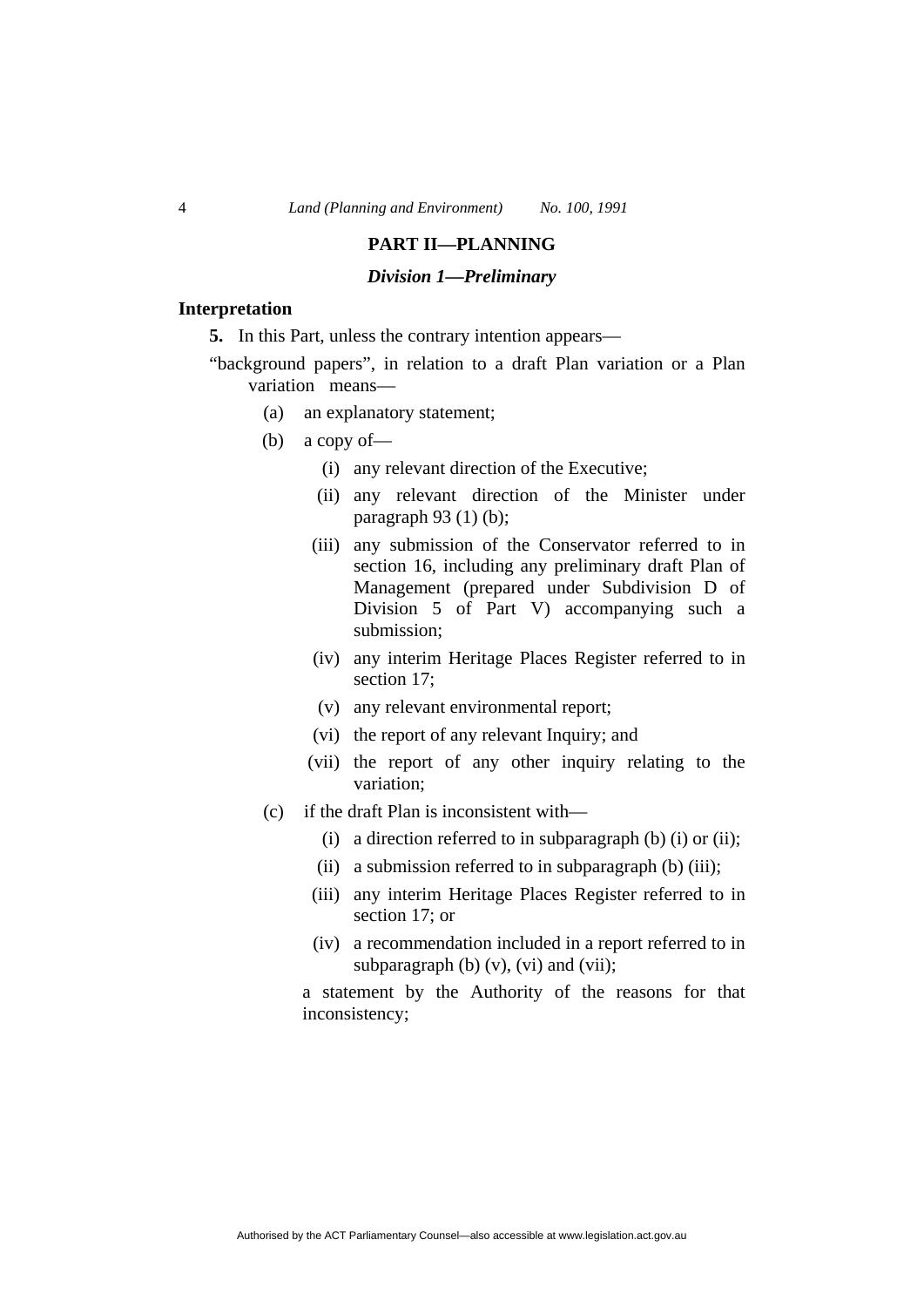- (d) in the case of a draft Plan variation of the kind referred to in subsection 17 (3)—a copy of any written response of the Heritage Council submitted in accordance with subsection 17 (4), together with a statement by the Authority commenting on that response; and
- (e) any other documents—
	- (i) considered by the Authority to be necessary or useful in explaining the draft Plan variation; and
	- (ii) designated by the Authority in writing as background papers;
- "Chief Planner" means the Chief Planner for the Australian Capital Territory appointed under section 43;
- "Commonwealth Planning Act" means the *Australian Capital Territory (Planning and Land Management) Act 1988* of the Commonwealth;

"development", in relation to land, means—

- (a) the erection, alteration or demolition of a building on that land;
- (b) the carrying on of work on that land;
- (c) the use or change of use of that land;
- (d) the use or change of use of a building or works on that land;
- (e) the subdivision or consolidation of that land; or
- (f) the display of signs or advertising material on that land;
- "draft Plan variation" means a draft Plan variation notified under section 19, as revised under paragraph 22 (1) (a) and section 27;

"environmental report" means—

- (a) a preliminary assessment under Division 2 of Part IV;
- (b) a report under section 128; or
- (c) an Assessment;

"land" includes water:

"National Authority" means the National Capital Planning Authority established by section 5 of the Commonwealth Planning Act;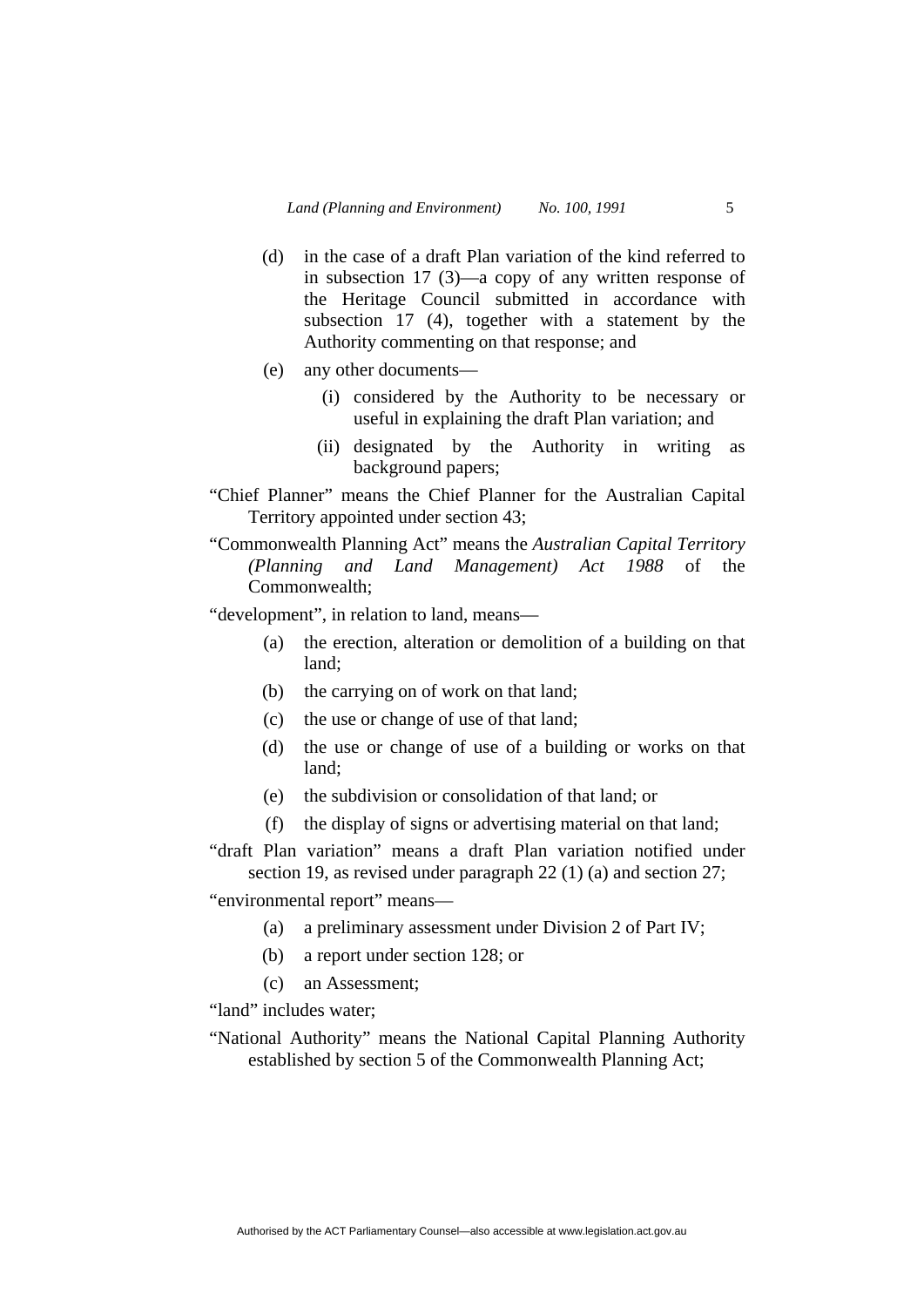- "National Capital Plan" means the plan approved under section 19 of the Commonwealth Planning Act, being that plan as amended and in effect from time to time;
- "variation", in relation to the Plan, includes the revocation of the Plan and its substitution with a new Plan.

#### **Stages and parts of the Plan**

**6.** In this Part, unless the contrary intention appears, a reference to a draft Plan variation is to be read as including a reference to—

- (a) a draft stage or part of the variation; or
- (b) a provision—
	- (i) of the draft variation; or
	- (ii) of a draft stage or part of the variation.

## *Division 2—Territory Plan—object and effect*

#### **Object**

**7. (1)** The object of the Plan shall be to ensure, in a manner not inconsistent with the National Capital Plan, that the planning and development of the Territory provides the people of the Territory with an attractive, safe and efficient environment in which to live, work and have their recreation.

- **(2)** The Plan shall—
- (a) set out the planning principles and policies for giving effect to its object; and
- (b) reserve an area of public land for each of the purposes specified in section 193.

**(3)** For the purpose of giving effect to the object of the Plan and the principles and policies referred to in subsection (2), the Plan may—

- (a) set out specific objectives and policies;
- (b) specify purposes for which land may be used;
- (c) for the purposes of Part VI, specify—
	- (i) controlled activities and authorities that are concurring authorities in relation to each controlled activity so specified; and
	- (ii) circumstances in which persons are not entitled to apply for the review of decisions referred to in that Part;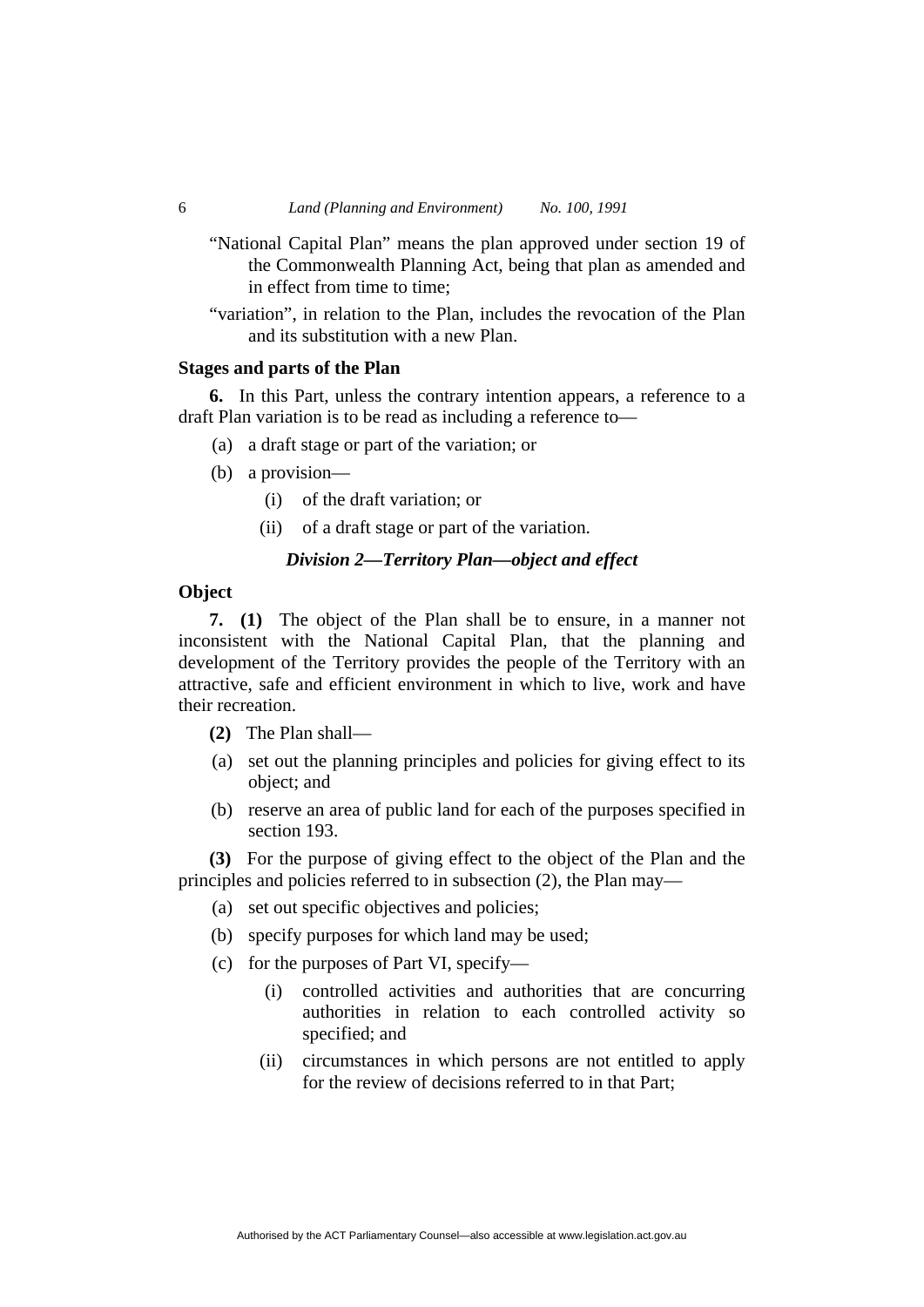- (d) incorporate a register of heritage places known as the Heritage Places Register;
- (e) identify land for the purposes of Subdivision D of Division 3 of this Part, specifying in addition the principles and policies for its development;
- (f) for the purposes of Division 5 of Part V—identify an area of land as public land and reserve it for a purpose specified in that Part;
- (g) provide for such other matters as are relevant to—
	- (i) the exercise; or
	- (ii) the administrative review of the exercise;

of the powers of the Territory, the Executive or a Territory authority under a Territory law; and

(h) provide for such matters as are otherwise necessary or convenient.

#### **Effect of Plan**

**8.** The Territory, the Executive, a Minister or a Territory authority shall not do any act, or approve the doing of any act, that is inconsistent with the Plan.

# **Effect of draft Plan variations**

**9. (1)** Subject to section 11, during—

- (a) the defined period; or
- (b) the period specified in the notice under section 19 of a draft Plan variation;

whichever is shorter, the Territory, the Executive, a Minister or a Territory authority shall not do any act, or approve the doing of any act that—

- (c) would be inconsistent with the Plan if it were varied in accordance with the draft variation; or
- (d) is inconsistent with the Plan.

**(2)** Where a draft Plan variation is deferred under paragraph 22 (1) (b) or 27 (a), this section does not apply in relation to that draft variation during the period of its deferral.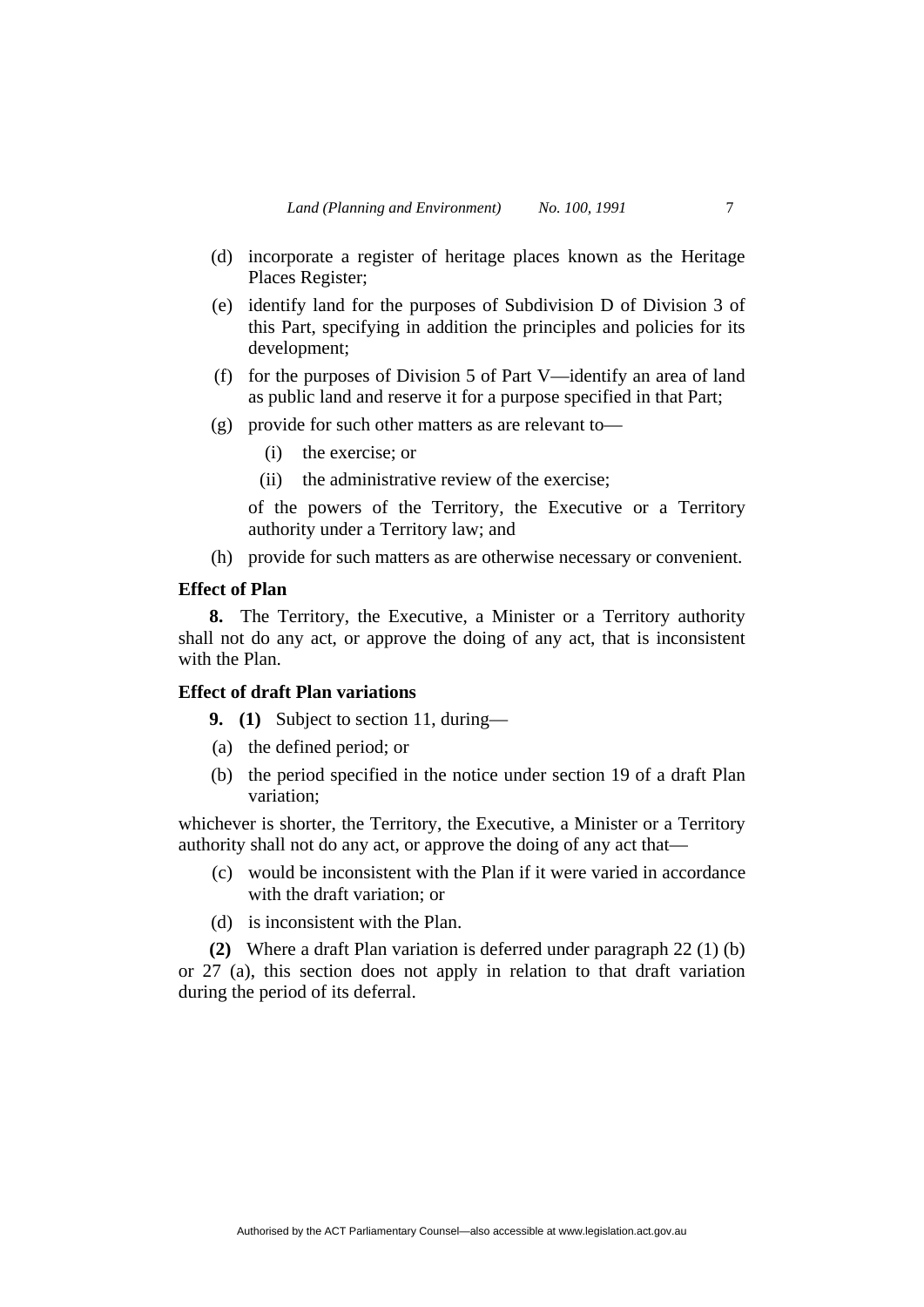#### **(3)** In this section—

- "defined period" means the period commencing on the date the draft Plan variation is notified in the *Gazette* under section 19 and terminating at the expiration of the day before—
	- (a) the date the draft variation comes into effect;
	- (b) the date the corresponding Plan variation is rejected by the Legislative Assembly;
	- (c) the date the Executive revokes its approval of the corresponding Plan variation; or
	- (d) the date the draft variation, or the corresponding Plan variation, is withdrawn under paragraph 22 (1) (c), 27 (a) or 29 (9) (b);

as the case requires;

"draft Plan variation"—

- (a) means a draft Plan variation as revised under paragraph 22 (1) (a) and section 27; and
- (b) includes a provision of a draft Plan variation.

#### **Effect of interim Heritage Places Register**

**10. (1)** Where an interim Heritage Places Register that has been submitted to the Authority pursuant to section 63 is not submitted to the Executive in a draft Plan variation before the expiration of the applicable period, it ceases to have effect on the expiration of that period.

**(2)** For the purposes of this section, the applicable period in relation to an interim Heritage Places Register is the period of 4 months commencing on the day on which the Register is submitted to the Authority pursuant to section 63 or such longer period commencing on that day as the Minister, by writing, allows.

**(3)** Where an interim Heritage Places Register that has been submitted to the Authority pursuant to section 63 is not submitted to the Executive in a draft Plan variation before the expiration of the applicable period, the Authority shall, within 28 days after the expiration of that period, submit a statement in writing to the Executive setting out the reasons why the Authority did not include the Register in a draft Plan variation.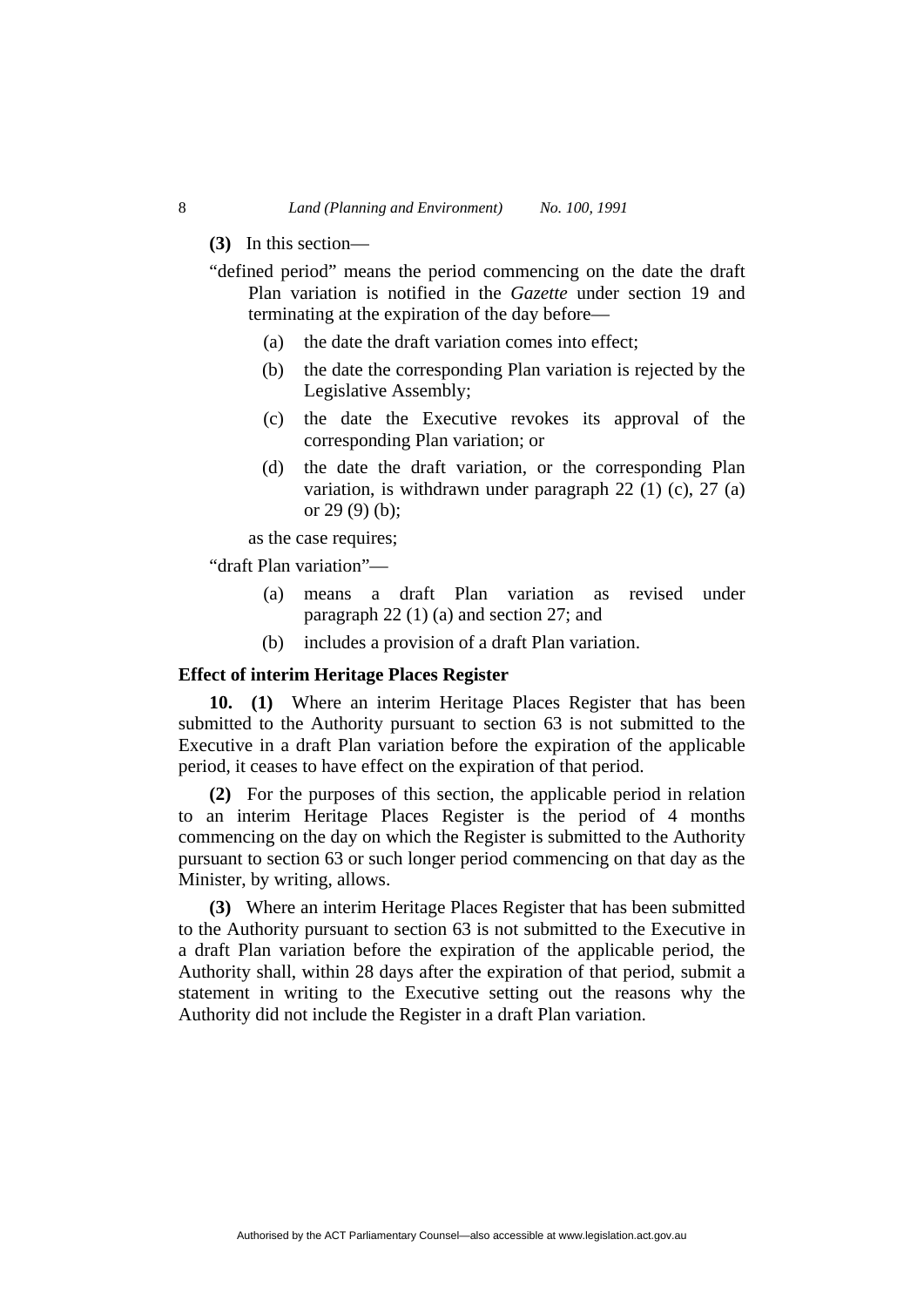#### **Draft Heritage Places Register and variations—lack of effect**

**11. (1)** A draft Heritage Places Register, or a draft variation to the Heritage Places Register, notified under section 19 as a draft Plan variation, or as part of a draft Plan variation, has no effect.

**(2)** Subsection (1) does not apply in relation to an interim Heritage Places Register.

# **Plan not to have retrospective effect**

**12.** Where, immediately before the Plan comes into effect under this Act, it would be lawful to use any land in a particular way in the exercise of a right derived from an estate in that land, the Plan does not prevent the use of that land in that way during the term of the estate.

## *Division 3—Territory Plan—continuation and variation*

#### *Subdivision A—Territory Plan*

#### **Continuation of Plan**

**13.** The plan established under Part III of the *Interim Planning Act 1990*, being that plan as in effect under that Act immediately before the commencement of this section, continues in effect under this Act as the Territory Plan and may be varied in accordance with this Part.

#### *Subdivision B—Preparation of variations of the Plan*

#### **Application**

**14.** This Subdivision does not apply in relation to a variation to the Plan under Subdivision D.

#### **Preparation of variations**

**15. (1)** The Authority shall prepare the variations to the Plan.

**(2)** The Authority may prepare Plan variations in separate stages or parts.

**(3)** All variations to the Plan prepared by the Authority shall have regard to any relevant provisions of the document known as the Metropolitan Policy Plan (1984) until that policy plan is replaced by a further comprehensive strategy for the long term development of land in the Territory.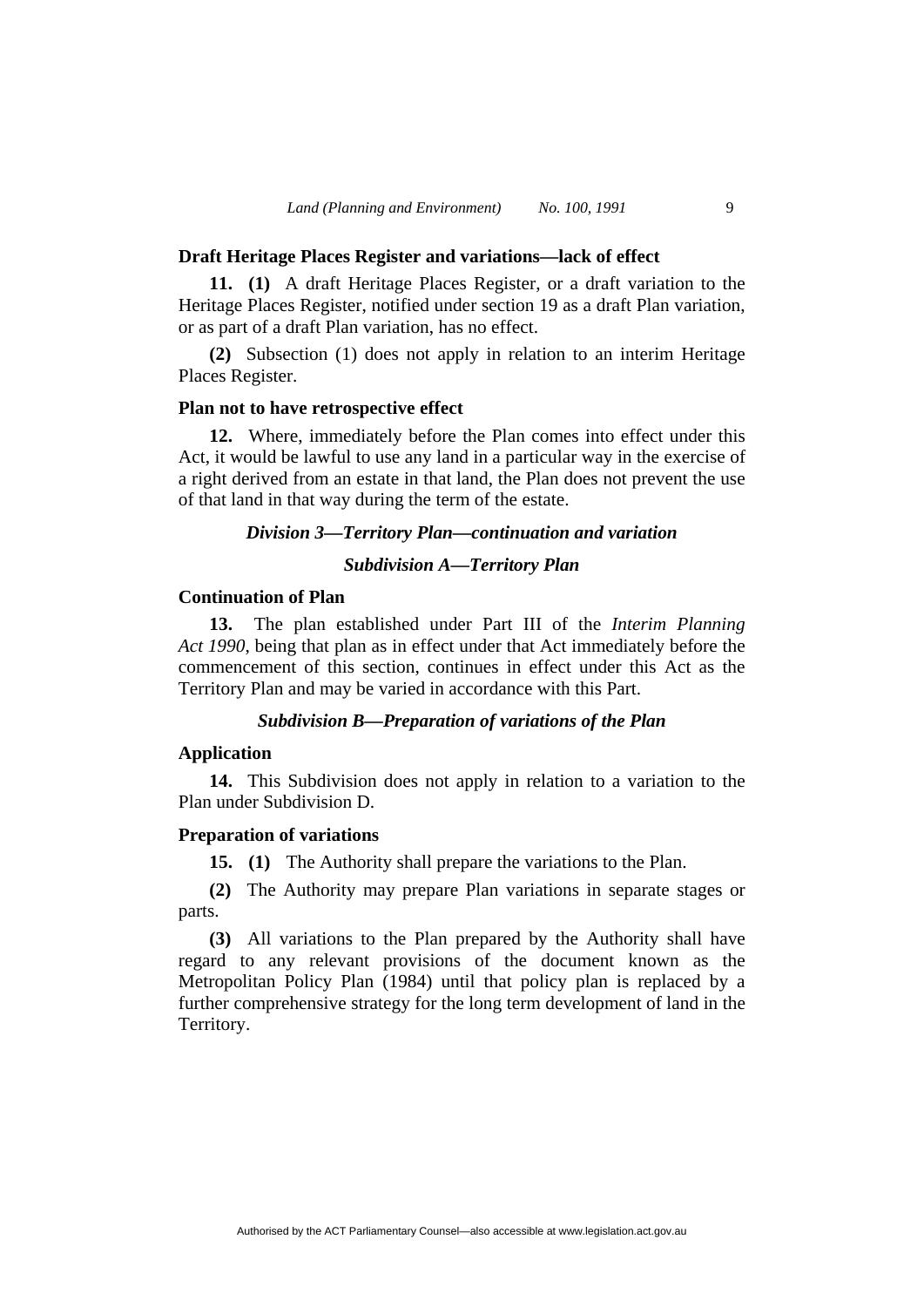#### **Conservator's recommendations**

**16.** In preparing a draft Plan variation, the Authority shall consider any submission made by the Conservator, including any preliminary draft Plan of Management under Subdivision D of Division 5 of Part V accompanying such a submission.

# **Heritage**

**17. (1)** Where the Heritage Council submits an interim Heritage Places Register to the Authority pursuant to section 63, the Authority shall consider the interim Register and, if it agrees with all the proposals contained in the Register or any of them—

- (a) where it agrees with all the proposals—forthwith include the interim Register in a draft Plan variation; or
- (b) where it does not agree with all the proposals—forthwith prepare a draft Heritage Places Register, or a draft variation to the Heritage Places Register, that contains the proposals with which it agrees and include the draft Register, or the draft variation of the Register, prepared by the Authority in a draft Plan variation.

**(2)** A draft Heritage Places Register, or a draft variation to the Heritage Places Register, included in a draft Plan variation is not to include any provision which would have the effect of including in the Heritage Places Register any entry in addition to the entries—

- (a) proposed, in any relevant interim Heritage Places Register, for inclusion in the Heritage Places Register; or
- (b) in the case of a draft variation to the Heritage Places Register included in that Register.
- **(3)** If the Authority—
- (a) prepares a draft variation to the Heritage Places Register in the absence of a relevant interim Heritage Places Register; or
- (b) prepares a draft Heritage Places Register, or a draft variation to that Register, which is different from any relevant interim Heritage Places Register;

the Authority shall give written notice to the Heritage Council no later than 28 days before the date (being a date specified in the notice) on which the Authority intends to notify the relevant draft Plan variation in the *Gazette* under section 19.

**(4)** In preparing a draft variation of the kind referred to in subsection (3), the Authority shall consider any written response submitted

Authorised by the ACT Parliamentary Counsel—also accessible at www.legislation.act.gov.au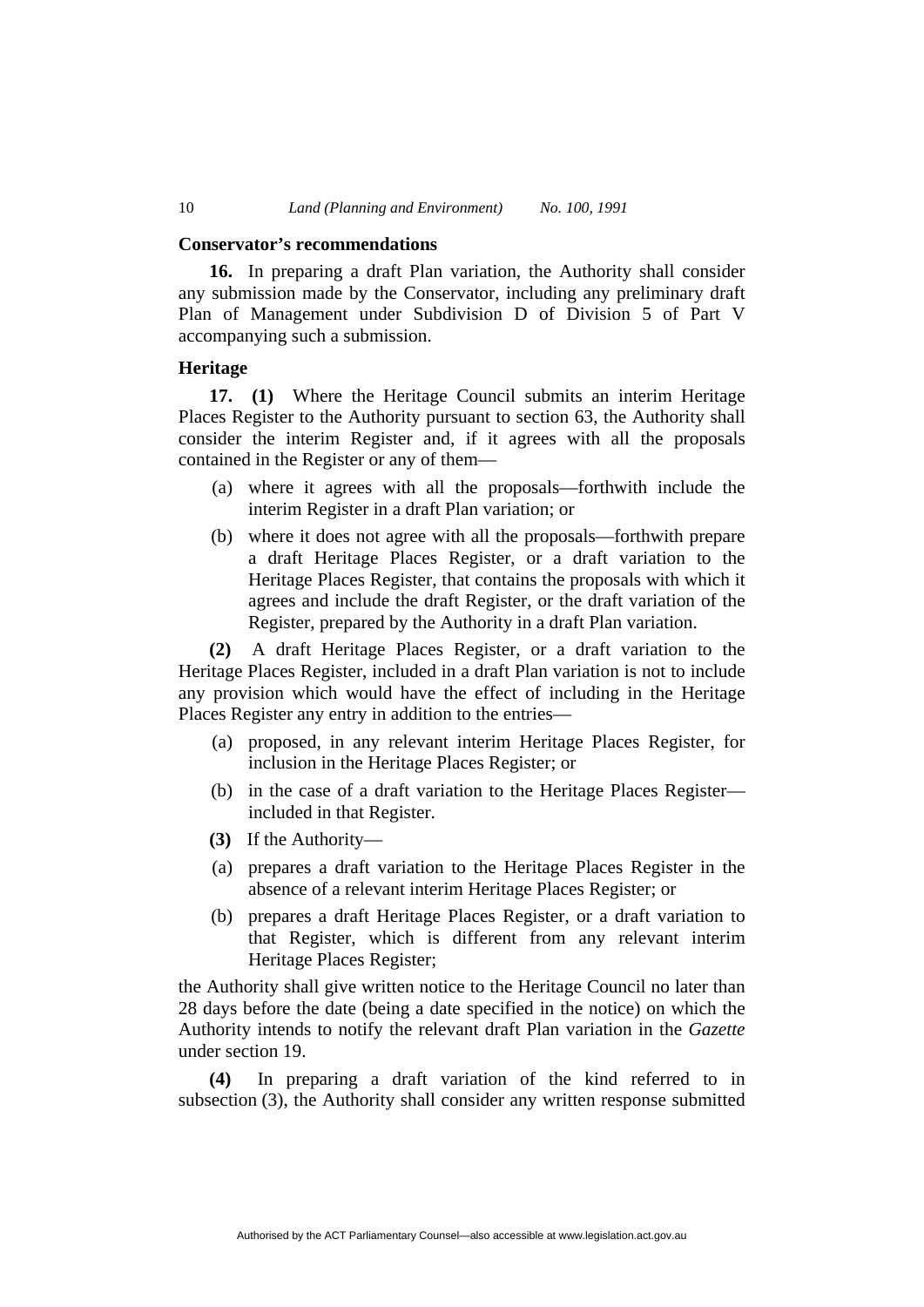by the Heritage Council where that response is submitted not later than 7 days before the date specified in the notice under subsection (3) as the date the Authority intends to notify the relevant draft Plan variation in the *Gazette* under section 19.

**(5)** In this section—

"relevant interim Heritage Places Register" means an interim Heritage Places Register which has effect under Part III, as revised under that Part.

# **Environmental reports and Inquiries**

**18. (1)** In preparing a draft Plan variation, the Authority shall consider—

- (a) any relevant environmental report;
- (b) the report of any relevant Inquiry; and
- (c) any relevant report required to be prepared by the Plan.

**(2)** At the Authority's written request, or of his or her own motion, the Minister may—

- (a) direct that an Assessment be made; or
- (b) establish a panel to conduct an Inquiry;

about any aspect of a draft Plan variation or a proposed draft Plan variation.

# **Public consultation**

**19. (1)** Before submitting a draft Plan variation to the Executive, the Authority shall cause to be published in the *Gazette*, and in a daily newspaper, a notice—

- (a) stating that copies of the draft Plan variation and the background papers are available for public inspection and purchase during a specified period of not less than 21 days at specified places;
- (b) inviting interested persons to submit written comments about the draft variation to the Authority at a specified address and within a period of not less than 21 days;
- (c) stating the effect of sections 9 and 11; and
- (d) specifying, for the purpose of paragraph 9 (1) (b), the maximum period (being a period not exceeding 1 year) during which the draft variation is to have an interim effect.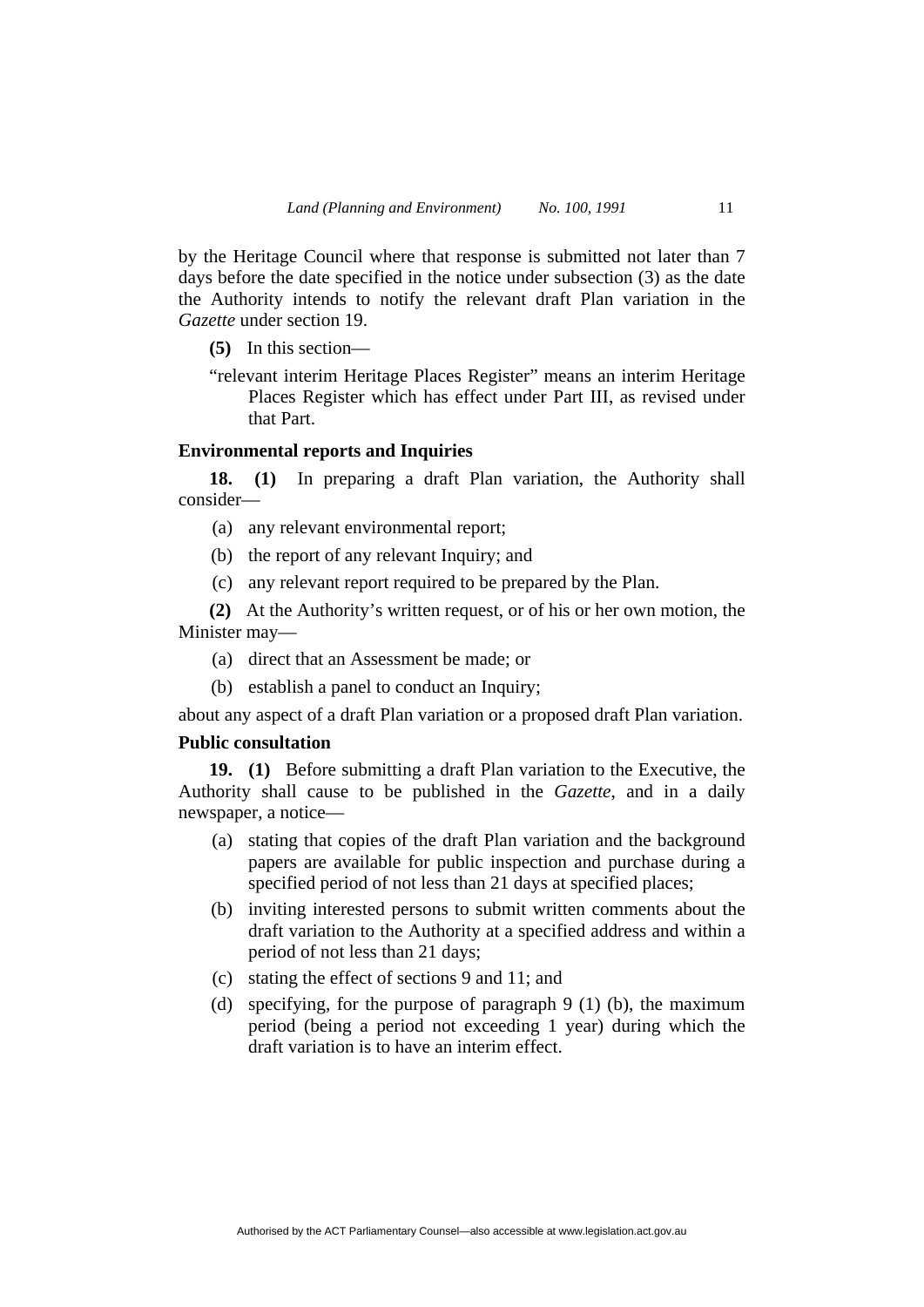**(2)** The Authority shall make copies of the draft Plan variation and the background papers available for public inspection and purchase during office hours during the period, and at the places, specified in the notice.

**(3)** The Authority may, on request by a person who has provided written comments in relation to a draft Plan variation, exclude from the copies of the draft variation, or the background papers relating to the draft variation, that are made available for public inspection or purchase pursuant to subsection (2) information which would identify the person if, in the opinion of the Authority based on reasonable grounds, it would not be in the public interest for the information to be published.

**(4)** Where, in the opinion of the Authority based on reasonable grounds, it would not be in the public interest for part of a draft Plan variation, or a part of a background paper relating to a draft Plan variation, to be published, the Authority shall cause that part to be excluded from each copy of the draft variation or the background paper made available for public inspection or purchase pursuant to subsection (2).

**(5)** Where part of a draft Plan variation or a background paper is excluded from the copies of the draft variation or paper made available for public inspection or purchase pursuant to subsection (2), each copy so made available shall include a statement to the effect that an unspecified part of the draft variation or paper has been excluded in the public interest.

**(6)** Where, on application by the Authority, the Executive is satisfied that a draft Plan variation—

- (a) has the sole purpose of correcting a formal error in the Plan; or
- (b) would, if approved, not affect the rights of any person in a manner prejudicial to that person;

it may, by instrument, relieve the Authority of the necessity for complying with subsections (1) and (2) in relation to the draft variation.

**(7)** Where, pursuant to an instrument under subsection (6), the Authority does not comply with subsections (1) and (2) in relation to a draft Plan variation it shall obtain such information about the public attitudes to the draft variation as is reasonable in the circumstances.

# **Consultation with the National Capital Planning Authority**

**20.** Before submitting a draft Plan variation to the Executive, the Authority shall consult with the National Authority about the draft.

Authorised by the ACT Parliamentary Counsel—also accessible at www.legislation.act.gov.au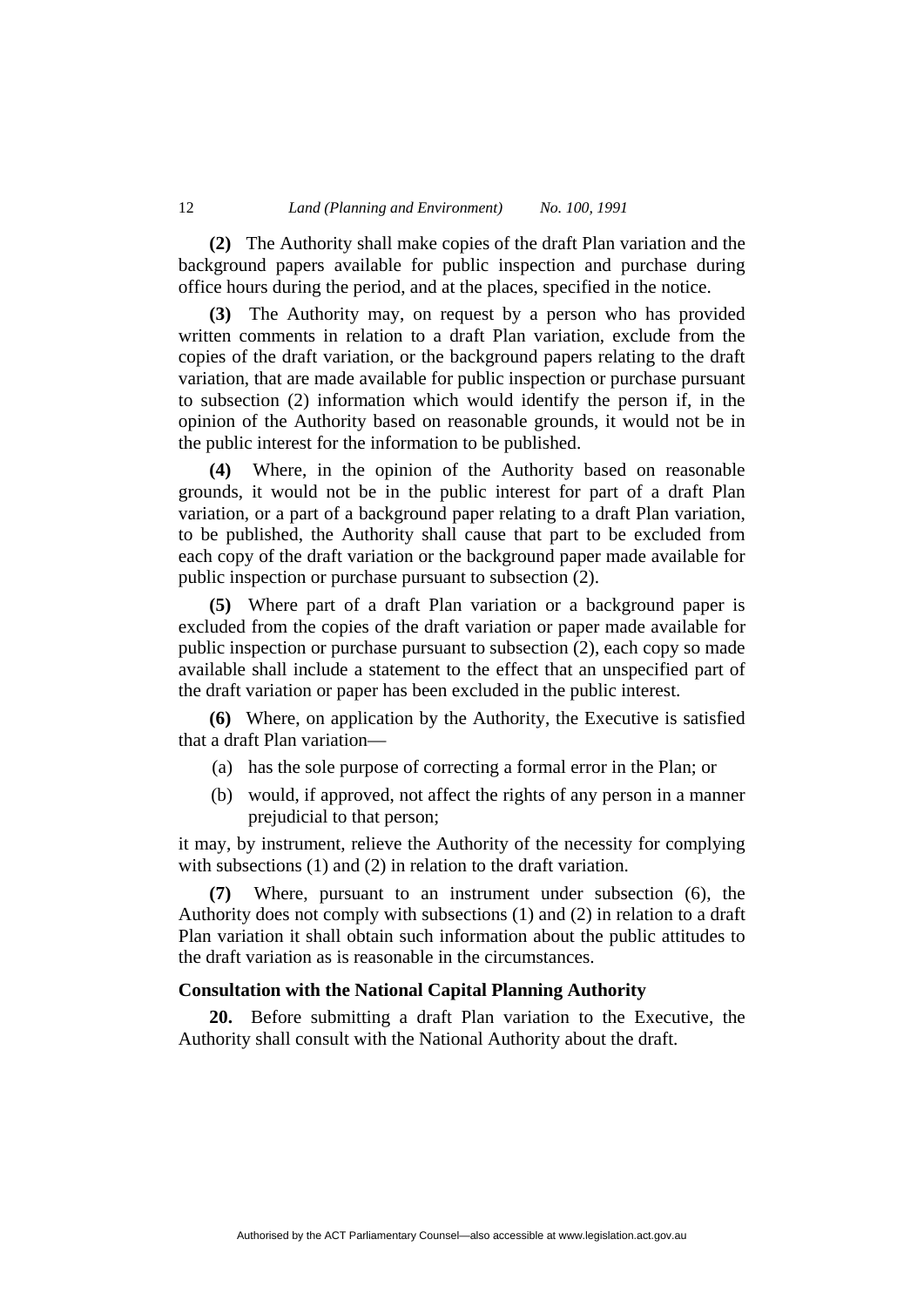#### **Public inspection of comments**

**21. (1)** Before submitting a draft Plan variation to the Executive, the Authority shall cause to be published in a daily newspaper a notice stating that copies of any written comments—

- (a) submitted pursuant to the invitation in the relevant notice under subsection 19 (1) or otherwise; and
- (b) received from the National Authority;

are available for public inspection within a specified period of at least 21 days from the date of the notice, at specified places.

**(2)** The Authority shall make copies of any comments referred to in subsection (1) available for public inspection during office hours during the period, and at the places, specified in the notice.

**(3)** The Authority may, on request by a person who has provided written comments in relation to a draft Plan variation, exclude from the copies of the written comments that are made available for public inspection pursuant to subsection (2) information which would identify the person if, in the opinion of the Authority based on reasonable grounds, it would not be in the public interest for the information to be published.

# **Revision, deferral or withdrawal of draft Plan variation**

**22. (1)** After the expiration of the period specified in the notice under subsection 19 (1) the Authority may—

- (a) revise the draft Plan variation;
- (b) by notice published in the *Gazette* defer until a specified date, or until the occurrence of a specified event, the submission of the draft Plan variation to the Executive; or
- (c) by notice published in the *Gazette* withdraw the draft Plan variation.

**(2)** A notice under paragraph (1) (b) or (c) shall include a statement of the effect of section 9 in relation to the deferral or withdrawal of the draft Plan variation.

**(3)** In revising, deferring or withdrawing a draft Plan variation under subsection (1), the Authority shall consider written comments about the draft variation received from any person or the National Authority.

**(4)** In addition to its power under subsection (1), the Authority may, at any time before the submission or re-submission of a draft Plan variation to the Executive, revise the draft variation to correct any formal error.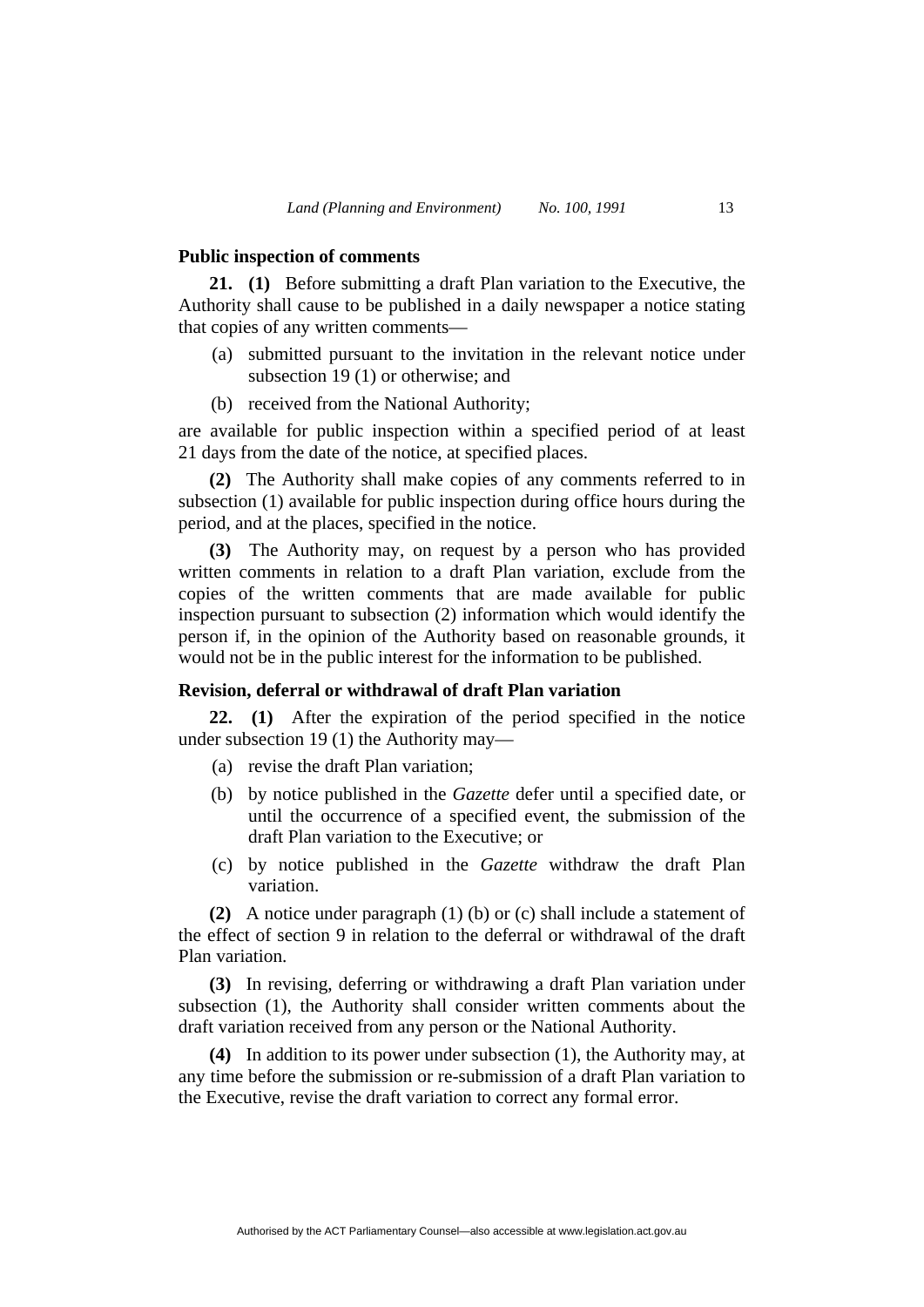**(5)** Where a draft Plan variation is deferred by notice under paragraph (1) (b), on the date specified in the notice, or as soon as practicable after the occurrence of the event specified in the notice, as the case requires, the Authority shall cause to be published in the *Gazette* a notice stating—

- (a) that the draft variation is revived; and
- (b) the effect of section 9 in relation to the revival of the draft variation.

**(6)** Where a draft Plan variation has been revised the Authority shall cause to be published in the *Gazette* and on a Saturday in a daily newspaper circulating in the Territory that the draft Plan variation has been revised and that copies are available for public inspection.

# *Subdivision C—Executive approval and consideration by the Legislative Assembly*

### **Application**

**23.** This Subdivision does not apply in relation to a Plan variation under Subdivision D.

# **Submission of draft Plan variation to Executive**

**24. (1)** After the expiration of the period specified in the notice under subsection 19 (1), the Authority shall submit a draft Plan variation to the Executive for approval, together with—

- (a) the background papers;
- (b) a written report setting out the issues raised in any written comments concerning the draft variation submitted pursuant to the invitation in the relevant notice under subsection 19 (1) or otherwise;
- (c) a written report about its consultation with the public and the National Authority;
- (d) a written report about any consultation between the Authority and the Heritage Council relating to the draft variation, being a report that specifies any difference between the views of the Authority and the Heritage Council in relation to any site of heritage significance; and
- (e) a copy of any written comments submitted to the Authority by the National Authority or the Heritage Council in relation to the draft variation.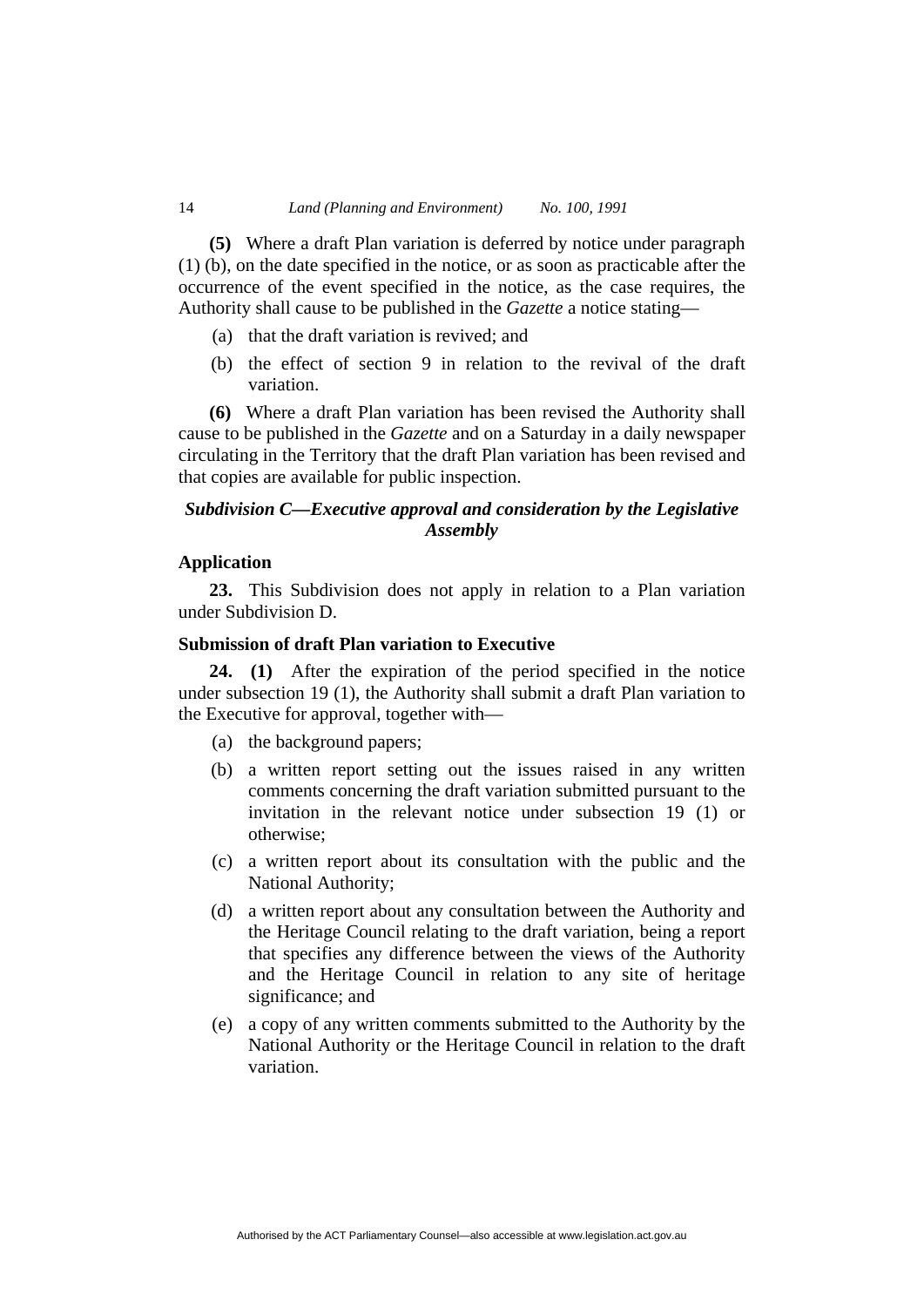**(2)** The Authority shall cause to be published in the *Gazette* by advertising and in a daily newspaper a notice stating that the documents referred to in subsection (1) are available for public inspection.

# **Consideration by a Legislative Assembly Committee**

**25.** The Executive shall, within 28 days of receiving a draft Plan variation under section 24, refer—

- (a) the draft Plan variation; and
- (b) the documents referred to in subsection 24 (1) that relate to the draft Plan variation;

to an appropriate committee of the Legislative Assembly together with a request that the committee report on the draft Plan to the Legislative Assembly.

# **Executive powers**

**26. (1)** On receipt of a draft Plan variation submitted or re-submitted for approval, the Executive shall—

- (a) approve the draft variation in the form in which it is submitted or re-submitted; or
- (b) return the draft variation to the Authority together with any or all of the following written directions:
	- (i) to conduct further specified consultation;
	- (ii) to consider any relevant environmental report, the report of any relevant Inquiry, or any other relevant report;
	- (iii) to consider any revision suggested by the Executive;
	- (iv) to revise the draft variation in a specified manner;
	- (v) to defer, by notice published in the *Gazette*, the re-submission of the draft variation to the Executive until a specified date or the occurrence of a specified event;
	- (vi) to withdraw the draft variation by notice published in the *Gazette*.

**(2)** Before exercising its powers under paragraph (1) (a) the Executive shall have regard to any recommendations of a committee of the Legislative Assembly in relation to the draft Plan variation, background papers and reports submitted to the Executive and the committee under sections 24 and 25.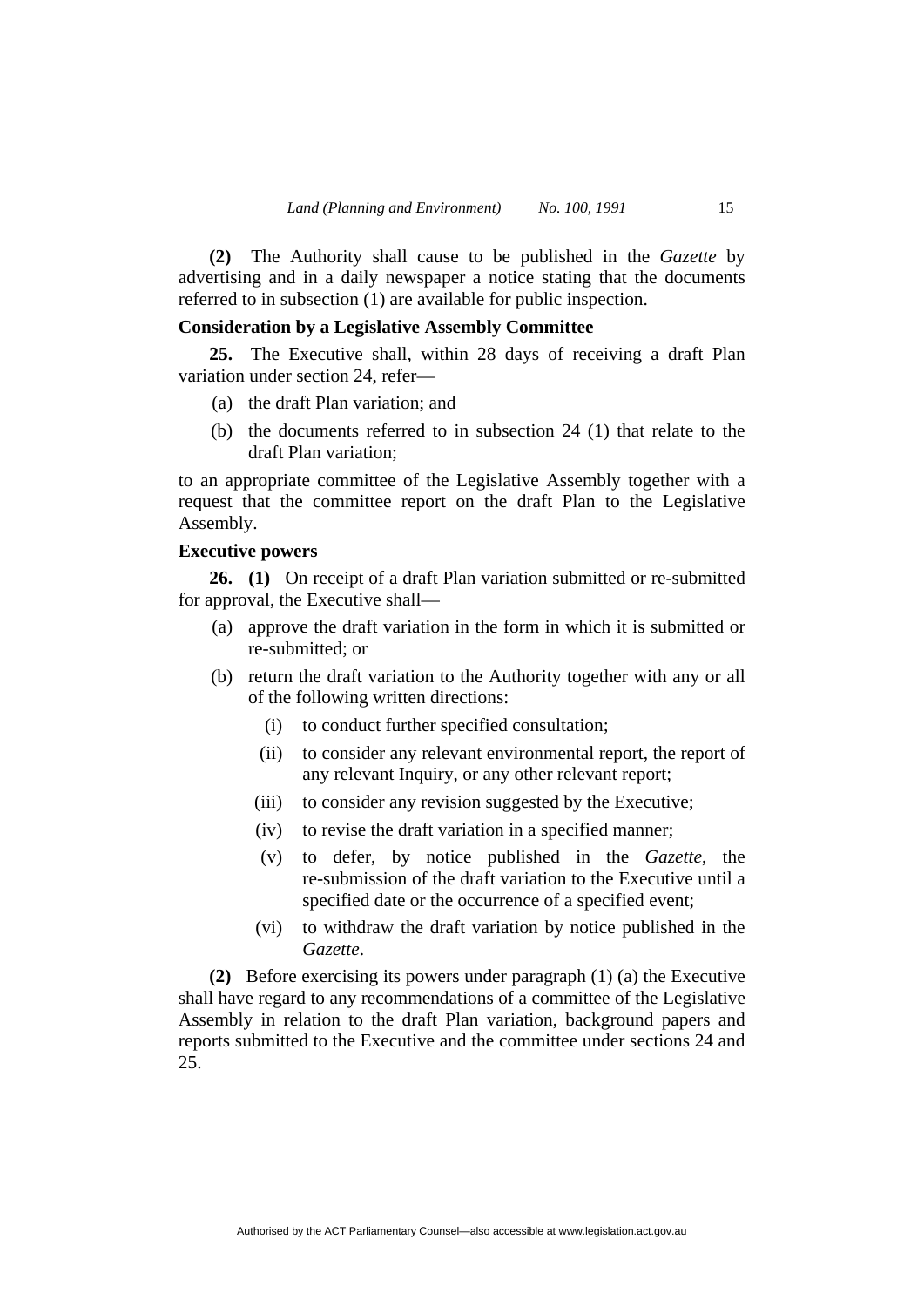**(3)** A notice under subparagraph (1) (b) (v) or (vi) shall state the effect of section 9 in relation to the deferral or withdrawal of the draft Plan variation.

**(4)** The Executive may revoke its approval of a Plan variation at any time before the variation is laid before the Legislative Assembly.

**(5)** Where the Executive revokes its approval of a Plan variation it shall cause to be published in the *Gazette* a notice stating—

- (a) that the approval of the variation has been revoked; and
- (b) the effect of section 9 in relation to the revocation of the approval.

# **Return of draft Plan variation to the Authority**

**27.** If the Executive returns a draft Plan variation to the Authority under paragraph 26 (1) (b), the Authority shall—

- (a) comply with any Executive direction;
- (b) if the Executive gives a direction under subparagraph 26 (1) (b)  $(i)$ ,  $(ii)$  or  $(iii)$ —
	- (i) if the Authority thinks fit, revise the draft variation; and
	- (ii) re-submit the draft variation to the Executive for approval together with a written report about the Authority's compliance with the Executive directions and any further revision of the draft variation under subsection 22 (4); and
- (c) if the Executive gives a direction under subparagraph 26 (1) (b) (iv)—re-submit the draft variation (as revised) together with a written report about any further revision of the draft variation under subsection 22 (4).

# **Notice of revival of deferred draft Plan variation**

**28.** Where the Authority, in compliance with an Executive direction under subparagraph 26 (1) (b) (v), defers a draft Plan variation, on the date specified in the notice of deferral, or within a reasonable time after the occurrence of the event specified in that notice, as the case requires, the Authority shall—

- (a) cause to be published in the *Gazette*, and in a daily newspaper, a notice stating—
	- (i) that the draft variation is revived;
	- (ii) the effect of section 9 in relation to the revival of the draft variation; and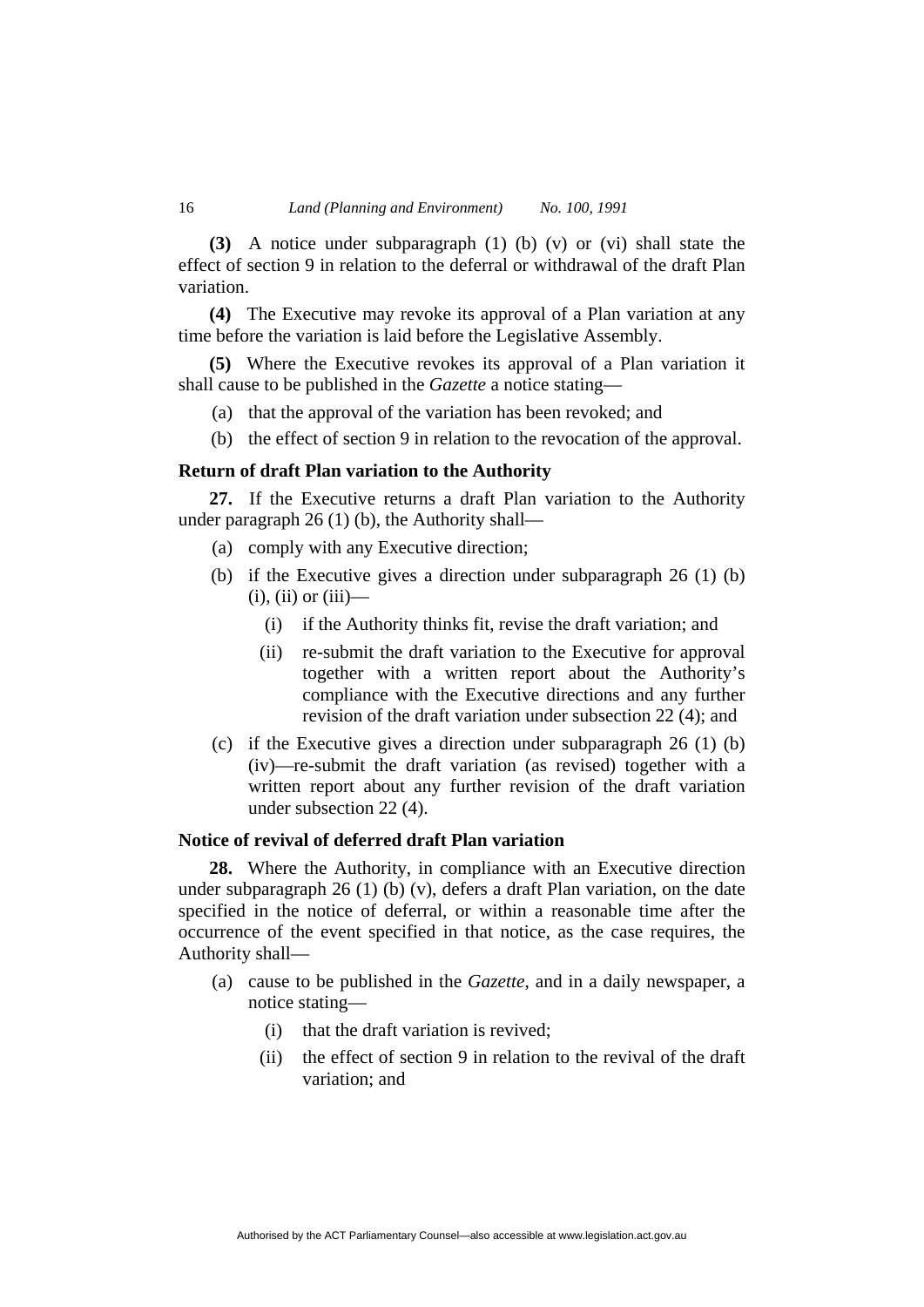- (iii) the effect of any revision under subsection  $22(4)$ ;
- (b) re-submit the draft variation to the Executive; and
- (c) advise the Legislative Assembly.

# **Consideration of Plan variation by Legislative Assembly**

**29. (1)** A Plan variation shall be laid before the Legislative Assembly within 5 sitting days of its approval by the Executive, together with—

- (a) the background papers;
- (b) a copy of the summaries and reports referred to in paragraphs  $24$  (b), (c) and (d);
- (c) a copy of any direction given under paragraph  $26(1)$  (b);
- (d) a copy of any report referred to in subparagraph  $26(1)$  (b) (ii); and
- (e) a copy of any report referred to in paragraph 27 (c);

in relation to the variation.

**(2)** If a Plan variation is not laid before the Legislative Assembly in accordance with subsection (1) it does not come into effect.

**(3)** The Legislative Assembly may, pursuant to a motion of which notice has been given within 5 sitting days after a Plan variation has been laid before it, by resolution reject the variation or any provision of it.

**(4)** If, at the expiration of 5 sitting days after notice of a motion to reject a Plan variation or a provision of a Plan variation has been given in the Legislative Assembly (being notice given within 5 sitting days after the variation was laid before the Legislative Assembly)—

- (a) the notice has not been called on; or
- (b) the motion has been called on and moved and has not been withdrawn or otherwise disposed of;

the Plan variation or provision specified in the motion shall be deemed to have been rejected by the Legislative Assembly.

**(5)** If, before the expiration of 5 sitting days after a notice of motion to disallow a Plan variation or a provision of a Plan variation has been given in the Legislative Assembly (being notice given within 5 sitting days after the variation was laid before the Legislative Assembly)—

- (a) the Legislative Assembly is dissolved or expires; and
- (b) at the time of dissolution or expiry—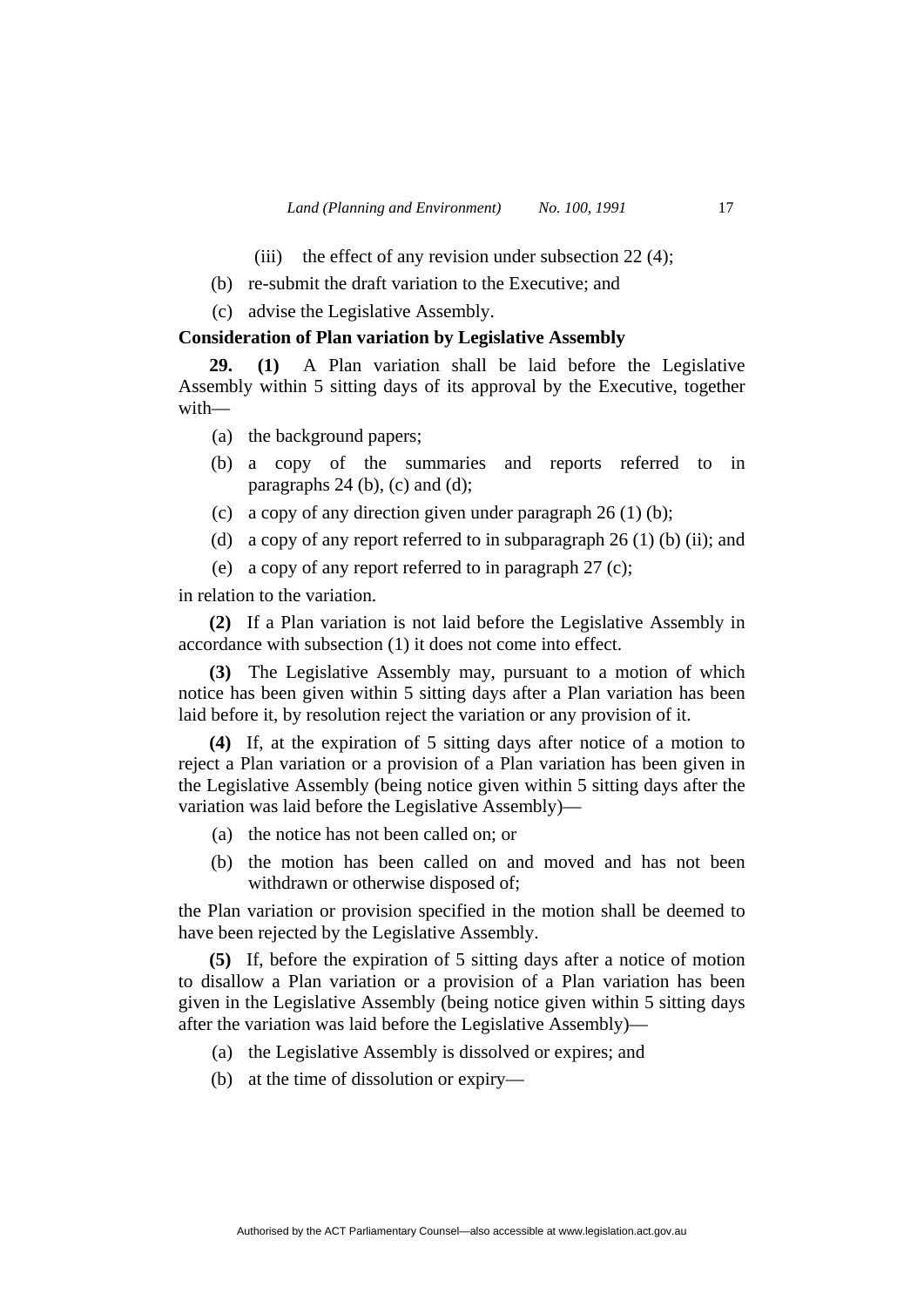- (i) the notice has not been withdrawn and the motion has not been called on; or
- (ii) the motion has been called on and moved and has not been withdrawn or otherwise disposed of;

the Plan variation shall, for the purposes of subsections (3) and (4), be deemed to have been laid before the Legislative Assembly on the first sitting day of the Legislative Assembly after the next general election of members of the Assembly.

**(6)** If, at the expiration of 5 sitting days after a Plan variation is laid before the Legislative Assembly, the Assembly has not passed a resolution rejecting the variation or any provision of it and is not, pursuant to subsection (4), to be deemed to have rejected the variation or any provision of it, the Minister shall cause to be published in the *Gazette* a notice—

- (a) specifying the date of commencement of the variation, or the dates of commencement of the various provisions of the variation, being a date or dates not before the date of publication of the notice; and
- (b) specifying a place or places where copies of the variation may be inspected or purchased.
- **(7)** If a Plan variation or a provision of a Plan variation is—
- (a) rejected pursuant to subsection (3); or
- (b) to be deemed to be rejected pursuant to subsection (4);

the variation or provision does not come into effect.

**(8)** If the whole of a Plan variation is rejected, the Minister shall cause a notice to be published in the *Gazette* stating that the variation has been rejected.

**(9)** If part only of a Plan variation is rejected, or is pursuant to subsection (4) to be deemed to be rejected, the Minister shall, in relation to each remaining provision of the variation—

- (a) cause to be published in the *Gazette* a notice specifying—
	- (i) the date of commencement of the provision being a date not before the date of publication of the notice; and
	- (ii) a place or places where copies of the provision may be inspected or purchased; or
- (b) by notice published in the *Gazette* withdraw the provision.

**(10)** The Minister shall make copies of a Plan variation, or any relevant provision of a Plan variation, available for inspection or purchase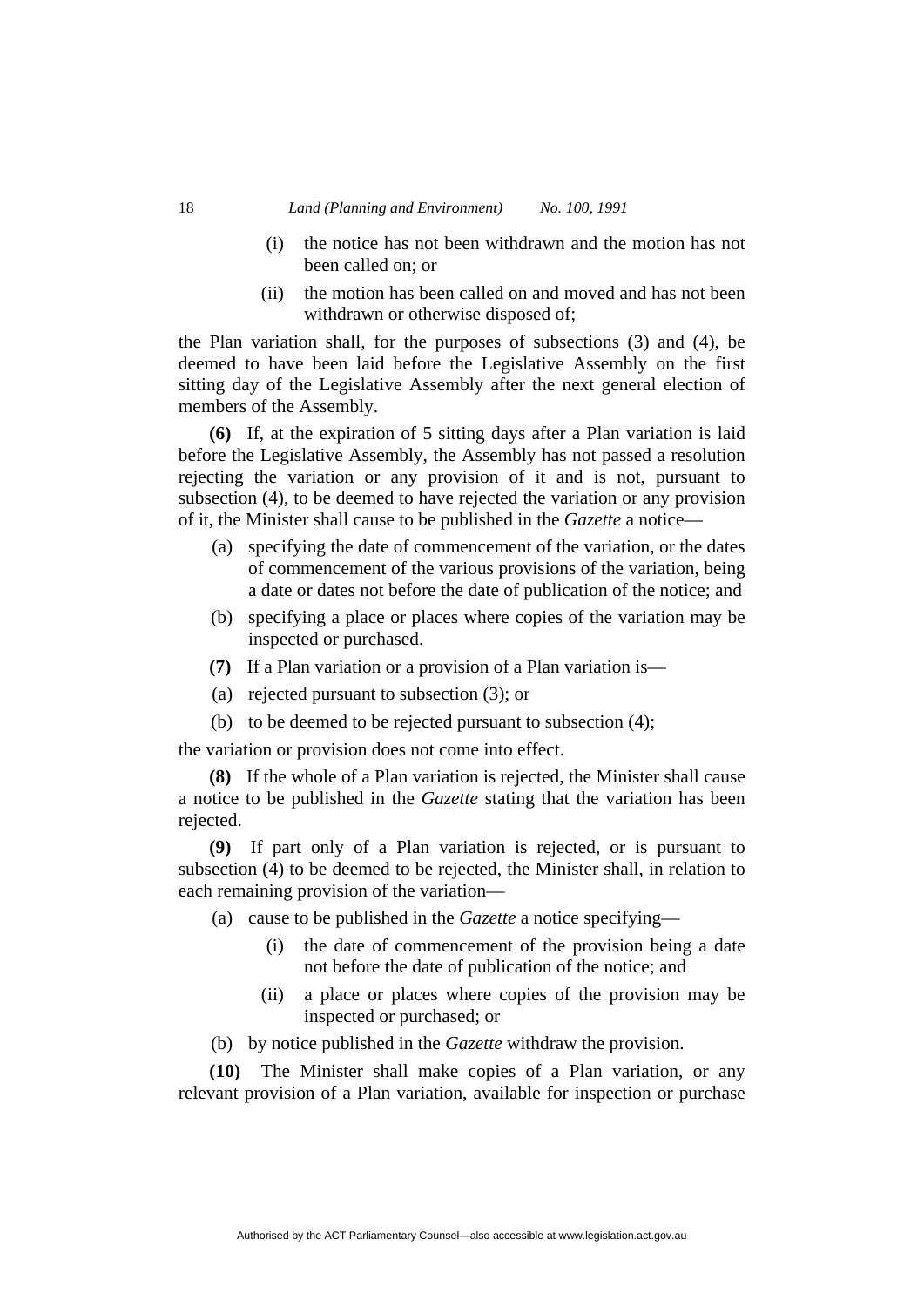during office hours at the places and during the period specified in the relevant notice under subsection (6) or paragraph (9) (a).

#### **Commencement**

**30.** A Plan variation, or a provision of a Plan variation, comes into effect on the date specified in the relevant notice under subsection 29 (6) or paragraph 29 (9) (a).

#### *Subdivision D—Plan variations—defined land*

#### **Interpretation**

**31.** In this Subdivision—

"defined land" means land identified in the Plan pursuant to paragraph 7 (3) (e).

### **Plan variations in relation to defined land**

**32. (1)** Upon approval of the subdivision of a parcel of defined land, the Authority shall, by notice published in the *Gazette*, vary the Plan to specify the purposes for which that land may be used.

**(2)** A notice under subsection (1) in relation to a parcel, or part of a parcel, of land shall include a map of that parcel or part showing the purposes for which identified parts of that land may be used.

**(3)** A variation of the Plan under subsection (1) is to be consistent with—

- (a) the relevant subdivision and any conditions subject to which that subdivision is approved; and
- (b) the principles and policies specified in the Plan for the development of the relevant defined land.

**(4)** A variation of the Plan under subsection (1) takes effect from the date of its publication in the *Gazette*, or from such later date as is specified in the notice under that subsection.

**(5)** The Authority shall, within 7 days after the date on which a notice under subsection (1) is published in the *Gazette*, cause to be published in a daily newspaper a notice that—

- (a) specifies the variation made to the Plan by the notice under subsection (1);
- (b) includes a copy of the map that was included in the notice under subsection (1); and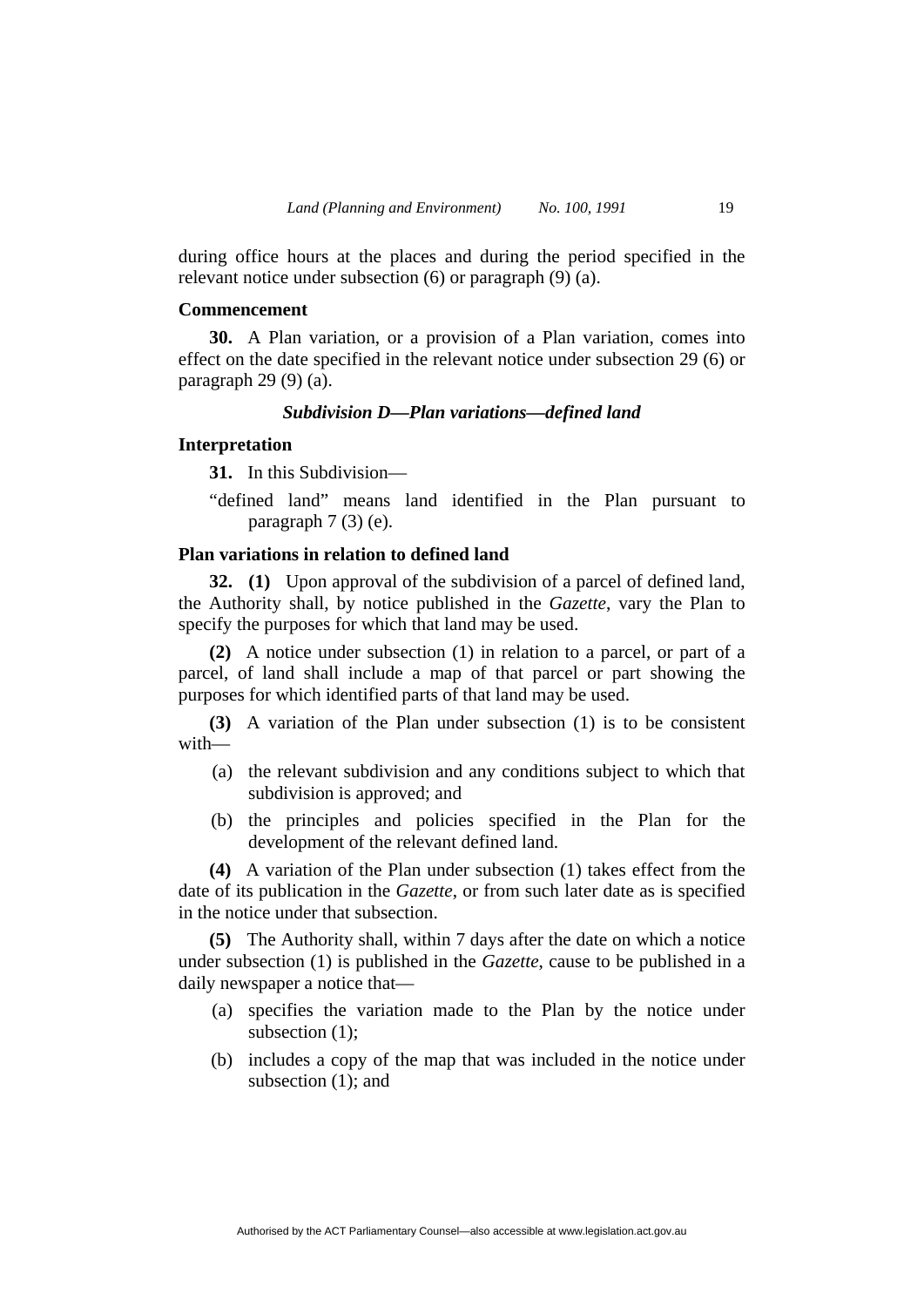(c) specifies the date on which the variation to the Plan took effect or is to take effect.

#### *Division 4—Australian Capital Territory Planning Authority*

# *Subdivision A—Establishment, constitution, functions and powers*

# **Establishment**

**33.** The Australian Capital Territory Planning Authority is established by this section.

#### **Constitution**

**34.** The Authority is constituted by the Chief Planner.

# **Agent of the Crown**

**35.** The Authority is an agent of the Crown.

# **Functions**

**36. (1)** The functions of the Authority are—

- (a) to administer the Plan;
- (b) to keep the Plan under constant review and to propose variations to it where necessary;
- (c) to perform such other functions as are required by this Act or any other law of the Territory, or by any law of the Commonwealth; and
- (d) with the written approval of the Minister, to perform planning services for any person or body, whether within Australia or overseas.

**(2)** The Authority shall perform its functions in accordance with any directions given under subsection 37 (1).

**(3)** The Authority shall comply with any directions given under subsection 37 (2).

# **Executive policy directions**

**37. (1)** The Executive may give the Authority general directions in writing about the policies and objectives it should pursue in the performance of its functions.

**(2)** The Executive may give the Authority general directions in writing to review the Plan, or any specified part of the Plan.

**(3)** The Minister shall cause particulars of any directions to be published in the *Gazette* within 14 days.

Authorised by the ACT Parliamentary Counsel—also accessible at www.legislation.act.gov.au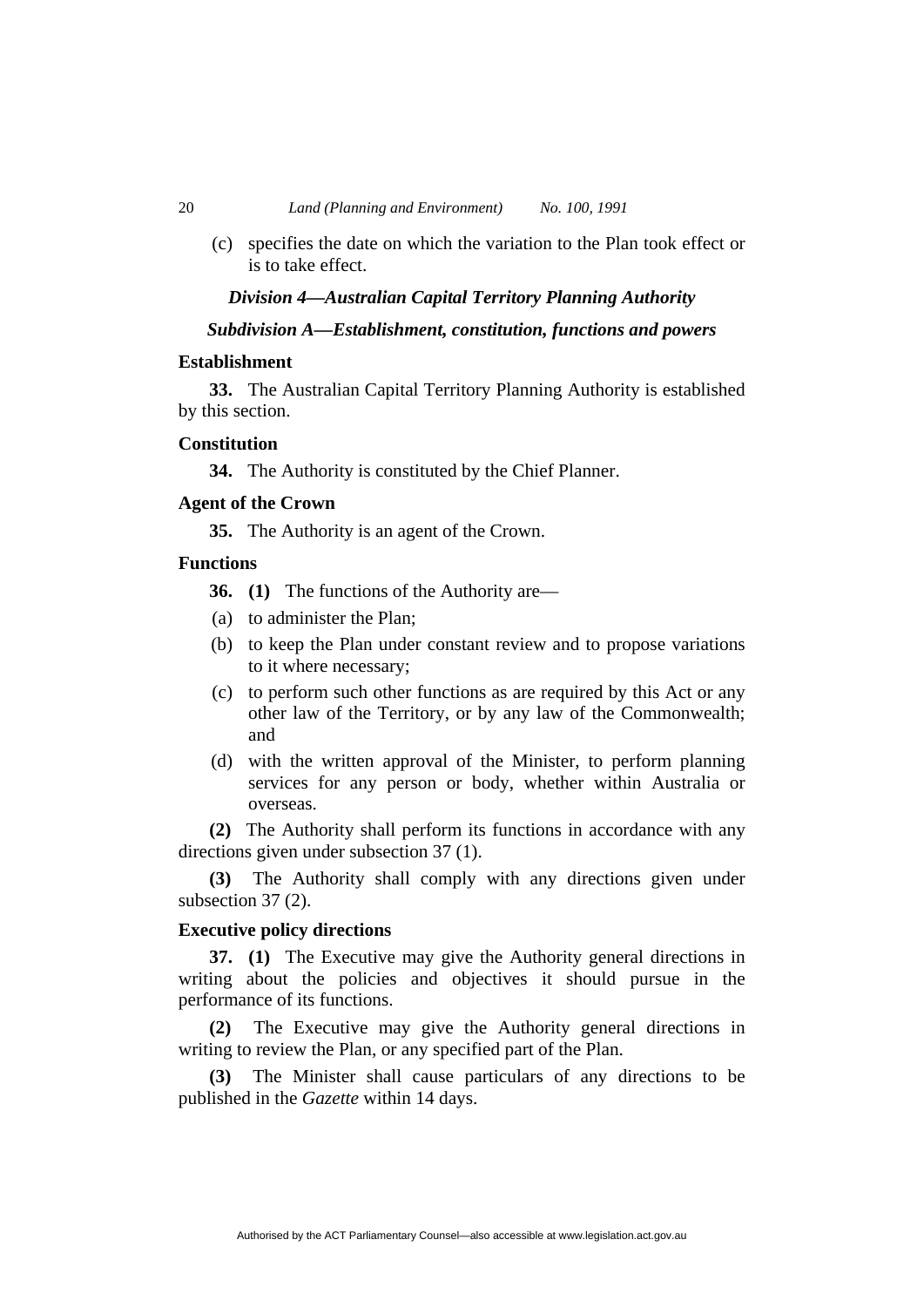**(4)** Directions not published in accordance with subsection (3) cease to have effect from the expiration of the 14th day after they are given.

**(5)** The Authority shall publish particulars of any directions given in a financial year in its annual report for that year.

**(6)** This section does not apply in relation to a direction given under section 26.

#### **Powers**

**38. (1)** The Authority has power to do all things necessary or convenient to be done in connection with the performance of its functions.

**(2)** For the purposes of the performance of its functions, the Authority may, on behalf of the Territory, enter into contracts.

**(3)** The Authority shall not, except with the approval of the Minister, enter into a contract involving the payment or receipt by the Authority of an amount exceeding \$100,000.

# **Annual report**

**39.** The Authority shall, after each 30 June, prepare and furnish to the Minister a report of the operations of the Authority during the year ending on that date.

### **Delegation**

**40.** The Authority may, by instrument, delegate all or any of the Authority's powers to a public servant or to the holder of an office established by or under an Act.

#### **Staff**

**41.** The Authority is to be assisted in the performance of its functions by public servants.

#### **Effect of irregularity of appointment of Chief Planner**

**42.** Anything done by or in relation to the Authority is not invalid because—

- (a) there is a defect or irregularity in or in connection with the appointment of the Chief Planner; or
- (b) that appointment had ceased to have effect.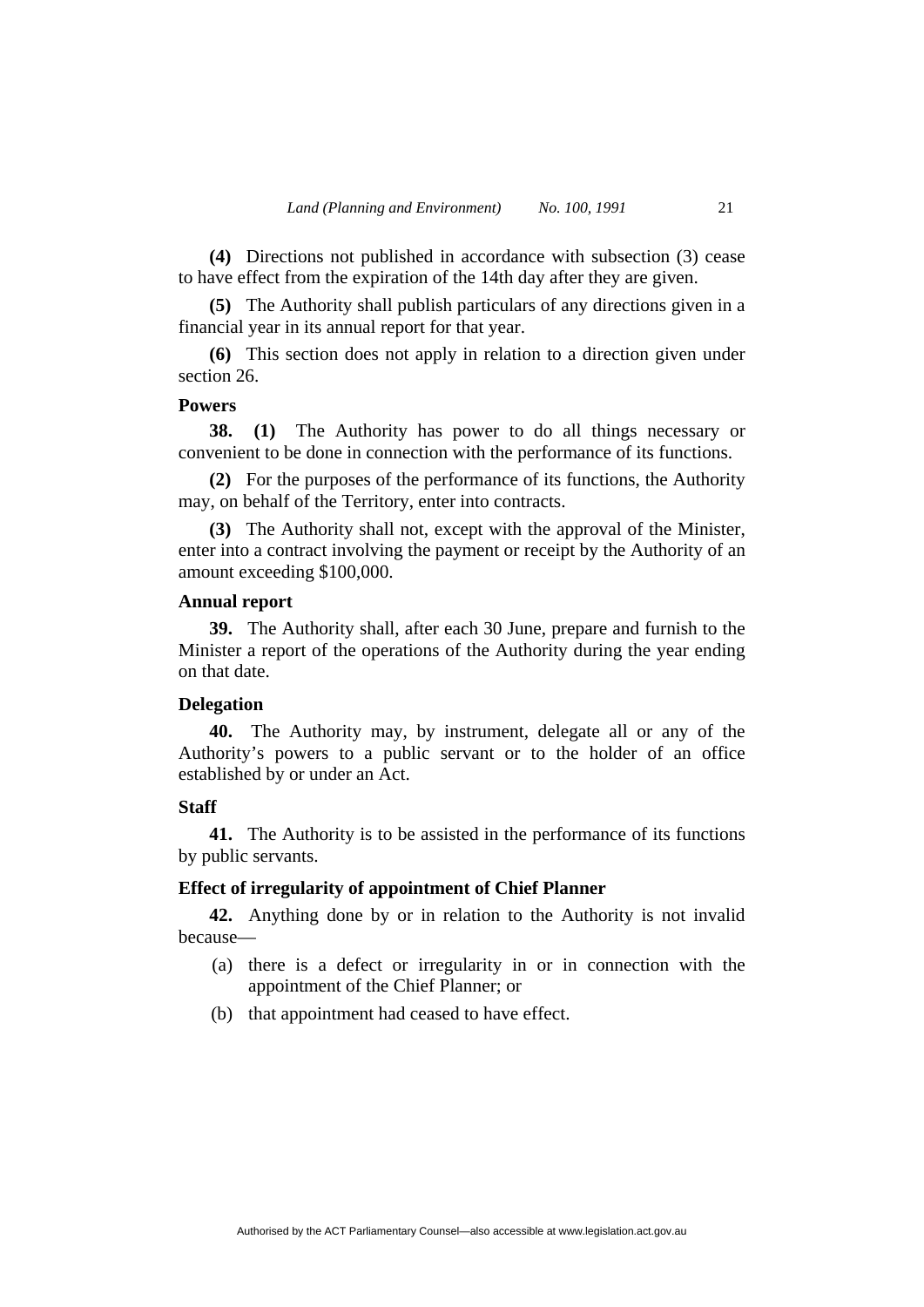#### *Subdivision B—Chief Planner*

### **Chief Planner**

**43. (1)** The Minister shall, by instrument, appoint a person to be Chief Planner for the Australian Capital Territory.

**(2)** The Chief Planner holds office for such period, not exceeding 5 years, as is specified in the instrument of appointment.

**(3)** The Chief Planner holds office on such terms and conditions (in respect of matters not provided for by this Part) as are determined by the Minister in writing.

**(4)** A retiring Chief Planner is eligible for re-appointment.

**(5)** In the performance of his or her functions and the exercise of his or her powers the Chief Planner is directly responsible to the Minister.

# **Acting Chief Planner**

**44. (1)** The Minister may, by instrument, appoint a suitably qualified and experienced person to act as Chief Planner—

- (a) during a vacancy in the office of Chief Planner, whether or not an appointment has previously been made to the office; or
- (b) during any period, or during all periods, when the Chief Planner is absent from duty or from the Territory or is, for any other reason, unable to perform the functions of that office;

but a person appointed to act during a vacancy shall not continue to do so for more than 12 months.

**(2)** Anything done by or in relation to a person purporting to act as Chief Planner is not invalid because—

- (a) the occasion for the appointment had not arisen;
- (b) there is a defect or irregularity in connection with the appointment;
- (c) the appointment had ceased to have effect; or
- (d) the occasion to act had not arisen or had ceased.

**(3)** A person who is acting as Chief Planner, if a public servant, shall continue to be paid the remuneration and allowances payable to him or her as a public servant, but shall also be paid—

 (a) so much of any remuneration payable to the Chief Planner as exceeds the remuneration that so continues to be paid;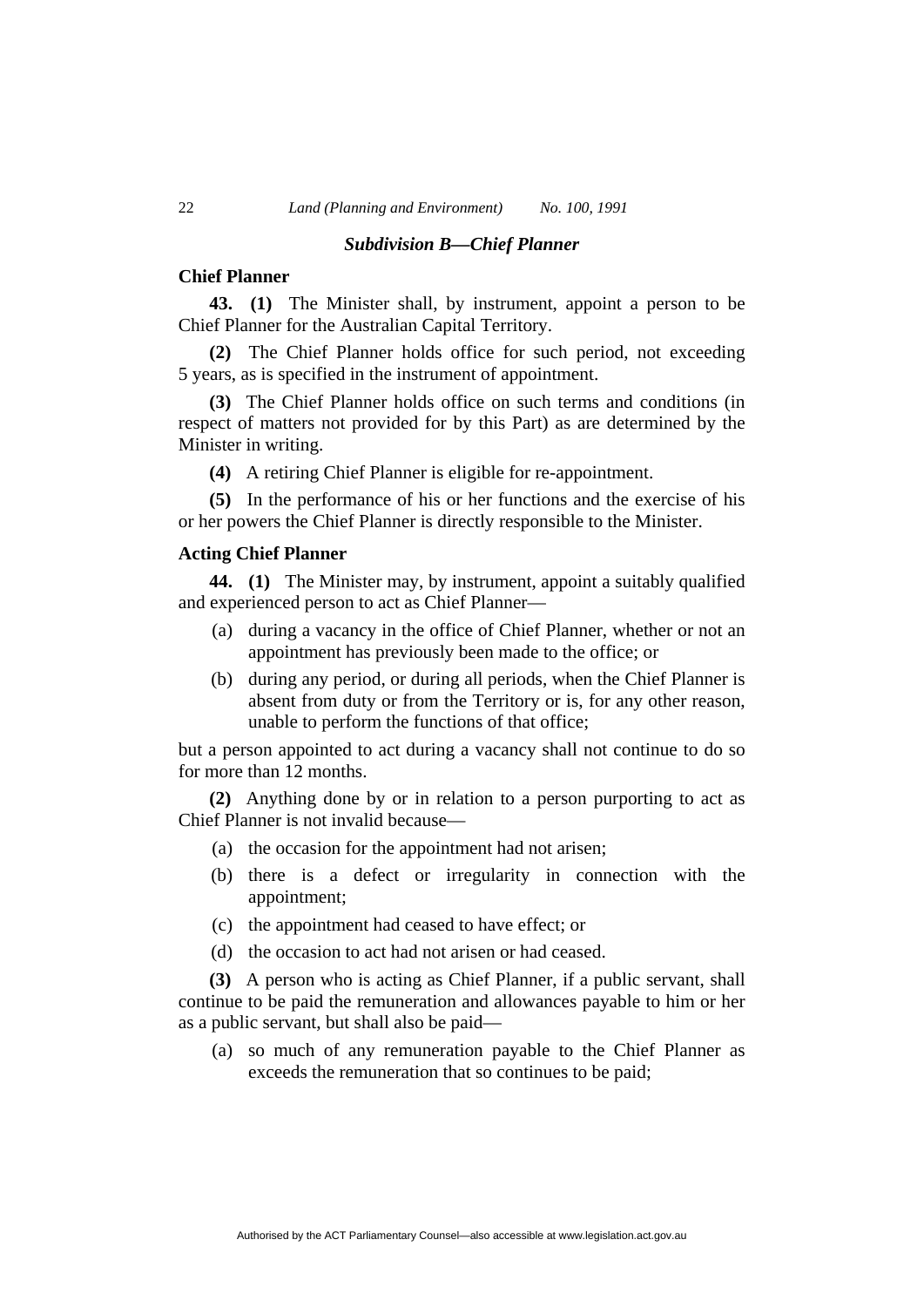- (b) so much of any allowance payable to the Chief Planner as exceeds the corresponding allowance that so continues to be paid; and
- (c) if an allowance is payable to the Chief Planner in respect of which there is no corresponding allowance payable to the acting Chief Planner as a public servant—that allowance.

# **Remuneration and allowances**

**45. (1)** The Chief Planner shall be paid such remuneration and allowances as are prescribed.

- **(2)** Subsection (1) does not apply in relation to—
- (a) remuneration if there is a subsisting determination relating to the remuneration to be paid to the Chief Planner; or
- (b) an allowance of a particular kind if there is such a subsisting determination relating to an allowance of that kind to be paid to the Chief Planner.
- **(3)** In subsection (2)—

"determination" means a determination of the Remuneration Tribunal of the Commonwealth.

**(4)** This section does not apply where the Chief Planner is the Head of Administration or an Associate Head of Administration.

# **Leave of absence**

**46.** The Minister may, by writing, grant leave of absence to the Chief Planner on specified terms and conditions as to remuneration or otherwise.

#### **Disclosure of interests**

**47. (1)** A person appointed to be the Chief Planner or to act as Chief Planner shall, upon his or her appointment and on each subsequent 30 June, give written notice to the Minister of all his or her direct or indirect pecuniary interests.

**(2)** If the Chief Planner or a person acting as Chief Planner has or acquires a direct or indirect pecuniary interest in a matter which, to his or her knowledge, is being considered or about to be considered by the Authority, the Chief Planner shall give written notice to the Minister of that interest.

# **Other employment, remuneration, business etc.**

**48. (1)** Except with the written permission of the Minister, the Chief Planner shall not—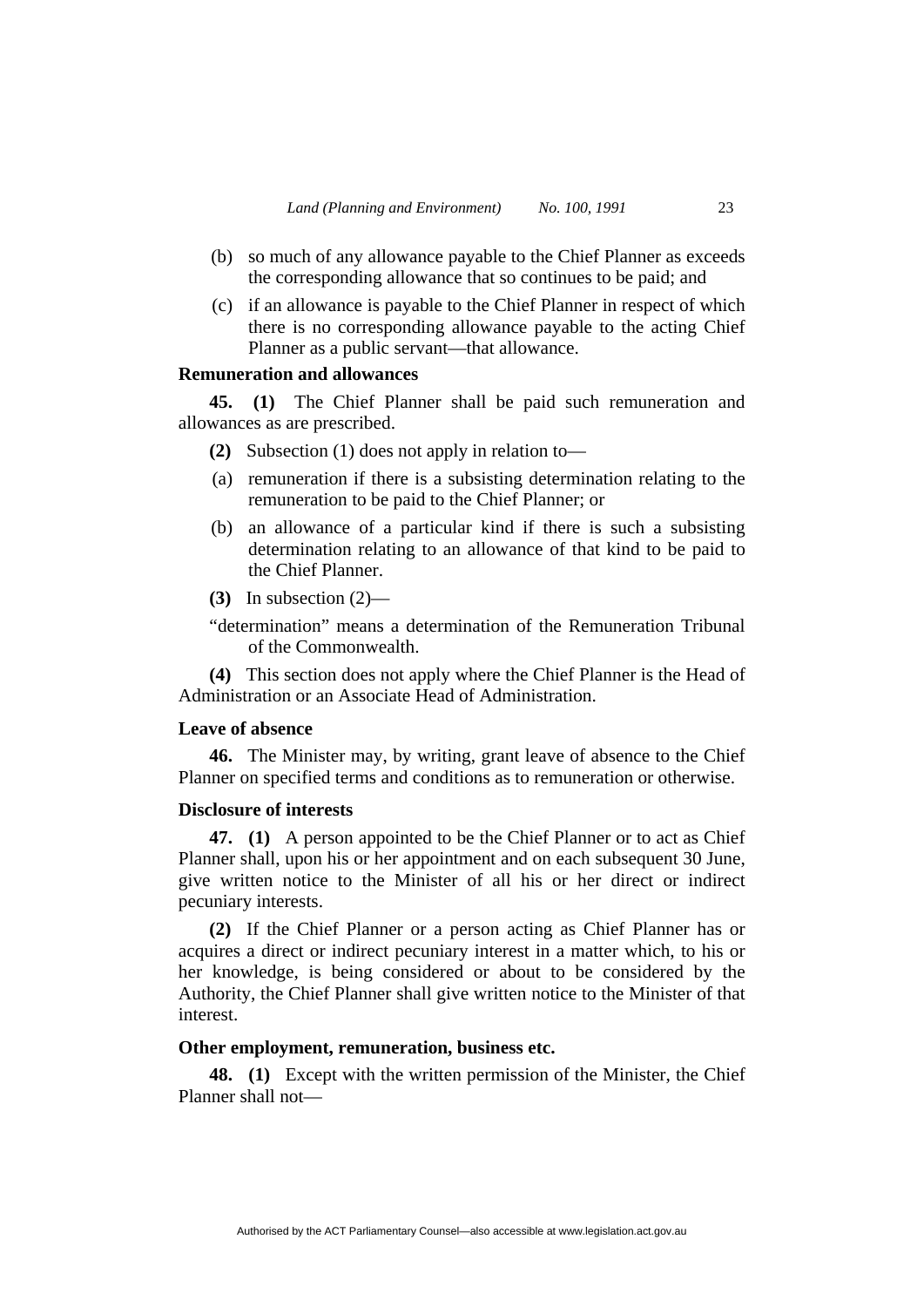- (a) accept or continue to hold an office in or under the Government of the Commonwealth, another Territory or a State, or in or under any public or municipal corporation;
- (b) accept or continue to hold or discharge the duties of, or be employed in a paid office in connection with any business whether carried on by any corporation, company, firm or individual;
- (c) engage in or undertake any business, whether as principal or agent;
- (d) engage or continue in the private practice of any profession, occupation or trade, or enter into any employment, whether remunerative or not, with any person, company or firm who or which is so engaged;
- (e) act as a director of a company or incorporated society, otherwise than in accordance with the requirements of the duties of his or her office as Chief Planner or as a public servant; or
- (f) accept or engage in any remunerative employment other than in connection with the duties of his or her office as Chief Planner or as a public servant.

**(2)** Nothing in this section is to be taken to prohibit the Chief Planner from becoming a member or shareholder of any incorporated company, or of any company or society of persons.

# **Resignation**

**49.** The Chief Planner may resign office by writing signed by him or her and delivered to the Minister.

# **Termination of appointment**

**50. (1)** The Minister may terminate the appointment of the Chief Planner for misbehaviour or physical or mental incapacity.

**(2)** The Minister shall terminate the appointment of the Chief Planner if he or she—

- (a) becomes bankrupt, applies to take the benefit of a law for the relief of bankrupt or insolvent debtors, compounds with his or her creditors or makes an assignment of his or her remuneration for their benefit;
- (b) without reasonable excuse, contravenes section 47 or 48; or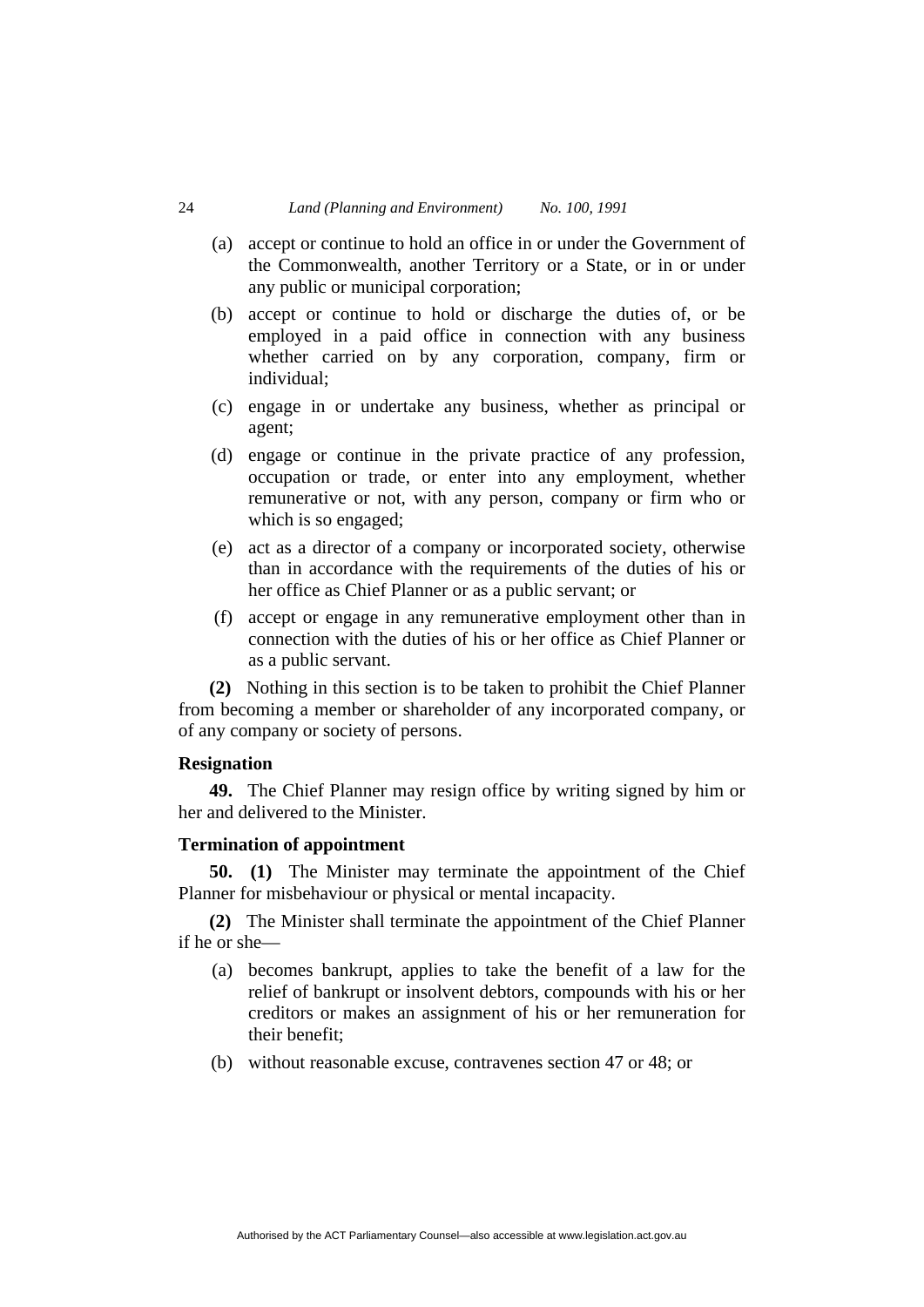(c) is absent from duty, except on leave of absence granted by the Minister, for 14 consecutive days or for 28 days in any period of 1 year.

# *Division 5—Miscellaneous*

# **Challenge to validity of provisions of Plan**

**51.** The validity of a provision of the Plan shall not be questioned in any legal proceedings except those commenced within 3 months after the date of the commencement of the provision or of a variation of the provision.

# **PART III—HERITAGE**

#### *Division 1—Preliminary*

#### **Interpretation**

**52.** (1) In this Part, unless the contrary intention appears—

"Aboriginal object" means—

- (a) a natural or manufactured object; or
- (b) human remains not buried in accordance with a law of the Territory, a State or another Territory;

which is, or are, of significance in Aboriginal tradition;

- "Aboriginal place" means a place which is of significance in Aboriginal tradition;
- "Aboriginal tradition" means the traditions, observances, customs or beliefs of the people who inhabited Australia before European colonisation and include traditions, observances, customs and beliefs that have evolved or developed from that tradition since European colonisation;
- "conservation" includes preservation, protection, maintenance, restoration and enhancement;
- "heritage object" means a natural or manufactured object, including an Aboriginal object, of heritage significance in relation to the Territory;
- "heritage place" means a place in the Territory of heritage significance;
- "interim variation", in relation to the Heritage Places Register, means a proposed variation to that Register notified under section 60;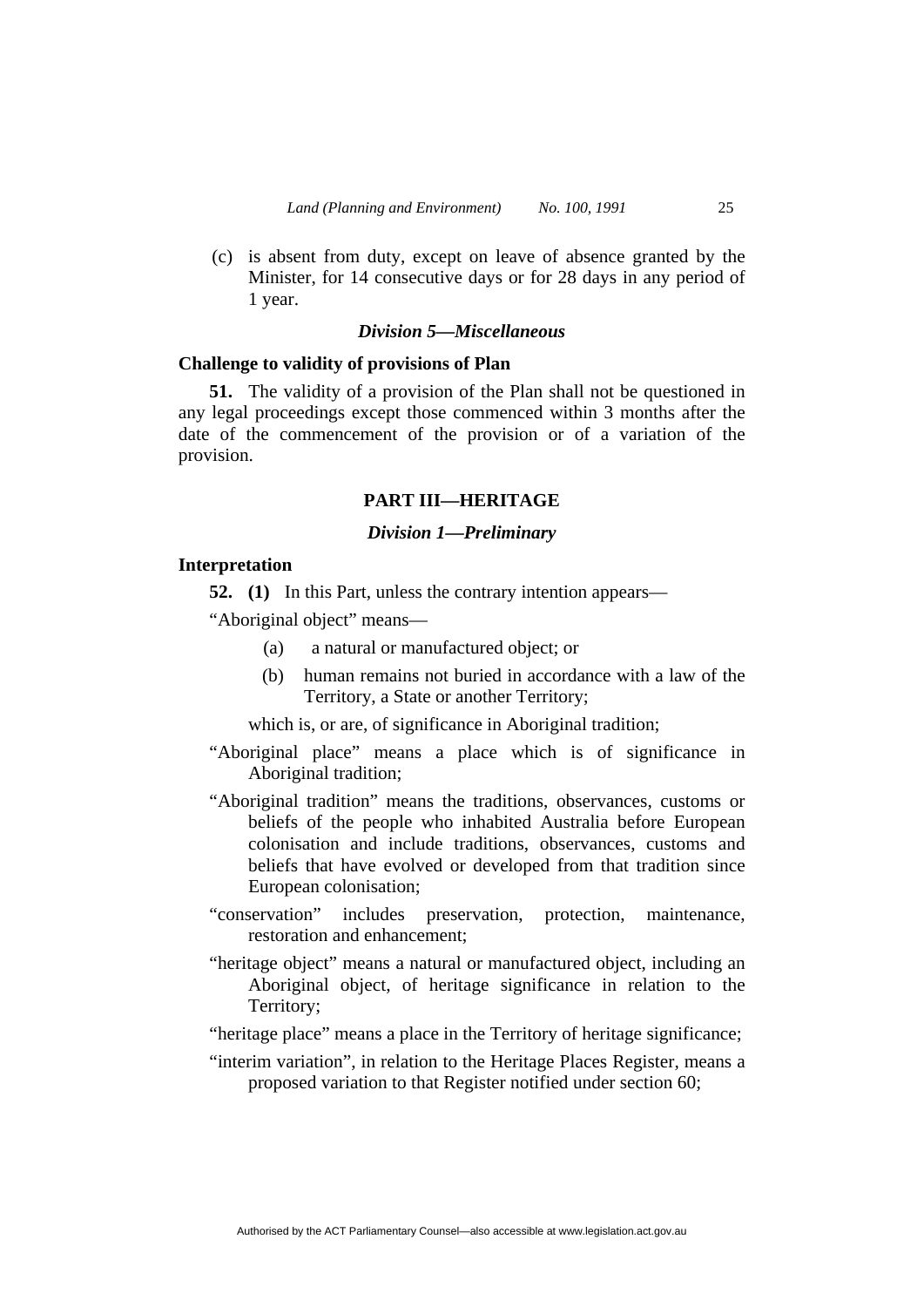"relevant Aboriginal organisation", in relation to a proposed action by the Territory, the Executive, the Minister or a Territory authority, means an organisation or association (whether corporated or unincorporated)—

- (a) comprised substantially of Aboriginal persons;
- (b) having amongst its principal objects the conservation of Aboriginal tradition in the Territory; and
- (c) which the person or body proposing the action believes on reasonable grounds to have an object or interest directly relevant to, or directly affected by, that action;
- "restricted information", in relation to an Aboriginal place, means information which is the subject of a declaration under subsection 82 $(1)$ ;

"variation" includes revocation and substitution.

**(2)** Where this Part requires the Executive, the Minister or the Heritage Council to consult with, or to notify, any person or body (whether corporated or unincorporated), that requirement is to be taken to be satisfied if the Executive, the Minister or the Heritage Council (as the case requires) takes all reasonable steps to consult with, or to notify, that person or body.

# **Interim Registers—interpretation**

**53.** In this Part, unless the contrary intention appears, a reference to an interim Heritage Places Register is to be taken to be a reference to—

- (a) where there is no Heritage Places Register—a proposed Heritage Places Register; or
- (b) where there is a Heritage Places Register—an interim variation to that Register;

being a proposed Register, or an interim variation to a Register, notified in the *Gazette* under section 60, as revised under section 62.

# *Division 2—Heritage Places Register*

# **Content of Heritage Places Register**

- **54. (1)** The Heritage Places Register shall—
- (a) identify heritage places, specifying any that are Aboriginal places;
- (b) identify—
	- (i) each structure or group of structures;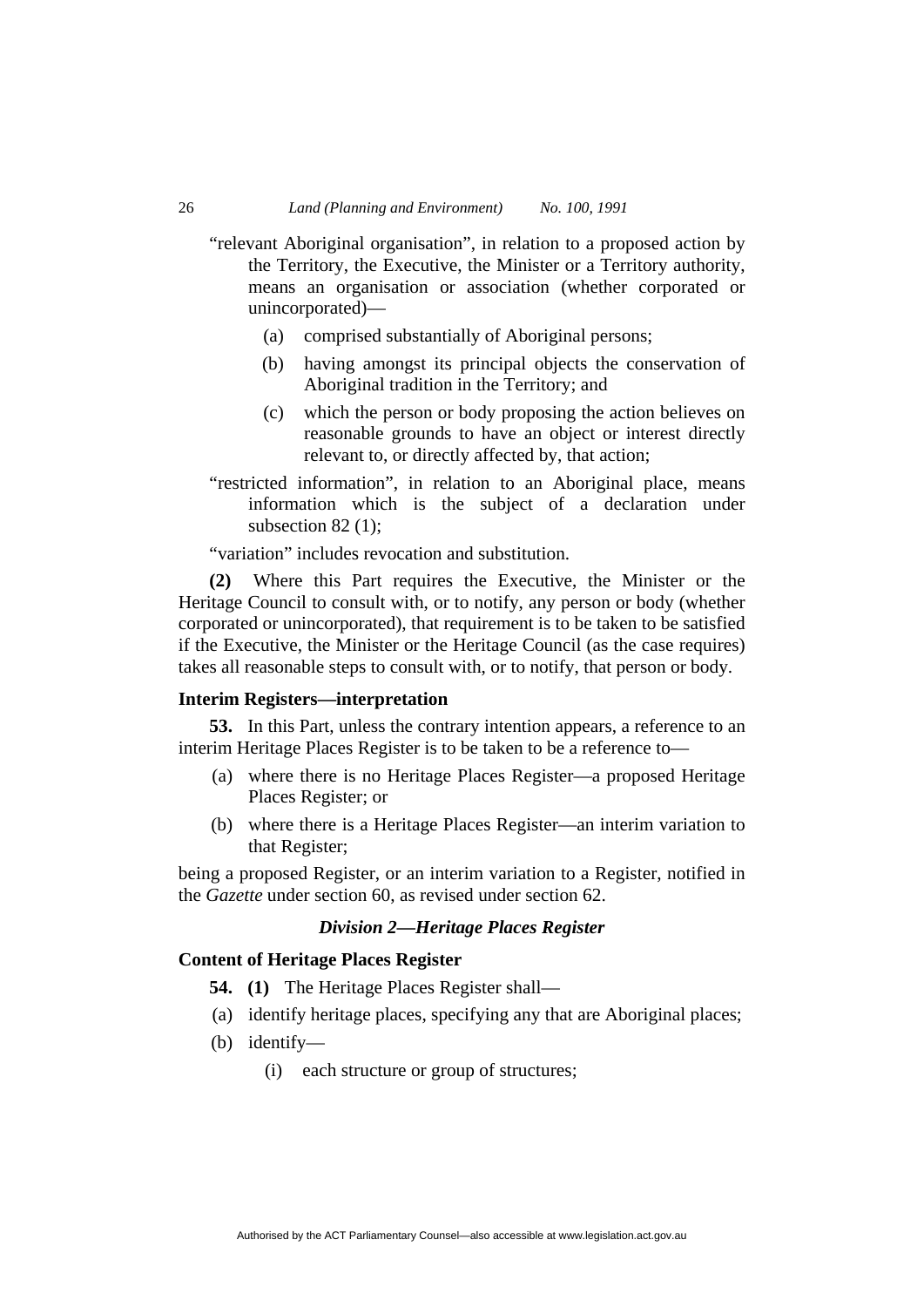- (ii) each object or group of objects, specifying any that are Aboriginal objects;
- (iii) each landform or group of landforms;
- (iv) each plant or group of plants;
- (v) each animal habitat; or
- (vi) each other feature (whether manufactured or natural);

which is located on each identified heritage place and which is intrinsic to the heritage significance of the place;

- (c) include a statement of the heritage significance of each identified heritage place;
- (d) specify requirements for the conservation of the heritage significance of each identified heritage place, including any requirements for the conservation of features identified as intrinsic to that heritage significance; and
- (e) specify any restricted information in the Register in relation to an Aboriginal place referred to in the Register.

**(2)** A word or phrase in the Heritage Places Register has the same meaning as in this Part, unless the contrary intention appears in the Register.

# *Division 3—Interim Heritage Places Registers*

# *Subdivision A—Effect*

# **Effect of interim Registers**

**55. (1)** Where there is no Heritage Places Register, during the defined period an interim Heritage Places Register has effect as if it were the Heritage Places Register.

**(2)** Where an interim Heritage Places Register is in the form of an interim variation to the Heritage Places Register, during the defined period the Territory, the Executive, a Minister or a Territory authority shall not do any act, or approve the doing of any act, which—

- (a) would be inconsistent with the Heritage Places Register if it were varied in accordance with the interim variation; or
- (b) is inconsistent with the Heritage Places Register.
- **(3)** In this section, in relation to an interim Heritage Places Register—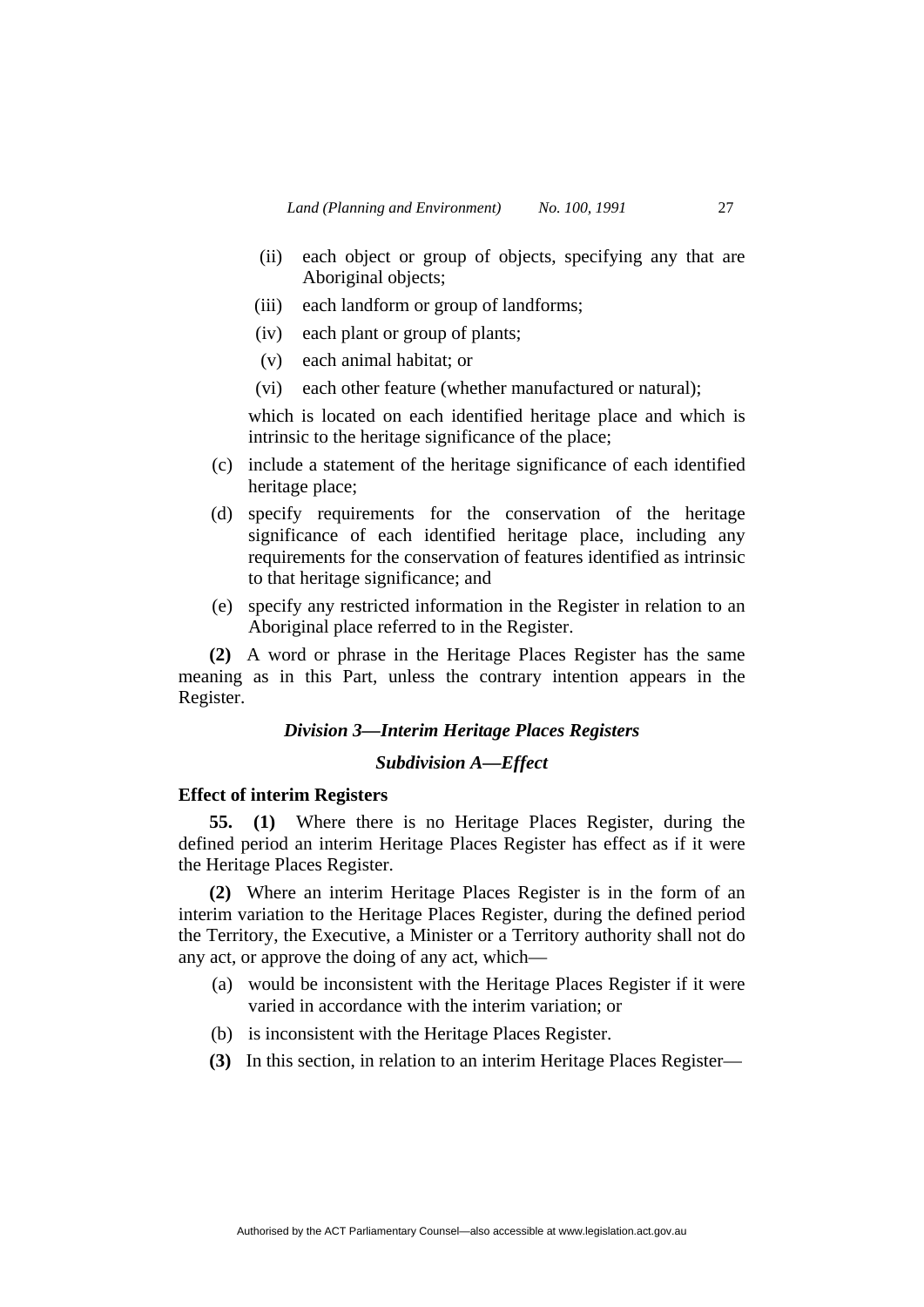"defined period" means the period commencing on the date the interim Register is notified in the *Gazette* under section 60 and terminating at the expiration of—

- (a) the day before the date a Heritage Places Register prepared in consideration of the interim Register comes into effect under section 30; or
- (b) the period specified in that notice in the *Gazette*;

whichever is shorter.

# *Subdivision B—Preparation, notification, submission of Registers*

# **Criteria for preparation**

**56.** In preparing an interim Heritage Places Register, the Heritage Council shall—

- (a) assess the heritage significance of a place in accordance with the criteria specified in Schedule 2; and
- (b) consider the need to take measures which are prudent and feasible to conserve the heritage significance of each heritage place.

# **Ministerial directions and declarations under Division 5**

**57. (1)** Where the Minister issues a direction under paragraph  $69$  (1) (a) or 73 (1) (a) to the Heritage Council to notify an interim Heritage Places Register in relation to a place, the Heritage Council shall comply with that direction.

**(2)** While a declaration of the Minister under paragraph 69 (1) (b) or 73 (1) (b) is in force, the Heritage Council shall not notify an interim Heritage Places Register which would have the effect of listing that place on the Heritage Places Register.

# **Public consultation**

**58. (1)** In preparing an interim Heritage Places Register, the Heritage Council shall—

- (a) obtain such information about the public attitude to its proposals as the Heritage Council considers appropriate; and
- (b) consider that information.

**(2)** Before notifying an interim Heritage Places Register under section 60, the Heritage Council shall consult with, and consider the views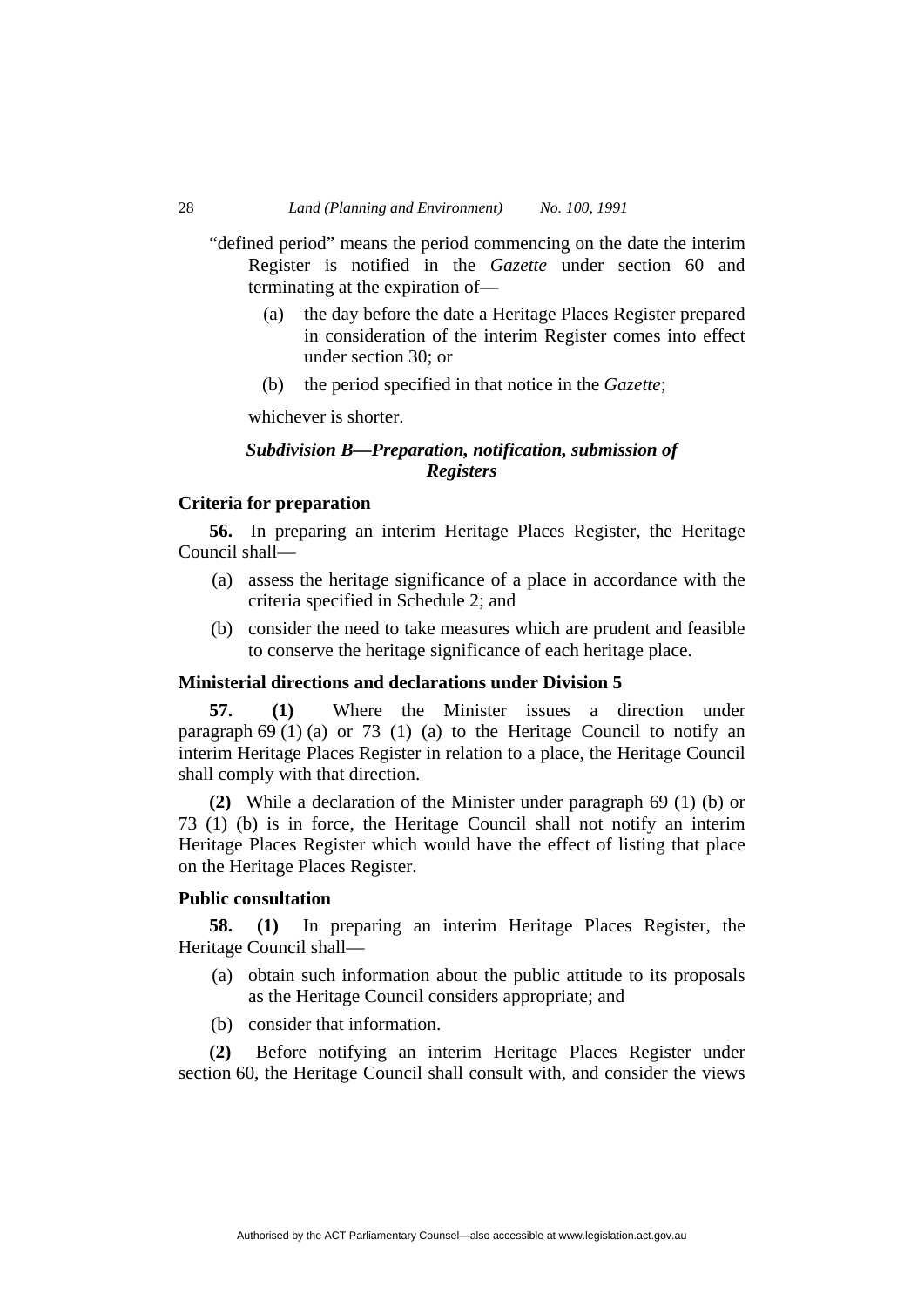of, any person whose interests, in the opinion of the Heritage Council based on reasonable grounds, would be affected by its proposals.

**(3)** This section does not apply where subsection 57 (1) applies.

# **Application for inclusion of places in an interim Register**

**59. (1)** A person may apply in writing to the Heritage Council for the inclusion of a provision in an interim Heritage Places Register which would have the effect of including an entry in relation to that place on the Heritage Places Register.

**(2)** An application shall be accompanied by a statement of the reasons why the applicant considers that the place should be included on the Heritage Places Register.

**(3)** On application in accordance with this section, the Heritage Council may, in consideration of the matters referred to in section 56—

- (a) include a provision in an interim Heritage Places Register which would have the effect of including an entry in relation to the relevant place in the Heritage Places Register; or
- (b) refuse to approve the application.

**(4)** The Heritage Council shall give a written notice of its decision under subsection (3) to the applicant.

- **(5)** A notice under subsection (4) shall include—
- (a) if the application is approved—details of the provision proposed for inclusion in an interim Heritage Places Register in accordance with the approval; and
- (b) if the application is refused—
	- (i) a statement to the effect that, subject to the *Administrative Appeals Tribunal Act 1989*, the applicant may apply for a review of the decision of the Heritage Council to refuse the application; and
	- (ii) except where subsection 26 (11) of that Act applies—a statement to the effect that the applicant may request a statement under section 26 of that Act.

**(6)** This section is not to be read as limiting the power of the Heritage Council to prepare interim Heritage Places Registers.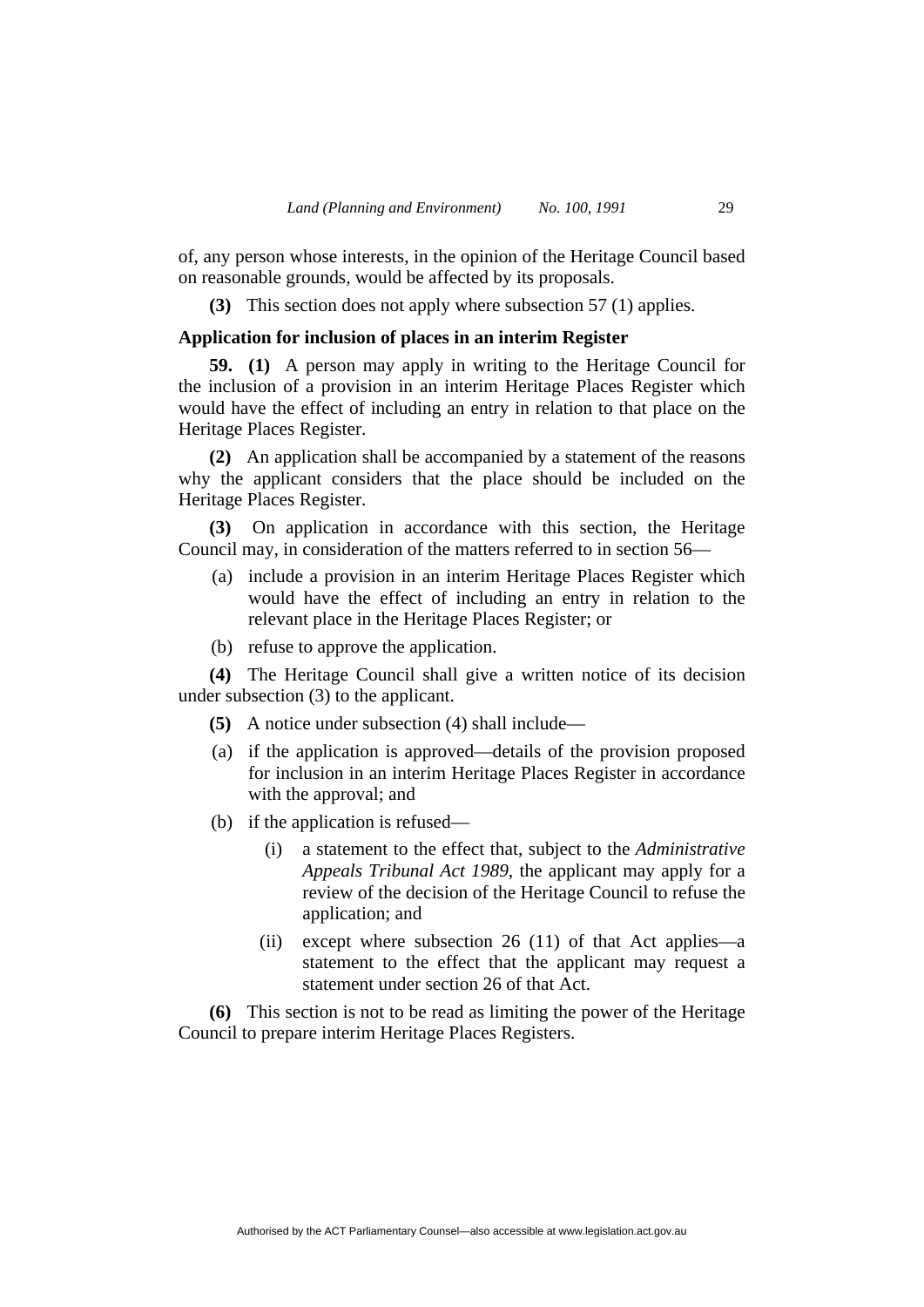#### **Public notification**

**60. (1)** After preparing an interim Heritage Places Register, the Heritage Council shall cause to be published in the *Gazette*, and in a daily newspaper, a notice—

- (a) stating that copies of the interim Register are available for public inspection at specified places;
- (b) specifying, for the purpose of section 55, the maximum period during which the interim Register, or each part of it, is to have effect under that section; and
- (c) including—
	- (i) a statement of the effect of section 55; and
	- (ii) a statement to the effect that, subject to the *Administrative Appeals Tribunal Act 1989*, a person whose interests in relation to land are affected may apply for a review of a decision of the Heritage Council to include a provision in the interim Register; and
	- (iii) except where subsection 26 (11) of that Act applies—a statement to the effect that such a person may request a statement under section 26 of that Act.

**(2)** The Heritage Council shall make copies of the interim Heritage Places Register available for public inspection during office hours at the places specified in the notice under subsection (1).

**(3)** A copy of an interim Heritage Places Register made available for public inspection under subsection (2) shall not include any restricted information in relation to an Aboriginal place.

**(4)** The validity of a decision of the Heritage Council to include a provision in an interim Register is not affected by a failure to comply with paragraph  $(1)$  (a) or (c) or subsection  $(2)$  or  $(3)$ .

# **Notification of lessees and occupiers**

**61. (1)** As soon as practicable after a notice is published in the *Gazette* under section 60 in relation to an interim Heritage Places Register, the Heritage Council shall give each lessee, and each occupier, of land affected by a decision of the Heritage Council to include a provision in the interim Register a notice—

(a) specifying that provision;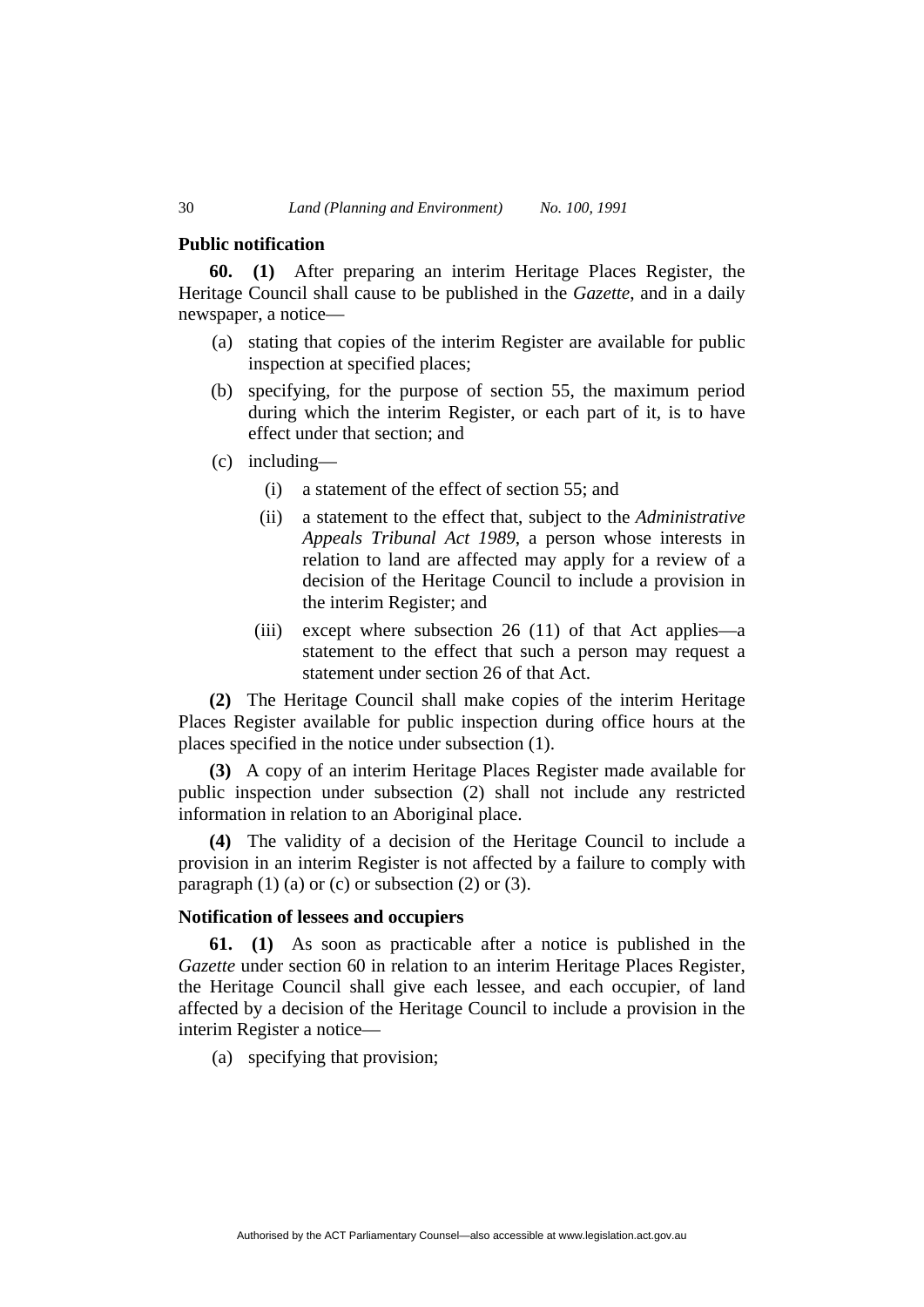- (b) specifying, and identifying as such, any relevant restricted information about Aboriginal places on that land;
- (c) including the statements referred to in paragraph 60 (1) (c) in relation to the interim Register; and
- (d) including a statement of the effect of section 84 in relation to the publication of restricted information.

**(2)** The validity of a decision of the Heritage Council to include a provision in an interim Heritage Places Register is not affected by a failure to comply with subsection (1).

#### **Revision of interim Registers**

**62. (1)** After the notification of an interim Heritage Places Register under section 60, the Heritage Council may, by notice published in the *Gazette*, revise the interim Register—

- (a) to correct a formal error; or
- (b) except where subsection 57 (1) applies—to provide for the removal of a provision of the interim Register which would have had the effect of including an entry in the Heritage Places Register;

with effect from the date of the notice.

**(2)** The Heritage Council shall cause a copy of a notice under subsection (1) to be published in a daily newspaper.

- **(3)** A notice under paragraph (1) (b) shall include—
- (a) a statement that copies of the interim Register, as revised, are available for public inspection at specified places;
- (b) a statement of the effect of section 55 in relation to the interim Heritage Places Register as revised;
- (c) a statement to the effect that, subject to the *Administrative Appeals Tribunal Act 1989*, a person whose interests in relation to land are affected may apply to the Tribunal for a review of the Heritage Council's decision to revise a provision of the interim Register; and
- (d) except where subsection 26 (11) of that Act applies—a statement to the effect that such a person may request a statement under section 26 of that Act.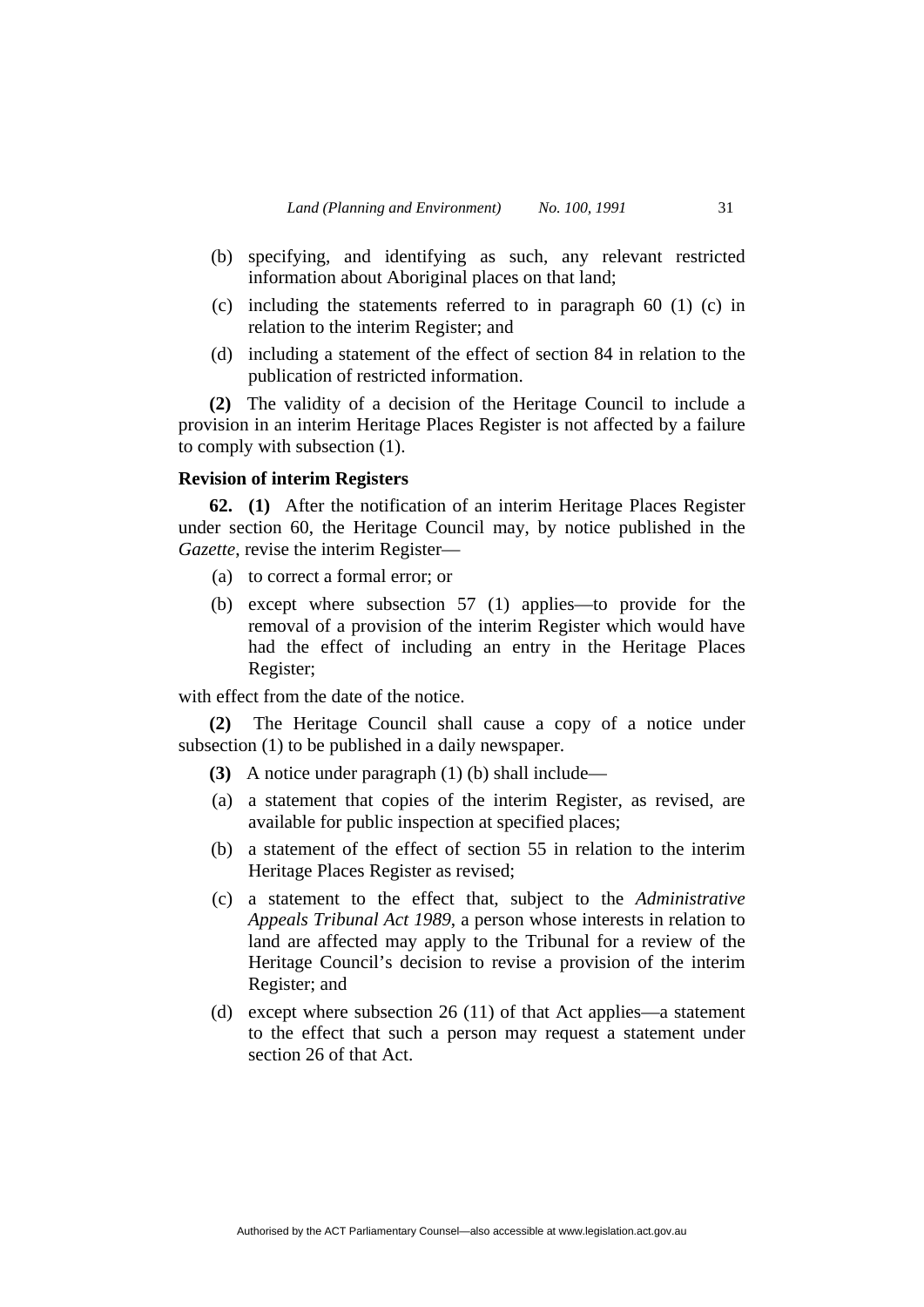**(4)** The Heritage Council shall make copies of the interim Heritage Places Register, as revised, available for public inspection during office hours at the places specified in the notice under subsection (3).

**(5)** Where paragraph (1) (b) applies, the Heritage Council shall give each lessee, and each occupier, of land affected by the decision of the Heritage Council to revise the interim Register a notice—

(a) specifying the revision; and

(b) including the statements referred to in subsection (3).

**(6)** The validity of a decision of the Heritage Council to revise a provision of an interim Heritage Places Register under paragraph (1) (b) is not affected by a failure to comply with subsection (2), (3), (4) or (5).

# **Submission of interim Register to the Authority**

**63. (1)** For the purposes of section 17, the Heritage Council shall submit an interim Heritage Places Register to the Authority in accordance with this section.

**(2)** The Heritage Council shall submit an interim Heritage Places Register to the Authority after the expiration of 28 days after the interim Register is notified in the *Gazette* under subsection 60 (1), except where there is an application for review under paragraph 86 (2) (a) or (b) in relation to the interim Register.

**(3)** Where there is an application for review under paragraph 86 (2) (a) or (b) in relation to an interim Heritage Places Register, the Heritage Council shall—

- (a) in relation to those provisions of the interim Register which are not the subject of such an application—submit those provisions to the Authority after the expiration of 28 days after the interim Register is notified in the *Gazette* under subsection 60 (1); and
- (b) in relation to each provision of the interim Register which is the subject of such an application—where appropriate, submit that provision to the Authority, as varied (if at all) to reflect the Tribunal's decision, after the resolution of the application.

**(4)** Where there is an application under subsection 86 (3) for the review of a decision of the Heritage Council to refuse to approve an application under section 59 for the inclusion of a provision in an interim Heritage Places Register—

Authorised by the ACT Parliamentary Counsel—also accessible at www.legislation.act.gov.au

 (a) subsection (1) applies notwithstanding the application for review; and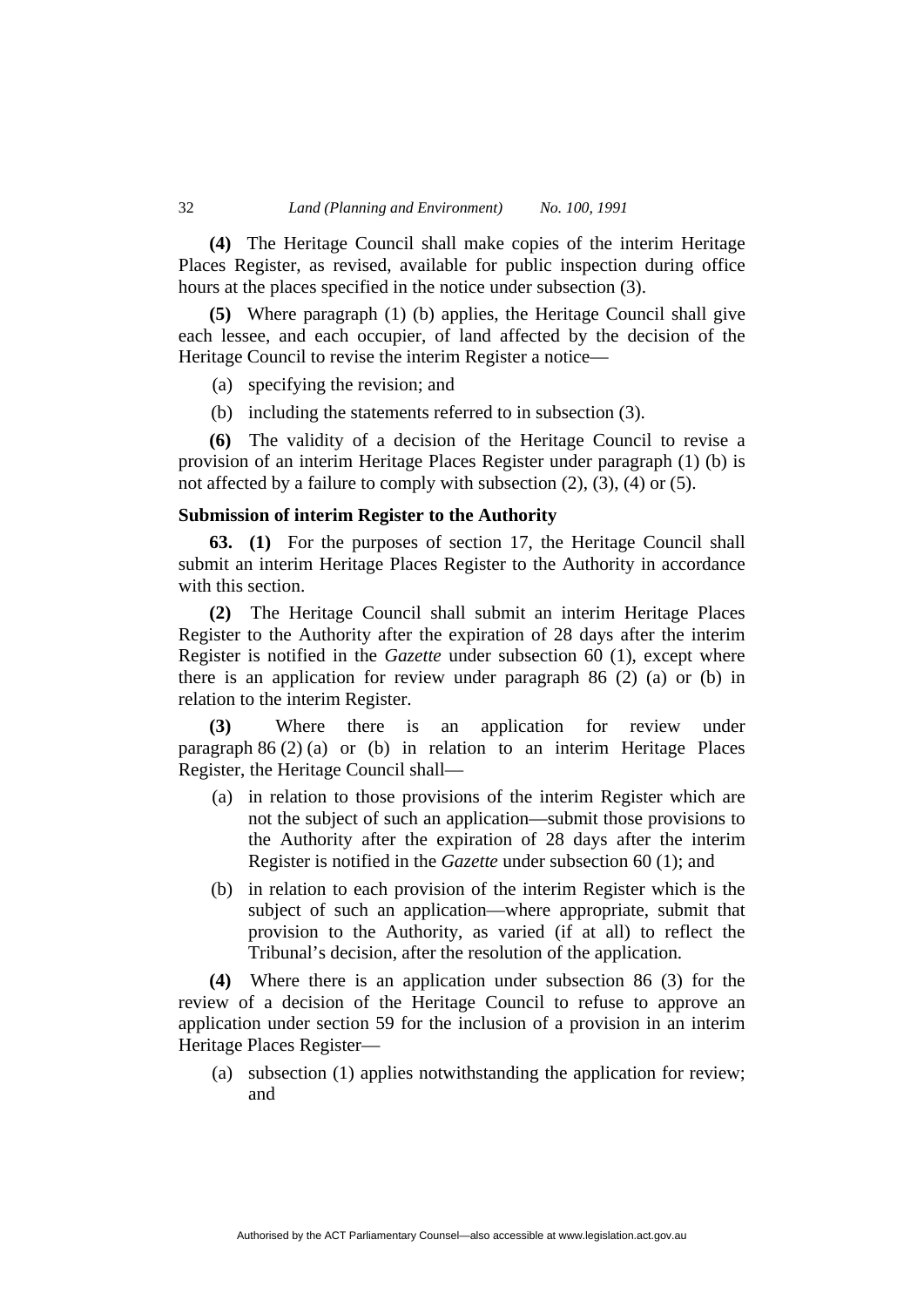(b) if the application for review is successful—the Heritage Council shall submit that provision to the Authority in the form approved by the Tribunal in its decision.

**(5)** Where there is an application under paragraph 86 (2) (c) for the review of a decision of the Heritage Council to revise an interim Heritage Places Register so as to remove a provision—

- (a) subsection (1) applies notwithstanding the application; and
- (b) if the application is successful—the Heritage Council shall submit that provision to the Authority as reinstated in the interim Register in accordance with the decision of the Tribunal.

# *Division 4—Acquisition of heritage places and objects*

#### **Acquisition**

**64. (1)** The Executive may, on behalf of the Territory, acquire a place listed on the Heritage Places Register where the Executive is satisfied that—

- (a) the place has substantial heritage significance;
- (b) acquisition is the most prudent and feasible means to ensure the conservation of that significance; and
- (c) it is in the public interest for the Territory to acquire the place.

**(2)** Where subsection (1) applies in relation to a place, the Executive may acquire an object identified in the Heritage Places Register as intrinsic to the heritage significance of that place.

**(3)** The Executive shall acquire a place or an object under this section on just terms.

**(4)** The Executive shall not acquire a place or an object under this section without first consulting with, and considering the views of—

- (a) the lessee and the occupier of the place;
- (b) where an object is to be acquired—the owner and the possessor of the object;
- (c) the Heritage Council; and
- (d) any relevant Aboriginal organisation;

about the proposed acquisition.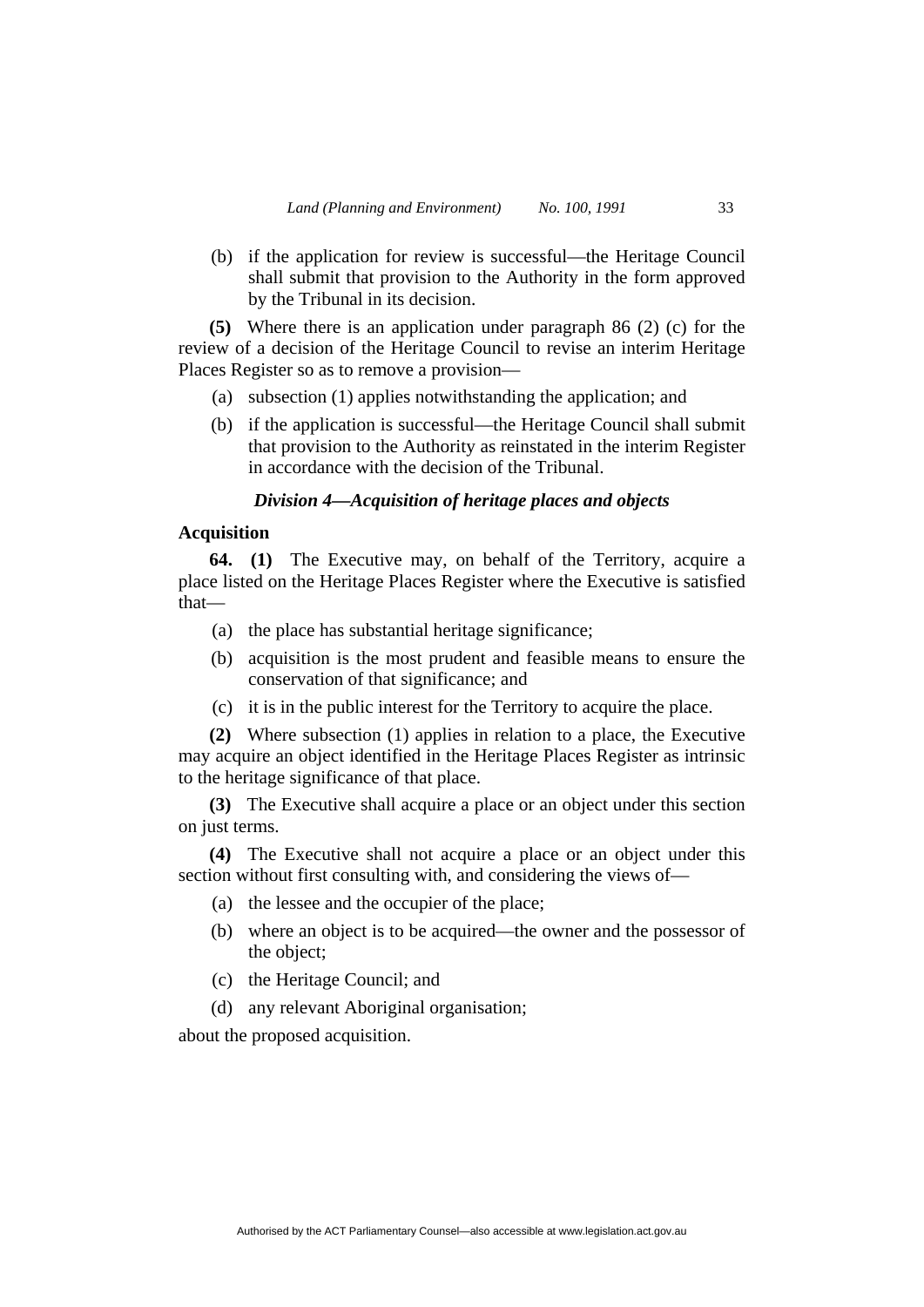#### **Notice of acquisition**

**65. (1)** Where the Executive makes a decision to acquire a place or an object under section 64, the Minister shall, within 28 days after the date of the decision, cause notice in writing of the decision to be given to—

- (a) the lessee and the occupier of the place; and
- (b) where an object is acquired—the owner and the possessor of the object.
- **(2)** A notice shall—
- (a) include a statement to the effect that, subject to the *Administrative Appeals Tribunal Act 1989*, an application may be made to the Tribunal for a review of the decision to acquire the place or object or to acquire it on particular terms; and
- (b) except where subsection 26 (11) of that Act applies—include a statement to the effect that a person, organisation or association whose interests are affected by the decision may request a statement pursuant to section 26 of that Act.

**(3)** The validity of a decision referred to in subsection (1) is not affected by a failure to comply with this section.

# *Division 5—Aboriginal heritage Subdivision A—Preliminary*

### **Interpretation**

**66. (1)** In this Division, unless the contrary intention appears—

"interim Register" means an interim Heritage Places Register;

"Register" means the Heritage Places Register.

**(2)** In this Division, a reference to a registered place is to be read as a reference to a place in relation to which—

- (a) there is an entry in a Register; or
- (b) there is a provision in an interim Register which would have the effect of including such an entry in a Register;

and a reference to—

- (c) an unregistered place; or
- (d) the registration of a place;

is to be read accordingly.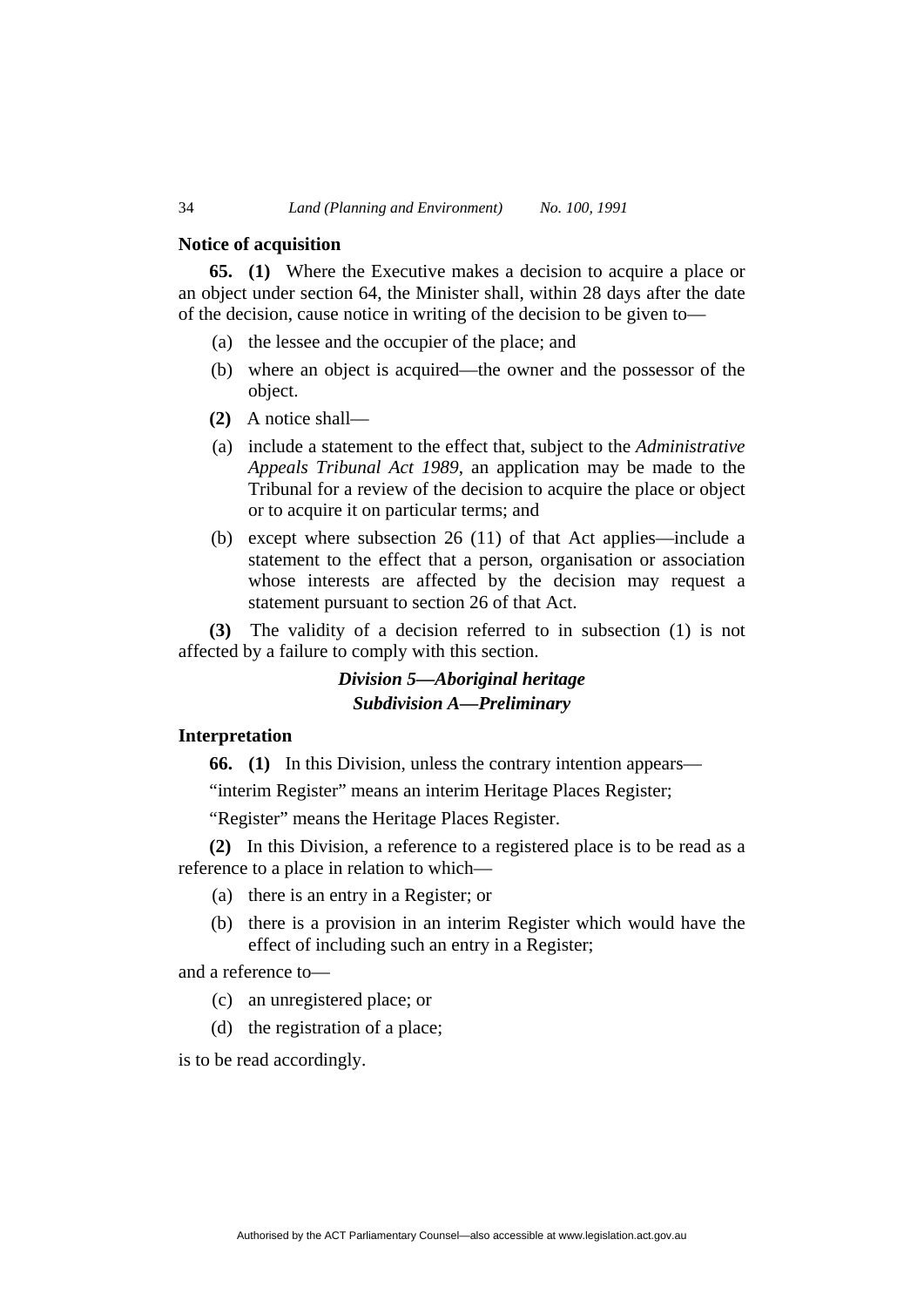# *Subdivision B—Reporting discoveries of unregistered Aboriginal places*

#### **Reports**

**67. (1)** A person who discovers a place which he or she believes on reasonable grounds to be an unregistered Aboriginal place shall, within 7 days, report that discovery to the Minister in accordance with subsection (2).

- **(2)** A report under subsection (1) shall—
- (a) be in writing;
- (b) specify the name and address of—
	- (i) the person giving the report; and
	- (ii) the lessee and each occupier of the land on which the place is located (where the identity of those persons is known to the person giving the report); and
- (c) specify the nature and location of the discovery.

**(3)** A person shall not, without reasonable excuse, fail to comply with subsection  $(1)$ .

Penalty: \$500.

- **(4)** This section does not apply in relation to a person who—
- (a) in accordance with Aboriginal tradition, has traditional affiliations with the land on which the place is located;
- (b) believes on reasonable grounds that a declaration under paragraph 69 (1) (b) or 73 (1) (b) (that the place is not to be registered) is in force; or
- (c) believes on reasonable grounds that the place has previously been registered.

**(5)** Notwithstanding paragraph (4) (a), a person who, in accordance with Aboriginal tradition, has traditional affiliations with particular land may, for the purposes of this Subdivision, report the discovery of an Aboriginal place on that land in accordance with subsection (1).

# **Aboriginal heritage discoveries—consideration of reports**

**68. (1)** Upon receiving a report of a discovery under section 67, the Minister shall—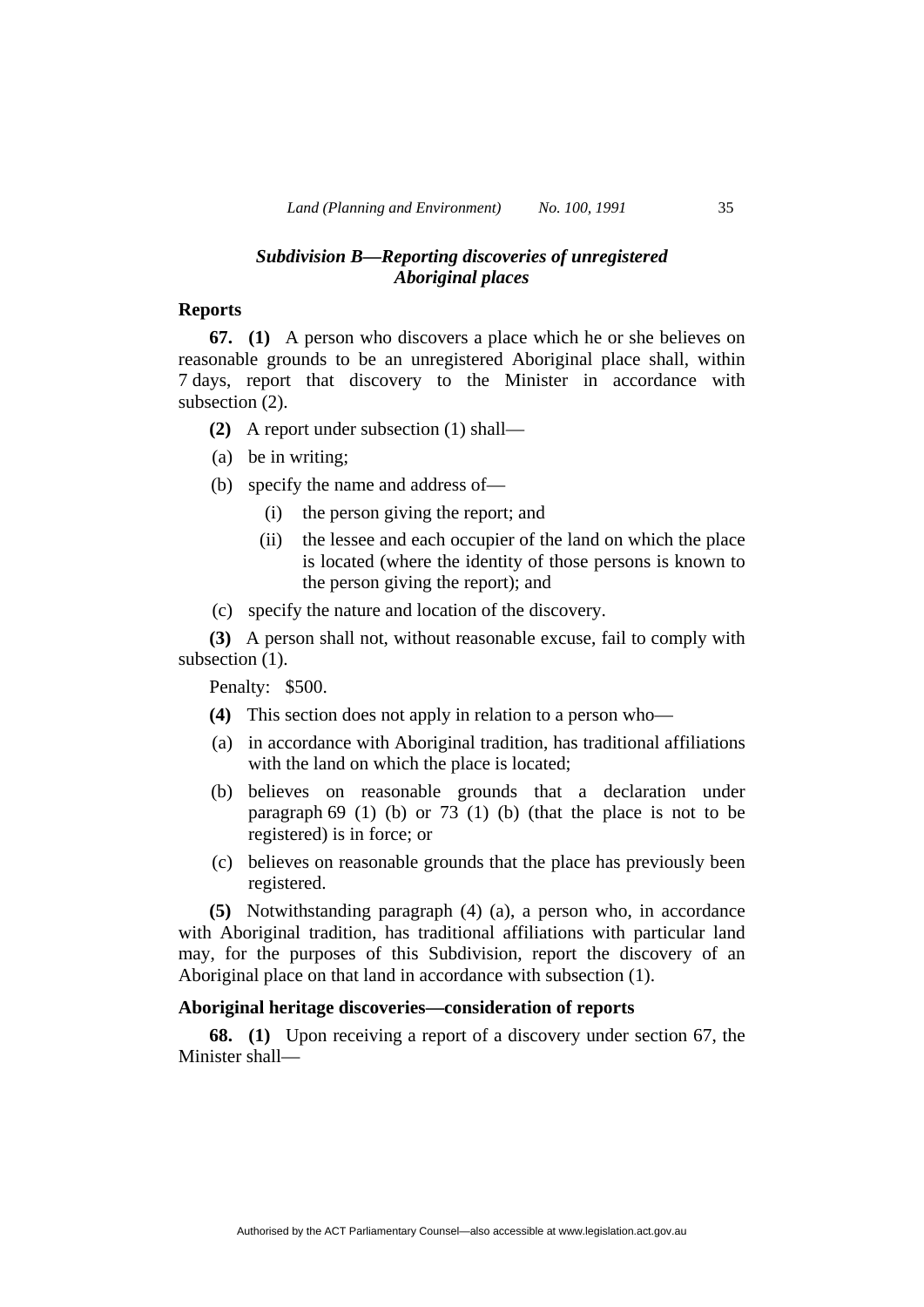- (a) if the place is registered, or has previously been registered—give the lessee and the occupier of the land on which the place was discovered written notice of the details of that registration, including any relevant restricted information, together with a statement of the effect of that registration (where it is still in force); or
- (b) if the place has never been registered—direct the Heritage Council to report to the Minister within 21 days about the heritage significance of the place or object.
- **(2)** The Heritage Council shall—
- (a) prepare a report for submission to the Minister in compliance with a direction under paragraph (1) (b); and
- (b) in preparing that report, consult with, and consider the views of—
	- (i) the lessee and the occupier of the place;
	- (ii) the person who reported the discovery; and
	- (iii) any relevant Aboriginal organisation.

# **Aboriginal heritage discoveries—Ministerial directions and declarations**

**69. (1)** Within 14 days after receiving a report from the Heritage Council under section 68, the Minister shall—

- (a) direct the Heritage Council to notify an interim Register under section 60 which would have the effect of registering the place on particular terms; or
- (b) declare that the place is not to be registered, by notice in writing to—
	- (i) the lessee and the occupier of the land where the place was discovered;
	- (ii) the person who reported the discovery; and
	- (iii) any relevant Aboriginal organisation.

**(2)** Before making a decision under subsection (1), the Minister shall consult with the persons referred to in paragraph (1) (b).

- **(3)** In making a decision under subsection (1), the Minister shall—
- (a) after taking into account the report of the Heritage Council consider whether the place is of sufficient heritage significance to be registered; and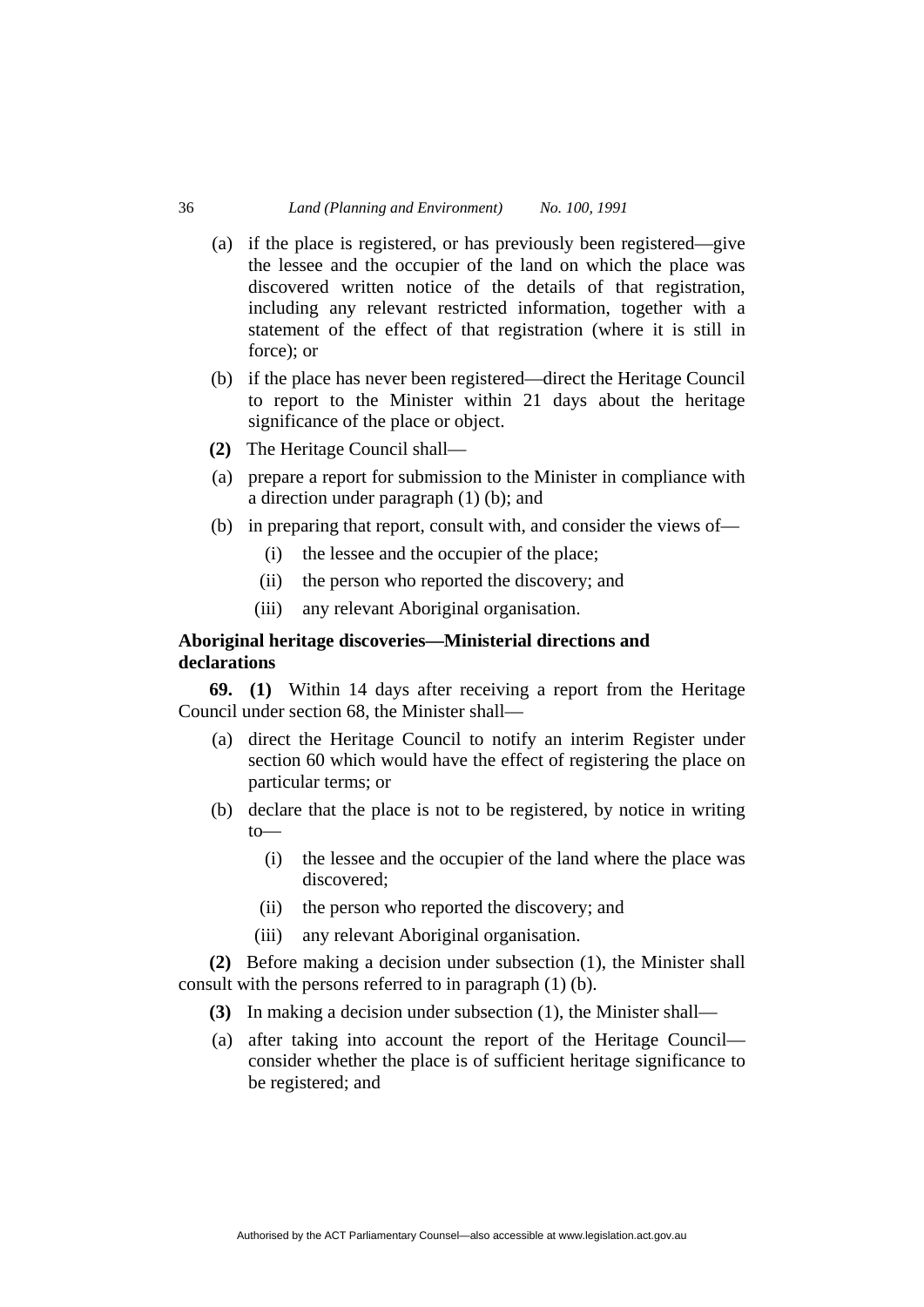(b) after taking into account the views of the persons consulted under subsection (2)—consider the effect of registration on those persons' interests.

**(4)** Where the Minister makes a decision under paragraph (1) (a), sections 60 and 61 apply in relation to a decision of the Minister under paragraph (1) (a) as if the references in those sections to a decision of the Heritage Council to include a provision in an interim Register were references to that decision of the Minister.

**(5)** The Minister shall cause particulars of a direction under paragraph (1) (a) and a declaration under paragraph (1) (b) to be published in the *Gazette* within 14 days after the making of the direction or declaration.

- **(6)** A declaration under paragraph (1) (b) shall—
- (a) include a statement to the effect that, subject to the *Administrative Appeals Tribunal Act 1989*, a person whose interests in relation to land are affected may apply for a review of the decision of the Minister to make the declaration; and
- (b) except where subsection 26 (11) of that Act applies*—*a statement to the effect that such a person may request a statement under section 26 of that Act.

# *Subdivision C—Protection of unregistered Aboriginal heritage*

# **Damaging unregistered Aboriginal places**

**70.** A person shall not without reasonable excuse, disturb, damage or destroy or cause or permit to be disturbed, damaged or destroyed an unregistered Aboriginal place, unless—

- (a) that place has previously been registered; and
- (b) that registration has been cancelled.

Penalty: \$5,000.

# **Orders for the protection of unregistered Aboriginal places application of Part VI**

**71. (1)** In this section—

"order" means an order referred to in subsection (2).

**(2)** The Minister may make an order under Division 3 of Part VI in relation to the disturbance, damage or destruction of an unregistered Aboriginal place except where—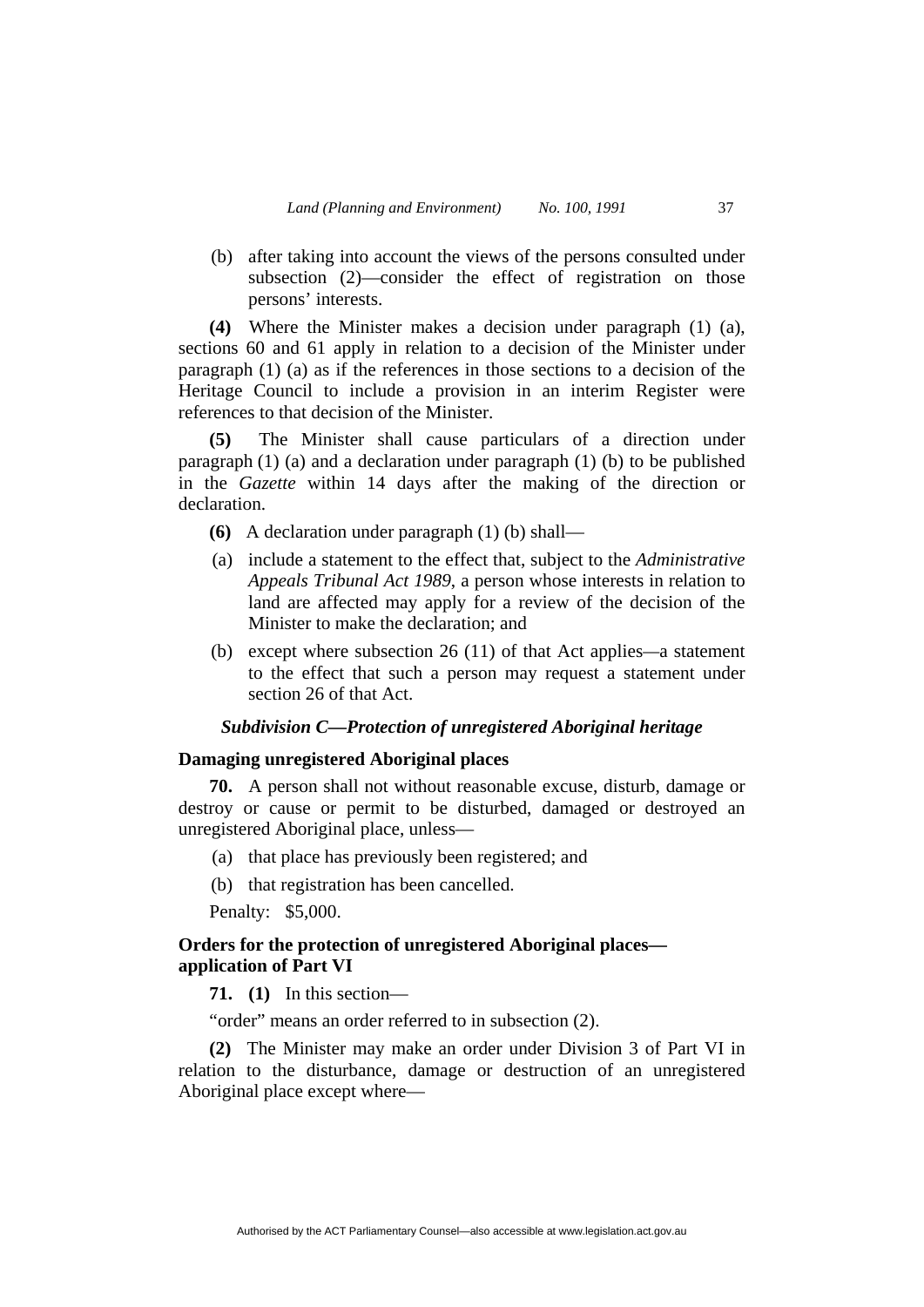- (a) a declaration under paragraph 69 (1) (b) or 73 (1) (b) is in force in relation to that place; or
- (b) the place has previously been registered.

**(3)** For the purposes of Division 3 of Part VI in its application to an order, the disturbance, damage or destruction referred to in subsection (2) is to be taken to be a controlled activity.

**(4)** In deciding whether to make an order, the Minister shall consider whether the relevant controlled activity is likely to affect adversely the heritage significance of the place.

- **(5)** An order—
- (a) shall specify the grounds on which the order is made; and
- (b) may direct any person against whom it is made—
	- (i) to stop disturbing, damaging or destroying an unregistered Aboriginal place; or
	- (ii) not to commence disturbing, damaging or destroying such a place.

**(6)** An order shall remain in force for such period, not exceeding 35 days, as is specified in the order.

**(7)** Subsection 256 (5) does not apply in relation to an order for the purposes of this section.

# **Orders—reports by Heritage Council**

**72. (1)** Where the Minister makes an order for the purposes of section 71, he or she shall direct the Heritage Council to report within 21 days about the heritage significance of the relevant place.

- **(2)** The Heritage Council shall—
- (a) prepare a report for submission to the Minister in compliance with a direction under subsection (1); and
- (b) in preparing that report, consult with, and consider the views of—
	- (i) the lessee and the occupier of the place;
	- (ii) the person who reported the discovery; and
	- (iii) any relevant Aboriginal organisation.

# **Orders—Ministerial directions and declarations**

**73. (1)** Within 14 days after receiving a report from the Heritage Council under section 72, the Minister shall—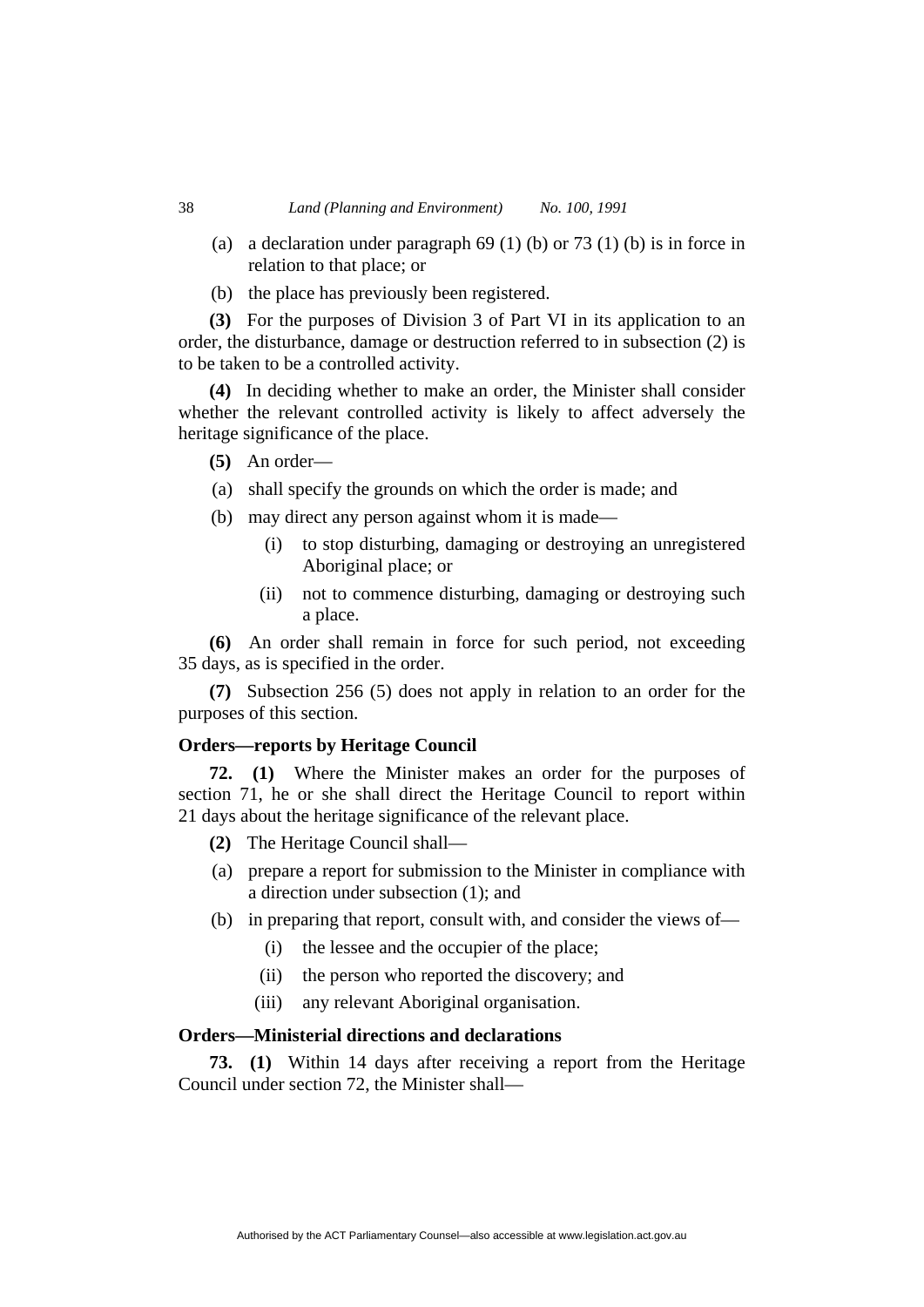- (a) direct the Heritage Council to notify an interim Register under section 60 which would have the effect of registering the place on particular terms; or
- (b) declare, by notice in writing to the lessee and the occupier of the land where the place was discovered and to any relevant Aboriginal organisation, that the place is not to be registered.

**(2)** Before making a decision under subsection (1), the Minister shall consult with the persons referred to in paragraph (1) (b).

- **(3)** In making a decision under subsection (1), the Minister shall—
- (a) taking into account the report of the Heritage Council—consider whether the place is of sufficient heritage significance to be registered;
- (b) taking into account the views of the persons consulted under subsection (2)—consider the effect of registration on those persons' interests; and
- (c) taking into account that report and those views—consider whether there is any prudent and feasible alternative to the activity in relation to which the order is in force.

**(4)** Where the Minister makes a decision under paragraph (1) (a), sections 60 and 61 apply in relation to a decision of the Minister under paragraph (1) (a) as if the references in those sections to a decision of the Heritage Council to include a provision in an interim Register were references to that decision of the Minister.

**(5)** The Minister shall cause particulars of a direction under paragraph (1) (a) and a declaration under paragraph (1) (b) to be published in the *Gazette* within 14 days after the making of the direction or declaration.

- **(6)** A declaration under paragraph (1) (b) shall—
- (a) include a statement to the effect that, subject to the *Administrative Appeals Tribunal Act 1989*, a person whose interests in relation to land are affected may apply for a review of the decision of the Minister to make the declaration; and
- (b) except where subsection 26 (11) of that Act applies—a statement to the effect that such a person may request a statement under section 26 of that Act.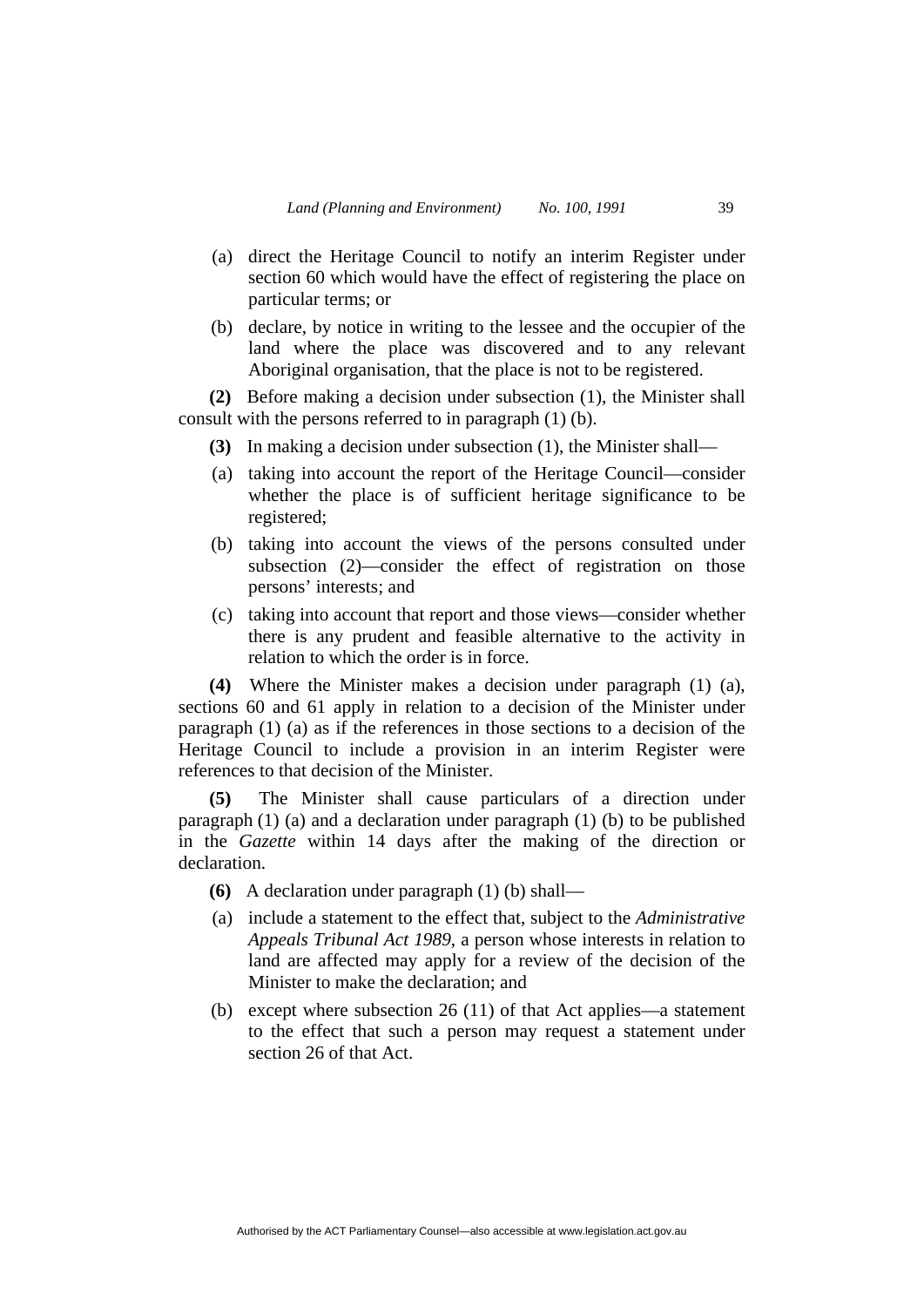#### *Subdivision D—Compensation claims*

# **Interpretation**

**74.** In this Subdivision—

"compensation" means compensation under section 78.

# **Application**

**75.** This Subdivision applies where—

- (a) a person reports the discovery of an unregistered place in accordance with section 67;
- (b) an order referred to in subsection 71 (2) is made in relation to a place;
- (c) a place is registered in an interim Register pursuant to a direction under paragraph 69 (1) (a) or 73 (1) (a) following such a report or order; or
- (d) a place is registered in a Register as a result of its registration in an interim Register pursuant to such a direction.

# **Right to compensation**

**76. (1)** In a circumstance in which this Subdivision applies, on application in accordance with subsection (4) the Minister shall, on behalf of the Territory, compensate the applicant for loss or damage—

- (a) directly attributable to that circumstance; and
- (b) which arises out of any contractual or statutory obligations incurred by the applicant prior to the occurrence of that circumstance.

**(2)** Where this Subdivision applies in relation to more than 1 circumstance relating to the same land—

- (a) the Minister may compensate the applicant under subsection (1) for the combined loss or damage directly attributable to that combination of circumstances; and
- (b) such compensation is only payable for loss or damage in relation to contractual or statutory obligations incurred by the applicant prior to the occurrence of the earliest of those circumstances.

**(3)** Where an order referred to in section 71 is made against a person, no compensation is payable to that person for any loss or damage attributable to that order being made, or to any subsequent registration of the relevant place, which arises out of an obligation incurred by the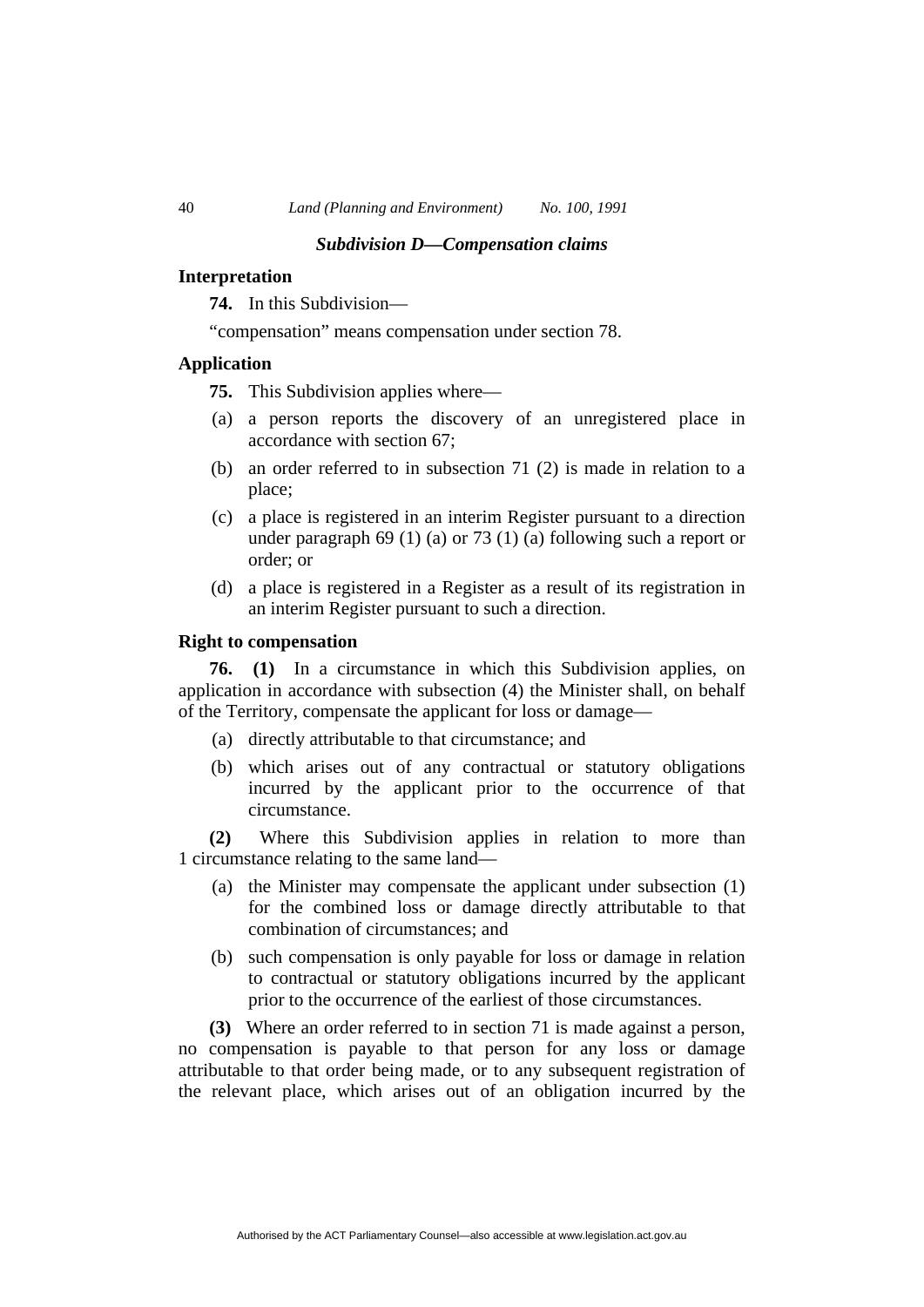applicant where, at the time the obligation was incurred, the applicant believed that the relevant place was an Aboriginal place.

**(4)** An application for compensation shall be made within 1 year of the date of occurrence of the latest of the relevant circumstances by virtue of which this Subdivision applies.

**(5)** Where this Subdivision applies, no amount for damages or compensation is payable to any person by reason only of the circumstances of that application, except under this Subdivision.

# **Loss for which compensation is recoverable**

**77. (1)** Compensation is only payable for loss or damage attributable to the application of this Subdivision which—

- (a) is capable of being assessed by way of a liquidated amount;
- (b) takes into account any opportunity for recovery of taxes or diminution of tax liabilities; and
- (c) is not otherwise capable of recovery or mitigation, or further recovery or mitigation.
- **(2)** Loss for which compensation is payable includes—
- (a) expenditure incurred in the preparation of plans for the purposes of any work in relation to which the compensation is sought;
- (b) any other expenditure necessarily preparatory to carrying out that work; and
- (c) the cost of acquisition of any land or object, including any incidental costs.
- **(3)** Loss for which compensation is payable does not include—
- (a) any capital costs or capital depreciation except for expenditure or costs referred to in subsection (2); or
- (b) any amount in relation to the prospective use of the land in relation to which this Subdivision applies, except where—
	- (i) that land is registered in a Register; and
	- (ii) that use is consistent with the requirements of the Register.

# **Amount of compensation**

**78. (1)** Subject to section 77, where the Minister decides that compensation should be paid to an applicant, the Territory shall pay the applicant such amount as is determined by the Minister by notice in writing to the applicant.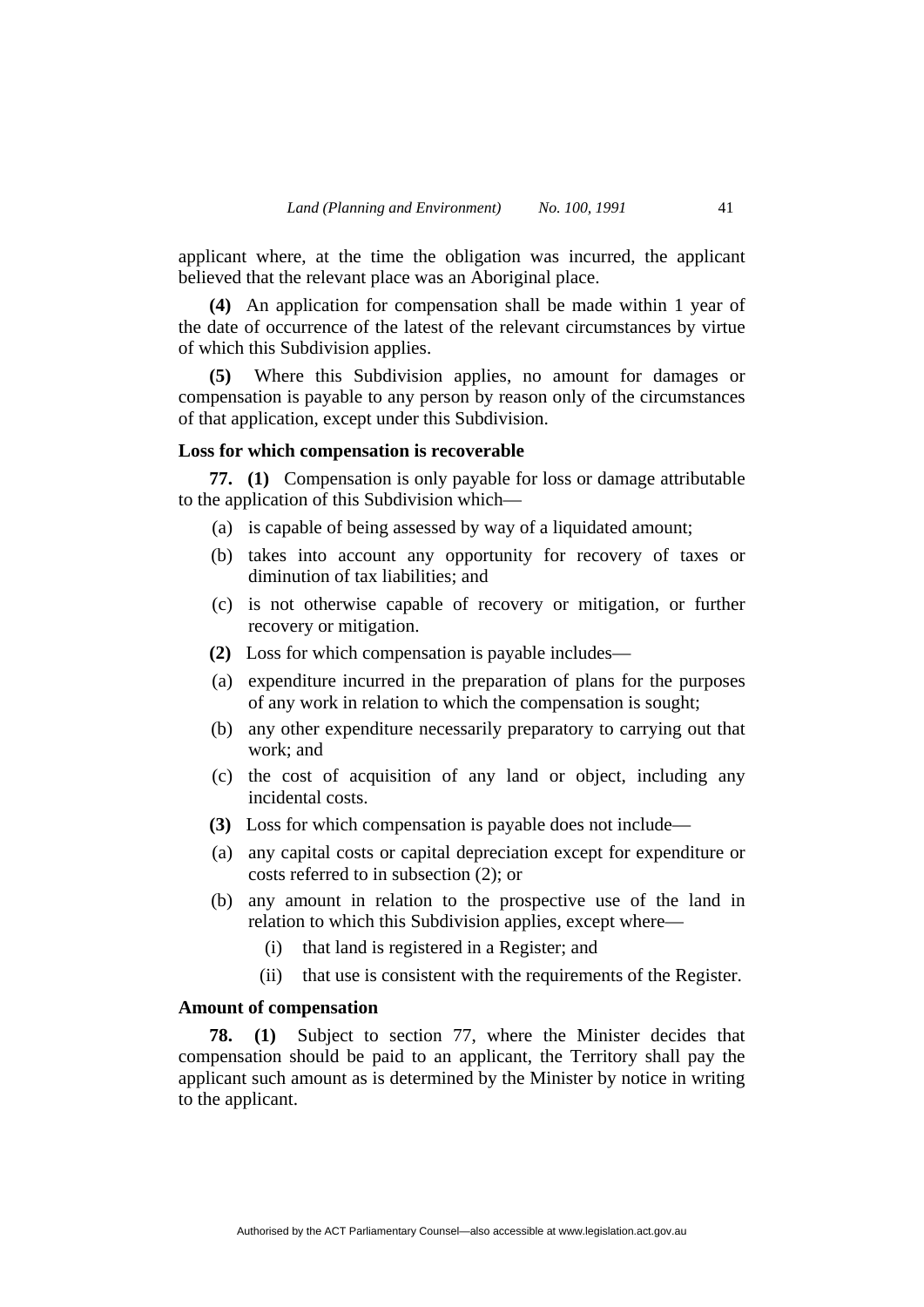**(2)** Where an applicant, by notice in writing to the Minister, disputes the amount of compensation determined under subsection (1), the Minister may, by notice in writing to the applicant, revise that determination in accordance with a determination—

- (a) of a valuer appointed by agreement between the Minister and the applicant; or
- (b) arrived at by such other method as is agreed upon between the Minister and the applicant.

# **Consultation with applicants**

**79.** Before giving an applicant for compensation a notice under section 80, the Minister shall—

- (a) consult with the applicant; and
- (b) consider the views of the applicant;

about the Minister's proposed decision.

#### **Notice of decisions about compensation**

**80. (1)** Within 60 days after receiving an application for compensation, the Minister shall give the applicant written notice of his or her decision in relation to the application.

**(2)** Where the Minister decides to refuse to grant an applicant any compensation, the notice under subsection (1) shall include—

- (a) a statement to the effect that, subject to the *Administrative Appeals Tribunal Act 1989*, the applicant for compensation may apply to the Tribunal for a review of the Minister's decision; and
- (b) except where subsection 26 (11) of that Act applies—a statement to the effect that the applicant for compensation may request a statement pursuant to section 26 of that Act.

**(3)** The validity of a decision to refuse to grant an applicant compensation is not affected by a failure to comply with subsection (2).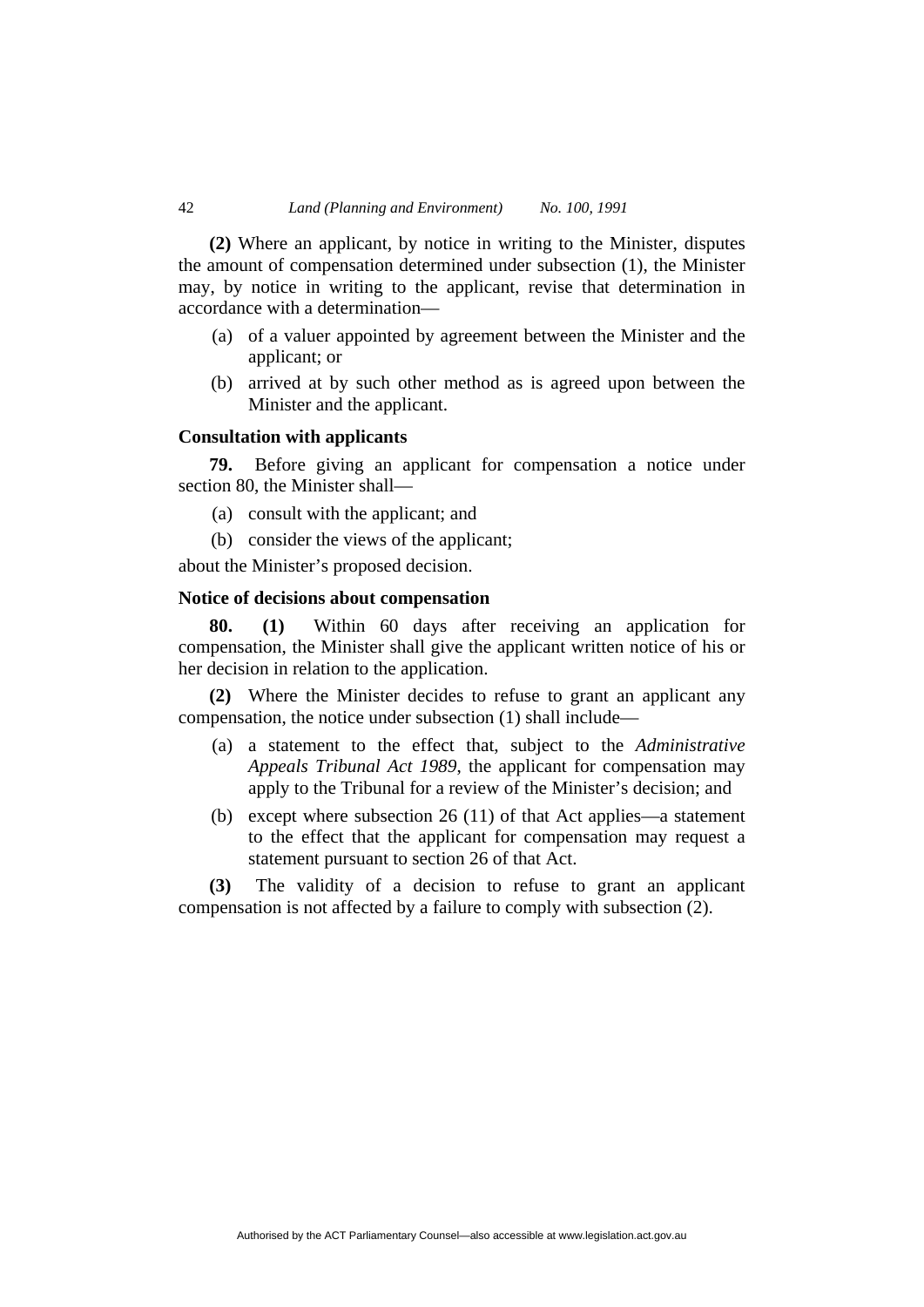# *Subdivision E—Consultation in relation to Registers*

# **Consultation with Aboriginal organisations**

**81. (1)** This section applies where the Heritage Council is preparing an interim Register, or a revision to an interim Register, which relates to an Aboriginal place.

**(2)** Where this section applies, the Heritage Council shall consult with, and consider the views of, any relevant Aboriginal organisation about the effect of the interim Register or revision on Aboriginal tradition.

- **(3)** In this section—
- "Aboriginal place" includes a place which the Heritage Council at one time considered to be an Aboriginal place, but which the Heritage Council no longer considers to be such a place.

### *Subdivision F—Restricted information*

# **Restricted information**

**82. (1)** Where, in the Minister's opinion, the public disclosure of particular information about the location or nature of an Aboriginal place would be likely to have a significant adverse effect on—

- (a) Aboriginal tradition; or
- (b) the heritage significance of the place;

the Minister shall, in writing, declare that information to be restricted information for the purposes of this Act.

**(2)** The Minister shall not make a declaration under subsection (1) without first consulting with, and considering the views of—

- (a) the Heritage Council; and
- (b) any relevant Aboriginal organisation;

about the relevant information.

**(3)** The Minister shall give a copy of a declaration under subsection (1) to—

- (a) the lessee and the occupier of any land in relation to which the declaration is given;
- (b) the Heritage Council; and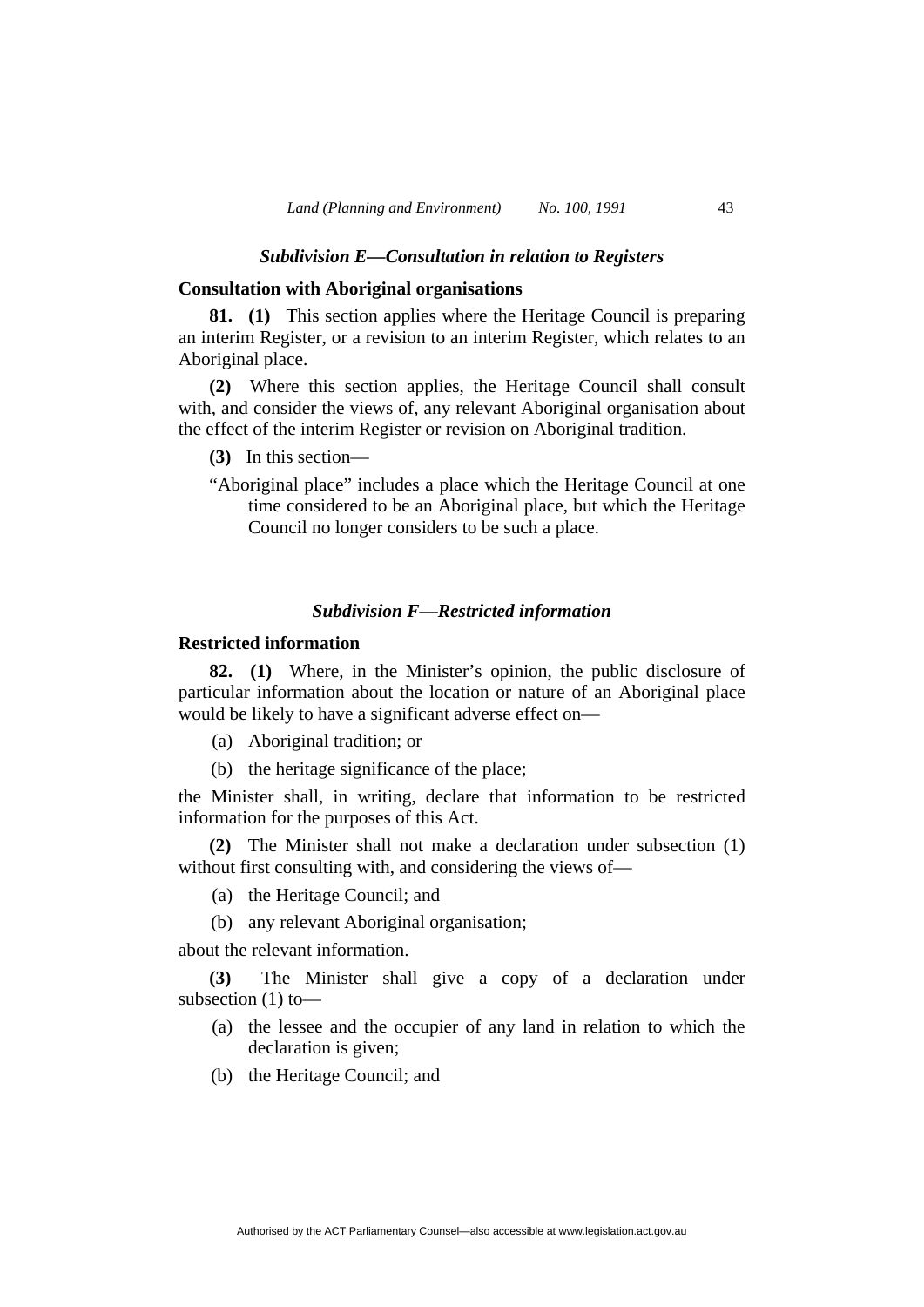(c) any relevant Aboriginal organisation.

**(4)** A copy of a declaration given to a person under paragraph (3) (a) shall be accompanied by—

- (a) a statement of the effect of the declaration;
- (b) a statement to the effect that, subject to the *Administrative Appeals Tribunal Act 1989*, the person may apply to the Tribunal for a review of the decision of the Minister to make the declaration; and
- (c) except where subsection 26 (11) of that Act applies—a statement to the effect that the person may request a statement pursuant to section 26 of that Act.

**(5)** The validity of a decision of the Minister to make a declaration under subsection (1) is not affected by a failure to comply with subsections  $(2)$ ,  $(3)$  and  $(4)$ .

# **Publication of restricted information by public officials**

**83. (1)** The Territory, the Executive, a Minister or a Territory authority shall not publish or cause to be published any restricted information about an Aboriginal place except—

- (a) for the purposes of this Part or Part II;
- (b) in accordance with subsection (2); or
- (c) in accordance with the prescribed procedures.

**(2)** For the purposes of paragraph (1) (b), restricted information may be published where the person or body responsible for its publication is satisfied on reasonable grounds that the publication would not have a significant adverse effect on—

- (a) Aboriginal tradition; or
- (b) the heritage significance of the relevant place.

# **Publication of restricted information generally**

**84. (1)** A person (other than a person referred to in subsection 83 (1)) shall not, without reasonable excuse, publish or cause to be published restricted information about an Aboriginal place except—

(a) in accordance with an approval under subsection (2); and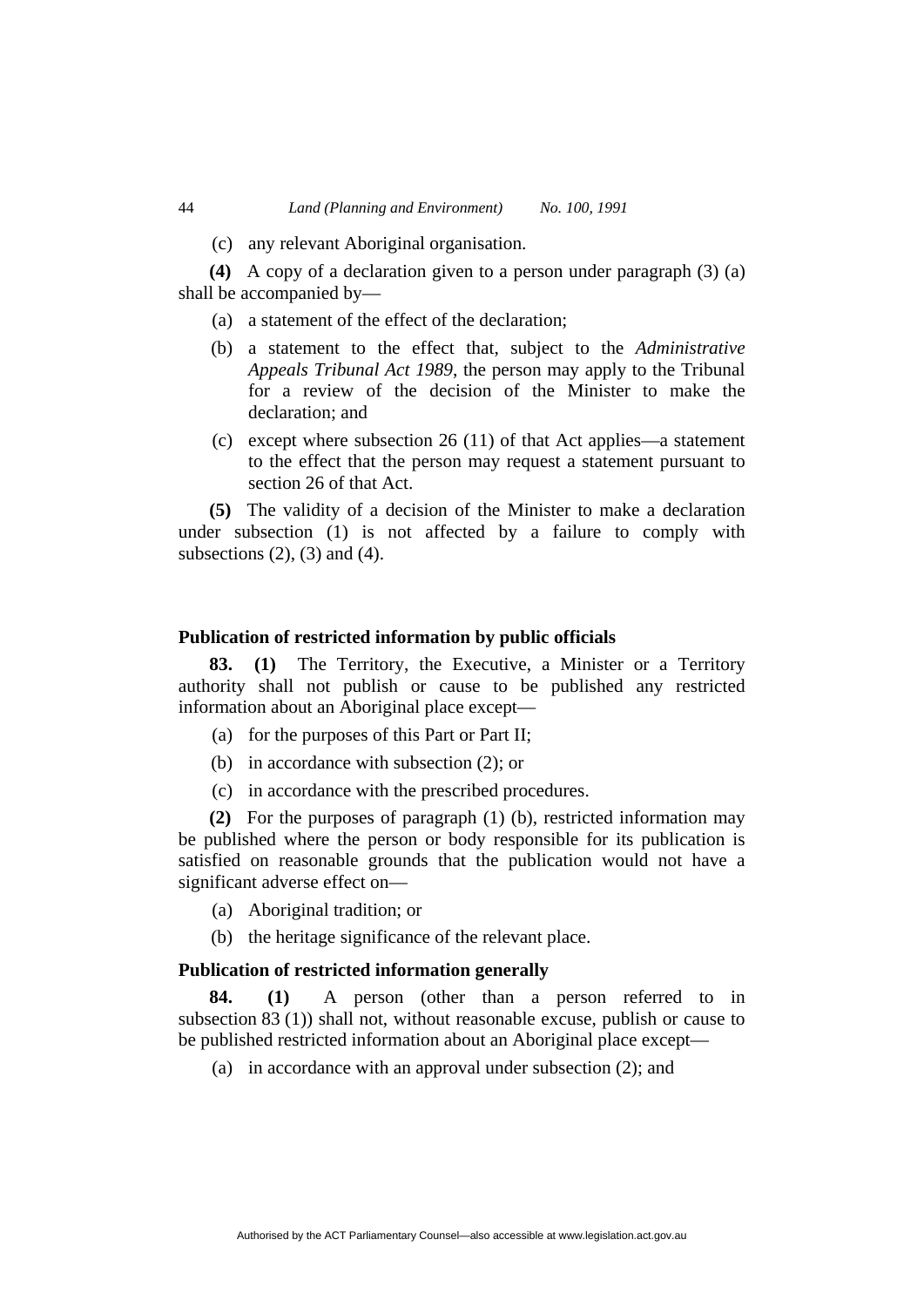(b) where that publication is accompanied by a written statement in the form referred to in paragraph 82 (4) (a).

Penalty: \$500.

**(2)** On application in accordance with subsection (3), the Heritage Council shall, by notice in writing to the applicant, approve the publication of restricted information about an Aboriginal place where it is satisfied on reasonable grounds that the publication would not have a significant adverse effect on—

(a) Aboriginal tradition; or

(b) the heritage significance of the relevant place.

**(3)** An application under subsection (2) shall be in writing specifying—

- (a) the nature of the restricted information;
- (b) the reason for the proposed publication; and
- (c) the nature of the proposed publication, including the person, persons or class of persons to whom or to which it is directed.

**(4)** If the Heritage Council refuses an application under this section, it shall give written notice of its decision to the applicant including—

- (a) a statement to the effect that, subject to the *Administrative Appeals Tribunal Act 1989*, the applicant may apply to the Tribunal for review of the Heritage Council's decision; and
- (b) except where subsection 26 (11) of that Act applies—a statement to the effect that the applicant may request a statement pursuant to section 26 of that Act.

# **Access to restricted information**

**85. (1)** On application in accordance with subsection (2) by—

- (a) a lessee or an occupier of land; or
- (b) where an interest in relation to land is being offered for sale—a person who is considering purchasing that interest;

the Heritage Council shall publish to that person any restricted information relevant to the conservation and use of that land.

**(2)** An application shall be in writing accompanied by a written declaration—

 (a) in the case referred to in paragraph (1) (a)—specifying the capacity in which the applicant is applying; or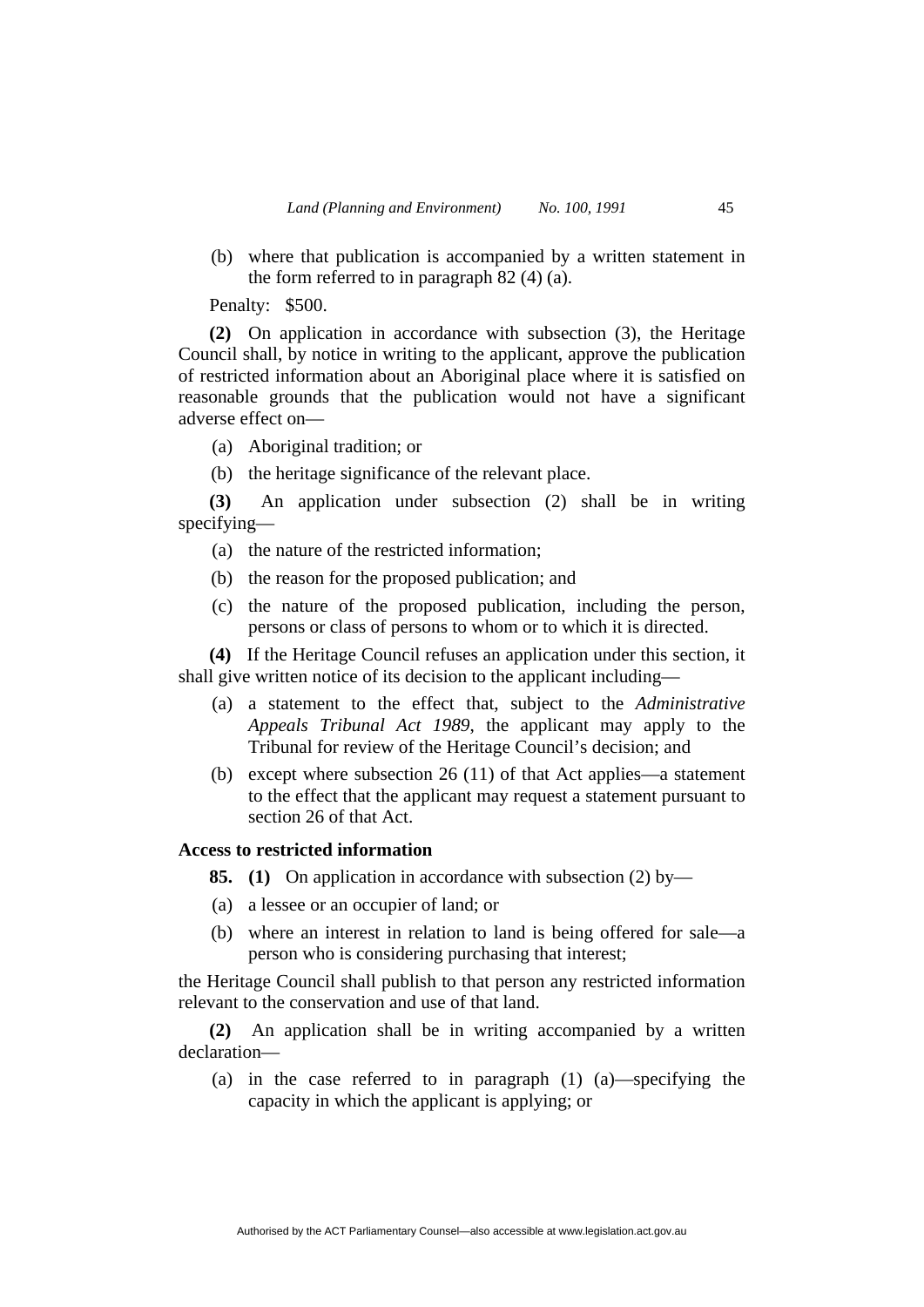(b) in the case referred to in paragraph (1) (b)—specifying the interest being offered for sale, and stating that the applicant is considering the purchase of that interest.

**(3)** Where the Heritage Council publishes restricted information to a person under subsection (1), it shall give the person a statement in the form referred to in paragraph 82 (4) (a).

# *Division 6—Administrative review*

# **Review of decisions**

**86. (1)** Application may be made to the Tribunal for review of a decision—

- (a) of the Executive under section 64 to acquire a place; or
- (b) of the Executive under section 64 to acquire a place on particular terms.

**(2)** A person whose interests in relation to land are affected may apply to the Tribunal for review of a decision—

- (a) of the Heritage Council to include a provision in an interim Heritage Places Register notified under section 60;
- (b) of the Minister under paragraph  $69$  (1) (a) or  $73$  (1) (a) to direct the Heritage Council to notify an interim Heritage Places Register;
- (c) of the Heritage Council under paragraph 62 (1) (b) to revise an interim Heritage Places Register; or
- (d) of the Minister under paragraph  $69$  (1) (b) or  $73$  (1) (b) to declare that no interim Heritage Places Register is to be notified in relation to a particular place.

**(3)** An applicant for the inclusion of a provision in an interim Heritage Places Register under subsection 59 (3) may apply to the Tribunal for review of a decision of the Heritage Council to refuse the application.

**(4)** An applicant for compensation under Subdivision D of Division 5 may apply to the Tribunal for review of a decision of the Minister to refuse to grant compensation under that Subdivision.

**(5)** A person whose interests in relation to land are affected by a decision of the Minister to make a declaration under subsection 82 (1) may apply to the Tribunal for review of that decision.

**(6)** An applicant for an approval to publish restricted information under subsection 84 (2) may apply to the Tribunal for review of a decision of the Minister to refuse to grant that approval.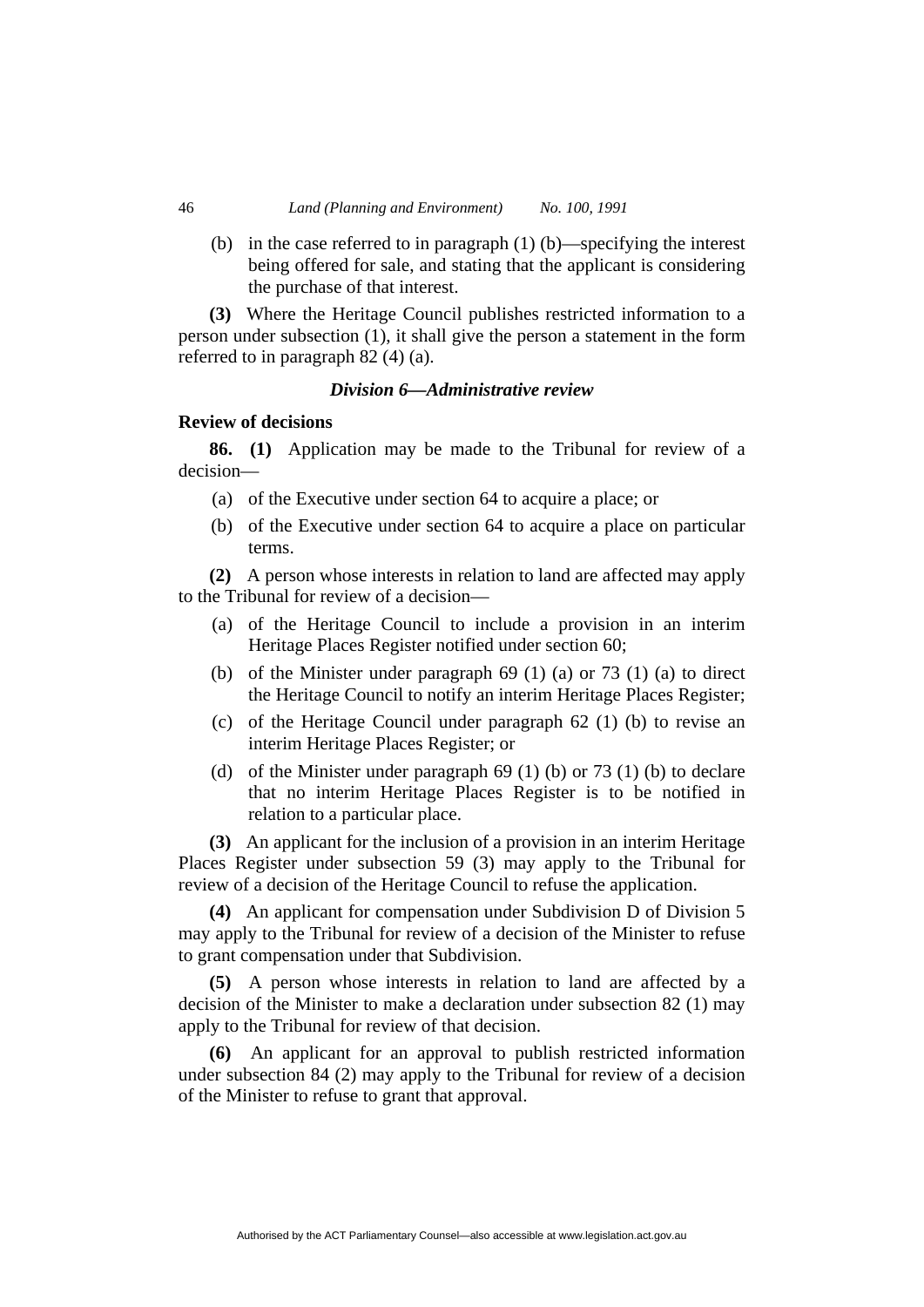**(7)** Subsections (2) to (6) (inclusive) are to be read as modifying the operation of section 25 of the *Administrative Appeals Tribunal Act 1989.* 

# *Division 7—Public access to heritage information*

# *Subdivision A—Information about administrative action*

# **Application**

- **87.** This Subdivision applies in relation to the following documents:
- (a) reports under section 67;
- (b) declarations under paragraph 69 (1) (b), while the declarations are in force;
- (c) orders referred to in section 71, while the orders are in force;
- (d) declarations under paragraph 73 (1) (b), while the declarations are in force.

# **Searching administrative records**

**88. (1)** A person may, during office hours, inspect a document to which this Subdivision applies, excluding any part of the document which—

- (a) contains restricted information; or
- (b) contains information which is the subject of a declaration under subsection  $(3)$ .

**(2)** On application by a person, accompanied by the determined fee, the Minister shall give the person a copy of a document to which this Subdivision applies, or any part of such document, excluding any part of the document which—

- (a) contains restricted information; or
- (b) contains information which is the subject of a declaration under subsection (3).

**(3)** The Minister may, by written notice to the applicant, declare that a document to which this Subdivision applies, or a specified part of such a document, is not to be available for public inspection under subsection (1) or  $(2)$ .

**(4)** The Minister shall only make a declaration under subsection (3) if he or she is satisfied that—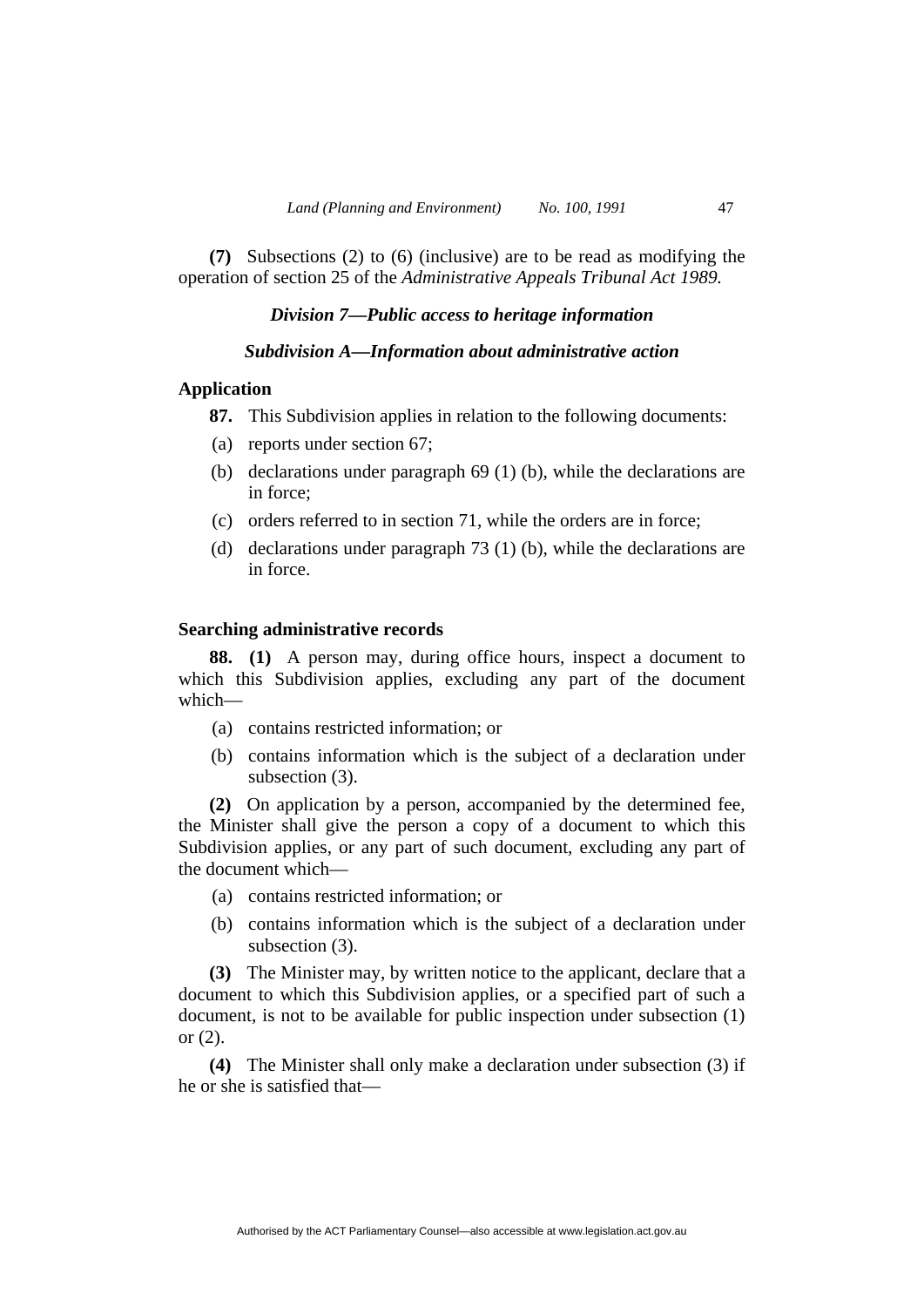- (a) information in the relevant application or part—
	- (i) relates to the personal or business affairs of a person; and
	- (ii) was supplied to the Minister in confidence; and
- (b) the publication of that information would not be in the public interest.

# *Subdivision B—Access to Heritage Registers*

#### **Searching the Heritage Registers**

**89. (1)** A person may, during office hours, inspect the Register or interim Register, other than any part which contains restricted information.

**(2)** On application by a person, accompanied by the determined fee, the Heritage Council shall give the person a copy of, or of any part of, the Register or interim Register, other than any part which contains restricted information.

**(3)** On application to the Heritage Council accompanied by the determined fee, in relation to a place which—

- (a) is not listed in the Register or interim Register; and
- (b) is not, in an interim Register, proposed to be listed in the corresponding Register;

the Heritage Council shall give the applicant a certificate stating—

- (c) whether a declaration in relation to that place is in force under paragraph 69 (1) (a) or 73 (1) (a); or
- (d) whether the place has previously been so listed, or proposed to be so listed.
- **(4)** In this section—

"interim Register" means the interim Heritage Places Register;

"Register" means the Heritage Places Register.

# *Division 8—Australian Capital Territory Heritage Council*

#### *Subdivision A—Preliminary*

# **Interpretation**

**90.** In this Division, unless the contrary intention appears—

"appointed member" means a member appointed under paragraph 97 (1) (b);

"Chairperson" means the Chairperson of the Heritage Council;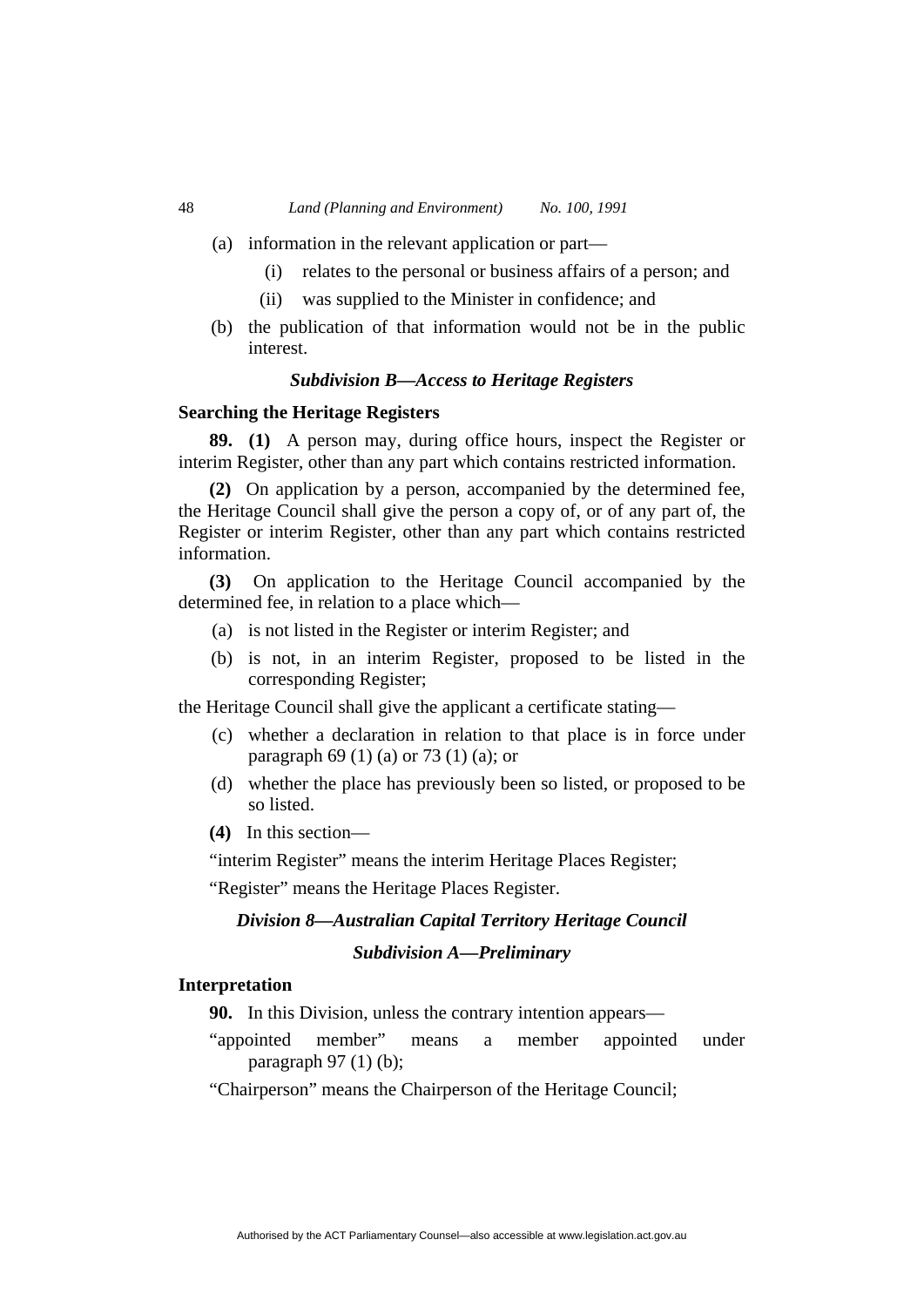- "Deputy Chairperson" means the Deputy Chairperson of the Heritage Council;
- "deputy member" means a deputy member of the Heritage Council;
- "ex-officio member" means a member referred to in paragraph 97 (1) (a);

"member" means a member of the Heritage Council;

"Secretary" means the Secretary to the Heritage Council.

# *Subdivision B—Establishment, functions and powers*

# **Establishment**

**91.** There is established by this section a council called the Australian Capital Territory Heritage Council.

# **Functions**

**92.** The functions of the Heritage Council are—

- (a) to advise the Minister about—
	- (i) the criteria according to which the heritage significance of places and objects is to be determined for the purposes of this Part and the *Heritage Objects Act 1991*;
	- (ii) incentives for the conservation of the heritage significance of heritage places and heritage objects;
	- (iii) promotion of public awareness of heritage places and heritage objects; and
	- (iv) other matters in relation to heritage significance in the Territory;
- (b) at the request of a Territory authority—to advise the authority about the matters and incentives referred to in paragraph (a) as they relate to the exercise or performance of the authority's powers or functions under this or any other Act;
- (c) to prepare an initial interim Heritage Places Register and an initial interim Heritage Objects Register and, subsequently, to prepare interim variations to the Heritage Places Register and the Heritage Objects Register; and
- (d) such other functions as are conferred on it by or under this or any other Act.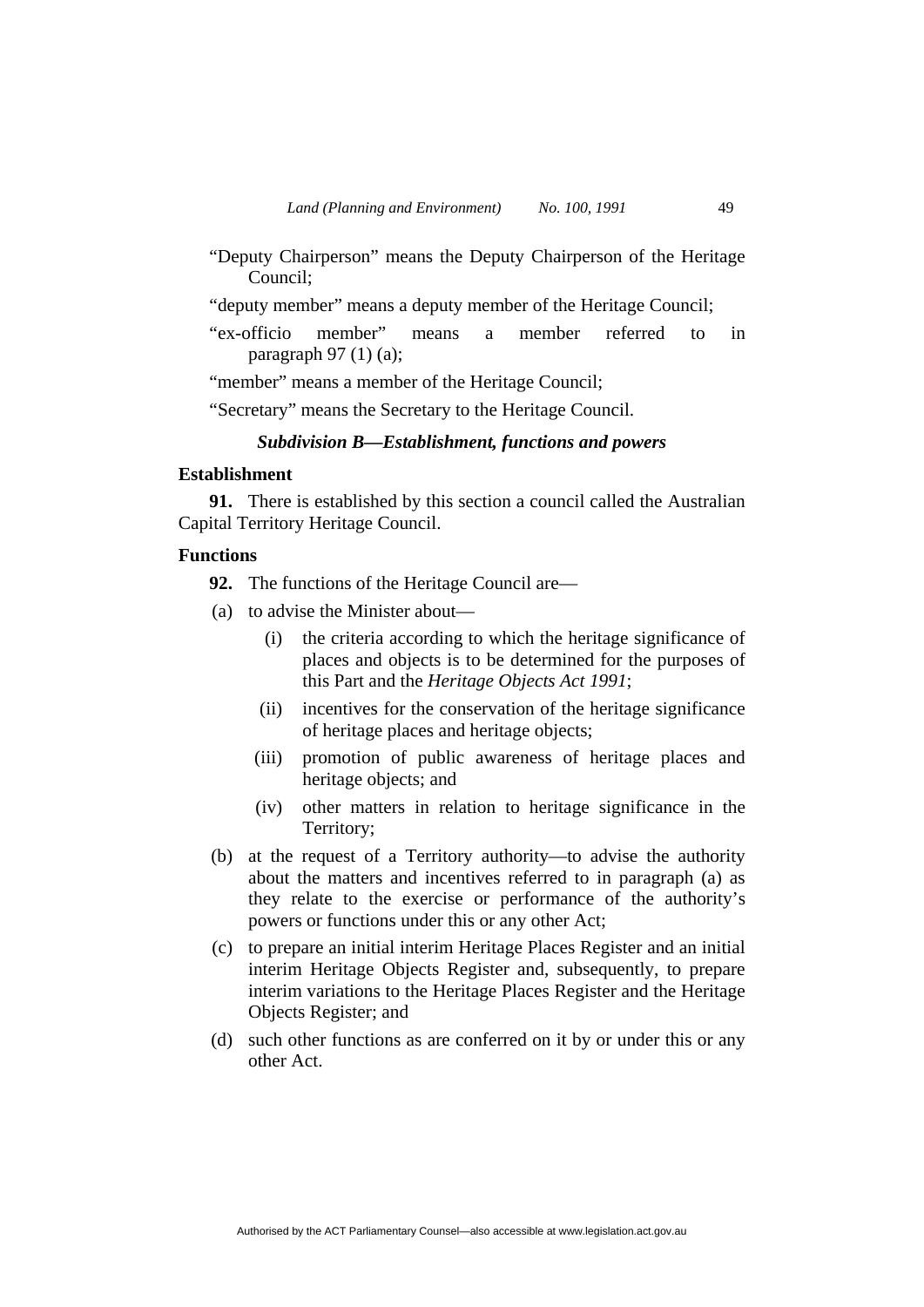### **Ministerial directions**

**93. (1)** The Minister may give the Heritage Council directions in writing—

- (a) about the policy and objectives it should pursue in the performance of its functions; or
- (b) to review the Heritage Places Register or the Heritage Objects Register, or any specified parts of either Register, in consideration of any specified matters.

**(2)** The Minister shall cause particulars of any directions to be published in the *Gazette* within 14 days of their being given.

**(3)** The Heritage Council shall comply with any directions published in accordance with subsection (2).

**(4)** The Heritage Council shall publish particulars of any directions given in a financial year in its annual report for that year.

#### **Powers**

**94.** The Heritage Council has power to do all things necessary or convenient to be done for or in connection with the performance of its functions.

#### **Annual reports**

**95.** The Heritage Council shall, after each 30 June, prepare and furnish to the Minister a report of the operations of the Heritage Council during the year ending on that date.

# **Delegation to Secretary**

**96.** The Heritage Council may, by resolution at a properly constituted meeting, delegate to the Secretary any of its powers or any functions referred to in paragraph 92 (d).

# *Subdivision C—Constitution and meetings*

# **Constitution**

**97. (1)** The Heritage Council is constituted by—

- (a) the Chief Planner and the Conservator as ex-officio members; and
- (b) not more than 9 other members appointed by the Minister in writing.

**(2)** An ex-officio member shall not vote on any question in relation to an interim Heritage Places Register.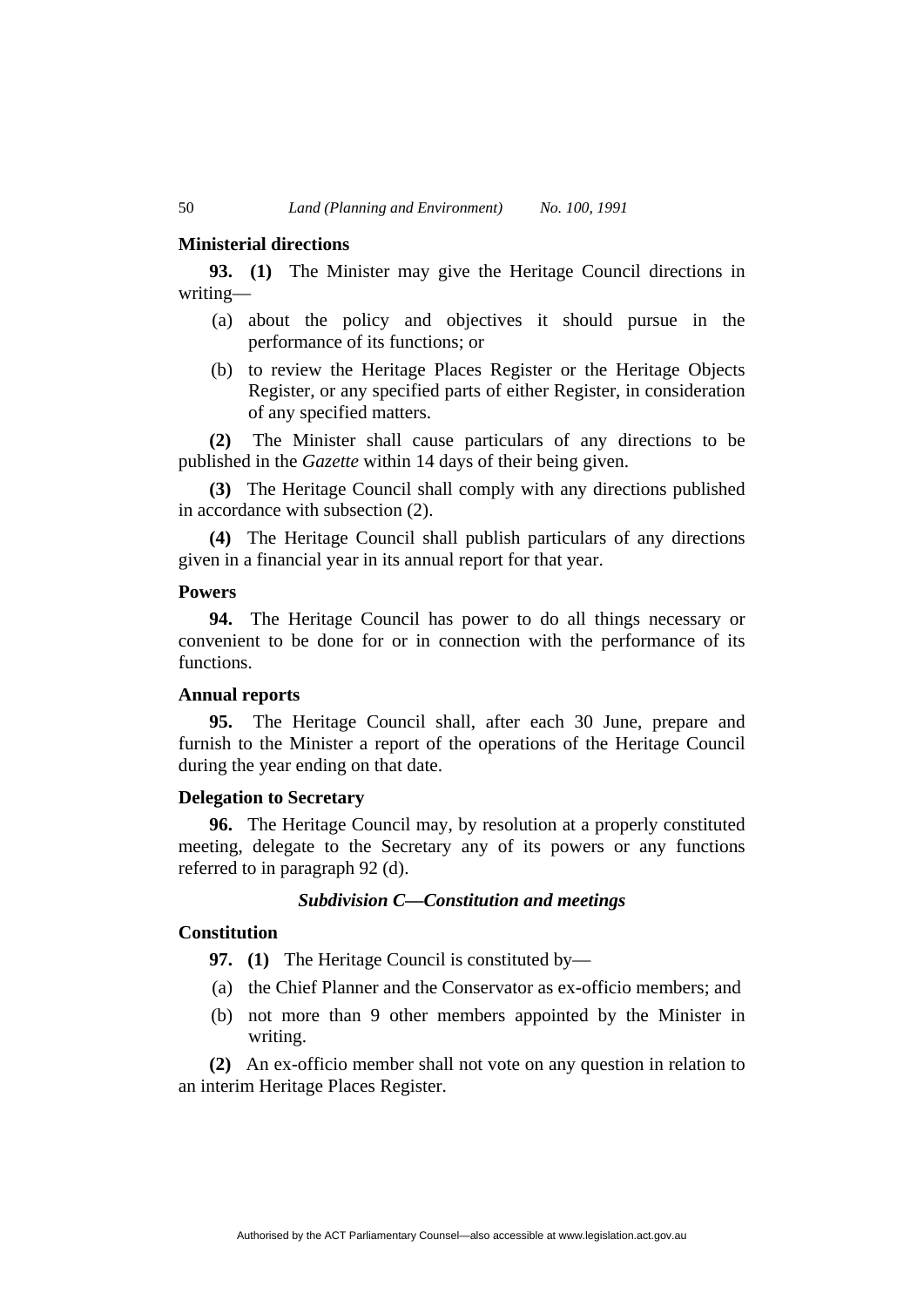**(3)** The performance of the functions or the exercise of the powers of the Heritage Council is not affected by reason only of a vacancy or vacancies in the membership of the Heritage Council.

# **Deputy ex-officio members**

**98. (1)** The Minister may, in writing, appoint a person to be the deputy of an ex-officio member.

**(2)** In the absence of a member from a Heritage Council meeting, any person appointed under subsection (1) to be the member's deputy has all the powers of the member.

# **Expert appointments**

**99. (1)** In making appointments under paragraph 97 (1) (b) or subsection 98 (1) or 107 (1), the Minister shall endeavour to ensure that the following disciplines and areas of expertise are represented amongst the appointed members of the Heritage Council:

- (a) archaeology;
- (b) Aboriginal tradition;
- (c) local history;
- (d) town planning;
- (e) engineering;
- (f) architectural history and conservation;
- (g) landscape architecture;
- (h) the natural environment and its conservation;
- (j) archivism;
- (k) librarianship;
- (m) preservation of Australian material culture;
- (n) knowledge of objects in an Australian context.

**(2)** A retiring appointed member is eligible for re-appointment for 1 term initially, and for a further 2 terms after the expiration of 3 years following the expiration of the initial re-appointment.

# **Terms of appointment**

**100. (1)** Members hold office as part-time members.

**(2)** An appointed member holds office—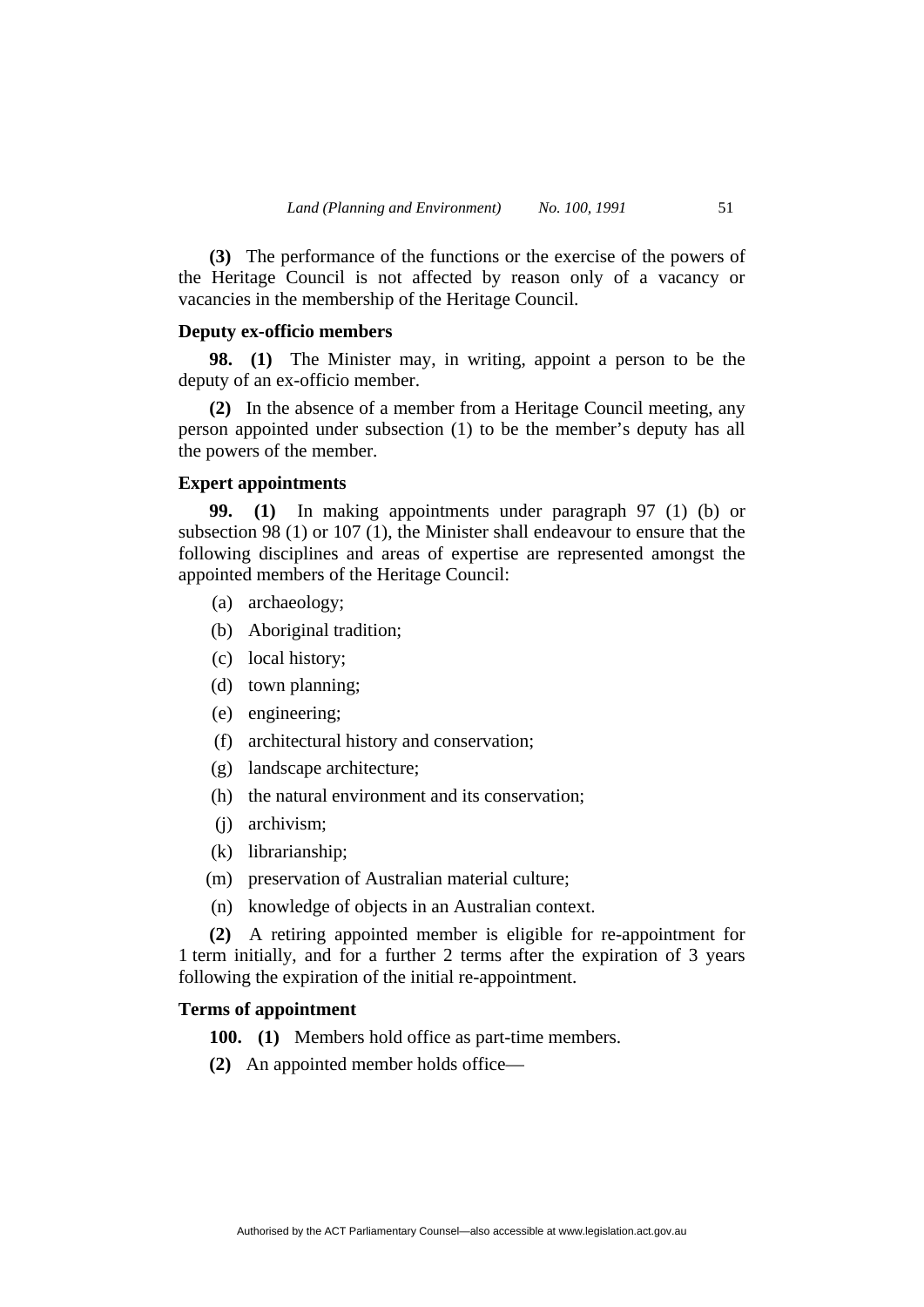- (a) for such period, not exceeding 3 years, as is specified in the instrument of appointment; and
- (b) on such terms and conditions (if any) in respect of matters not provided for by this Act as are determined in writing by the Minister.

# **Chairperson, Deputy Chairperson and Secretary**

**101.** (1) The Minister shall appoint from the members—

- (a) a Chairperson; and
- (b) a Deputy Chairperson.

**(2)** The Minister shall appoint a public servant who is not a member to be Secretary to the Heritage Council.

# **Remuneration and allowances**

**102. (1)** Appointed members shall be paid such remuneration and allowances as are prescribed.

- **(2)** Subsection (1) does not apply—
- (a) in relation to remuneration—if there is a subsisting determination relating to the remuneration to be paid to the appointed members; or
- (b) in relation to an allowance of a particular kind—if there is a subsisting determination relating to an allowance of that kind to be paid to the appointed members.
- **(3)** In subsection (2)—

"determination" means a determination of the Remuneration Tribunal of the Commonwealth.

# **Leave of absence**

**103.** The Minister may, by writing, grant leave of absence to a member on specified terms and conditions as to remuneration (subject to section 102) or otherwise.

# **Disclosure of interests**

**104. (1)** A member who has a direct or indirect pecuniary interest in a matter being considered or about to be considered by the Heritage Council shall, as soon as practicable after the relevant facts have come to the member's knowledge, disclose the nature of the interest at a Heritage Council meeting.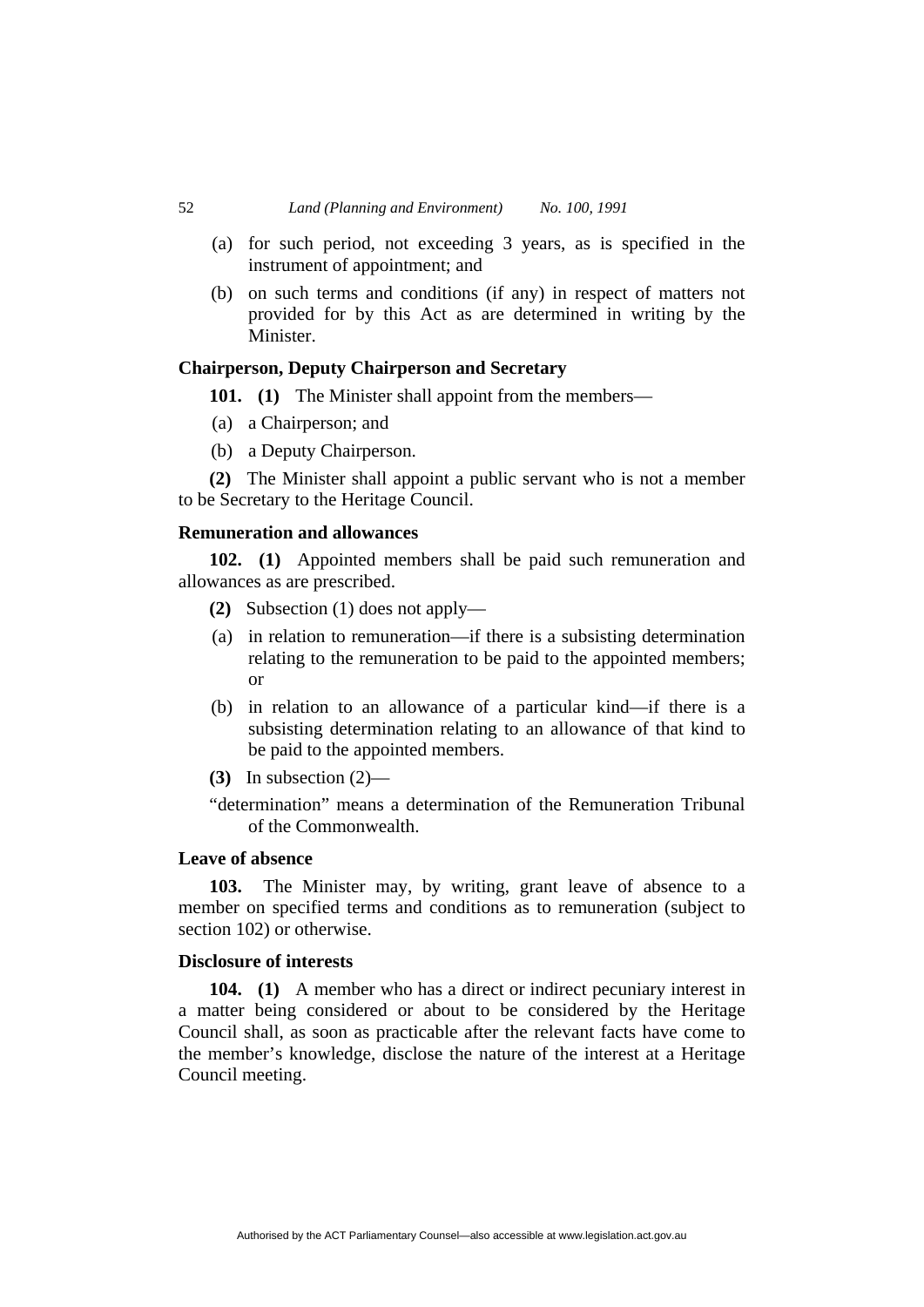**(2)** A disclosure shall be recorded in the minutes of the meeting and, unless the Minister otherwise determines, the member shall not—

- (a) be present during any deliberation of the Heritage Council with respect to that matter; or
- (b) take part in any decision of the Heritage Council with respect to that matter.

# **Resignation**

**105.** A member may resign his or her office by writing signed by the member and delivered to the Minister.

# **Termination of appointment**

**106. (1)** The Minister may terminate the appointment of a member for misbehaviour or physical or mental incapacity.

- **(2)** If a member—
- (a) is absent, except on leave granted under section 103, from 3 consecutive meetings of the Committee; or
- (b) without reasonable excuse, contravenes section 104;

the Minister shall terminate the appointment of the member.

# **Acting members**

**107.** (1) The Minister may appoint a person to act as a member—

- (a) during a vacancy in the office of the member, whether or not an appointment has previously been made to the office; or
- (b) during any period, or during all periods, when the member is absent from duty or from the Territory or is, for any reason, unable to perform the duties of the office;

but a person appointed to act during a vacancy shall not continue so to act for more than 12 months.

**(2)** Anything done by or in relation to a person purporting to act under subsection (1) is not invalid on the ground that—

- (a) the occasion for the person's appointment had not arisen;
- (b) there is a defect or irregularity in connection with the person's appointment;
- (c) the person's appointment had ceased to have effect; or
- (d) the occasion for the person to act had not arisen or had ceased.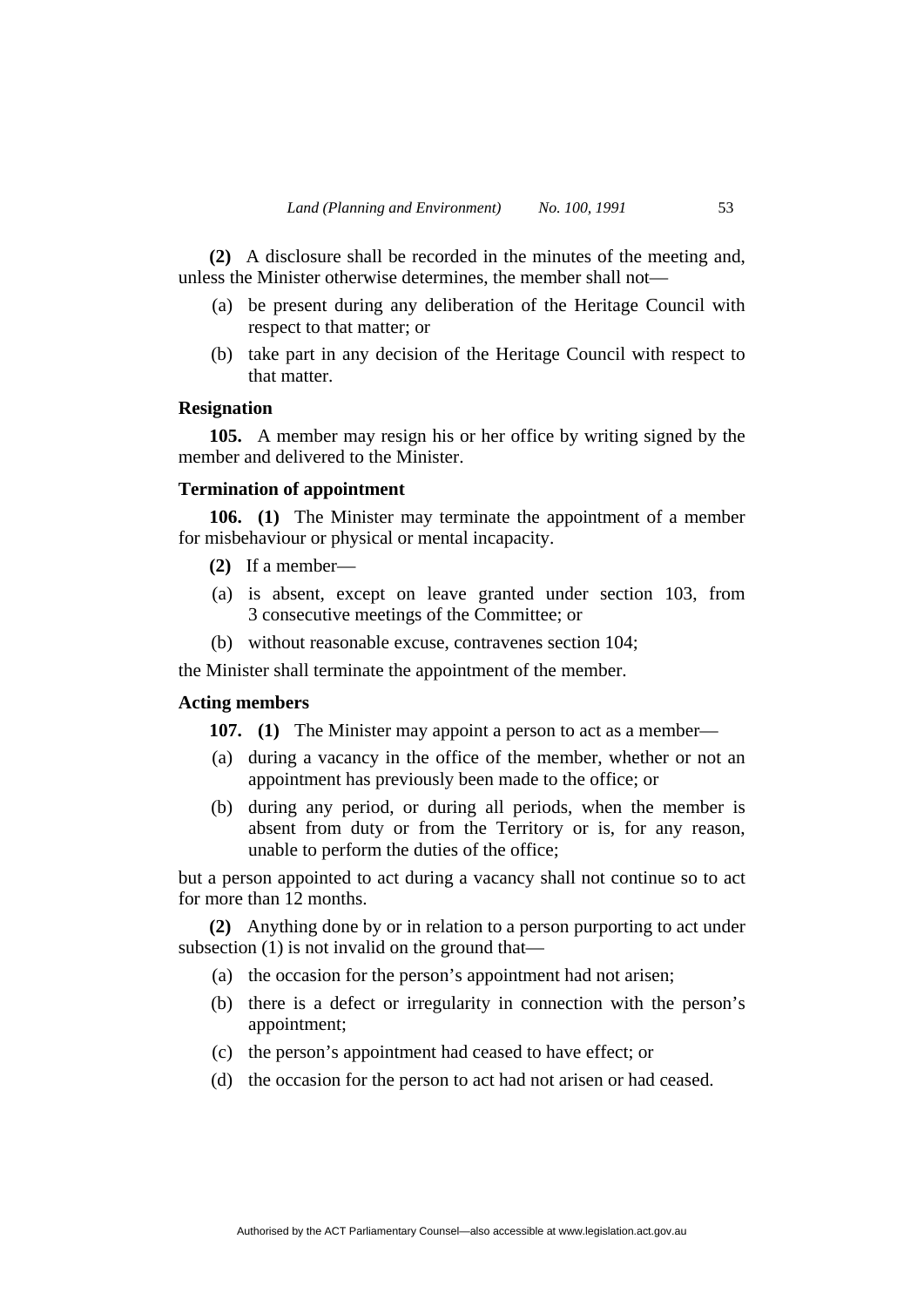#### **Convening meetings**

**108. (1)** The Chairperson, or, if he or she is unable to do so, the Deputy Chairperson, shall convene such Heritage Council meetings—

- (a) as the Chairperson or the Deputy Chairperson considers necessary for the efficient performance of its functions; and
- (b) as the Minister directs by notice in writing given to the Chairperson or the Deputy Chairperson.

**(2)** Where the Chairperson or the Deputy Chairperson proposes to convene a meeting of the Heritage Council, he or she shall, not later than 5 days before the date of the proposed meeting, give each member a notice in writing specifying—

- (a) the date, time and place of the meeting; and
- (b) the matters to be considered at the meeting.

# **Procedure at meetings**

**109. (1)** The Chairperson shall preside at all Heritage Council meetings at which he or she is present.

**(2)** Where the Chairperson is not present at a meeting the Deputy Chairperson shall preside.

**(3)** Where the Chairperson and the Deputy Chairperson are both absent from a meeting, the members present shall elect 1 of their number to preside.

**(4)** The member presiding at a meeting may give directions regarding the procedure to be followed in connection with the meeting.

**(5)** Questions arising at a meeting shall be decided by a majority of the votes of the members present and voting.

**(6)** The member presiding at a meeting has a deliberative vote and, in the event of an equality of votes, a casting vote.

**(7)** The Heritage Council shall keep minutes of its proceedings.

# **Quorum**

**110.** At a meeting of the Heritage Council, a majority of the members currently appointed to the Council constitutes a quorum.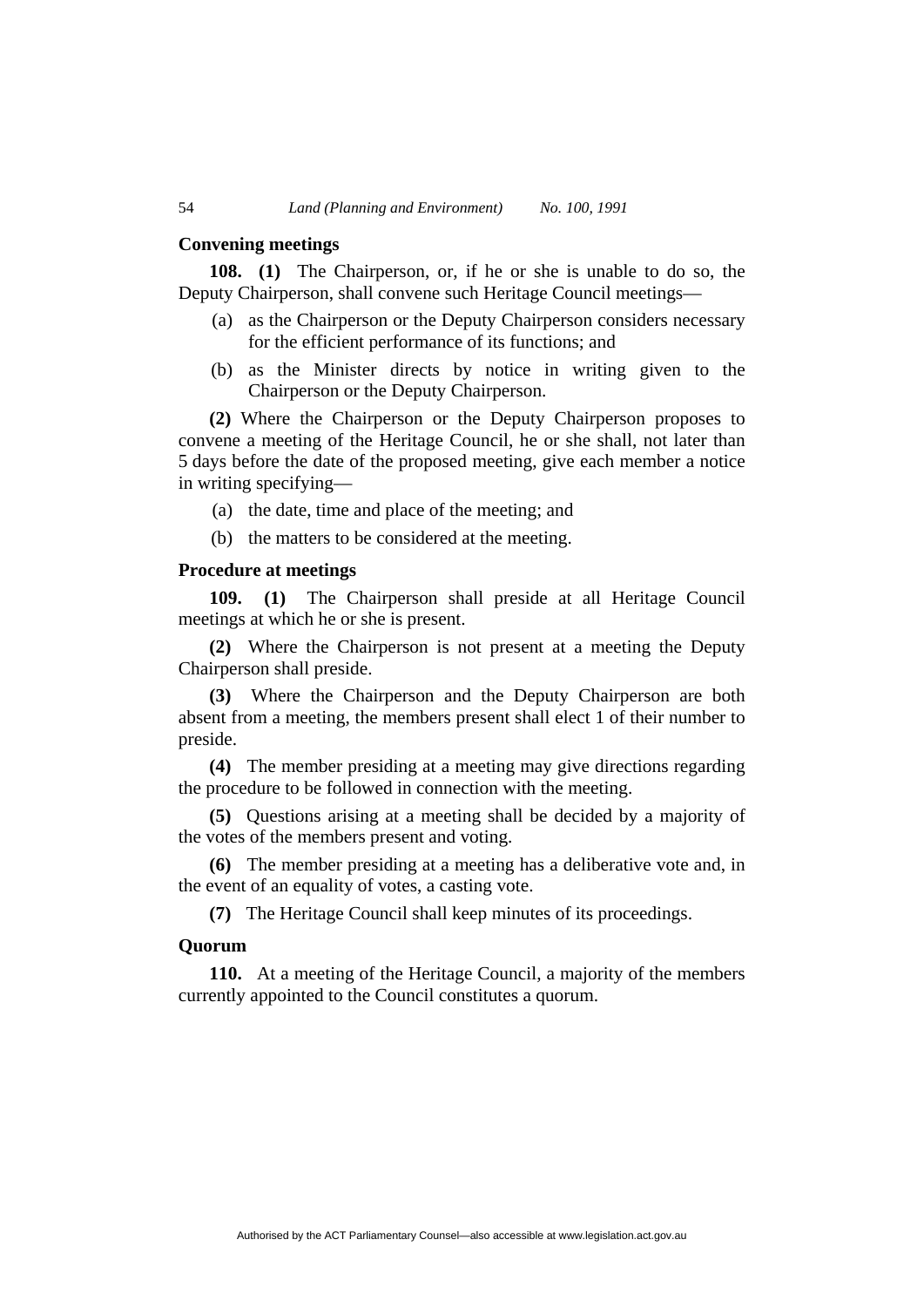# **PART IV—ENVIRONMENTAL ASSESSMENTS AND INQUIRIES**

# *Division 1—Preliminary*

# **Interpretation**

**111.** In this Part, unless the contrary intention appears—

- "defined decision" means a decision of the Territory, the Executive, a Minister or a Territory authority about a proposal, being a proposal in relation to which a Minister is empowered under Part II, V or VI, an Act other than this Act or a subordinate law—
	- (a) to direct that an Assessment be made; or
	- (b) to establish a panel to conduct an Inquiry;
- "environmental impact", in relation to a proposal which is the subject of a defined decision, includes the following potential effects of the proposal (if carried out), either by itself or in combination with the potential effects of another such proposal:
	- (a) environmental effect on a community;
	- (b) physical, biological or cultural transformation of an area;
	- (c) environmental effect on the social system or the ecosystems of an area;
	- (d) change to the aesthetic, recreational, scientific or other environmental qualities, or values, of an area;
	- (e) environmental effect on any premises or land or the surroundings of any premises or land, that has heritage significance:
	- (f) the endangering, or further endangering, of a community or an area;
	- (g) the endangering, or further endangering, of any species of fauna or flora;
	- (h) long-term environmental effects including those with potential to place demands on the social system;
	- (i) curtailing of the range of beneficial uses of the environment;
	- (j) pollution;
	- (k) problems associated with the disposal of waste;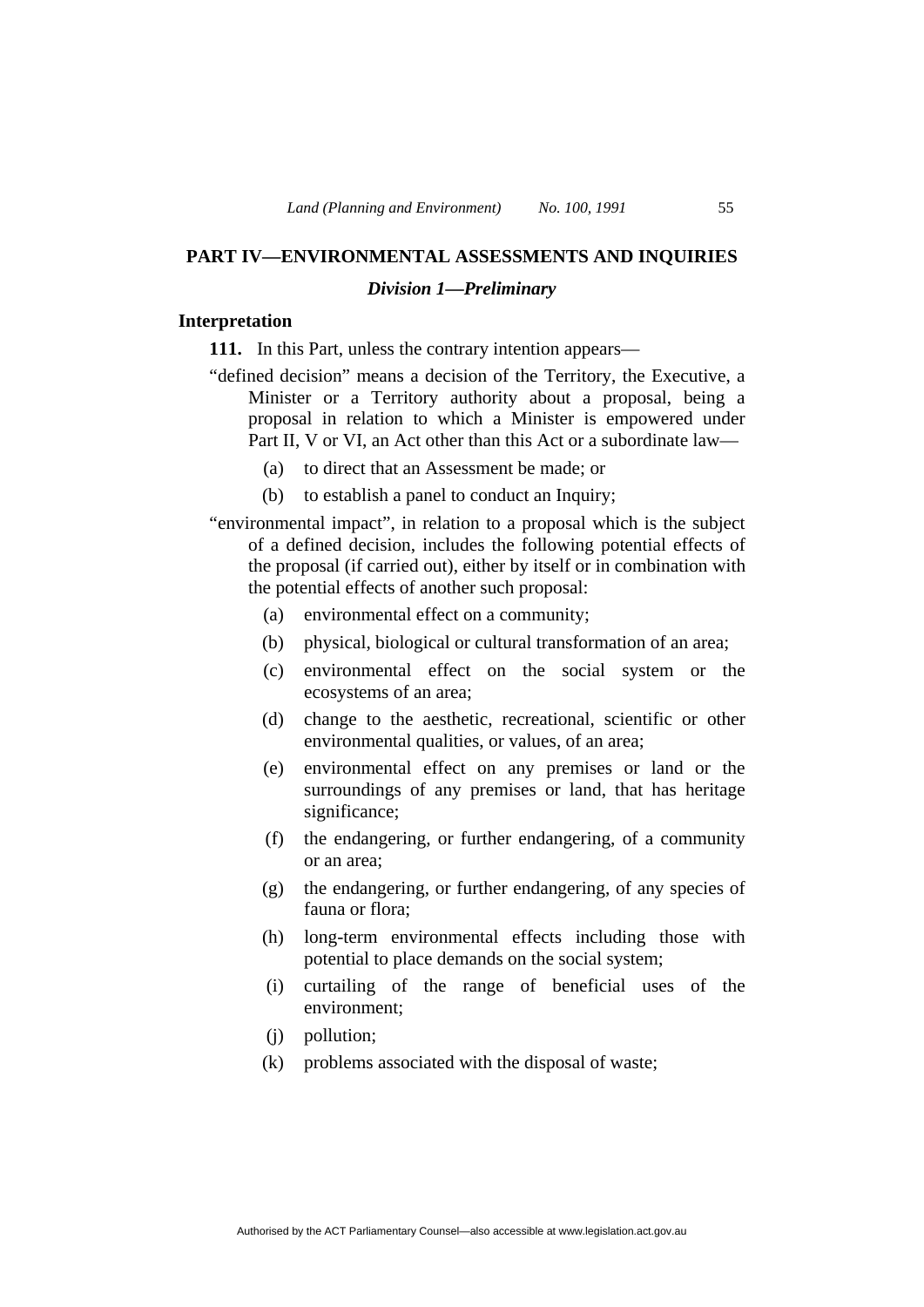- (l) increased demands on natural resources which are, or are likely to be, in short supply;
- (m) change to the values or lifestyles of particular groups and communities or to existing social relationships;
- (n) socio-economic effect;

"environmental impact statement" means an environmental impact statement prepared in accordance with Division 3;

"Environment Minister" means the Minister administering this Part;

"land" includes water;

"panel" means a panel established to conduct an Inquiry;

- "preliminary assessment" means an assessment made under Division 2;
- "proponent", in relation to a defined decision, means the person designated as such under section 112;
- "public environment report" means a public environment report prepared in accordance with Division 3;
- "relevant Minister", means the Minister responsible for the administration of the Act or subordinate law under which—
	- (a) in relation to an Assessment or Inquiry—that Assessment or Inquiry is authorised to be made or conducted; or
	- (b) in relation to a defined decision—the relevant decision is authorised to be made.

# **Proponents**

**112. (1)** For the purposes of this Part, the relevant Minister in relation to a defined decision may, in writing, designate a person or Territory authority as the proponent in relation to the decision.

**(2)** The relevant Minister shall designate, as the proponent in relation to a defined decision, the person or Territory authority whose interests would be most directly affected by the decision, unless, in the opinion of that Minister, the public interest requires otherwise.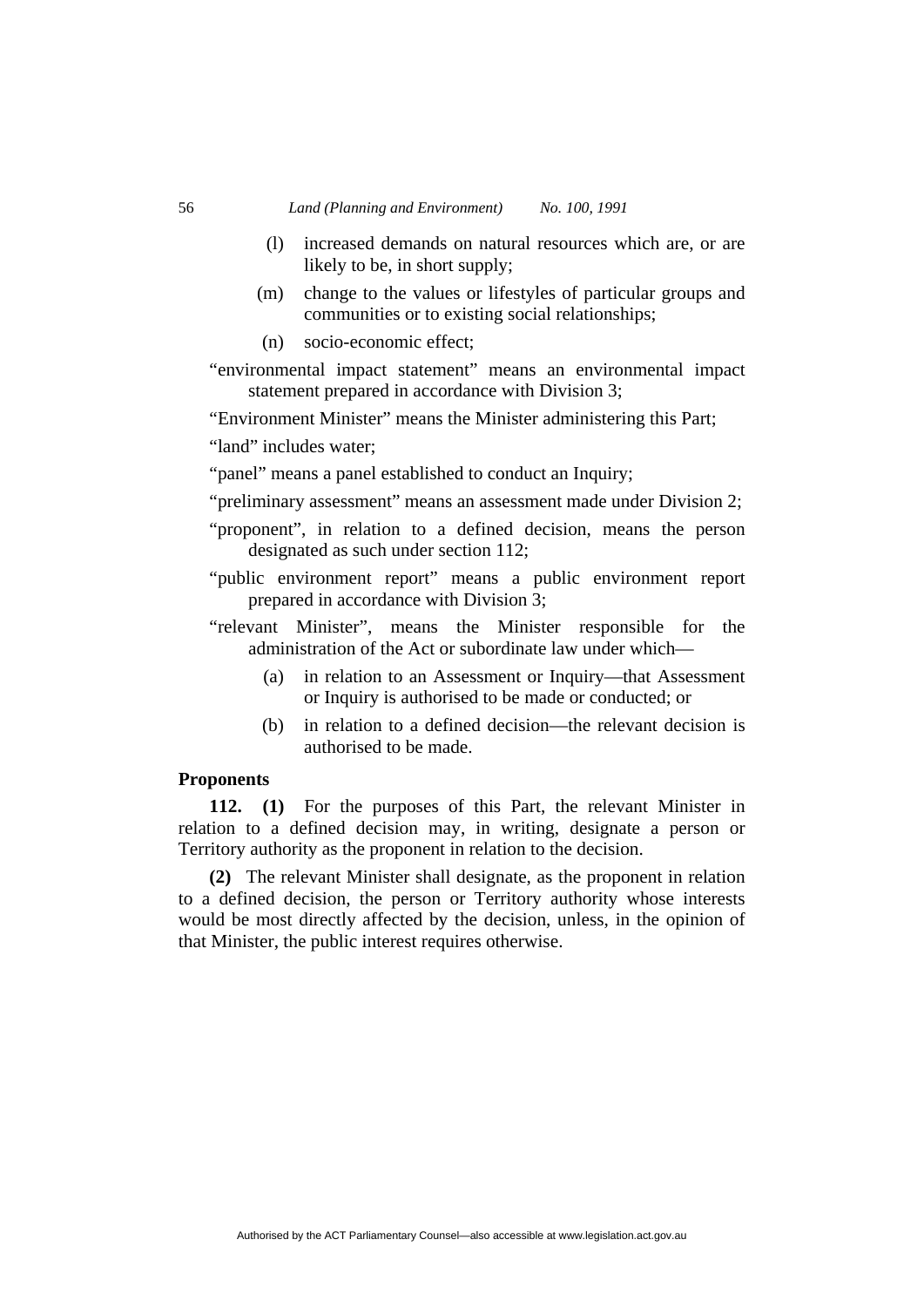#### *Division 2—Preliminary assessments*

# **Directions**

**113.** The relevant Minister in relation to a defined decision, or the Environment Minister, may, by written notice to the relevant proponent within 28 days after the day which the decision that a preliminary assessment be required is made, direct the proponent to prepare a preliminary assessment of the environmental impact of the relevant proposal.

#### **Mandatory preliminary assessments**

**114.** Where a defined decision is of a class prescribed by the Plan, the relevant Minister shall, within the period referred to in section 113, issue a notice under that section in relation to the relevant proposal.

# **Content**

**115.** A preliminary assessment shall consist of the matters specified in Schedule 3.

# **Submission to Minister**

**116. (1)** Upon notice under section 113, the proponent shall submit a preliminary assessment to the Environment Minister in accordance with the notice.

**(2)** Where the Environment Minister is not the relevant Minister in relation to a preliminary assessment, the Environment Minister shall forward the preliminary assessment to the relevant Minister.

# **Public inspection**

**117. (1)** A proponent who has submitted a preliminary assessment to the Environment Minister in accordance with a notice under section 113 shall cause to be published in the *Gazette*, and in a daily newspaper, a notice approved by the Environment Minister stating that copies of the preliminary assessment are available for public inspection and purchase from the proponent at specified places and times.

**(2)** A proponent who has published a notice pursuant to subsection (1) shall—

 (a) make copies of the preliminary assessment available for inspection and purchase at the places and times specified in the notice; and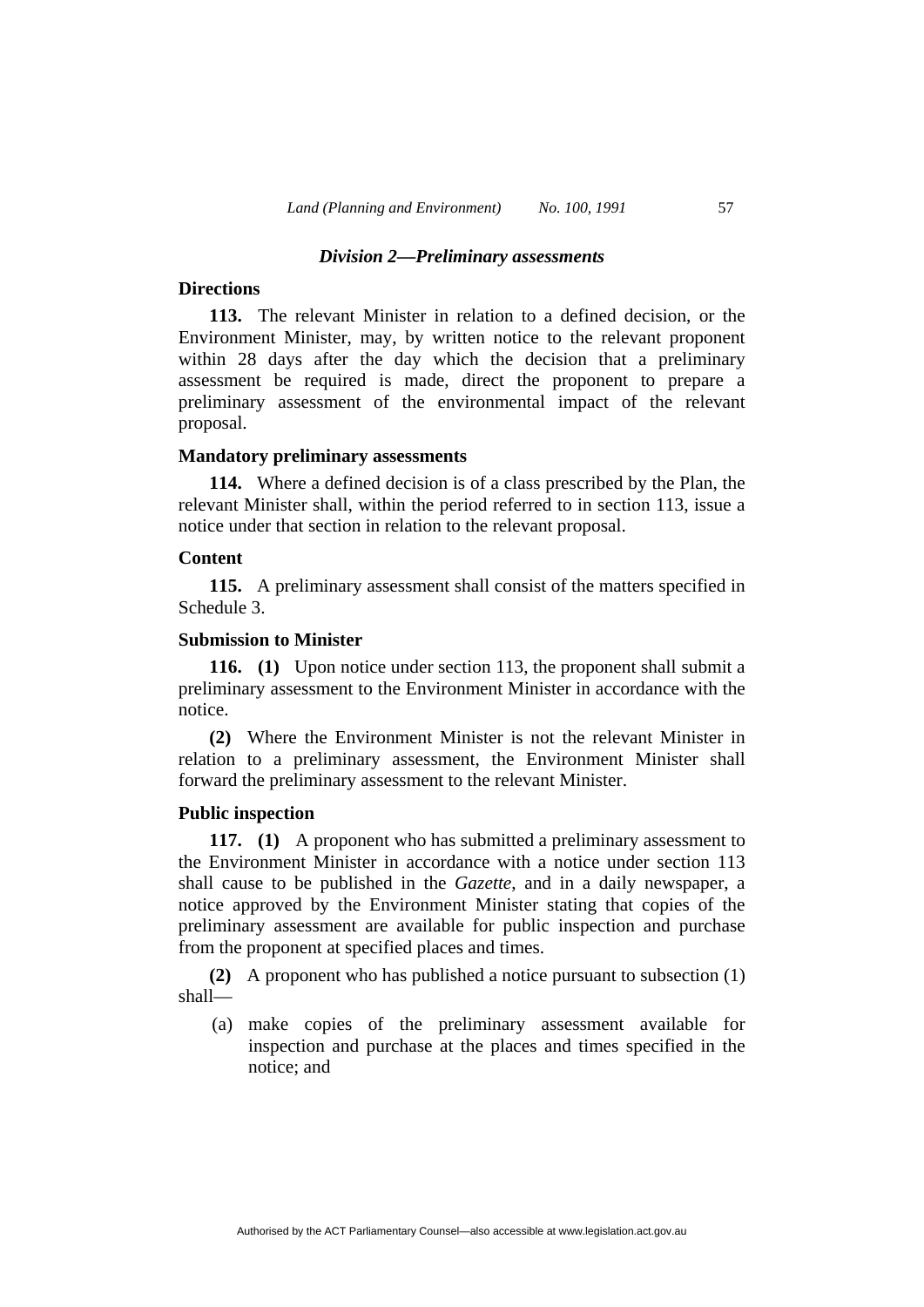(b) give a copy of the preliminary assessment, without charge, to the Librarian, ACT Library Service and to the Conservation Council of the South-East Region and Canberra (Inc.).

**(3)** A copy of a preliminary assessment made available by a proponent for sale pursuant to this section shall not be sold at a price that exceeds a price fixed by the Environment Minister as the maximum price for the sale of a copy of the assessment.

**(4)** In fixing a maximum price at which a proponent may sell a copy of a preliminary assessment, the Environment Minister shall fix a price that will reimburse the proponent for the cost of producing the copy but not for any expense incurred by the proponent in preparing the preliminary assessment.

**(5)** Where the Environment Minister makes a decision fixing the maximum price that a proponent may charge for a copy of a preliminary assessment, he or she shall give written notice of the decision to the proponent including—

- (a) a statement to the effect that, subject to the *Administrative Appeals Tribunal Act 1989*, the proponent may apply to the Tribunal for review of the Minister's decision; and
- (b) except where subsection 26 (11) of that Act applies—a statement to the effect that the proponent may request a statement under section 26 of that Act.

# **Exclusion of material**

**118. (1)** Where, in the opinion of the Environment Minister based on reasonable grounds—

- (a) a part of a preliminary assessment contains information related to the personal or business affairs of a person, being information—
	- (i) supplied to the proponent or the Minister in confidence;
	- (ii) the publication of which would reveal a trade secret; or
	- (iii) the disclosure of which would, or would reasonably be expected to, adversely affect a person in respect of the lawful business affairs of that person; and
- (b) it would not be in the public interest for that part to be published;

the Environment Minister shall cause that part to be excluded from each copy of the preliminary assessment made available to the public or for public inspection.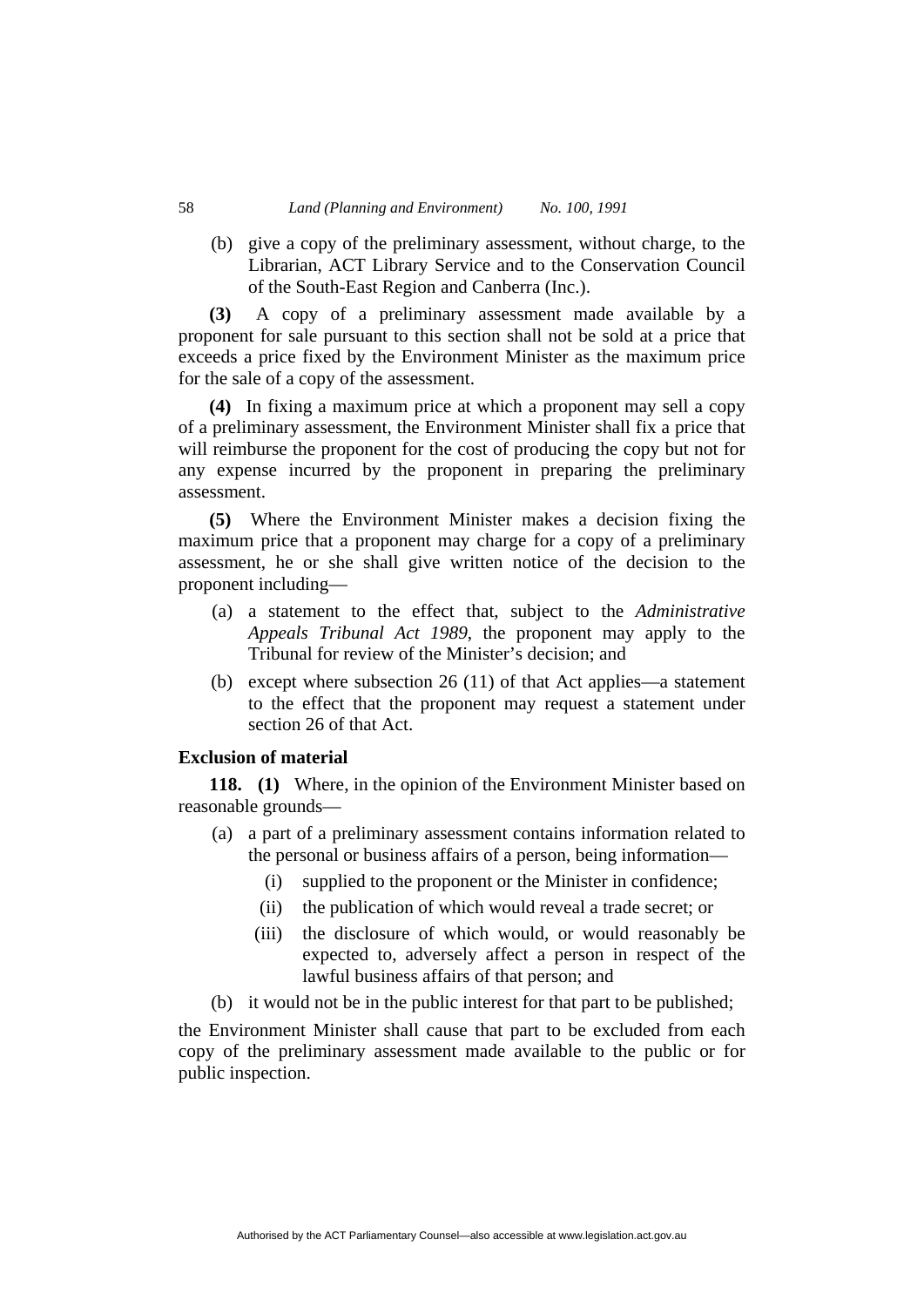**(2)** Where a part of a preliminary assessment is excluded from the copies of that assessment made available to the public or for public inspection, each copy shall include a statement to the effect that an unspecified part of the assessment has been excluded for the purpose of protecting the confidentiality of information included in that part.

# *Division 3—Assessments Subdivision A—Form and content*

# **Form**

**119.** Unless otherwise specified in the Act or subordinate law under which it is directed, an Assessment consists of—

- (a) a public environment report; or
- (b) an environmental impact statement;

about the proposal which is the subject of a defined decision, together with the report under section 131 evaluating that public environment report or environmental impact statement.

# **Content of public environment reports and environmental impact statements**

**120.** Public environment reports and environmental impact statements are each to include such matters as are—

- (a) prescribed; and
- (b) directed under section 123.

# *Subdivision B—Direction of Assessments*

# **Decisions to direct Assessments**

**121. (1)** Within the prescribed period after a proponent submits a preliminary assessment to the Environment Minister, the relevant Minister may direct that an Assessment be made of the proposal if, in the opinion of the relevant Minister based on reasonable grounds, the environmental impact of the proposal would be of sufficient significance.

**(2)** In making a decision under subsection (1), the relevant Minister shall consider—

- (a) the preliminary assessment;
- (b) the report of any meeting convened under section 128; and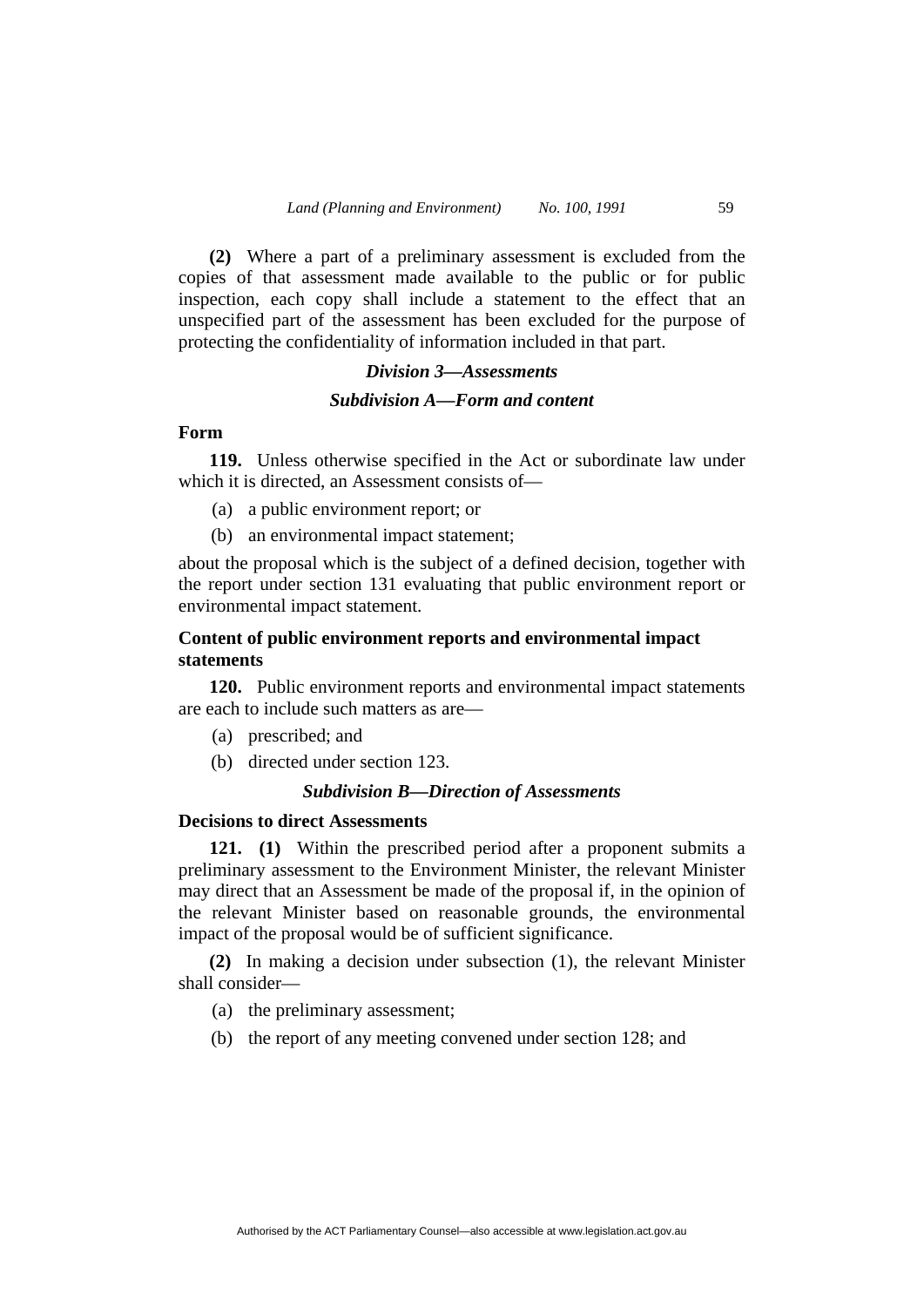- (c) whether any aspect of the environmental impact of that proposal is, or could be, the subject of—
	- (i) an Inquiry or another Assessment; or
	- (ii) any environmental assessment action taken by or on behalf of the Commonwealth, a State or the Northern Territory.

**(3)** This section does not apply where a Minister is required under an Act or subordinate law to direct that an Assessment be made.

# **Environment Minister's power to direct Assessments**

**122.** Where a Minister other than the Environment Minister has the power under an Act or subordinate law to direct that an Assessment be made, the Environment Minister also has that power.

# **Directions**

**123. (1)** A direction by a Minister that an Assessment be made in relation to a defined decision shall—

- (a) be in writing given to the proponent; and
- (b) specify—
	- (i) the form of the Assessment;
	- (ii) the matters to be included in the public environment report or the environmental impact statement (as the case requires), and the relative emphasis to be given to each such matter;
	- (iii) subject to section 124 or sections 125 and 126, as the case requires—the manner in which the report or statement is to be prepared; and
	- (iv) where, in the opinion of the Environment Minister based on reasonable grounds, the environmental impact of a proposal which is the subject of another defined decision is relevant to the environmental impact of the relevant proposal—sufficient details of the first-mentioned proposal to enable the proponent to assess the potential combined effects of the proposals.

**(2)** The Environment Minister shall, in consultation with the relevant Minister, determine the matters to be specified under paragraph (1) (b).

**(3)** Where a Minister gives a direction that an Assessment be made, he or she shall cause to be published in the *Gazette*, and in a daily newspaper, a notice that sets out—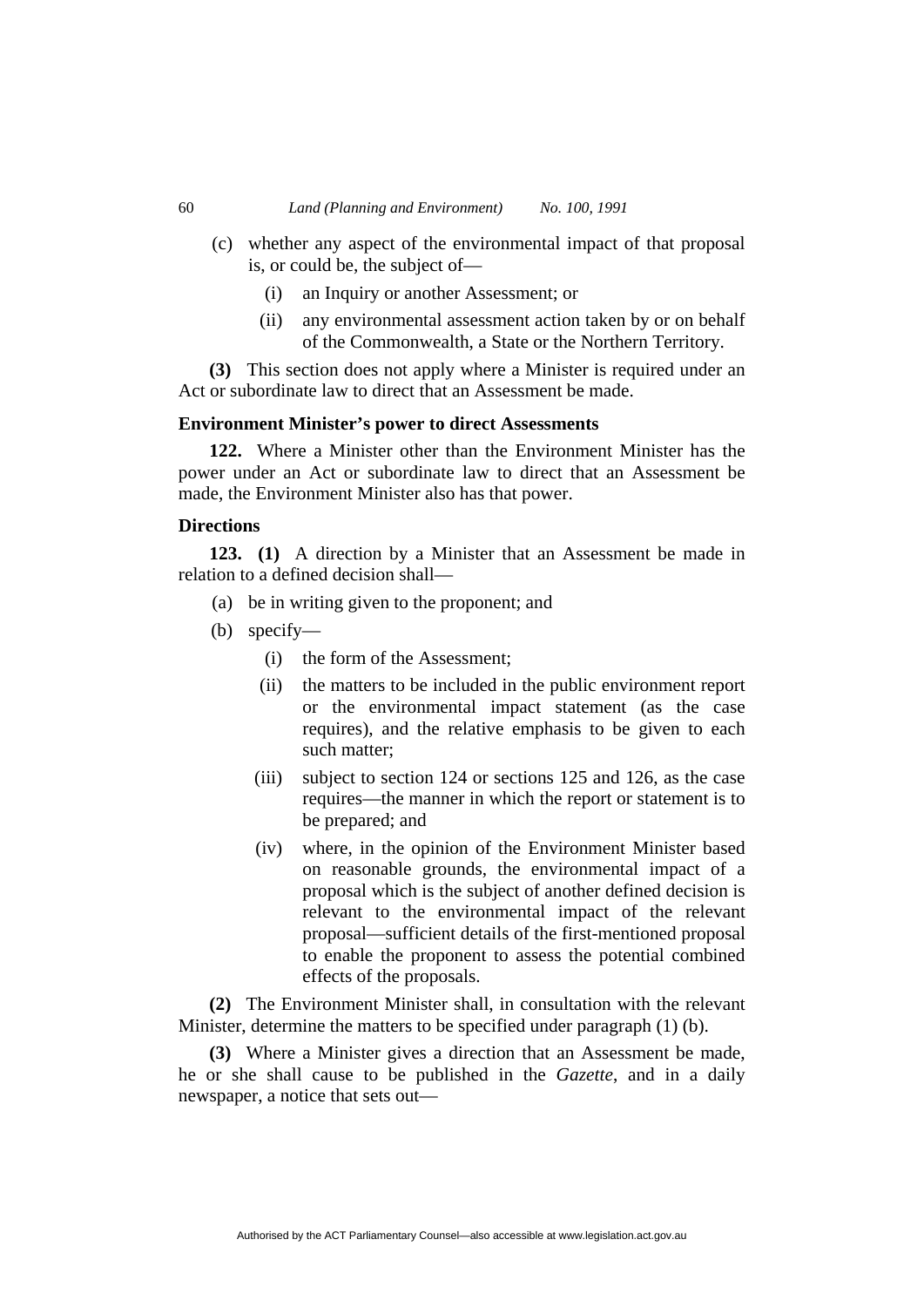- (a) the name of the proponent;
- (b) the matters specified in the direction pursuant to paragraph (1) (b); and
- (c) the name of any consultant nominated by the Minister pursuant to subsection (4) to assist in the preparation of the Assessment.

**(4)** A Minister who directs that an Assessment be made may, under subparagraph (1) (b) (iii), direct the proponent in relation to an Assessment to engage the services of a consultant specified by the Minister in accordance with the prescribed criteria to assist the proponent in the preparation of the Assessment.

# *Subdivision C—Preparation, evaluation and consideration by the Legislative Assembly*

# **Public environment reports—preparation**

**124. (1)** The Environment Minister may, in writing, direct the proponent in relation to a public environment report—

- (a) to undertake such consultation in relation to the preparation of the report as is specified; and
- (b) after any such consultation—to make the report available, in a specified manner and form, for public inspection, with such notice of that availability as is specified.

**(2)** The proponent in relation to a public environment report shall comply with a direction under subsection (1).

**(3)** This section does not apply in relation to the preparation of a public environment report for the purposes of an Assessment which will be—

- (a) a background paper within the meaning of Part II; or
- (b) notified together with a draft Plan of Management under Division 5 of Part V.

## **Environmental impact statements—consultation and public inspection**

**125. (1)** The proponent in relation to an environmental impact statement shall cause to be published in the *Gazette*, and in a daily newspaper, a notice approved in writing by the Environment Minister—

 (a) stating that copies of the draft environmental impact statement are available for public inspection and purchase from the proponent at specified places and times; and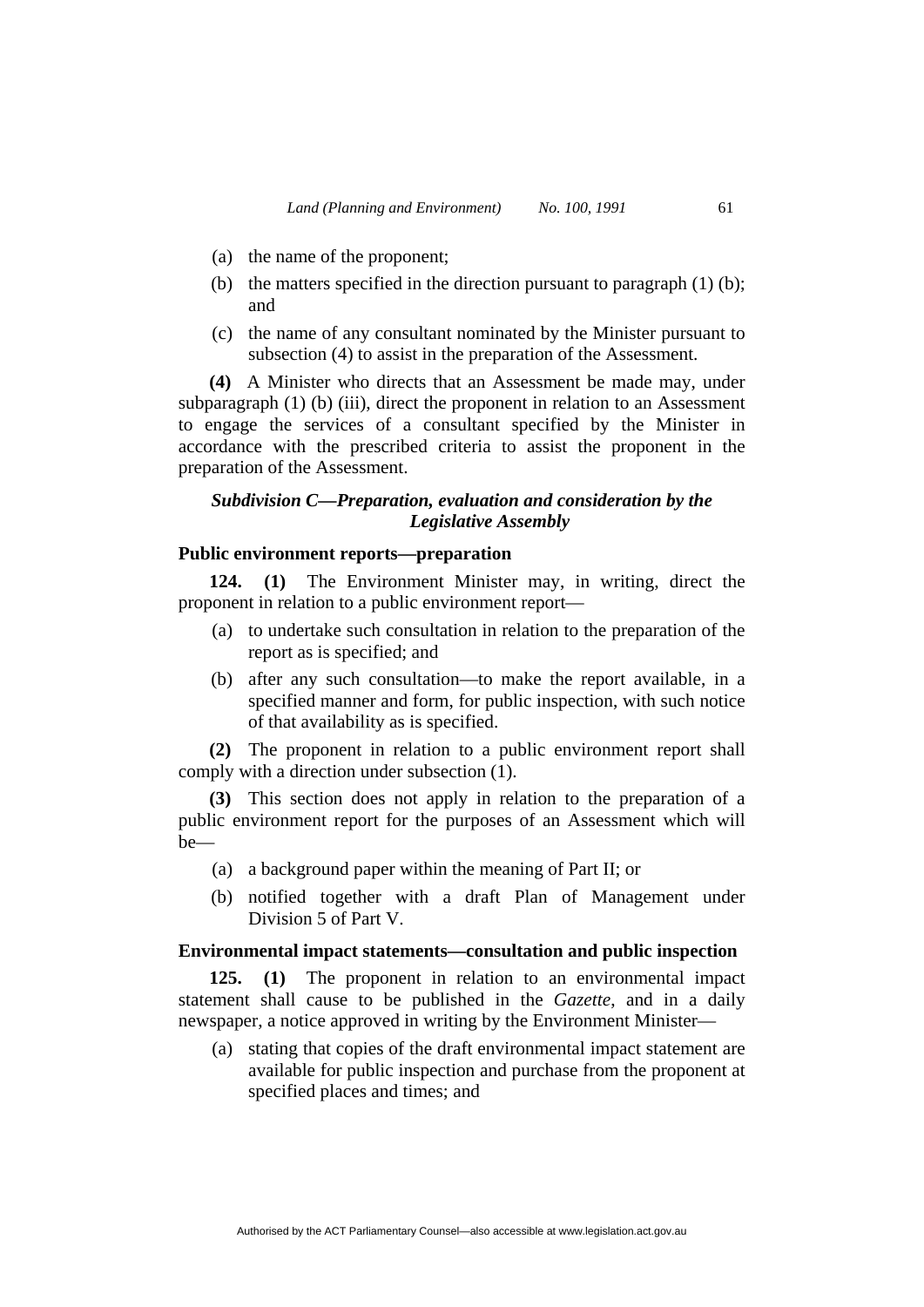(b) inviting interested persons to submit written comments about the draft to the proponent at a specified address and within a period of 28 days or such longer period as is directed in writing by the relevant Minister.

**(2)** The proponent in relation to an environmental impact statement shall make copies of the draft statement available for inspection and purchase at the places and times specified in the notice under subsection (1).

**(3)** A proponent shall not sell a copy of a draft environmental impact statement that he or she has made available for purchase pursuant to subsection (2) at a price that exceeds a price fixed by the Environment Minister as the maximum price for the sale of a copy of the statement.

**(4)** In fixing a maximum price at which a proponent may sell a copy of a draft environmental impact statement, the Environment Minister shall fix a price that will reimburse the proponent for the cost of producing the copy but not for the expense incurred by the proponent in preparing the draft statement.

**(5)** Where the Environment Minister makes a decision fixing the maximum price that a proponent may charge for a copy of a draft environmental impact statement, he or she shall give written notice of the decision to the proponent including—

- (a) a statement to the effect that, subject to the *Administrative Appeals Tribunal Act 1989*, the proponent may apply to the Tribunal for a review of the Minister's decision; and
- (b) except where subsection 26 (11) of that Act applies—a statement to the effect that the proponent may request a statement under section 26 of that Act.

**(6)** This section does not apply in relation to the preparation of an environmental impact statement for the purposes of an Assessment which will be—

- (a) a background paper within the meaning of Part II; or
- (b) notified together with a draft plan of management under Division 5 of Part V.

# **Environmental impact statements—consideration of relevant comments and reports**

**126.** The proponent in relation to an environmental impact statement shall, in preparing the statement, consider any written comments from any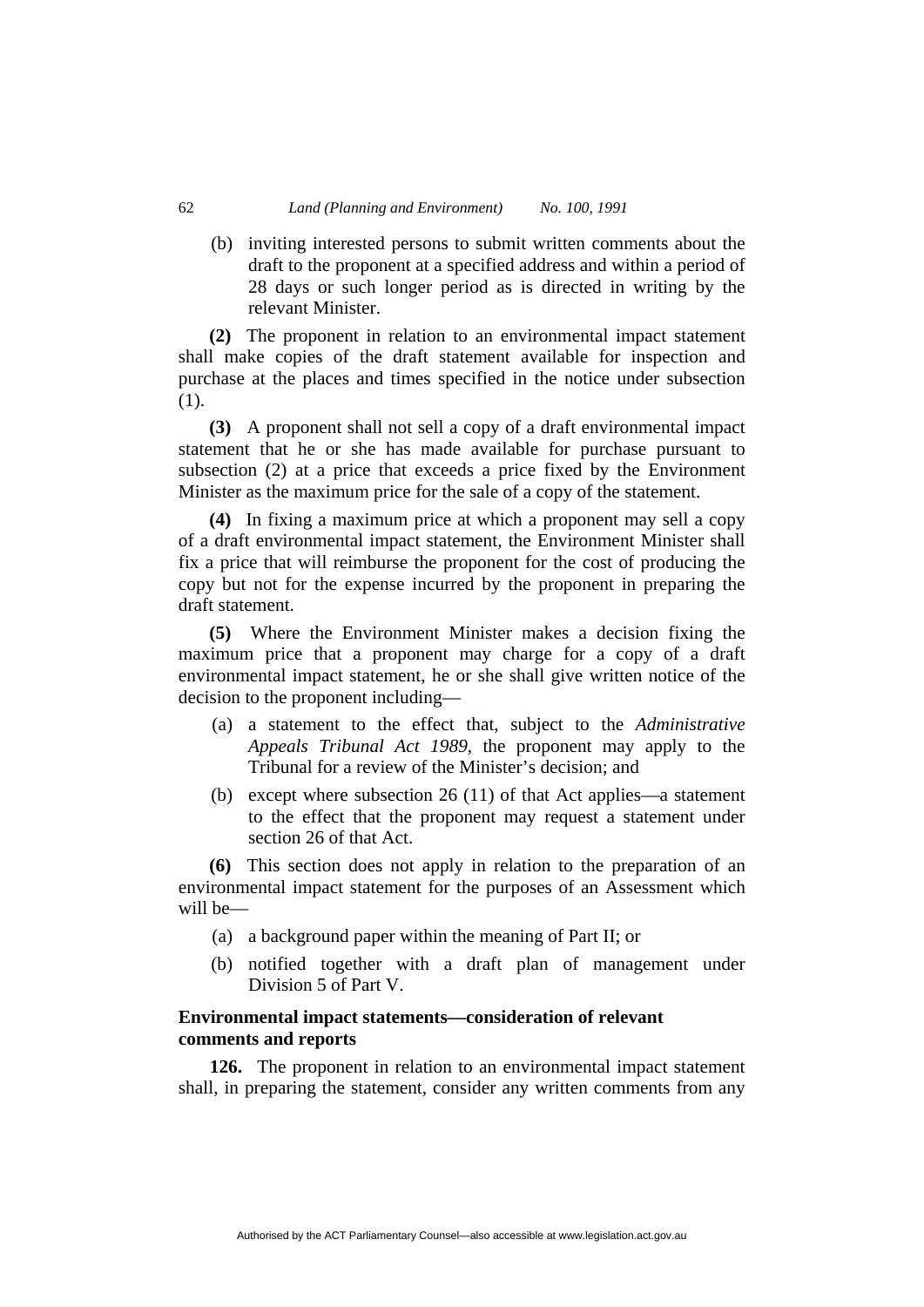person or Territory authority, and any reports, related to the environmental impact of the relevant proposal.

# **Submission of reports and statements to Environment Minister**

**127.** The proponent shall submit the relevant public environment report or environmental impact statement to the Environment Minister, together with—

- (a) a written report about the proponent's consultation in relation to the report or statement;
- (b) a copy of each written comment about the report or statement received by the proponent; and
- (c) a copy of each report referred to in section 126 which is not available to the public.

# **Consultation**

**128. (1)** The Environment Minister may, by giving reasonable notice to—

- (a) the proponent of a proposal that has an environmental impact;
- (b) any other person that the Environment Minister believes on reasonable grounds to have an interest directly affected by the proposal; and
- (c) any other person that the Environment Minister considers appropriate;

convene a meeting of such persons for the purposes of—

- (d) clarifying the proposal or concerns relating to the proposal;
- (e) clarifying the report of a panel established to conduct an Inquiry into the proposal; or
- (f) discussing any ways in which the proposal could be modified in order to reduce or eliminate any potential adverse environmental impact.

**(2)** The Environment Minister shall give a written report to each participant in the meeting stating—

- (a) the outcome of the meeting; and
- (b) any recommendations which the Environment Minister intends to include in his or her report under section 131 as a result of the meeting.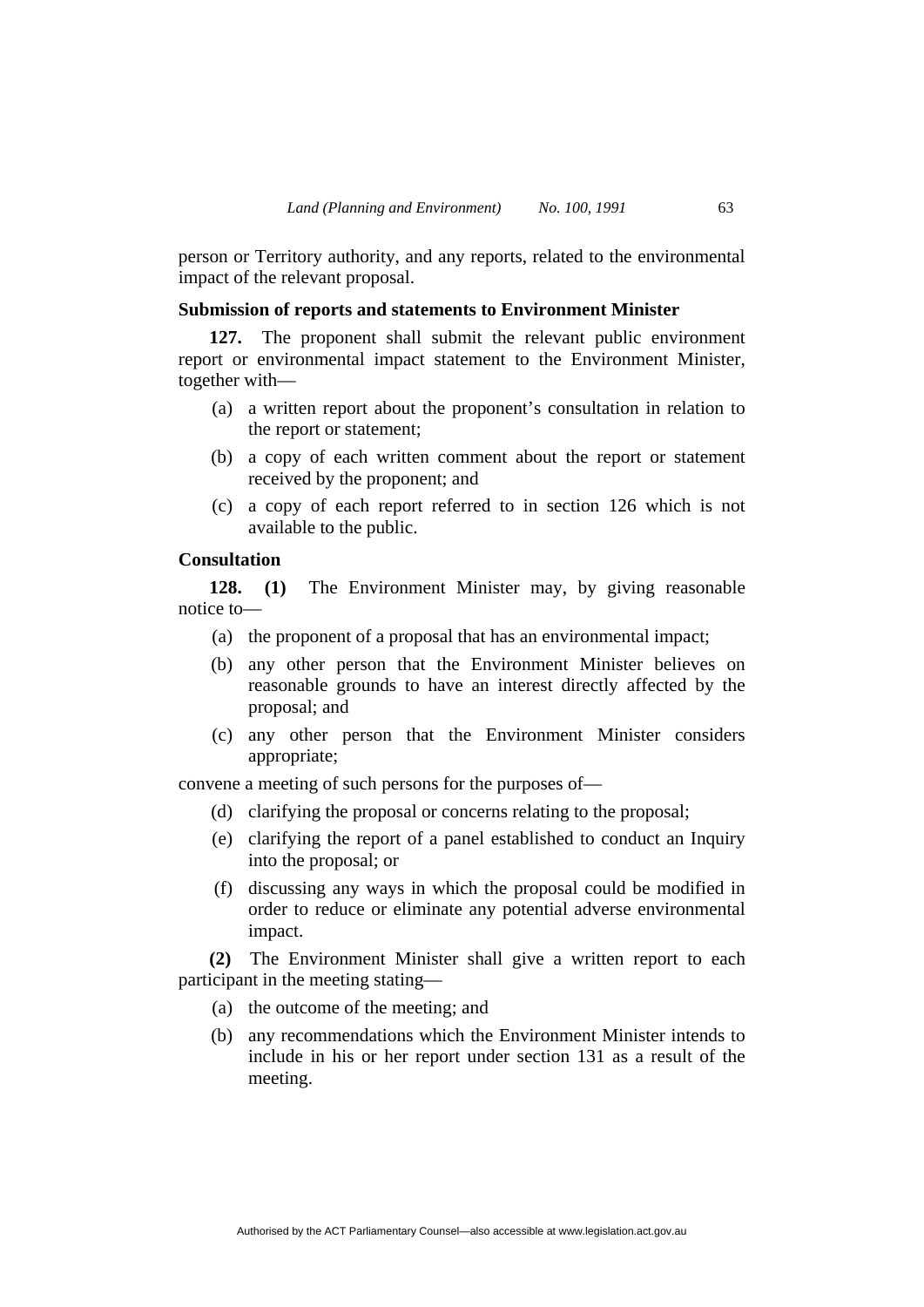**(3)** Where a meeting recommends that a proposal be varied, the Minister shall cause copies of the report prepared in relation to the meeting for the purposes of subsection (2) to be made available for public inspection at times and places specified in a notice published in the *Gazette* and in a daily newspaper.

#### **Further information**

**129. (1)** Within the prescribed period after the submission of a public environment report or an environmental impact statement to the Environment Minister, that Minister may, by notice in writing to the proponent, direct the proponent to provide further specified information in relation to the proposal, report or statement.

**(2)** Upon notice under subsection (1), the proponent shall, in writing, provide the specified information to the Environment Minister.

# **Further revision**

**130. (1)** Within the prescribed period after the submission of a public environment report or an environmental impact statement to the Environment Minister, that Minister may, by notice in writing to the proponent, request the proponent to revise the report or statement in consideration of specified matters.

**(2)** Upon notice under subsection (1), the proponent may revise the report or statement in consideration of the specified matters.

- **(3)** The proponent shall—
- (a) if the report or statement is revised—re-submit the revised report or statement to the Environment Minister; or
- (b) if the report or statement is not revised—submit a written report to the Environment Minister stating the reasons why the proponent has not revised the report or statement.

# **Evaluation by Environment Minister**

**131. (1)** Unless subsection (2) applies, within the prescribed period after the submission of a public environment report or environmental impact statement to the Environment Minister, he or she shall prepare a written report evaluating it.

**(2)** Where the Environment Minister gives a notice to a proponent under subsection 130 (1), that Minister shall prepare a written report evaluating a public environment report or statement within the prescribed period after the proponent—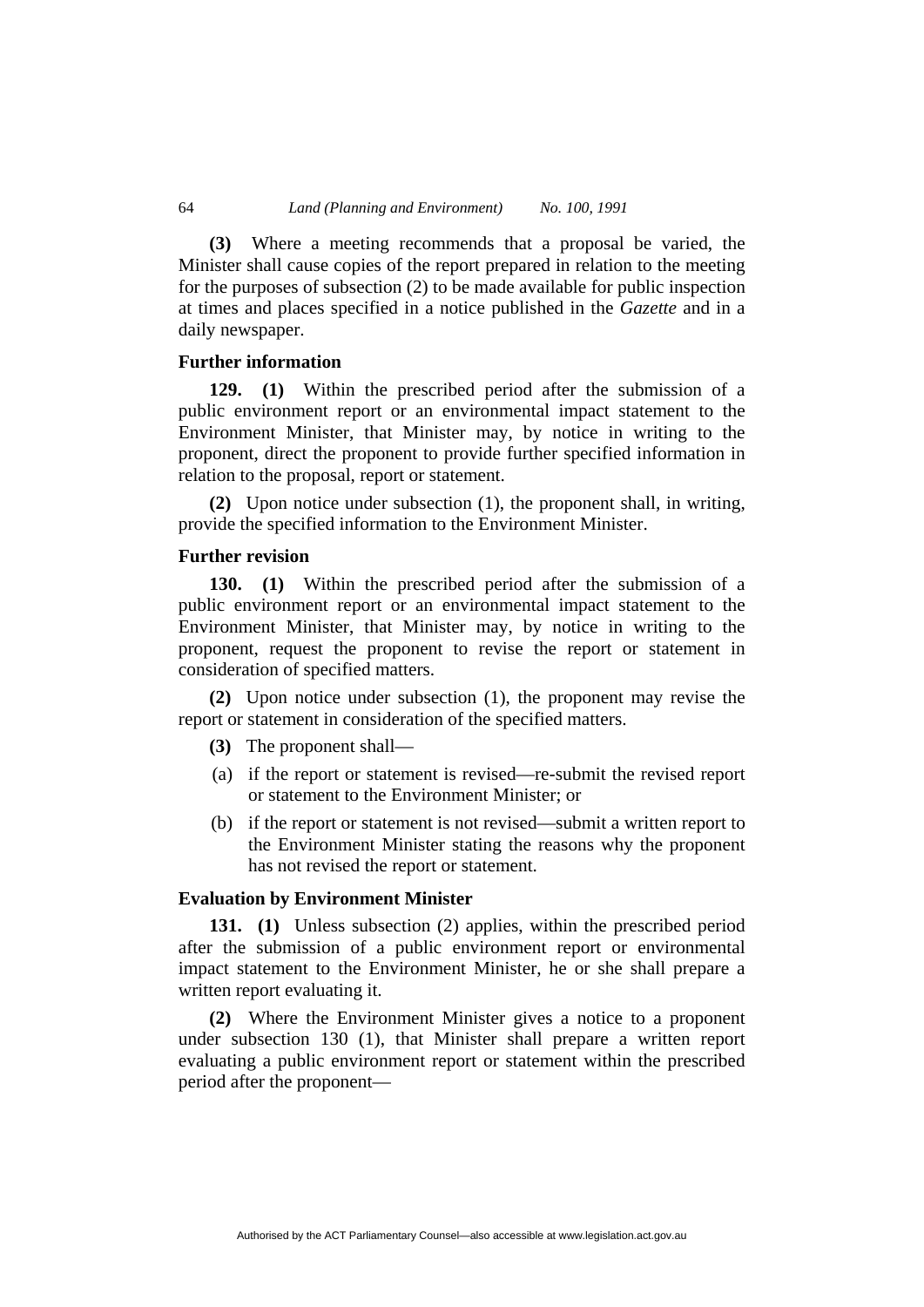- (a) re-submits the report or statement under paragraph  $130(3)$  (a); or
- (b) submits a report under paragraph 130 (3) (b);

as the case requires.

- **(3)** A report under subsection (1) shall include—
- (a) a statement as to whether, in the opinion of the Environment Minister, the public environment report or environmental impact statement has been prepared in accordance with this Division, and with the relevant directions under this Division;
- (b) any comment by that Minister about the environmental impact of the relevant proposal;
- (c) where that Minister has convened a meeting under section 128 the report of that meeting referred to in subsection 128 (2); and
- (d) any recommendation of that Minister about the conditions subject to which the proposal should be approved.

# **Tabling in the Legislative Assembly and public inspection**

**132. (1)** Within 6 sitting days after the completion of a report referred to in section 131, the relevant Minister shall cause to be laid before the Legislative Assembly a copy of—

- (a) the relevant Assessment;
- (b) any notice given by the Environment Minister under section 129 or 130; and
- (c) any report, comment or written information submitted to the Environment Minister under section 127, 129 or 130.

**(2)** After an Assessment is completed, the relevant Minister shall make copies of the Assessment, together with copies of any notice, report, comment or written information referred to in paragraph (1) (b) or (c), available to the public during office hours at places and times specified in a notice published—

- (a) in the *Gazette*; and
- (b) in a daily newspaper.

# **Exclusion of material**

**133. (1)** Where, in the relevant Minister's opinion, based on reasonable grounds—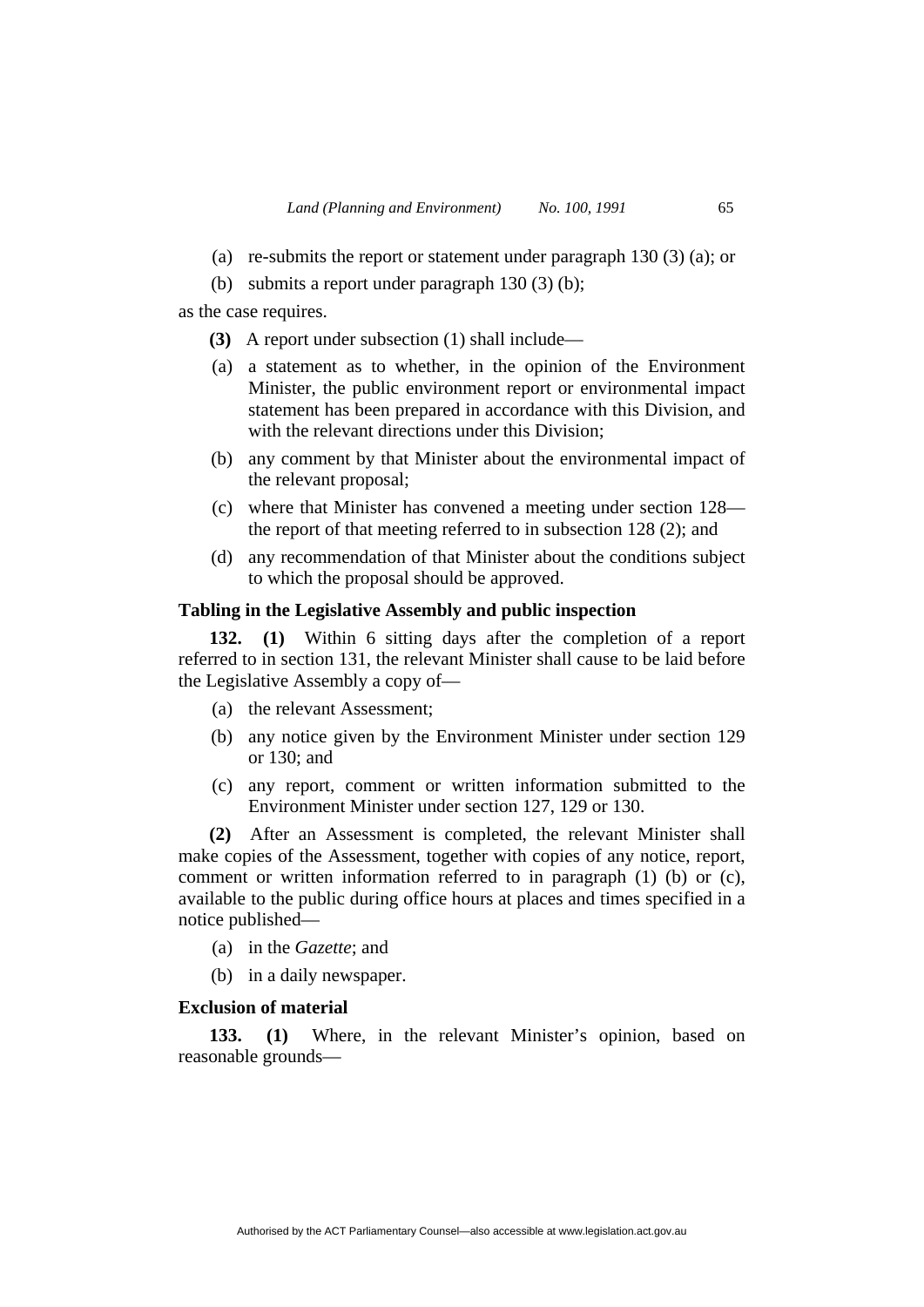- (a) a part of an Assessment contains information related to the personal or business affairs of a person, being information—
	- (i) supplied to the proponent or that Minister in confidence; or
	- (ii) the publication of which would reveal a trade secret; and
- (b) it would not be in the public interest for that part to be published;

the relevant Minister shall cause that part to be excluded from the copy of the Assessment laid before the Legislative Assembly, and from any copy of the Assessment made available to the public or for public inspection.

**(2)** Where a part of an Assessment is excluded from the copies of that Assessment made available to the public or for public inspection, each copy shall include a statement to the effect that an unspecified part of the Assessment has been excluded for the purpose of protecting the confidentiality of information included in that part.

## **Exemptions**

**134.** (1) The Environment Minister may, by instrument—

- (a) exempt a specified defined decision, or defined decisions of a specified class, from being the subject of an Assessment directed under any Act or subordinate law; or
- (b) declare that specified provisions of this Division are not to apply in relation to a specified Assessment, or to Assessments of a specified class.

**(2)** An instrument of exemption is a disallowable instrument for the purposes of section 10 of the *Subordinate Laws Act 1989*.

**(3)** Notwithstanding paragraph 6 (1) (b) of the *Subordinate Laws Act 1989* in its application to the instrument, an instrument of exemption takes effect (subject to the remaining provisions of section 6 of that Act) on the expiration of 5 sitting days after it is laid before the Legislative Assembly, or on such a later date as is specified in the instrument.

**(4)** Paragraph 6 (1) (c) and subsections 6 (7), (7A) and (7B) of the *Subordinate Laws Act 1989* apply to an instrument of exemption as if the references in those provisions to 15 sitting days were references to 5 sitting days.

**(5)** The Environment Minister shall cause an instrument of exemption to be notified in a daily newspaper.

**(6)** The validity of an instrument of exemption is not affected by a failure to comply with subsection (5).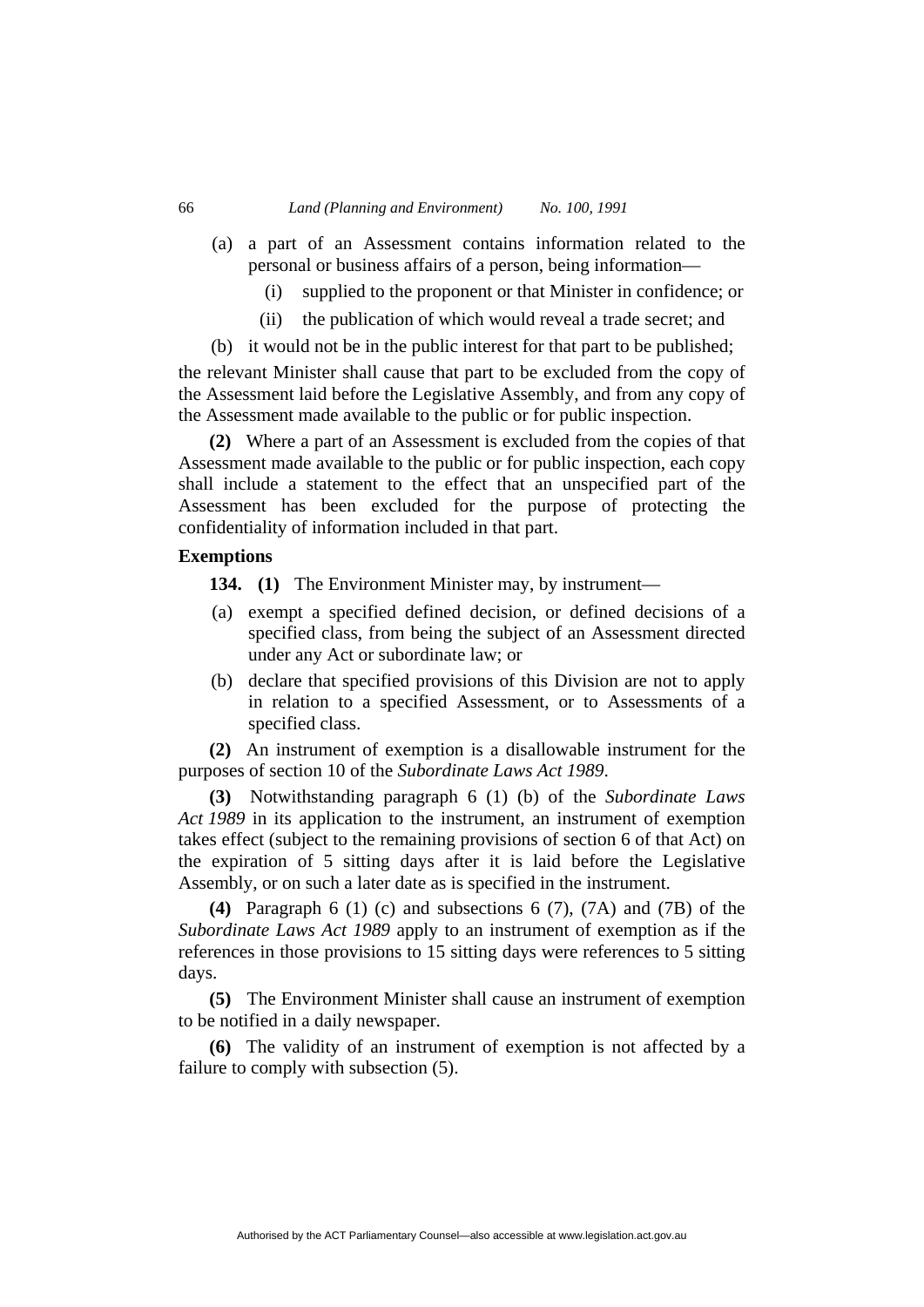#### *Division 4—Inquiries*

# *Subdivision A—Establishment of panels and terms of reference*

# **Constitution**

**135. (1)** Where the relevant Minister in relation to a defined decision decides to establish a panel to inquire into the proposal which is the subject of that decision he or she shall, in writing, appoint a person or persons to constitute a panel to conduct the Inquiry.

**(2)** The relevant Minister shall nominate 1 member (or, in the case of a panel constituted by 1 member, that member) of the panel as the presiding member.

# **Combined Inquiries**

**136.** Where 2 or more proposals, being the subject of 2 or more defined decisions, would in the opinion of the Environment Minister have substantially interconnected effects, he or she may, under section 135, with the consent of the relevant Minister in relation to each decision, establish a panel to conduct an Inquiry into the potential combined effect of those proposals.

# **Remuneration**

**137.** The Territory shall pay a member of a panel such remuneration as is determined in writing by the relevant Minister.

# **Terms of reference**

**138. (1)** The relevant Minister shall, in writing, determine the terms of reference of an Inquiry.

- **(2)** The terms of reference of an Inquiry—
- (a) shall—
	- (i) specify the defined decision;
	- (ii) require the panel to assess the potential costs and benefits to the community and to the Territory of the proposal which is the subject of that decision; and
	- (iii) specify a reasonable period within which the panel is to report; and
- (b) may require the panel—
	- (i) to investigate specified aspects of that proposal; or
	- (ii) to consider any specified report.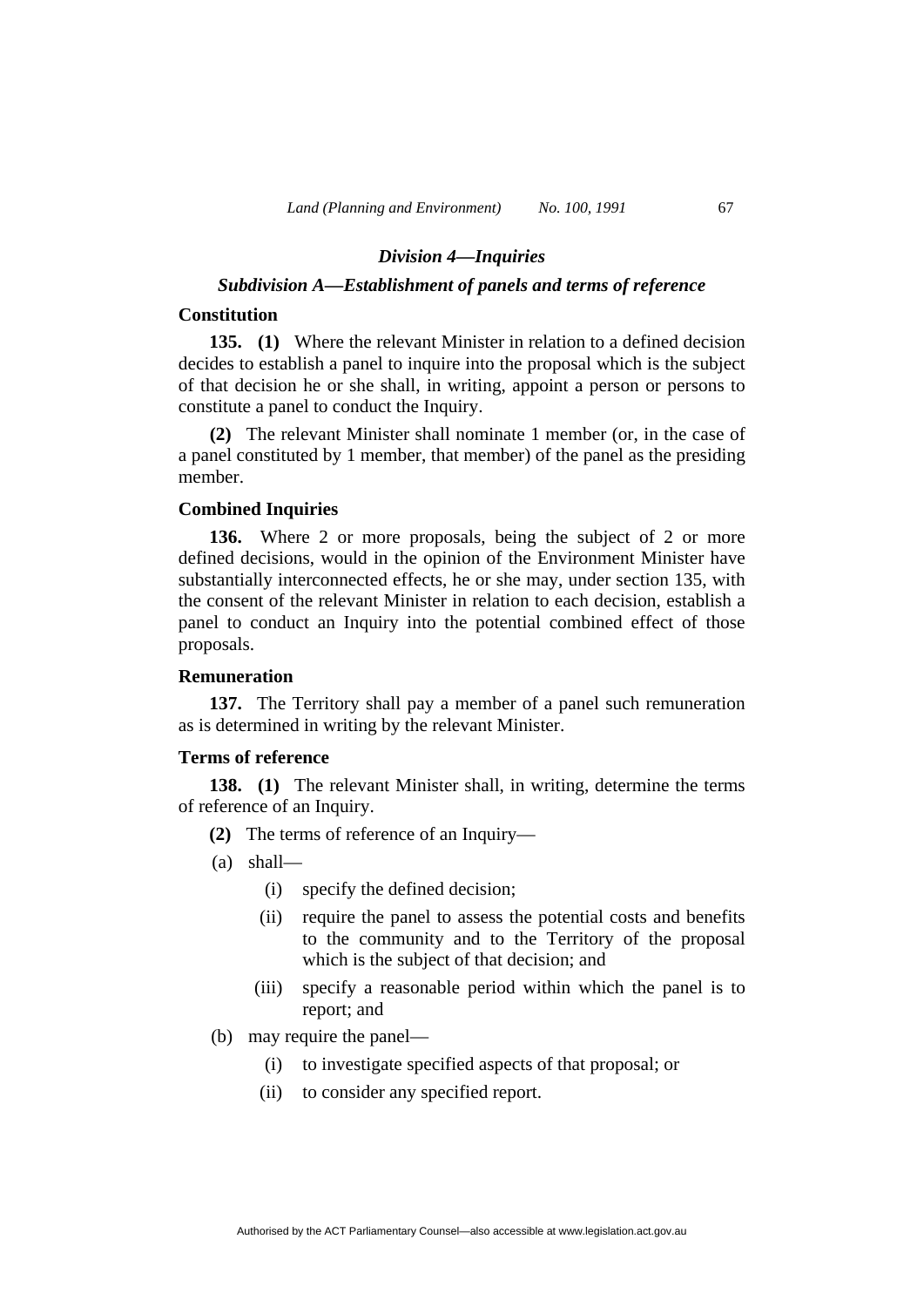**(3)** The relevant Minister may, at the request of a panel, or on his or her own motion, by notice published in the *Gazette*, vary the terms of reference of the relevant Inquiry.

# **Notification**

**139.** The relevant Minister in relation to an Inquiry shall cause to be published a notice in the *Gazette* specifying—

- (a) the members of the panel, and the presiding member;
- (b) the terms of reference of the Inquiry;
- (c) the period within which the panel is to report; and
- (d) such other matters as that Minister considers necessary.

# *Subdivision B—Inquiry reports*

# **Inquiry reports**

**140.** A panel shall report its findings and recommendations in writing to the relevant Minister in accordance with the terms of reference determined under section 138.

# **Tabling in the Legislative Assembly and public inspection**

**141. (1)** The relevant Minister shall cause a copy of the report of a panel's findings and recommendations to be laid before the Legislative Assembly within 6 sitting days of receiving the report.

**(2)** After a report is completed, the relevant Minister shall make copies of the report available to the public at places and times specified in a notice published—

- (a) in the *Gazette*; and
- (b) in a daily newspaper.

# **Exclusion of material**

**142. (1)** Where, in the panel's opinion based on reasonable grounds and expressed in its report—

- (a) a part of a report contains information related to the personal or business affairs of a person, being information—
	- (i) supplied to the panel in confidence; or
	- (ii) the publication of which would reveal a trade secret; and
- (b) it would not be in the public interest for that part to be published;

Authorised by the ACT Parliamentary Counsel—also accessible at www.legislation.act.gov.au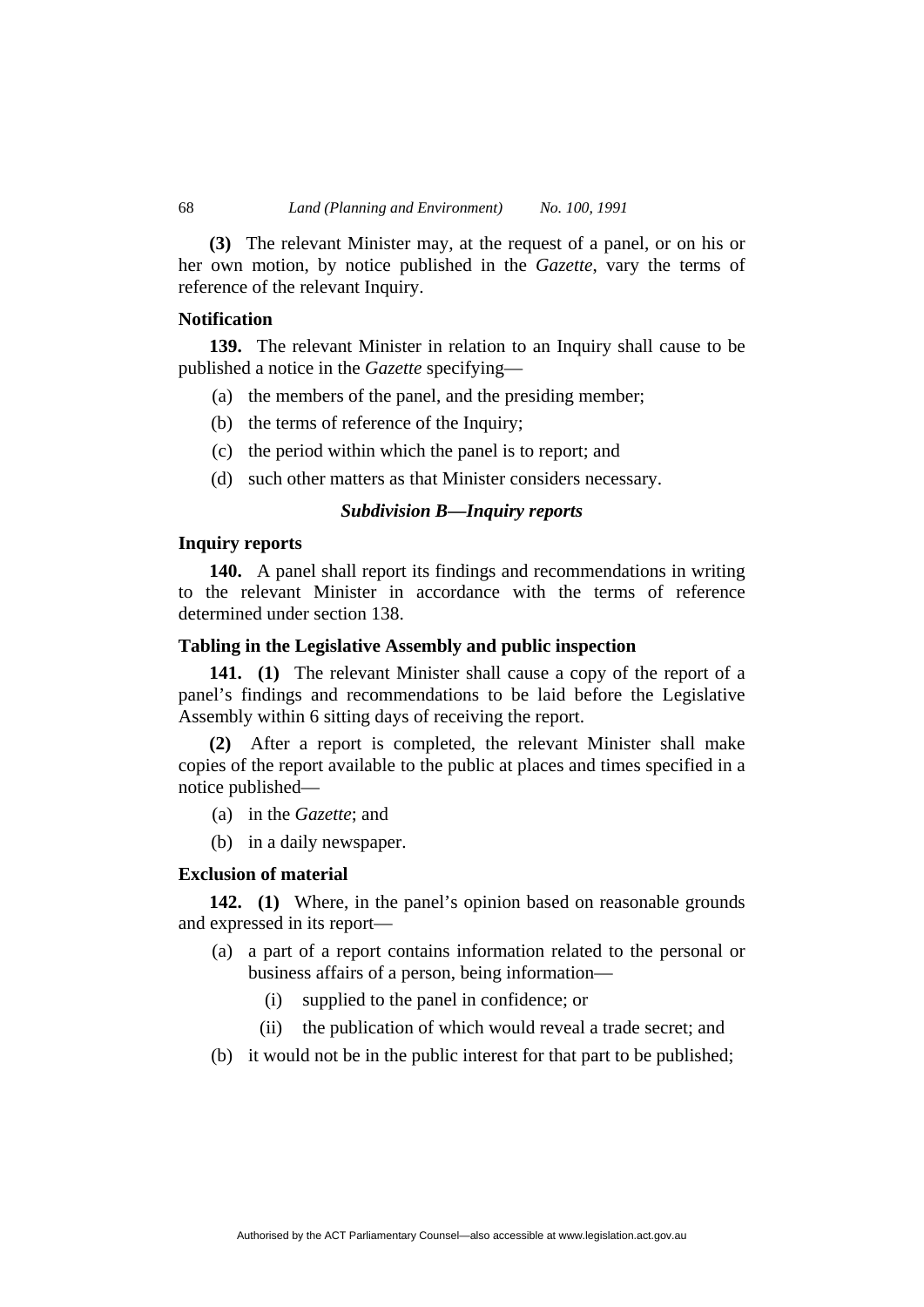the relevant Minister may cause that part of the report to be excluded from the copy laid before the Legislative Assembly, and from any copy made available to the public or for public inspection.

**(2)** Where a part of a report is excluded under subsection (1), each copy of the report laid before the Legislative Assembly or made available to the public or for public inspection shall include a statement to the effect that an unspecified part of the report has been excluded for the purpose of protecting the confidentiality of information included in that part.

#### *Subdivision C—Procedures and powers*

# **Interpretation**

**143. (1)** In this Subdivision, unless the contrary intention appears—

"authorised person" means—

- (a) a panel member; or
- (b) a person assisting a panel member in a manner authorised in writing by that member;

"place" includes any premises, land, vehicle, aircraft or vessel.

**(2)** Where an authorised person enters a place in accordance with this Subdivision, a reference in this Subdivision to the occupier of that place includes a reference to a person the authorised person believes on reasonable grounds to be the occupier, or to be in charge, of that place.

# **Notice of Inquiry hearings**

**144.** At a reasonable time before the commencement of an Inquiry, the presiding member of a panel shall cause to be published in the *Gazette*, and in a daily newspaper, a notice stating—

- (a) the subject-matter of the Inquiry; and
- (b) the time and place at which the Inquiry is to commence.

# **Public hearings**

**145. (1)** A panel shall conduct its Inquiry in public, except as provided by subsection (2).

- **(2)** A panel may—
- (a) direct that the Inquiry or any part of it be held in private, and give directions about who may be present during any private hearing;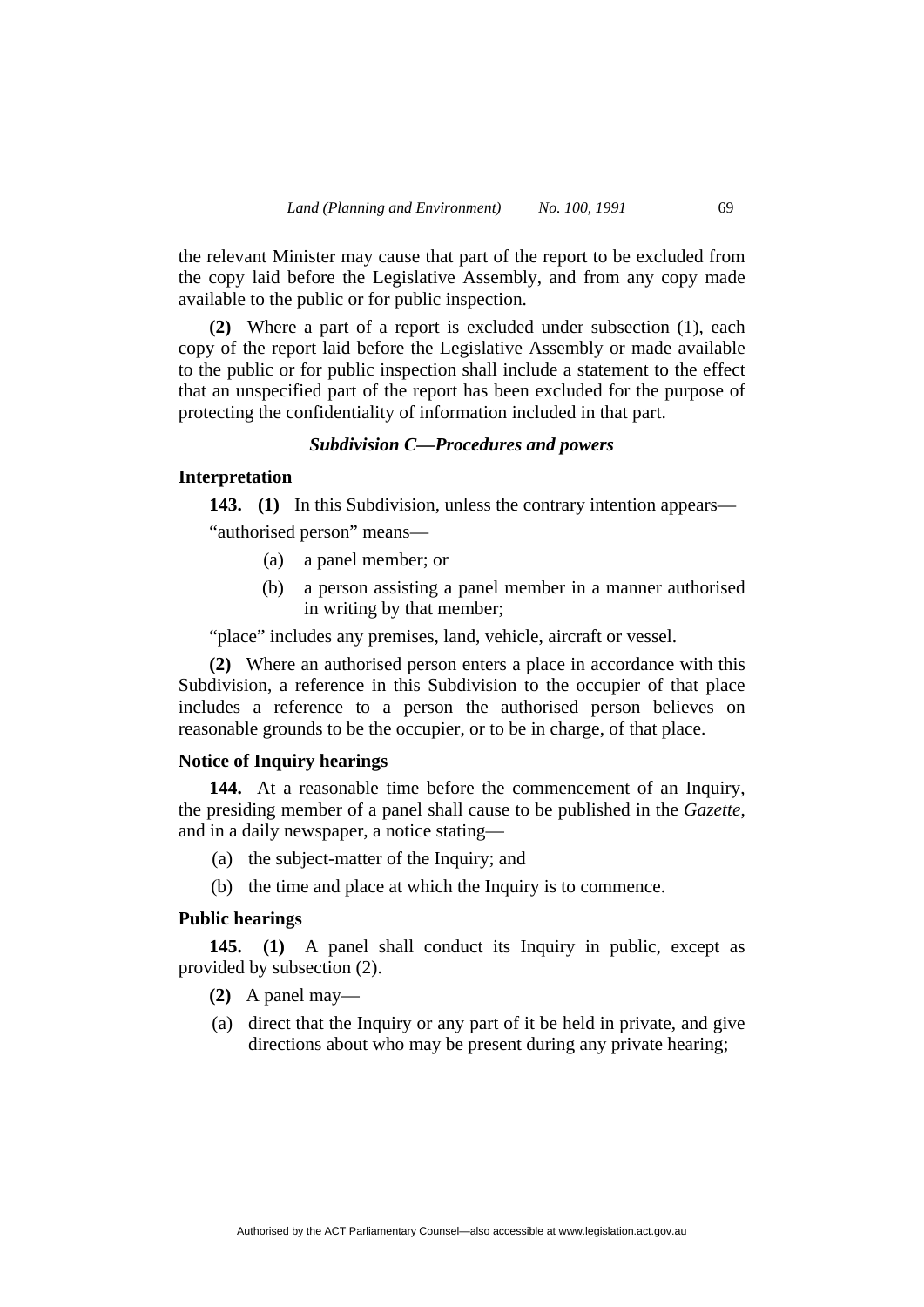- (b) give directions prohibiting or restricting the publication of evidence given before the Inquiry, or of matters contained in documents lodged with the Inquiry; or
- (c) give directions prohibiting or restricting the disclosure to any specified person of such evidence or such matters.

**(3)** In making a direction under subsection (2), a panel shall consider—

- (a) the principle that it is desirable that the Inquiry should be held in public, and that evidence given before the Inquiry, and documents lodged with the Inquiry, should be available to interested persons and to the public; and
- (b) in the circumstances, whether confidentiality is required for the relevant proceedings, evidence or matter.

**(4)** A panel may issue a direction under subsection (2) for the purposes of a special hearing under section 147.

# **General procedure**

**146. (1)** At a hearing of an Inquiry, the panel—

- (a) shall not conduct the hearing in an unduly formal manner;
- (b) is not bound by the rules of evidence, and may inform itself—
	- (i) in any way it thinks fit; and
	- (ii) without notice to any person who has made a submission to the Inquiry;
- (c) may take evidence on oath, or affirmation, administered by a member of the panel;
- (d) may prohibit or regulate cross-examination; and
- (e) subject to this Subdivision, may otherwise determine its own procedures.

**(2)** Unless otherwise required by the panel, a person may make a submission to an Inquiry orally or in writing or partly orally and partly in writing.

**(3)** The panel may adjourn an Inquiry from time to time and from place to place (whether within or outside the Territory).

# **Special hearings—consultation with interested persons**

**147. (1)** A panel may hold a special hearing of the Inquiry in order to consult with—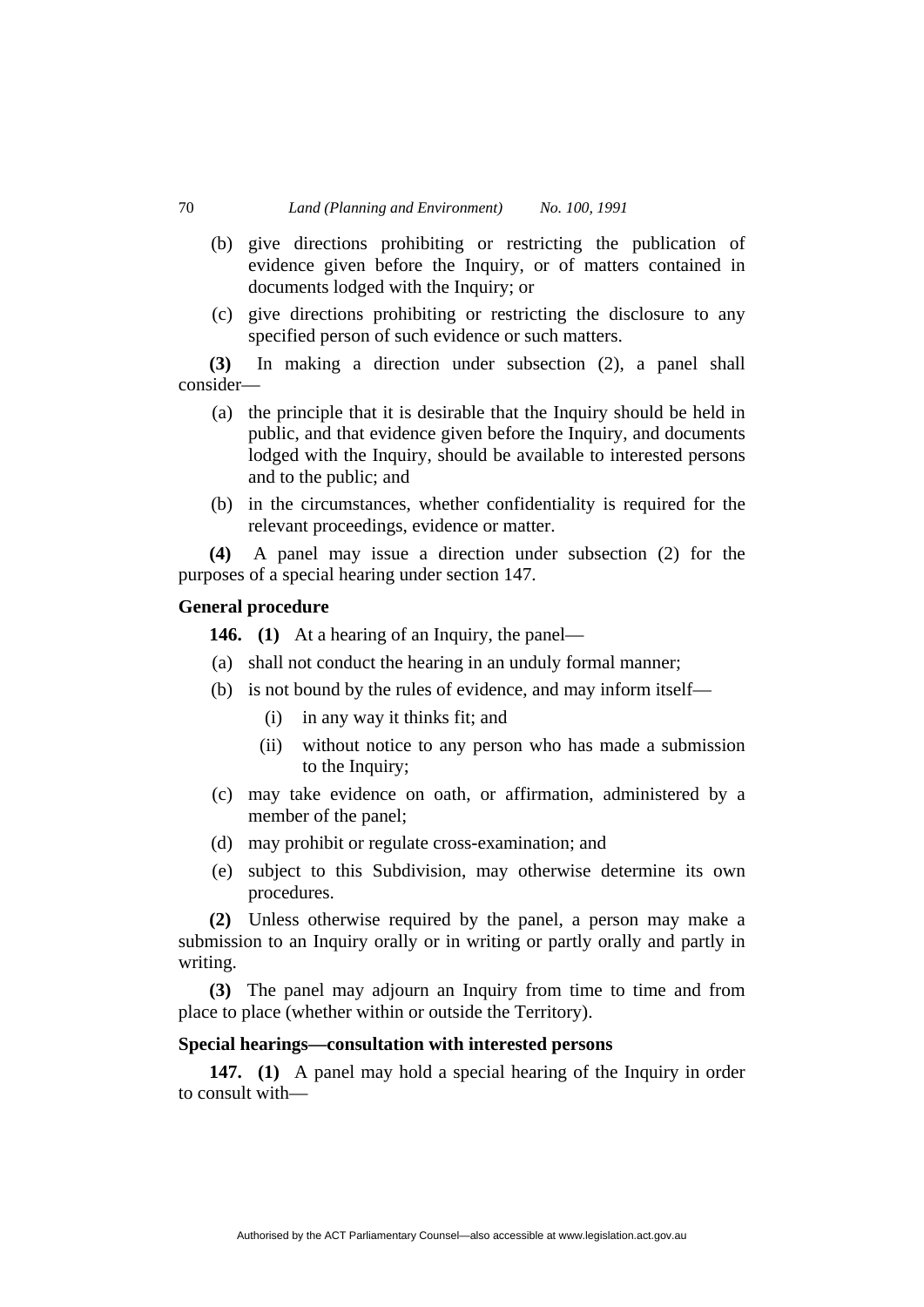- (a) the proponent;
- (b) any other person that the panel believes on reasonable grounds to have an interest directly affected by the proposal; and
- (c) any other person the panel considers appropriate;

for the purposes of—

- (d) clarifying the proposal; and
- (e) discussing ways in which the proposal could be modified in order to reduce or eliminate any potential environmental impact.

**(2)** The panel shall give each person referred to in subsection (1) reasonable notice in writing of the special hearing.

**(3)** The panel shall conduct a special hearing in an informal manner.

**(4)** The panel shall include in the report of an Inquiry a report stating—

- (a) the outcome of the special hearing; and
- (b) any influence the special hearing has had on the panel's recommendations in relation to the proposal.

# **Assessments for the purpose of Inquiries**

**148. (1)** For the purposes of an Inquiry, the relevant Minister may, at the written request of the panel, or on his or her own motion, direct that an Assessment be made of the environmental impact of any aspect of the proposal which is the subject of the relevant defined decision.

**(2)** An Assessment under subsection (1) consists of a public environment report or an environmental impact statement, but does not include a report of the Environment Minister under section 131 evaluating the public environment report or environmental impact statement.

**(3)** Sections 127, 128, 129 and 130 apply to an Assessment under subsection (1) as if the references to the Environment Minister in those sections were references to the relevant Minister.

**(4)** Section 131 does not apply in relation to an Assessment under subsection  $(1)$ .

**(5)** For the purposes of subsection 132 (1), the relevant Minister shall cause a copy of an Assessment under subsection (1), together with any notice, report, comment or information referred to in paragraph 132 (1) (b) or (c), be laid before the Legislative Assembly within 6 sitting days of—

(a) receiving the Assessment under section 127;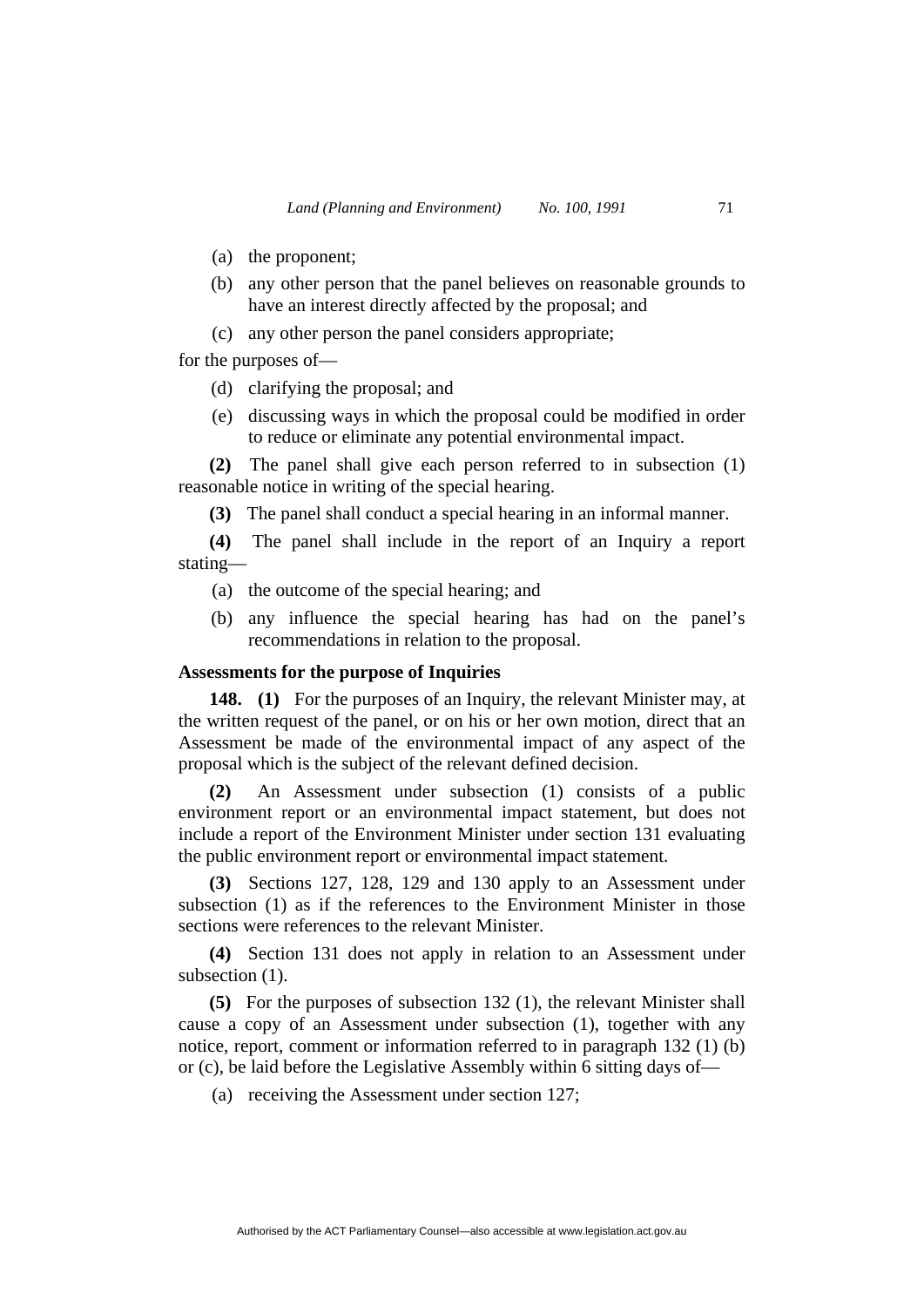- (b) where he or she issues a notice under section 129, but does not issue a notice under section 130—receiving the relevant information under subsection 129 (2); or
- (c) where he or she issues a notice under section 130—receiving the Assessment or report under subsection 130 (3).

# **Witnesses—summons to appear**

**149. (1)** The presiding member of a panel may, by writing, summon a person to attend a hearing of the Inquiry at a specified time and place to give evidence and to produce such books and documents as are—

- (a) relevant to any matter at issue in the Inquiry; and
- (b) specified in the summons.

**(2)** A person served with a summons under subsection (1) shall not, without reasonable excuse, fail to comply with the summons.

Penalty: \$5,000 or imprisonment for 6 months, or both.

**(3)** The Territory shall pay a witness summoned to appear at an Inquiry such allowances as are prescribed.

## **Victimisation of witnesses**

**150. (1)** A person shall not—

- (a) use violence to or inflict injury upon;
- (b) cause or procure violence, damage, loss or disadvantage to; or
- (c) cause or procure the punishment of;

a person on account of the person's giving, or proposing to give, evidence to an Inquiry.

Penalty: \$5,000 or imprisonment for 6 months, or both.

**(2)** An employer shall not—

- (a) dismiss an employee from his or her employment, or prejudice an employee in his or her employment, on account of the employee's giving, or proposing to give, evidence to an Inquiry; or
- (b) threaten so to dismiss, or so to prejudice, an employee on account of the employee's proposing to give evidence to an Inquiry.

Penalty: \$5,000 or imprisonment for 6 months, or both.

**(3)** For the purposes of paragraph (2) (a), in proceedings for an offence against subsection (2), if it is established that an employer dismissed an employee from his or her employment, or prejudiced an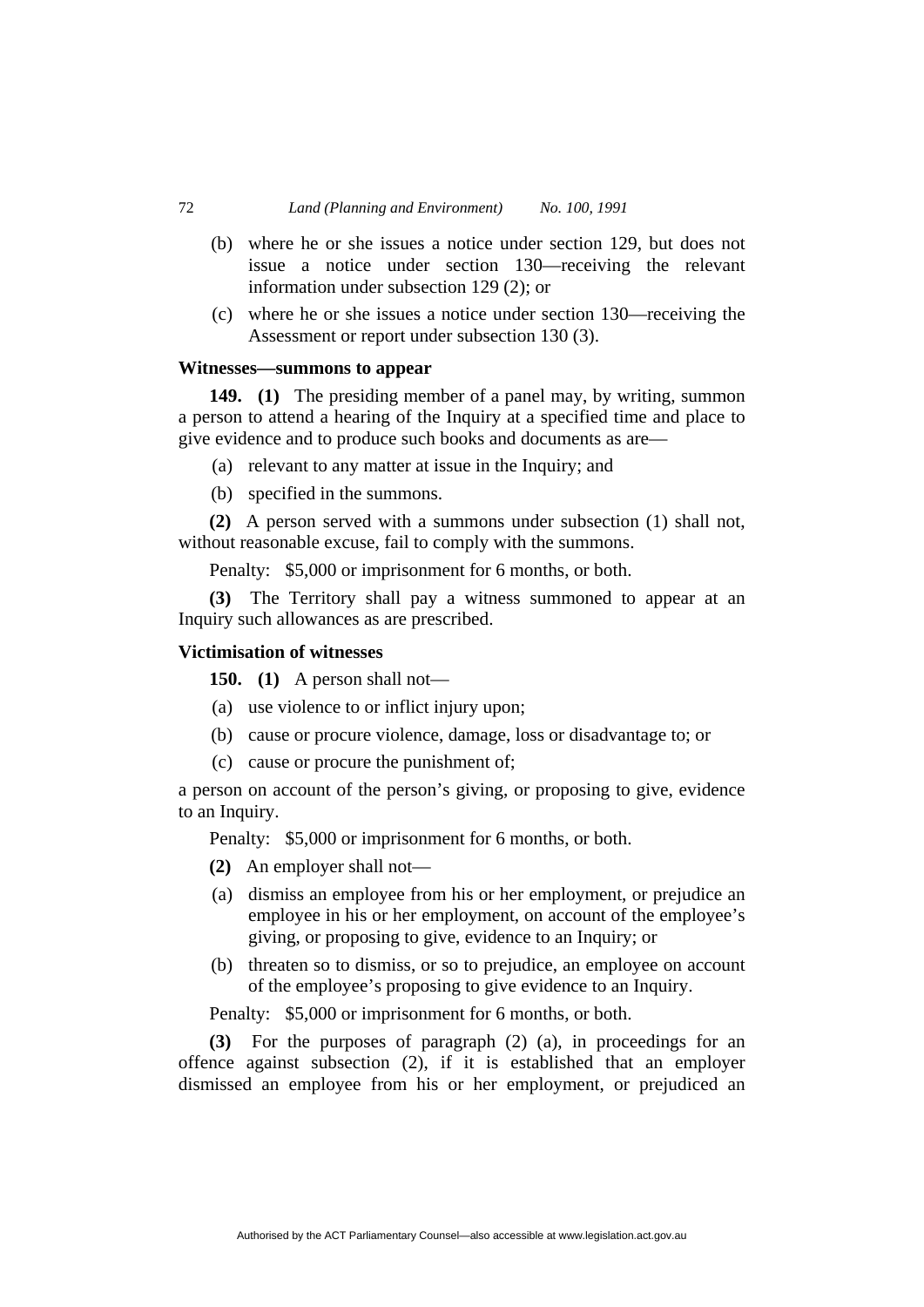employee in his or her employment, after the employee gave, or proposed to give, evidence to an Inquiry, it is to be presumed that that dismissal or prejudice was by reason of the employee's giving, or proposing to give, evidence at the Inquiry, but that presumption is rebuttable.

**(4)** For the purposes of paragraph (2) (b), in proceedings for an offence against subsection (2), if it is established that an employer threatened to dismiss an employee from his or her employment, or to prejudice an employee in his or her employment, after the employee proposed to give evidence to an Inquiry, it is to be presumed that that threat was by reason of the employee's proposal, but that presumption is rebuttable.

# **Inspection of books and documents**

**151. (1)** An authorised person may inspect any book or document given in evidence to the Inquiry, and may make copies of, or copy extracts from, such a book or document.

**(2)** A book or document given in evidence to an Inquiry may be retained by the panel for such reasonable period as the panel thinks fit.

**(3)** A panel shall allow the owner of a book or document retained by the panel reasonable access to the book or document.

## **Power of entry**

**152. (1)** For the purposes of an Inquiry, an authorised person may enter any place—

- (a) with the consent of the occupier; or
- (b) pursuant to a warrant issued under section 153.

**(2)** Before seeking the consent of the occupier of a place for the purpose of subsection (1), an authorised person shall—

- (a) if the authorised person is a panel member—produce written evidence of his or her appointment;
- (b) if the authorised person is the assistant of a panel member produce written evidence of his or her authority; and
- (c) inform the occupier that he or she may refuse to give consent.

**(3)** Where an authorised person obtains the consent of the occupier to enter a place under subsection (1), the authorised person shall ask the occupier to sign a written acknowledgment—

 (a) that the occupier has been informed that he or she may refuse to so consent;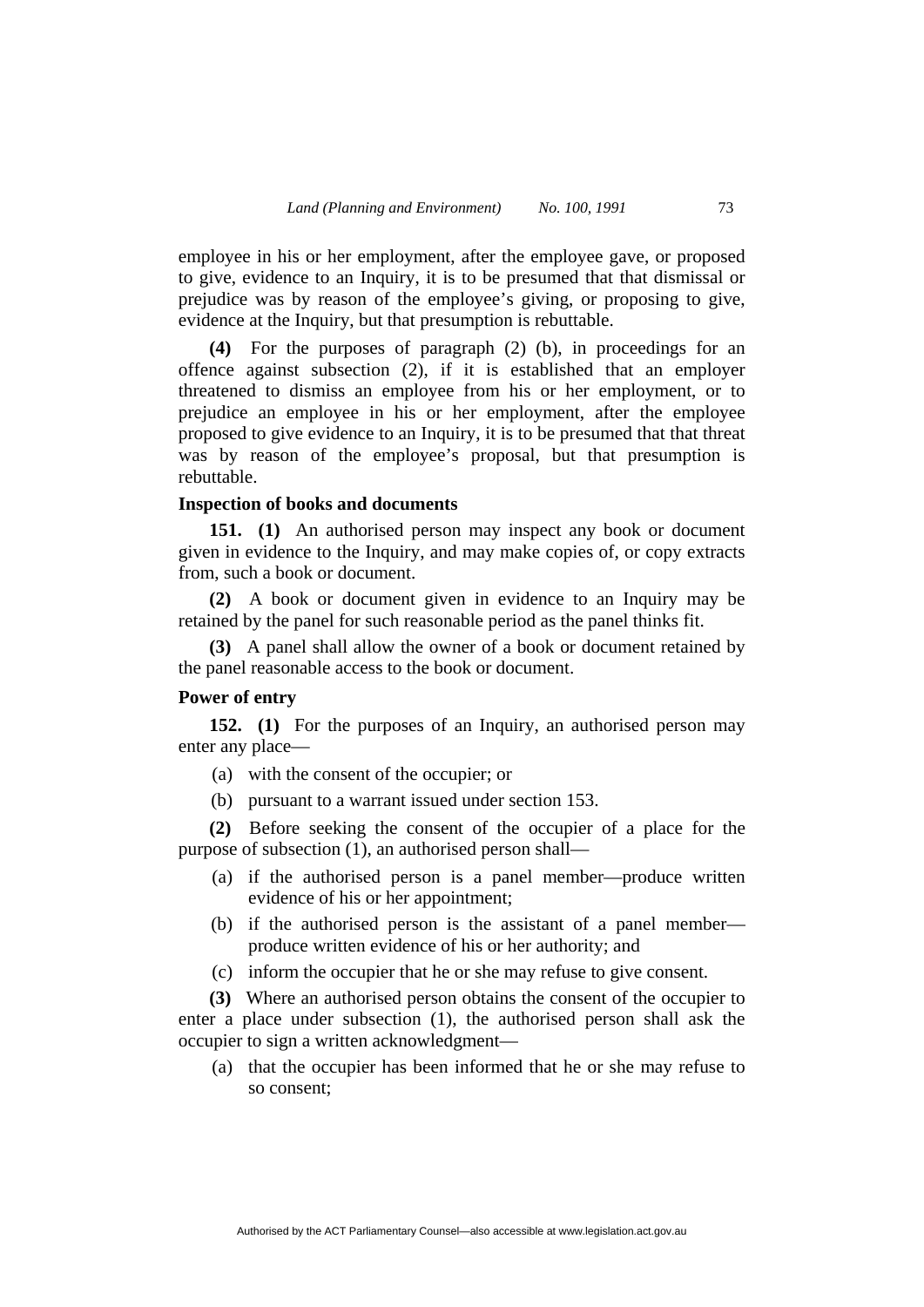- (b) that the occupier has consented; and
- (c) of the day on which, and the time at which the occupier consented.

**(4)** Where it is material, in any proceedings, for a court to be satisfied that an occupier has consented to the entry of premises by an authorised person under subsection (1) and an acknowledgment in accordance with subsection (3) signed by the occupier is not produced in evidence, it shall be presumed that the occupier did not consent, but that presumption is rebuttable.

# **Search warrants**

**153. (1)** Where a panel member believes on reasonable grounds that it is necessary, for the purposes of the Inquiry, for an authorised person to enter and inspect any place and to search for and inspect any thing or any kind of thing, within the next following 28 days the member may—

- (a) lay before a magistrate an information on oath setting out those grounds; and
- (b) apply for the issue of a warrant to search the place for such a thing or things, and to inspect it or them.

**(2)** On application under subsection (1), the magistrate may issue a warrant authorising the authorised person named in the warrant, with such assistance and by such force as is necessary and reasonable—

- (a) to enter the place;
- (b) to search for any specified thing or any thing of a specified kind; and
- (c) to inspect any such thing.
- **(3)** A magistrate shall not issue a warrant unless—
- (a) the applicant or another person has given the magistrate, either orally or by affidavit, any further information that the magistrate requires concerning the grounds on which the issue of the warrant is sought; and
- (b) the magistrate is satisfied that there are reasonable grounds for issuing the warrant.
- **(4)** A warrant shall—
- (a) specify the Inquiry in relation to which the entry, search and inspection are authorised;
- (b) state the purpose for which it is issued;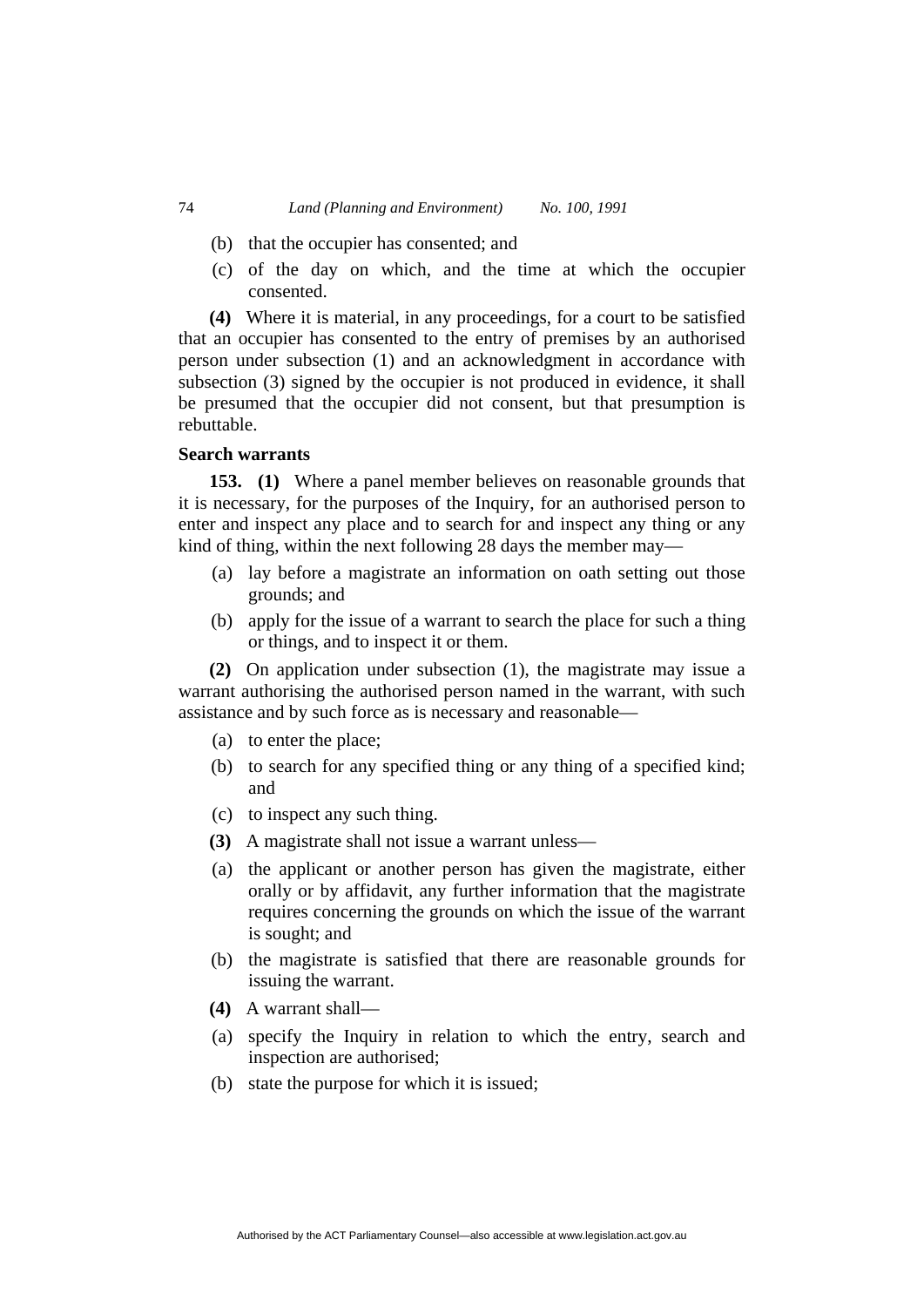- (c) specify particular hours during which the entry is authorised, or state that the entry is authorised at any time of the day or night;
- (d) include a description of the things, or kinds of things, in relation to which any power under section 154 may be exercised; and
- (e) specify a date not later than 28 days after the date of issue of the warrant on which the warrant ceases to have effect.

# **Powers of search and inspection**

**154. (1)** Subject to the terms of any warrant issued under section 153, where an authorised person enters a place in accordance with section 152, he or she may, for the purposes of the Inquiry—

- (a) inspect the place;
- (b) search for and inspect any thing; or
- (c) require the occupier to give the authorised person such assistance as is reasonable to enable the authorised person to exercise his or her powers under this section.

**(2)** A person shall not, without reasonable excuse, contravene a requirement made of the person under paragraph (1) (c).

Penalty for contravention of subsection (2): \$5,000 or imprisonment for 6 months, or both.

#### **Obstructing or resisting an authorised person**

**155.** A person shall not wilfully obstruct or resist an authorised person in the exercise or attempted exercise of his or her powers under this Subdivision.

Penalty: \$5,000 or imprisonment for 6 months, or both.

## **Contempt**

**156.** A person shall not, without reasonable excuse—

- (a) contravene a direction lawfully given by a panel member;
- (b) disturb a panel member in the exercise of the member's powers or the performance of his or her functions;
- (c) interrupt a hearing of an Inquiry;
- (d) use insulting language, or act in an insulting manner, towards a panel member;
- (e) create a disturbance, or participate in the creation or continuation of a disturbance, in or near a place where a hearing of an Inquiry is taking place; or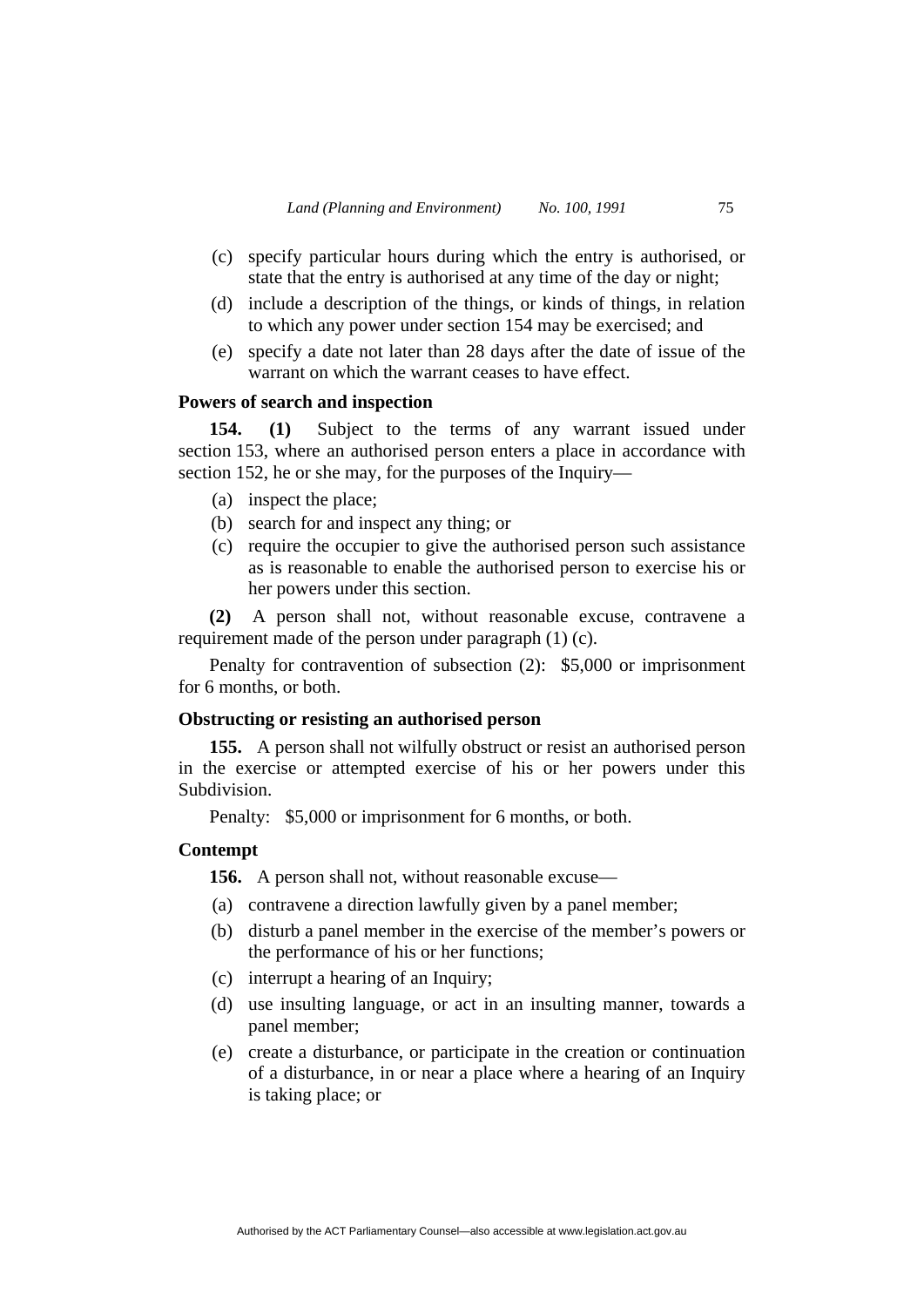(f) do any other act or thing which would, if the panel were a court of record, constitute a contempt of that court.

Penalty: \$5,000 or imprisonment for 6 months, or both.

## **Protection of panel members and witnesses**

**157. (1)** A panel member has, in the exercise of the member's powers or the performance of his or her functions, the same protection and immunity as a Justice of the Supreme Court.

**(2)** Subject to this Division, a person giving evidence to an Inquiry has the same protection, and is subject to the same liabilities, in any civil or criminal proceedings as a witness in proceedings in the Supreme Court.

# *Division 5—Administrative review*

## **Review of decisions**

**158.** A proponent in relation to an assessment may apply to the Tribunal for review of—

- (a) a decision of the Environment Minister under section 117 fixing the maximum price at which the proponent may sell a copy of a preliminary assessment; or
- (b) a decision of the Environment Minister under section 125 fixing the maximum price at which the proponent may sell a copy of a draft environmental impact statement.

# **PART V—LAND ADMINISTRATION**

# *Division 1—Preliminary*

# **Interpretation**

**159.** (1) In this Part, unless the contrary intention appears—

"building and development provision", in relation to a lease, means a provision of the lease that requires the lessee to carry out specified works on the land comprised in the lease or on any unleased Territory Land;

"lease" means—

- (a) a lease granted under this Act;
- (b) a lease granted under a repealed Act and continued in force by the *Land (Planning and Environment) (Consequential Provisions) Act 1991*; or
- (c) a lease granted under the *Unit Titles Act 1970*;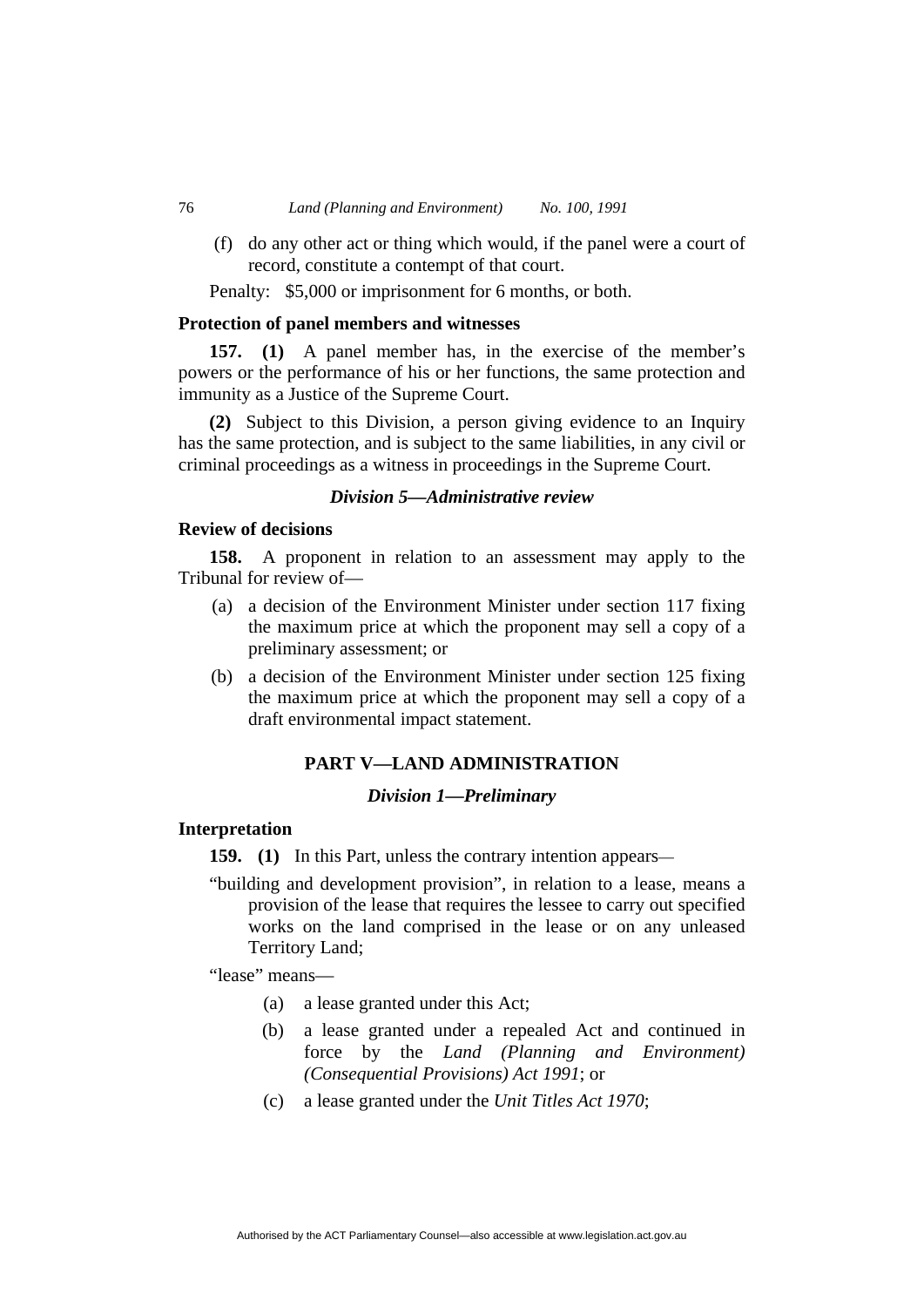but does not include a sublease;

- "lessee" means the person who is the proprietor of a lease, whether or not he or she is the registered proprietor of the lease, and whether or not the lease was granted to him or her or the lease passed to him or her by assignment, transfer, devolution or operation of law;
- "public carpark" means an area that is an off-street parking area within the meaning of the *Motor Traffic Act 1936* and that is available for use by the public without the payment of money;
- "public land" means land identified as public land in the Plan;
- "public road" has the same meaning as in the *Motor Traffic Act 1936*;
- "registered lease" means a lease registered in the Register Book kept under the *Real Property Act 1925*;
- "registered proprietor", in relation to a lease, means the person who is registered under the *Real Property Act 1925* as proprietor of the lease;
- "repealed Act" means an Act repealed by the *Land (Planning and Environment) (Consequential Provisions) Act 1991*;
- "residential lease" means a lease of Territory Land granted for residential purposes only;
- "sublease" means a sublease of a parcel of land, or part of a parcel of land, subject to a lease, or of a building, or a part of a building, on a parcel of land subject to a lease;
- "sublessee" means the person who is the proprietor of a sublease, whether the sublease was granted to him or her or the sublease has passed to him or her by assignment, transfer, devolution or operation of law;
- "Territory Land" has the same meaning as in the *Australian Capital Territory (Planning and Land Management) Act 1988* of the Commonwealth.

**(2)** A reference in this Part to a provision of a lease shall be read as including a reference to a provision to which the lease is subject.

**(3)** A reference in this Part to the variation of a lease shall be read as including a reference to the surrender of a lease and the grant of a new lease to the same lessee over land—

 (a) that is the whole or part of the land comprised in the surrendered lease; and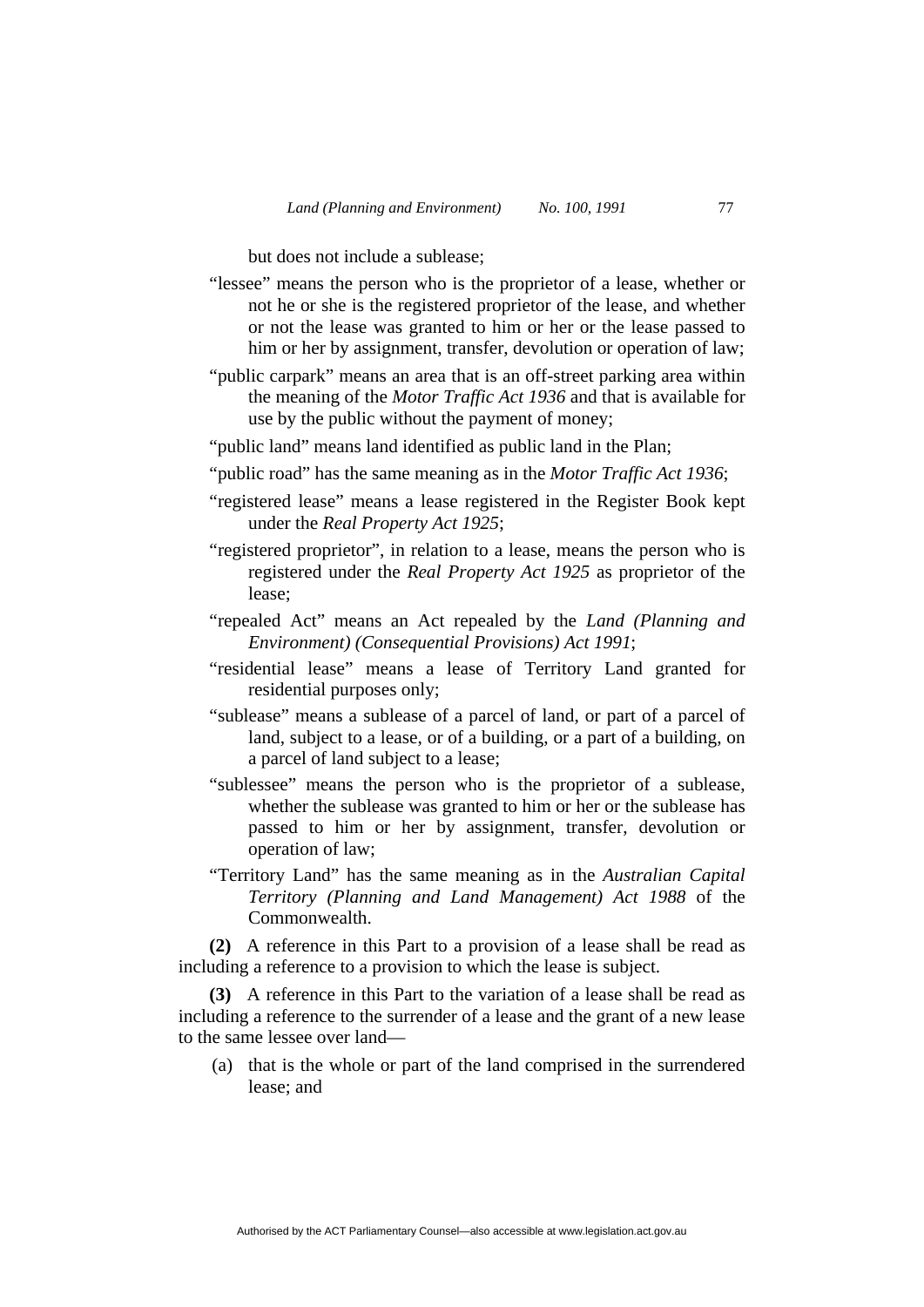(b) that is not defined land within the meaning of Subdivision D of Division 3 of Part II;

subject to provisions that differ from those of the surrendered lease.

**(4)** A reference in this Part to the market value of a lease is a reference to the amount that could be expected to be paid for the lease on the open market if it were sold by a willing but not anxious seller to a willing but not anxious buyer.

# **Application**

**160. (1)** This Part applies to all grants of estates in Territory Land made by the Executive on behalf of the Commonwealth.

**(2)** This Part does not apply to a transfer by the Territory of a registered lease of which the Territory is the registered proprietor.

# *Division 2—Leases*

# **Granting of leases**

**161. (1)** The Executive may, on behalf of the Commonwealth, grant a lease of Territory Land by—

- (a) auctioning the lease;
- (b) calling tenders for the grant of the lease;
- (c) conducting a ballot for the right to the grant of the lease; or
- (d) a direct grant to an applicant for a lease.
- **(2)** A lease granted under this section may include provisions—
- (a) requiring the lessee to develop the land comprised in the lease, or any unleased Territory Land, in a specified way; or
- (b) requiring the lessee to give security for the performance of any of his or her obligations under the lease.

**(3)** A lease granted under paragraph (1) (d) shall be granted subject to such provisions as are agreed between the Executive and the applicant for the lease.

**(4)** The Executive shall not grant a lease of Territory Land under paragraph (1) (d) otherwise than in accordance with criteria specified pursuant to subsection (5).

**(5)** The Executive may, for the purposes of this section, by instrument—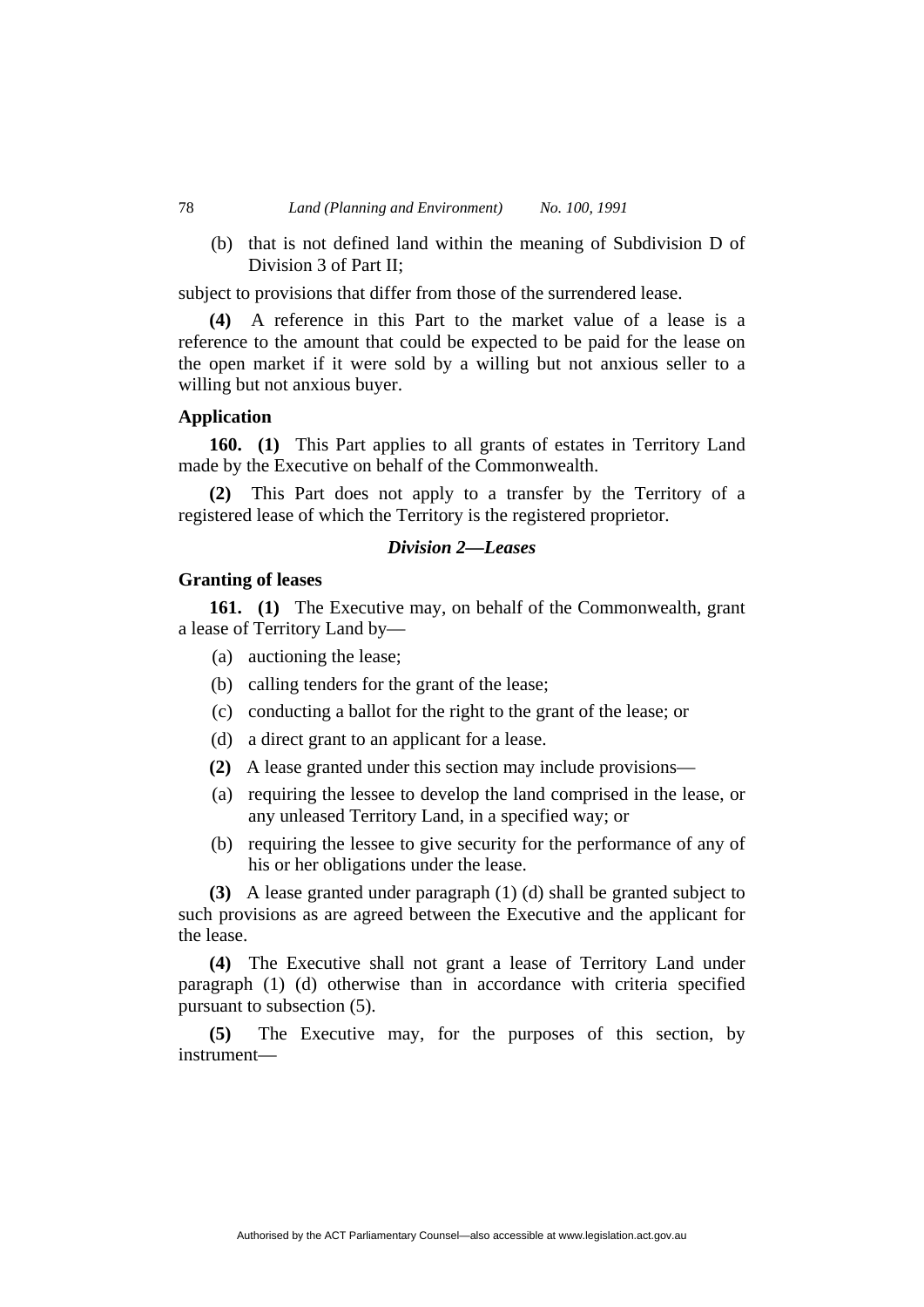- (a) specify criteria for the granting of leases under paragraph (1) (d); or
- (b) amend or revoke criteria so specified.

**(6)** An instrument under subsection (5) is a disallowable instrument for the purposes of section 10 of the *Subordinate Laws Act 1989*.

**(7)** Subject to subsection (8), where the Executive grants a lease under paragraph (1) (d), it shall cause—

- (a) a copy of the lease;
- (b) a statement of the amount (if any) paid for the grant of the lease; and
- (c) a copy of any agreement collateral to the lease;

to be laid before the Legislative Assembly within 5 sitting days after the day on which the lease is granted.

**(8)** Subsection (7) does not apply in relation to a lease granted under paragraph (1) (d) following the development of the land leased pursuant to a lease expressed to be granted for the purpose of enabling the lessee to develop the land comprised in the lease for subdivision and resale.

**(9)** The validity of a lease to which subsection (7) applies shall not be taken to be affected by a failure to comply with that subsection.

## **Fees for granting leases**

**162. (1)** A lease under section 161 shall only be granted on payment of the determined fee.

**(2)** Different fees may be determined in respect of different classes of leases granted under section 161.

# **Leases to community organisations**

**163. (1)** In this section—

"community organisation" means a body corporate that—

- (a) has as its principal purpose the provision of a service, or a form of assistance, to persons living or working in the Territory;
- (b) is not carried on for the pecuniary profit or gain of its members; and
- (c) does not hold a Club Licence under the *Liquor Act 1975*.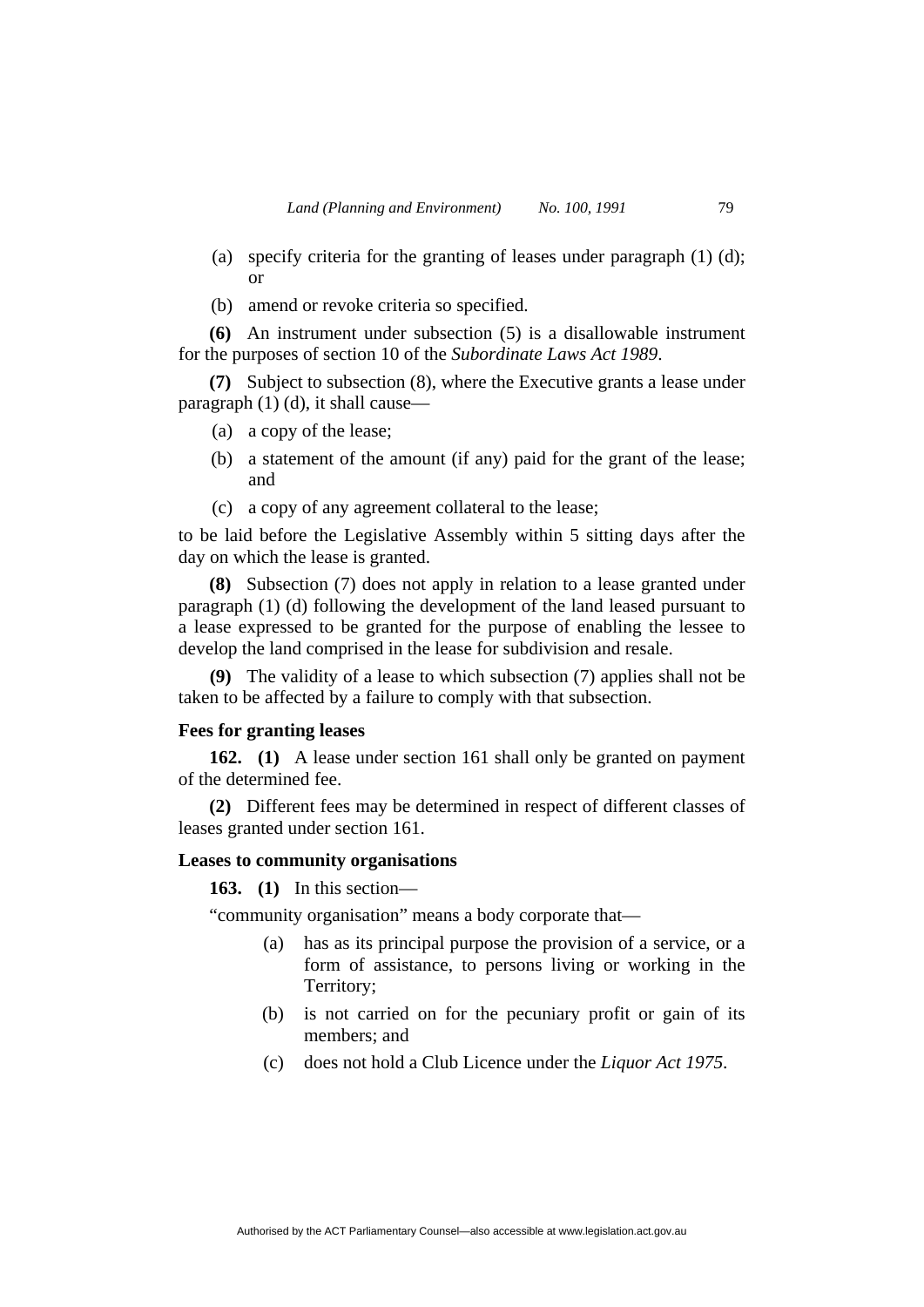**(2)** The Executive may, on behalf of the Commonwealth, grant a lease of Territory Land to a community organisation without charge or for a charge that is less than the market value of the lease.

**(3)** The Executive shall not grant a lease under this section otherwise than in accordance with criteria for the granting of leases to community organisations specified pursuant to subsection (4).

**(4)** The Executive may, for the purposes of this section, by instrument—

- (a) specify criteria for the granting of leases to community organisations; or
- (b) amend or revoke criteria so specified.

**(5)** An instrument under subsection (4) is a disallowable instrument for the purposes of section 10 of the *Subordinate Laws Act 1989*.

**(6)** Where the Executive grants a lease under this section, it shall cause—

- (a) a copy of the lease;
- (b) a statement of the amount (if any) paid for the grant of the lease; and
- (c) a copy of any agreement collateral to the lease;

to be laid before the Legislative Assembly within 5 sitting days after the day on which the lease is granted.

**(7)** The validity of a lease granted under this section is not to be taken to be affected by a failure to comply with subsection (6).

**(8)** A community organisation shall not transfer a lease granted under this section and a purported transfer of such a lease shall be of no effect.

**(9)** Nothing in this section shall be taken to derogate from the power of the Executive to grant a lease of Territory Land to a community organisation otherwise than under this section.

## **Special leases**

**164. (1)** The Executive may, on behalf of the Commonwealth, grant a lease of Territory Land for a charge that is less than the market value of the lease where the Executive is satisfied that it is desirable and in the public interest to do so in order to facilitate—

Authorised by the ACT Parliamentary Counsel—also accessible at www.legislation.act.gov.au

- (a) the economic development of the Territory; or
- (b) the development of business in the Territory.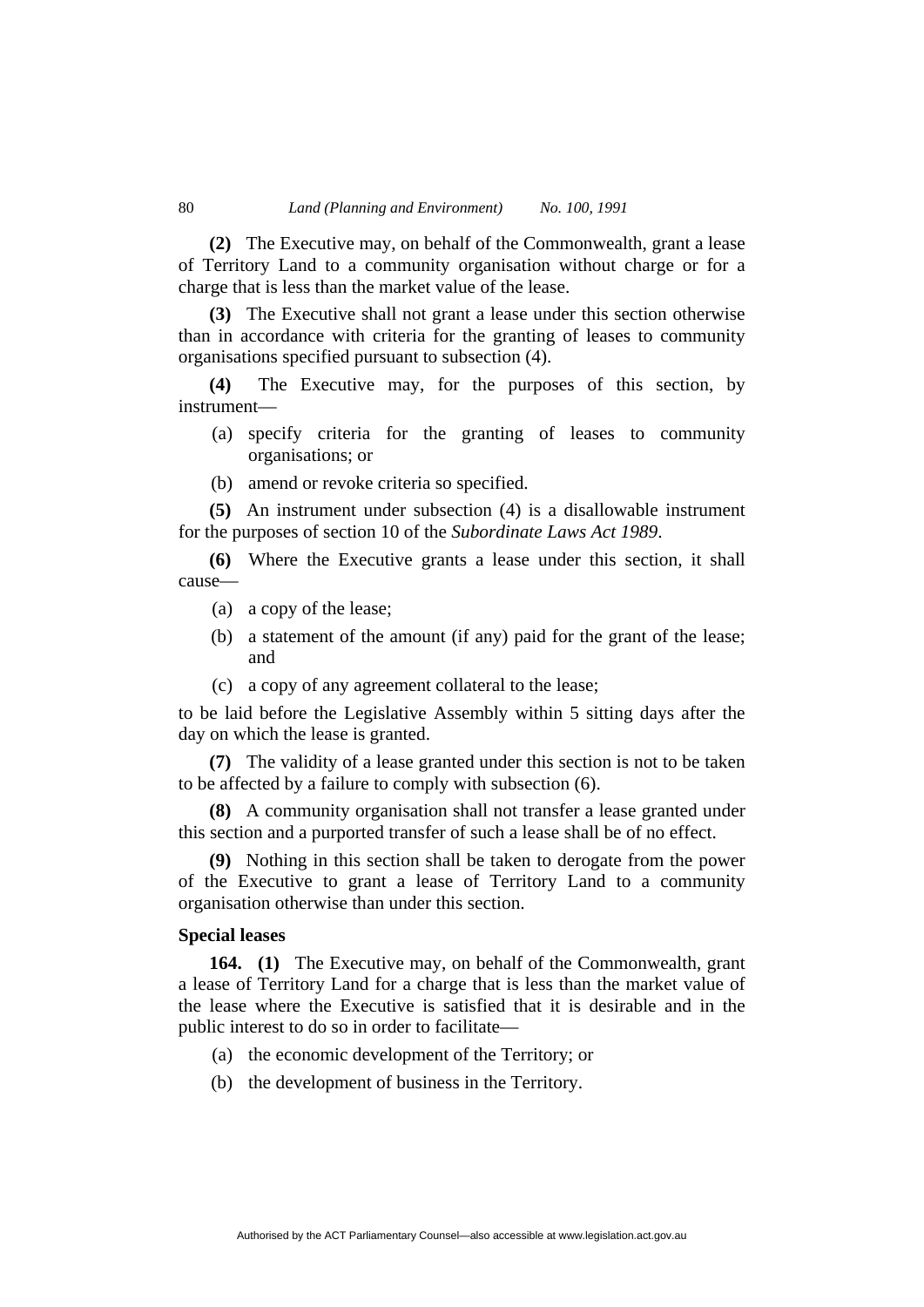**(2)** The Executive shall not grant a lease of Territory Land under this section otherwise than in accordance with criteria for the granting of special leases specified pursuant to subsection (3).

**(3)** The Executive may, for the purposes of this section, by instrument—

(a) specify criteria for the granting of special leases; or

(b) amend or revoke criteria so specified.

**(4)** An instrument under subsection (3) is a disallowable instrument for the purposes of section 10 of the *Subordinate Laws Act 1989.*

**(5)** Where the Executive grants a lease under this section, it shall cause—

- (a) a copy of the lease;
- (b) a statement of the amount (if any) paid for the grant of the lease; and
- (c) a copy of any agreement collateral to the lease;

to be laid before the Legislative Assembly within 5 sitting days after the day on which the lease is granted.

**(6)** The validity of a lease granted under this section is not to be taken to be affected by a failure to comply with subsection (5).

**(7)** The lessee under a lease to which this section applies shall not, for a period of 5 years after the day on which the lease is granted—

- (a) assign or transfer the lease;
- (b) sublet the land comprised in the lease or any part of it; or
- (c) part with possession of the land comprised in the lease or any part of it;

without having obtained the written consent of the Executive and any assignment, transfer, sublease, agreement or arrangement made or entered into in contravention of this subsection shall be of no effect.

**(8)** The Executive shall not consent to the lessee under a lease to which this section applies—

- (a) assigning or transferring the lease;
- (b) subletting the land comprised in the lease or any part of it; or
- (c) parting with possession of the land comprised in the lease or any part of it;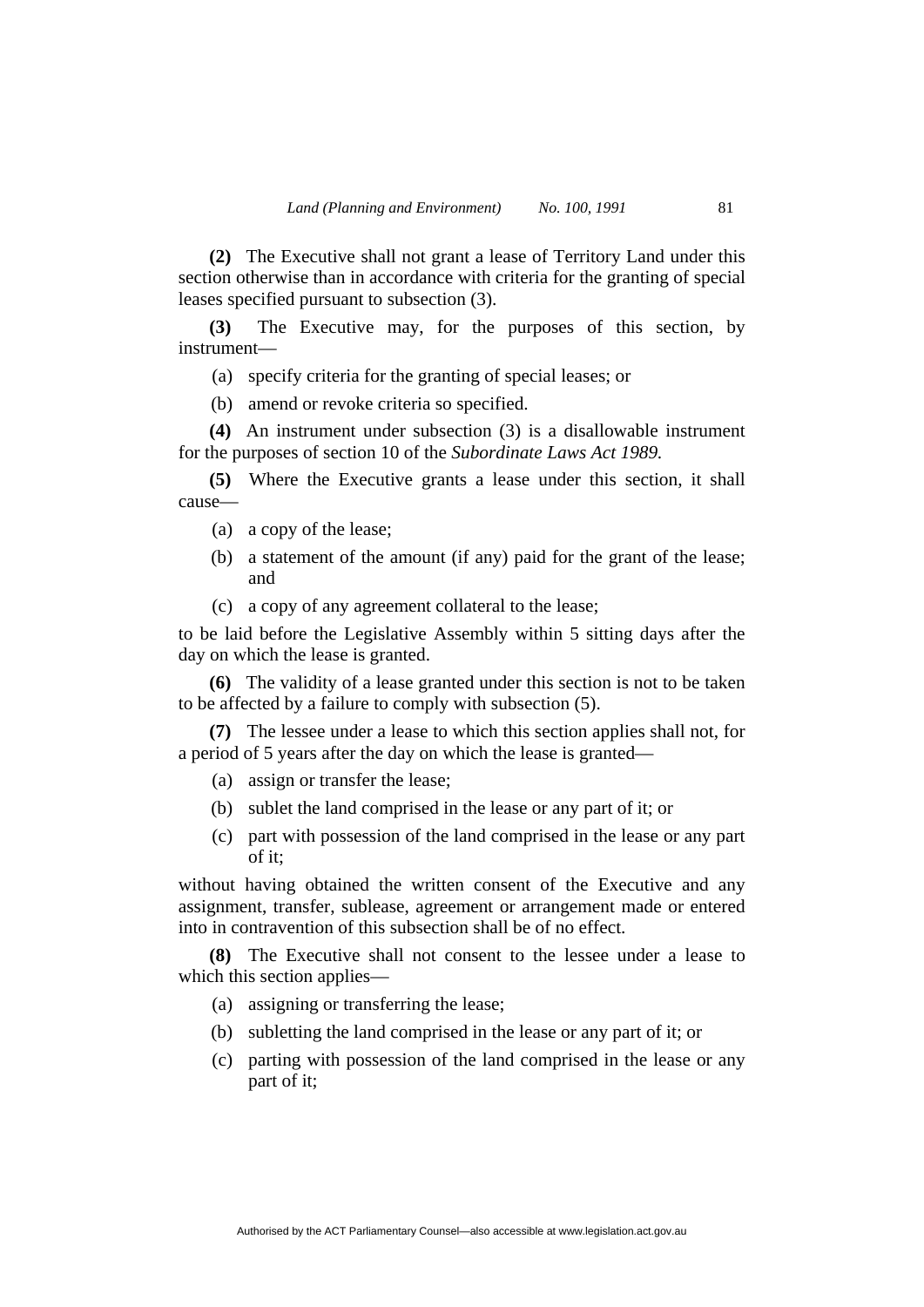unless it is satisfied that the person to whom it is proposed that the lease should be assigned or transferred, the person to whom it is proposed that a sublease should be granted or the person to whom it is proposed that possession of the land should be given, as the case may be, is a person who satisfies the criteria of eligibility specified pursuant to subsection (2) in respect of the class of leases in which the lease is included.

## **Authority to consider proposed leases**

- **165. (1)** In this section—
- "Designated Area" has the same meaning as in the *Australian Capital Territory (Planning and Land Management) Act 1988* of the Commonwealth;
- "lease" includes a licence to occupy or use an area of unleased Territory Land for a period exceeding 3 months.

**(2)** Where the Executive proposes to grant a lease of Territory Land on behalf of the Commonwealth, not being land in a Designated Area, it shall give the Authority notice in writing of its intention to do so and in the notice specify—

- (a) the boundaries of the land over which it is proposed that the lease should be granted;
- (b) the term of the lease;
- (c) the purposes for which the lease is to be granted; and
- (d) the provisions to be included in the lease and any agreement collateral to the lease.

**(3)** On receiving a notice under subsection (2), the Authority shall, within the prescribed period, advise the Executive by instrument whether it considers that the lease specified in the notice—

- (a) may appropriately be granted as proposed in the notice under subsection (2);
- (b) may appropriately be granted subject to compliance with conditions specified in the instrument; or
- (c) could not appropriately be granted.

**(4)** In determining the advice it is to give to the Executive under subsection (3) in relation to a proposed lease, the Authority shall consider each of the following matters, and only the following matters:

Authorised by the ACT Parliamentary Counsel—also accessible at www.legislation.act.gov.au

 (a) whether the lease would be consistent with the planning principles and policies set out in the Plan;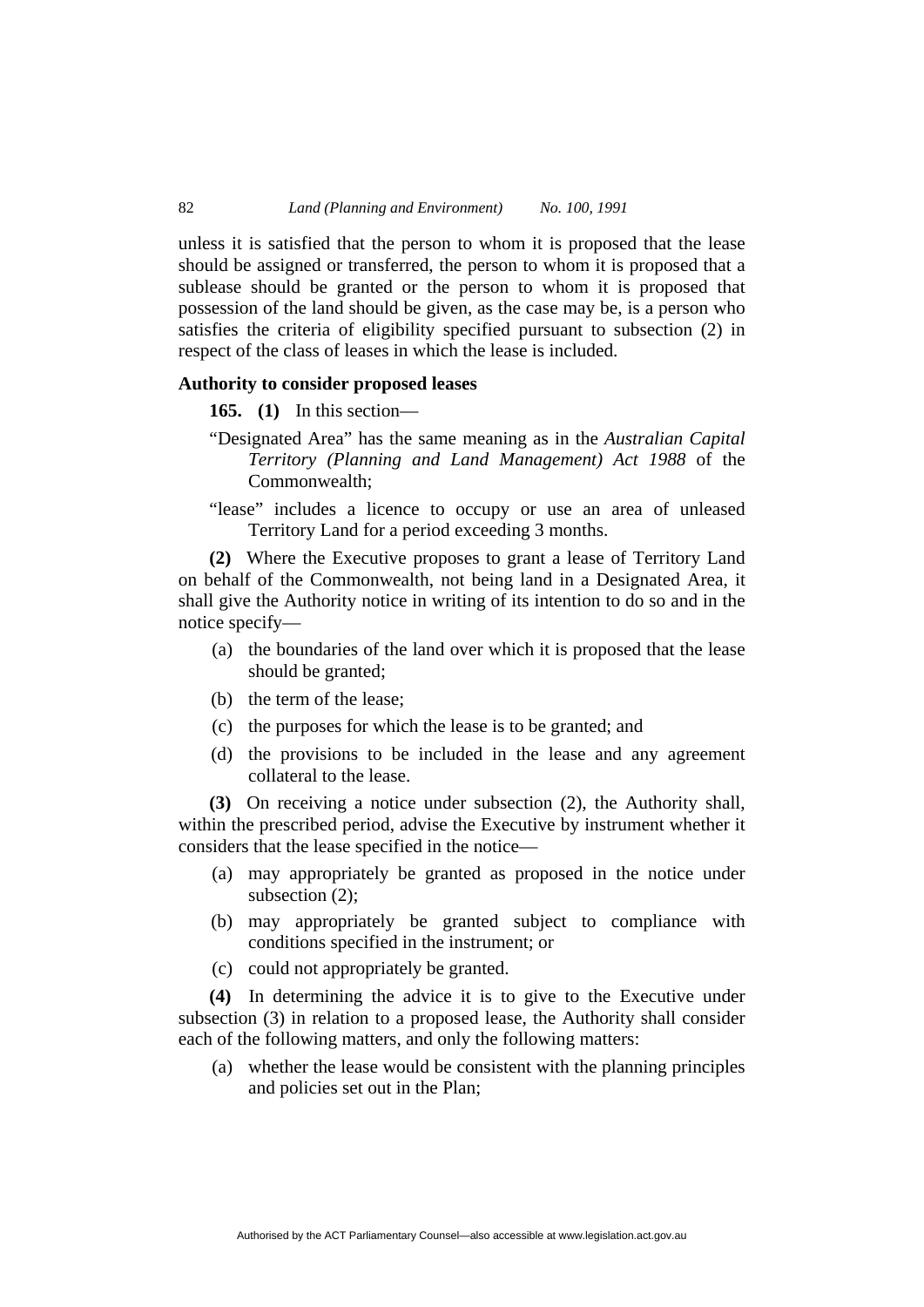- (b) whether the lease would be in accordance with any directions of the Executive in force under section 37;
- (c) any matters prescribed by the Plan for the purpose of this subsection;
- (d) the appropriateness of the timing of the grant of the lease.

**(5)** The conditions that the Authority may specify pursuant to paragraph (3) (b) in relation to a proposed lease are conditions of the following kinds only:

- (a) a condition specifying the land over which the lease may be granted;
- (b) a condition specifying the term, or the maximum term, for which the lease may be granted;
- (c) a condition specifying the purposes for which the land to be leased may be used under the lease;
- (d) a condition specifying provisions to be included in the lease or an agreement collateral to the lease.

**(6)** Where the Authority gives the Executive advice of the kind referred to in paragraph (3) (b) or (c), it shall—

- (a) in the case of advice of the kind referred to in paragraph  $(3)$  (b) specify in the instrument under subsection (3) its reasons for considering that the conditions specified in the instrument should be imposed; or
- (b) in the case of advice of the kind referred to in paragraph  $(3)$  (c) specify in the instrument under subsection (3) its reasons for considering that the proposed lease could not appropriately be granted.

**(7)** Where the Authority has advised the Executive pursuant to subsection (3) that a proposed lease may appropriately be granted, the Executive may—

- (a) if the Authority has stated that the lease may appropriately be granted as proposed in the notice under subsection (2)—grant the lease as proposed in that notice; or
- (b) if the Authority has stated that the lease may appropriately be granted subject to conditions specified in the instrument under subsection (3)—grant the lease subject to compliance with those conditions.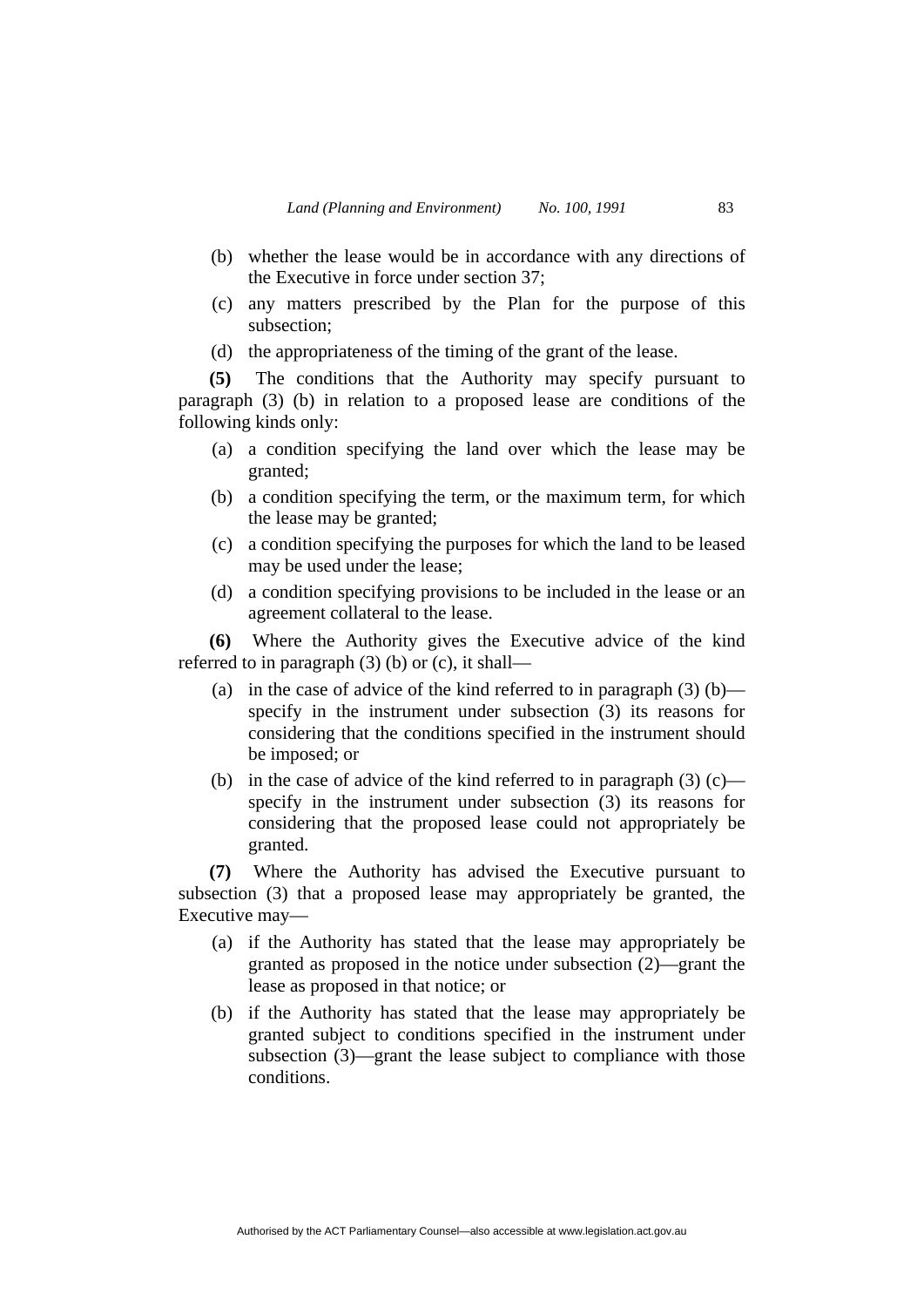**(8)** Where the Executive has given the Authority a notice under subsection (2) in relation to a proposed lease and the Authority has not, within the time prescribed for the purposes of subsection (3), advised the Executive pursuant to that subsection whether it considers that the proposed lease may appropriately be granted, the Executive may grant the lease as proposed in the notice under subsection (2).

**(9)** Where the Authority has advised the Executive pursuant to subsection (3) that a lease specified in a notice under subsection (2) may appropriately be granted subject to compliance with specified conditions, the Executive may grant the lease without complying with 1 or more of those conditions.

**(10)** The Executive may grant a lease specified in a notice under subsection (2) notwithstanding that the Authority has, pursuant to subsection (3), advised the Executive that it considers that the lease could not appropriately be granted.

**(11)** Where the Executive grants a lease in reliance upon its powers under subsection (10), it shall cause—

- (a) a copy of the lease;
- (b) a statement of the amount (if any) paid for the grant of the lease; and
- (c) a copy of any agreement collateral to the lease;

to be laid before the Legislative Assembly within 5 sitting days after the date on which the lease is granted.

**(12)** Notwithstanding anything contained in this Act or any other Act, the power to grant a lease in accordance with subsection (9) or (10) may only be exercised by—

- (a) the Executive; or
- (b) a Minister acting on behalf of the Executive.

# **Inquiries and Assessments in relation to the granting of leases**

**166. (1)** Where it is proposed that a lease of Territory Land be granted, the Executive may—

- (a) establish a panel to conduct an Inquiry into whether the proposed lease should be granted; or
- (b) direct that an Assessment be made into the possible environmental impact of a decision to grant the lease.

Authorised by the ACT Parliamentary Counsel—also accessible at www.legislation.act.gov.au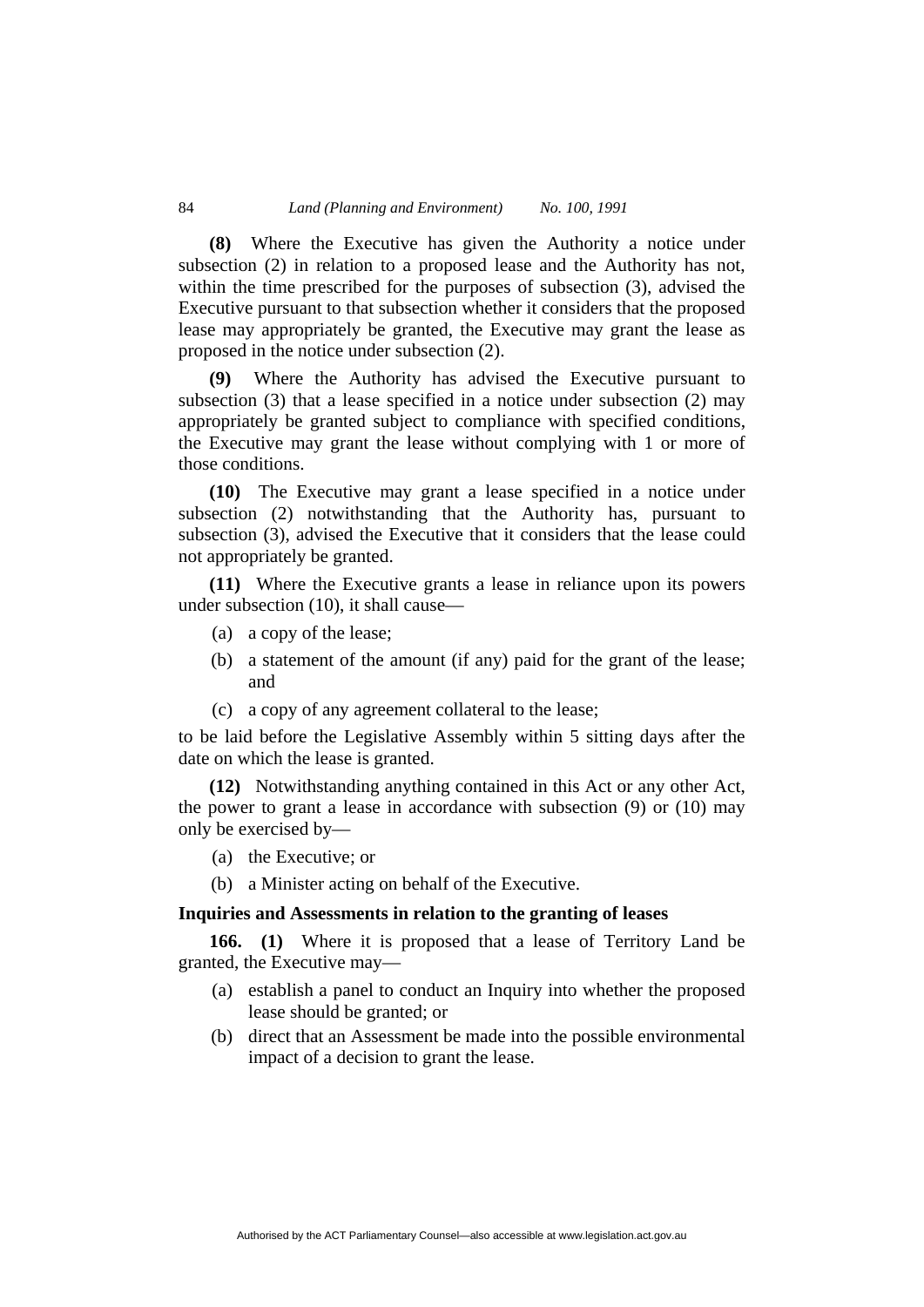**(2)** Where the Executive establishes a panel to conduct an Inquiry, or directs an Assessment to be made, pursuant to subsection (1), the Executive—

- (a) shall not grant the proposed lease until—
	- (i) in a case where a panel is established to conduct an Inquiry—the panel has reported to the Executive and the Executive has considered the report; or
	- (ii) in a case where a direction has been given for an Assessment to be made—the Assessment has been completed and the Executive has considered the environment report or the environmental impact statement forming part of the Assessment; and
- (b) shall review the provisions of the proposed lease taking into consideration the environment report, environmental impact statement or report of the panel established to conduct the Inquiry, as the case requires.

# **Eligibility for certain classes of leases**

**167. (1)** The Executive may, by instrument—

- (a) declare a specified class of leases to be leases to which this section applies;
- (b) specify, in respect of a class of leases declared under paragraph (a) to be leases to which this section applies, criteria for determining whether a person is eligible to hold the land comprised in a lease included in that class; or
- (c) amend or revoke a declaration under paragraph (a) or criteria specified under paragraph (b).

**(2)** An instrument under subsection (1) is a disallowable instrument for the purposes of section 10 of the *Subordinate Laws Act 1989*.

**(3)** The Executive shall not grant a lease to which this section applies to a person who does not satisfy the criteria specified pursuant to paragraph  $(1)$   $(b)$  in respect of the class of leases in which the lease is included.

**(4)** The validity of a lease to which this section applies is not to be taken to be affected by a failure to comply with subsection (3).

- **(5)** The lessee under a lease to which this section applies shall not—
- (a) assign or transfer the lease;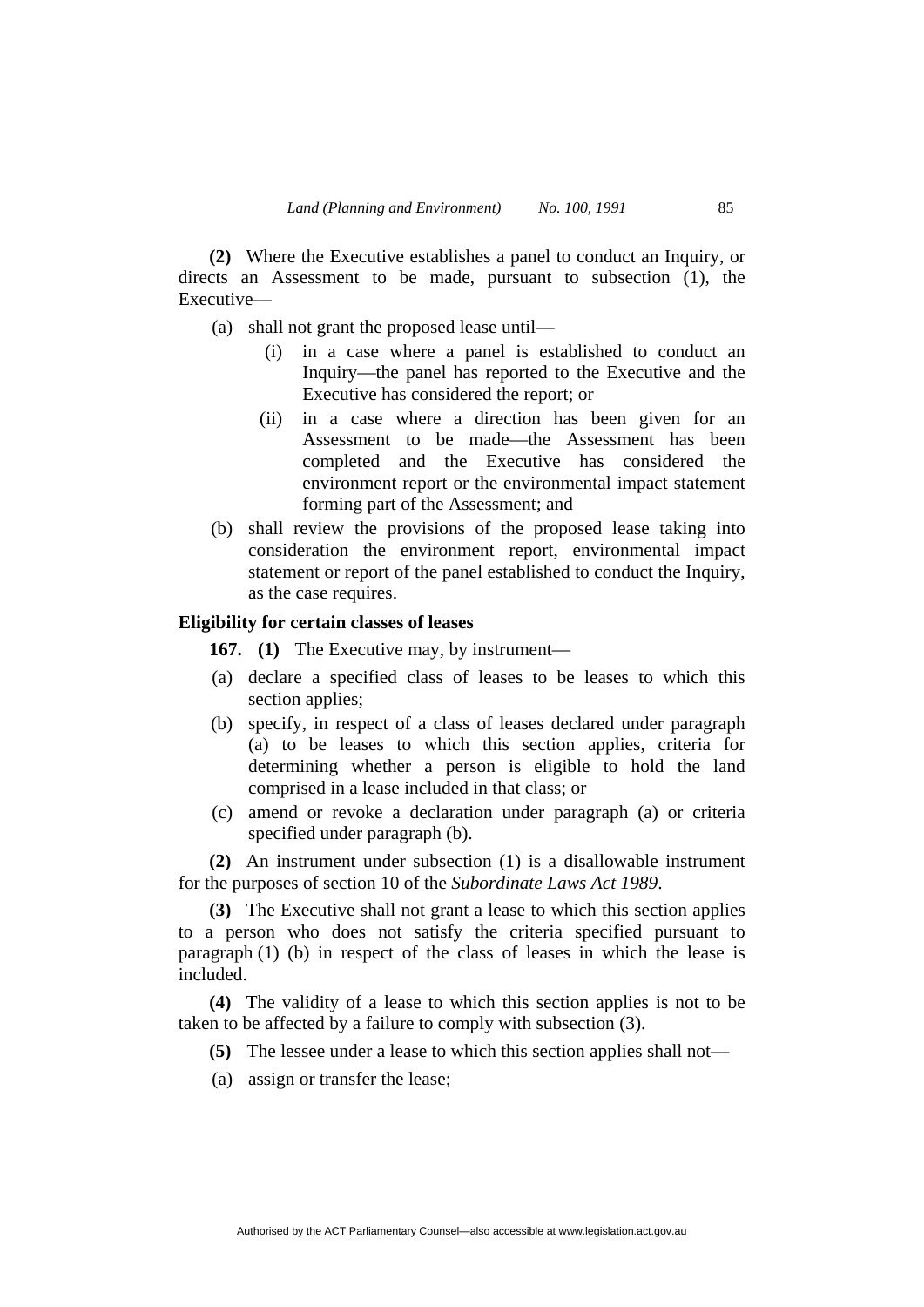- (b) sublet the land comprised in the lease or any part of it; or
- (c) part with possession of the land comprised in the lease or any part of it;

without having obtained the written consent of the Executive and any assignment, transfer, sublease, agreement or arrangement made or entered into in contravention of this subsection shall be of no effect.

**(6)** The Executive shall not consent to the lessee under a lease to which this section applies—

- (a) assigning or transferring the lease;
- (b) subletting the land comprised in the lease or any part of it; or
- (c) parting with possession of the land comprised in the lease or any part of it;

unless it is satisfied that the person to whom it is proposed that the lease should be assigned or transferred, the person to whom it is proposed that a sublease should be granted or the person to whom it is proposed that possession of the land should be given, as the case may be, is a person who satisfies the criteria of eligibility specified pursuant to paragraph (1) (b) in respect of the class of leases in which the lease is included.

## **Executive not bound to grant lease**

**168.** The Executive shall not be bound to grant a lease of Territory Land to any applicant, notwithstanding that applications for a lease have been invited and, where applications for a lease have been invited subject to conditions, the Executive may, without granting a lease, invite fresh applications for the lease subject to the same or other conditions.

# **Payment for leases**

**169. (1)** Subject to subsection (2), the Executive shall not grant a lease of Territory Land otherwise than for payment of an amount that is not less than the market value of the lease.

- **(2)** Subsection (1) does not apply in respect of—
- (a) a lease granted for a rent that is the full market rental value of the lease; or
- (b) a lease granted under paragraph 161 (1) (d) or section 163, 164, 171 or 172.

# **Failure to accept and execute lease**

**170. (1)** Subject to subsection (2), where a person who is entitled to the grant of a lease of Territory Land pursuant to this Part fails to—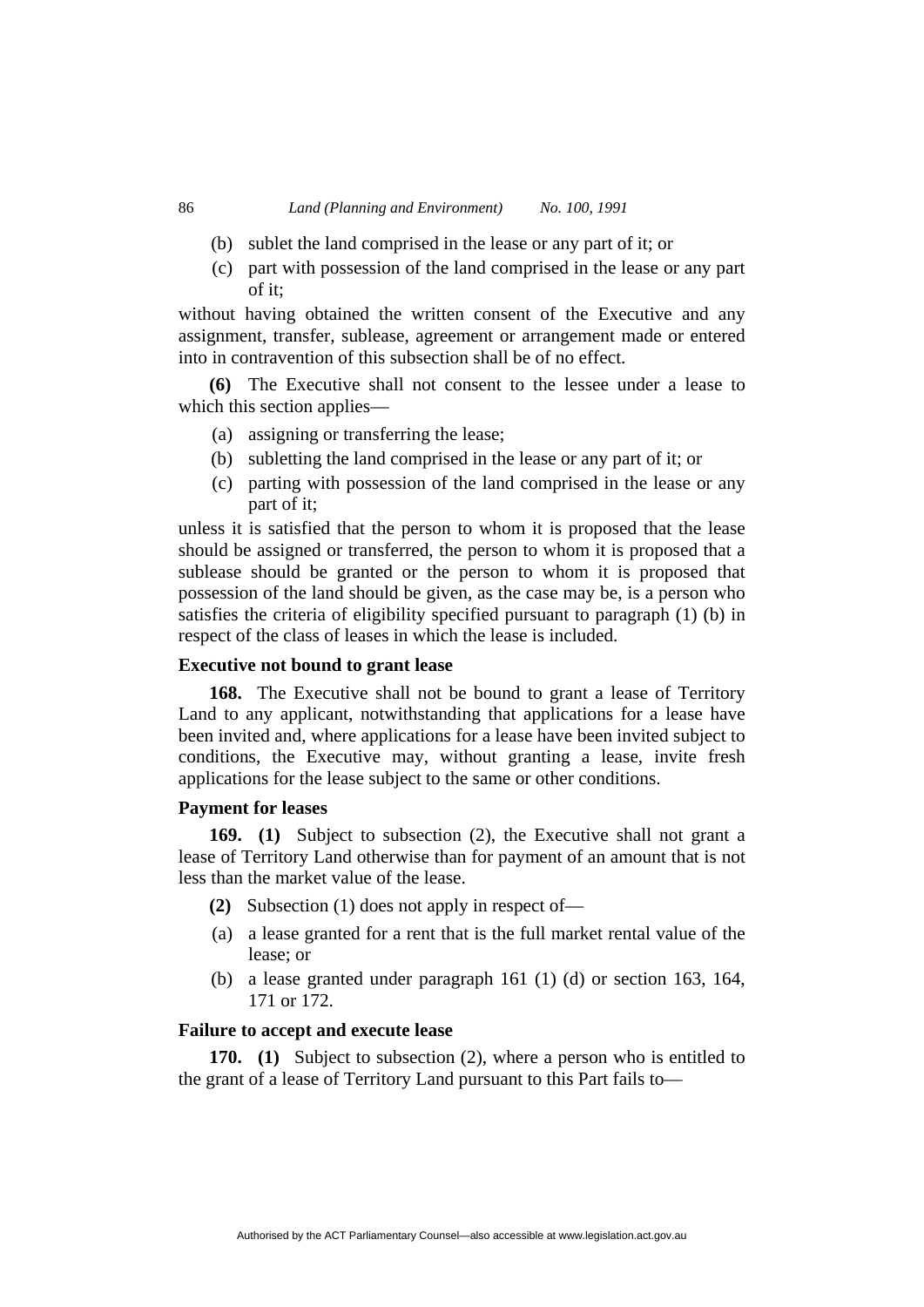- (a) accept and execute the lease; or
- (b) pay any amount that he or she is required to pay before being granted the lease;

within the prescribed period, the Executive may, by instrument served on the person, terminate his or her right to the grant of the lease.

**(2)** An instrument under subsection (1) shall—

- (a) specify the ground on which it is given; and
- (b) state that it takes effect on the day 28 days after the day on which it is served.

**(3)** An instrument under subsection (1) may be served on a person  $by-$ 

- (a) delivering it to the person personally;
- (b) sending it to the person by post; or
- (c) where the residential address of the person is not known to the Executive—publishing a copy of the instrument in a daily newspaper.

**(4)** An instrument under subsection (1) shall take effect on the day 28 days after the day on which it is served.

**(5)** A person whose right to the grant of a lease has been terminated under this section shall not have any claim for compensation in respect of the termination of the right or for the recovery of any monies paid to the Executive in respect of the grant of the lease.

# **Grant of further lease for residential purposes**

**171.** Where—

- (a) the term of a residential lease of Territory Land is to expire within a period of 30 years;
- (b) the lessee of the land applies to the Executive for the grant of a further residential lease of that land;
- (c) neither the Territory nor the Commonwealth requires the land for a public purpose; and
- (d) the lessee pays such fee fixed by the Executive for granting the further lease as does not exceed the cost of granting the lease;

the Executive shall, on behalf of the Commonwealth, grant the lessee a further residential lease of that land to commence on the day of the grant.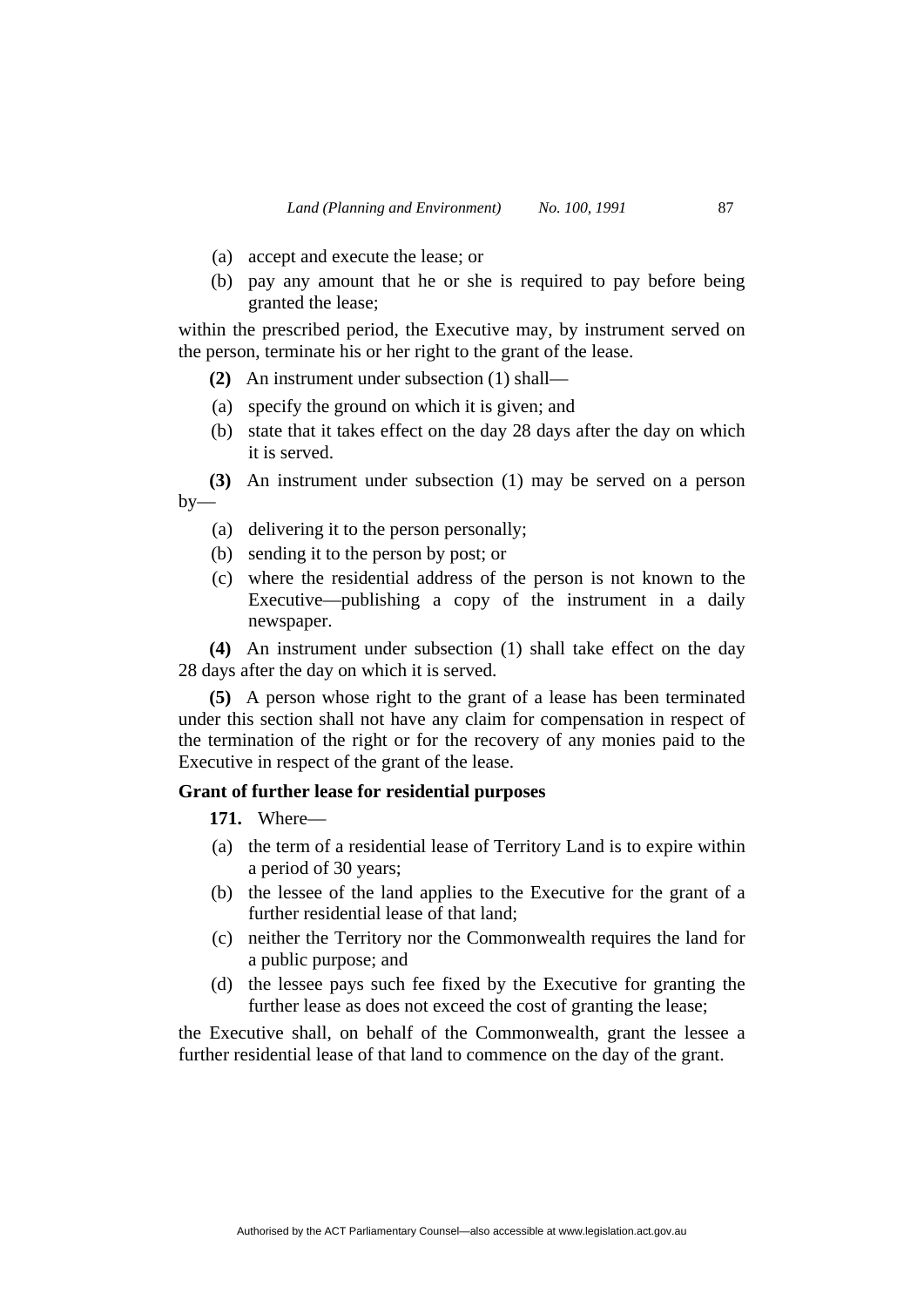# **Grant of further lease for purposes other than residential or rural purposes**

**172.** Where—

- (a) the term of a lease of Territory Land that has not been granted for residential or rural purposes is to expire within a period of 30 years;
- (b) the lessee applies to the Executive for the grant of a further lease of the land;
- (c) neither the Territory nor the Commonwealth requires the land for a public purpose;
- (d) the Executive does not propose to allow the land to be used for a purpose other than that for which it is presently leased;
- (e) any prescribed requirements for the grant of the further lease applied for are satisfied;
- (f) all rent due under the existing lease is paid; and
- (g) the lessee pays the determined fee;

the Executive shall grant the lessee a further lease of the land to commence on the day of the grant.

# **Lessee's rights in respect of improvements**

**173. (1)** In this section—

"improvement" means a building or a structure but does not include a building or structure, or a part of a building or structure—

- (a) that has been constructed, erected or installed without an approval or authorisation required under a law of the Territory; or
- (b) that has been constructed, erected or installed at the cost of the Territory or the Commonwealth unless the Territory or the Commonwealth has received, or is entitled to receive, payment for the building, structure or part;
- "lessee", in relation to a lease which has been terminated or surrendered or in relation to a lease the term of which has expired, means the person who was the lessee under the lease at the time of the termination or surrender or at the time of the expiration of the term, as the case may be.

**(2)** Where, upon the expiration of the term of a lease of Territory Land upon which there are improvements, the lessee is granted a further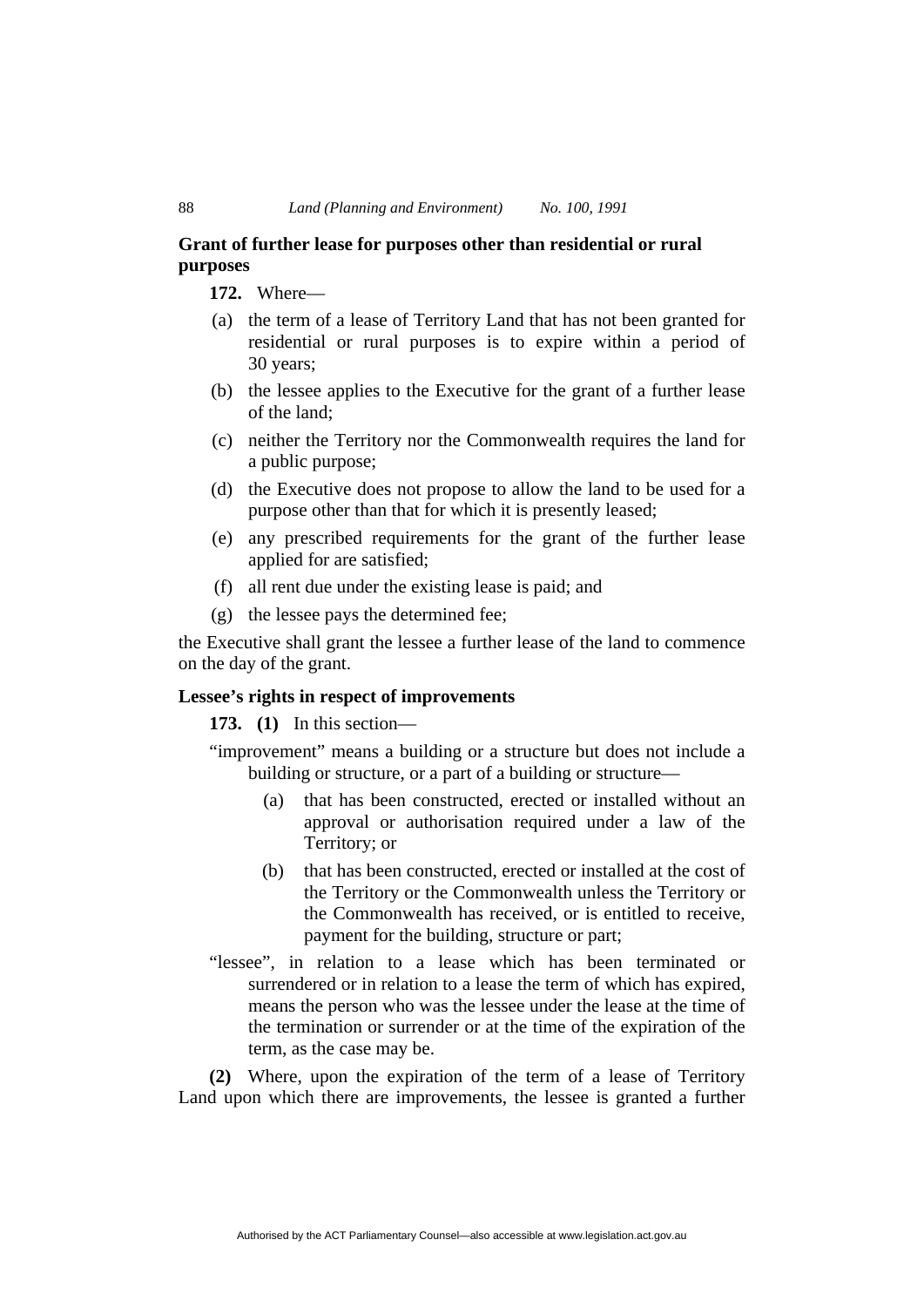lease of that land or any part of it, he or she shall not be liable to make any payment to the Executive for the improvements on the land or part of the land, as the case may be.

**(3)** Subject to subsections (4) and (8), where, upon the expiration of the term of a lease of Territory Land upon which there are improvements, the lessee is not granted a further lease of the land, or is granted a lease of part only of the land, the Executive shall be liable to pay the lessee—

- (a) where no further lease of the land is granted to the lessee—the amount determined by the Minister to be the value of the improvements on the land; or
- (b) where a further lease of part only of the land is granted to the lessee—the amount determined by the Minister to be the value of the improvements on the part of the land not so leased.

**(4)** If, prior to the expiration of the term of a lease of Territory Land, the Executive declares the land comprised in the lease, or any part of it, to be available for lease and the lessee does not, before the expiration of 6 months after the expiration of the term, elect to take a further lease of the land or part, there shall be deducted from the amount payable to the lessee under this section the amount of such expenditure as the Executive reasonably incurs in connection with the grant to any other person of a lease of that land or part.

**(5)** Subject to subsections (6), (7) and (8), where a lease is terminated or surrendered the provisions of this section relating to the payment to the lessee of the value of the improvements on the land comprised in the lease upon the expiration of the term shall (so far as applicable) apply as if the term of the lease had expired on the day of the termination or surrender.

**(6)** Subsection (5) applies in respect of a lease only if the lessee has fully complied with the provisions (if any) of the lease relating to the erection of a building on the land comprised in the lease.

**(7)** There shall be deducted from any sum payable pursuant to subsection (5) in respect of the value of improvements on the land comprised in a lease which has been terminated or surrendered the amount of such expenditure as the Minister determines has been incurred by the Territory in connection with the termination or surrender of the lease and the grant (if any) of a further lease of the land or any part of it.

**(8)** Subsections (3) and (5) apply in respect of a lease subject to any provisions of the lease that preclude or limit the right of the lessee to payment in respect of improvements on the land comprised in the lease.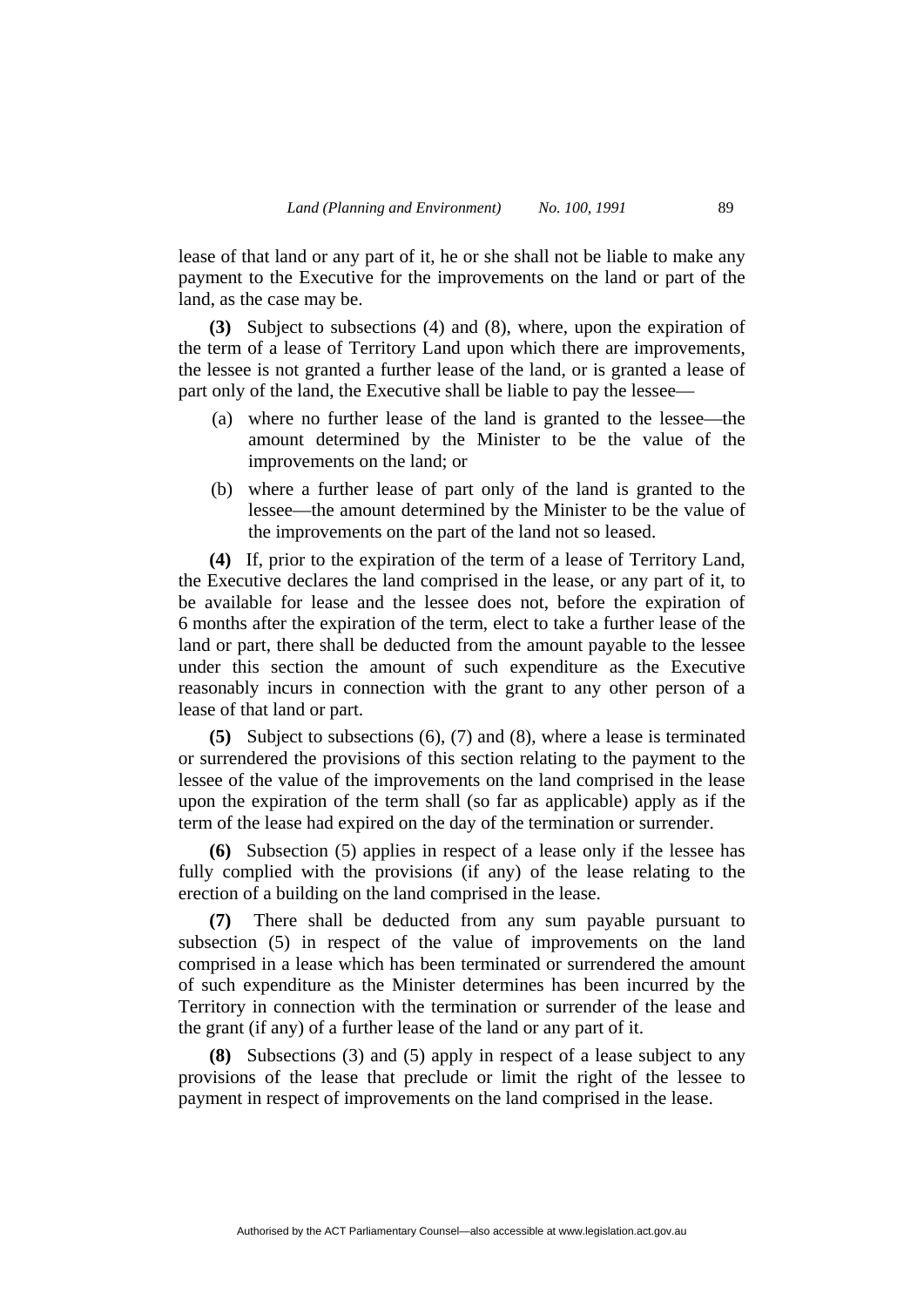## **Determination of value of improvements**

**174. (1)** In this section—

"lessee" has the same meaning as in section 173;

- "market value", in relation to improvements on land, means the amount by which the improvements increase the value of the lease of the land, assuming that the lease, together with the improvements, were offered for sale on the open market on the day immediately before the prescribed day on such reasonable terms and conditions as a *bona fide* seller might require;
- "prescribed day", in relation to land a lease of which has expired, or has been terminated or surrendered, means the day of expiry, determination or surrender, as the case may be.

**(2)** Where compensation is payable under section 173 in respect of improvements, the Minister shall, as soon as practicable after the day that is the prescribed day in relation to the land on which the improvements are situated, by instrument determine, in accordance with this section, the market value of the improvements on the land as at the prescribed day.

**(3)** Where compensation is payable under subsection 173 (3), the Minister shall, in valuing the improvements, assume that the lease of the land had been renewed subject to the same provisions, and for the same term, as the lease which has expired.

**(4)** Where compensation is payable under subsection 173 (5), the Minister shall, in valuing the improvements, assume that the lease of the land had not been terminated or surrendered.

# **Land to be used for the purpose for which it is leased**

**175.** Territory Land in respect of which a lease has been granted, whether before or after the commencement of this Part, shall not be used for any purpose other than a purpose authorised by the lease.

# **Variation of rent**

**176. (1)** Where the rent payable under a lease of Territory Land is varied in accordance with the provisions of the lease, the Minister shall give the lessee notice in writing of the variation by post.

**(2)** A variation of rent referred to in a notice under subsection (1) shall come into operation on—

(a) the day 28 days after the day on which the notice is given; or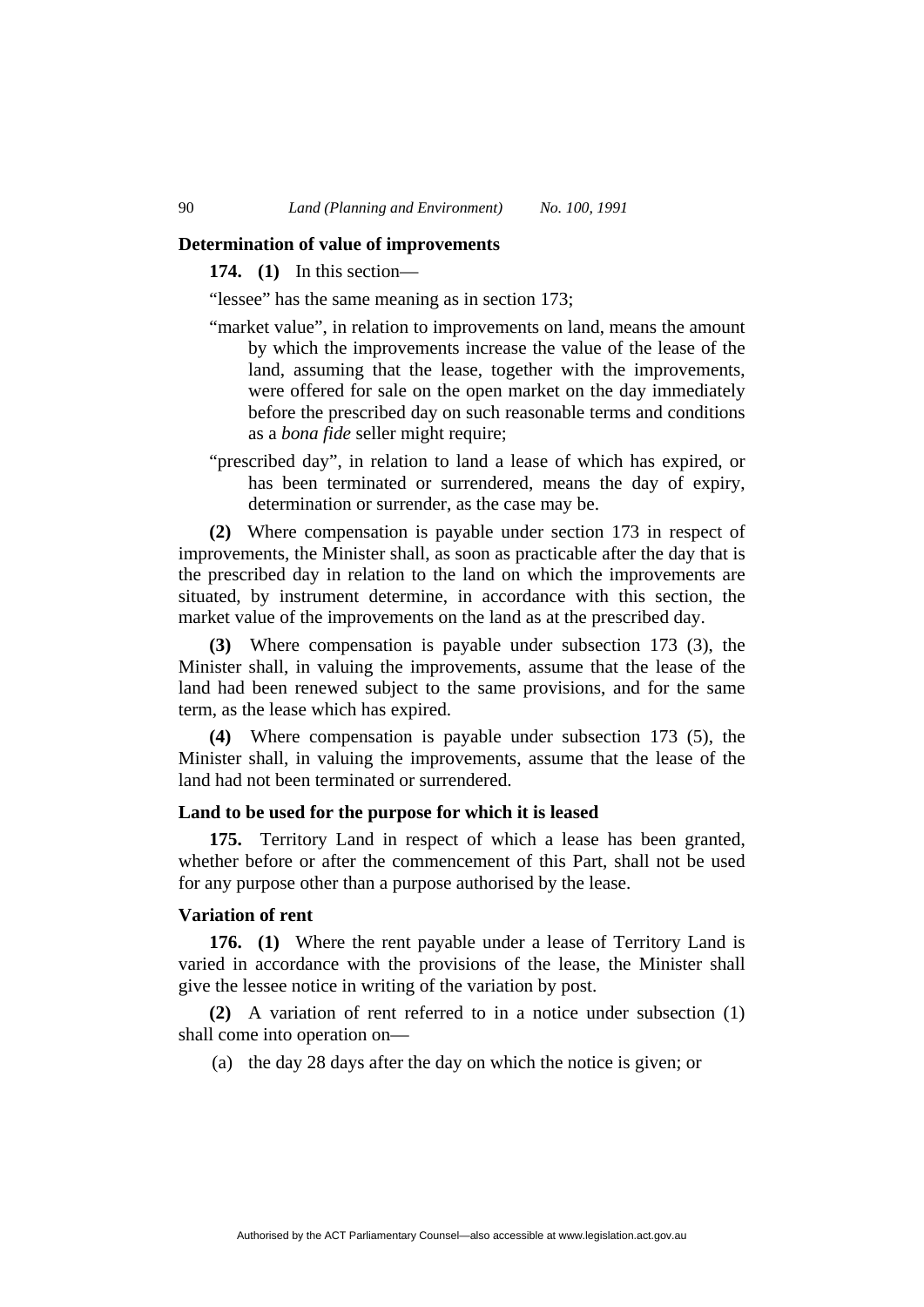(b) where the lease under which the variation is made provides that the variation shall come into operation on a later day—that later day.

# **Review of variations of rent**

**177. (1)** Where—

- (a) the rent payable under a lease of Territory Land is varied in accordance with the provisions of the lease; and
- (b) the lease does not provide for the submission to arbitration of differences between the parties to the lease regarding variation of the rent;

the lessee may, within 28 days after receiving the notice under subsection 176 (1) relating to the variation, serve on the Minister a request in writing that he or she review the variation.

**(2)** The making of a request under subsection (1) does not affect the operation of the variation to which the request relates or prevent the taking of action to implement the variation.

**(3)** Where a request is made under subsection (1), the Minister shall review the variation to which the request relates and may confirm the variation or set it aside and substitute such other variation as the Minister considers appropriate.

# **Refund of amount paid for grant of lease**

**178. (1)** Subject to subsection (2), the Minister may authorise the payment to—

- (a) a person who has surrendered a lease of Territory Land; or
- (b) a person who held a lease of Territory Land that has been terminated under this Act;

of an amount that is equal to the amount paid by the person for the grant of the lease less any charge determined for the purposes of this subsection in respect of the refund of the amount paid for the grant of a lease of that kind.

**(2)** The Minister shall not authorise the payment of an amount under this section otherwise than in accordance with criteria for the authorisation of payments specified pursuant to subsection (3).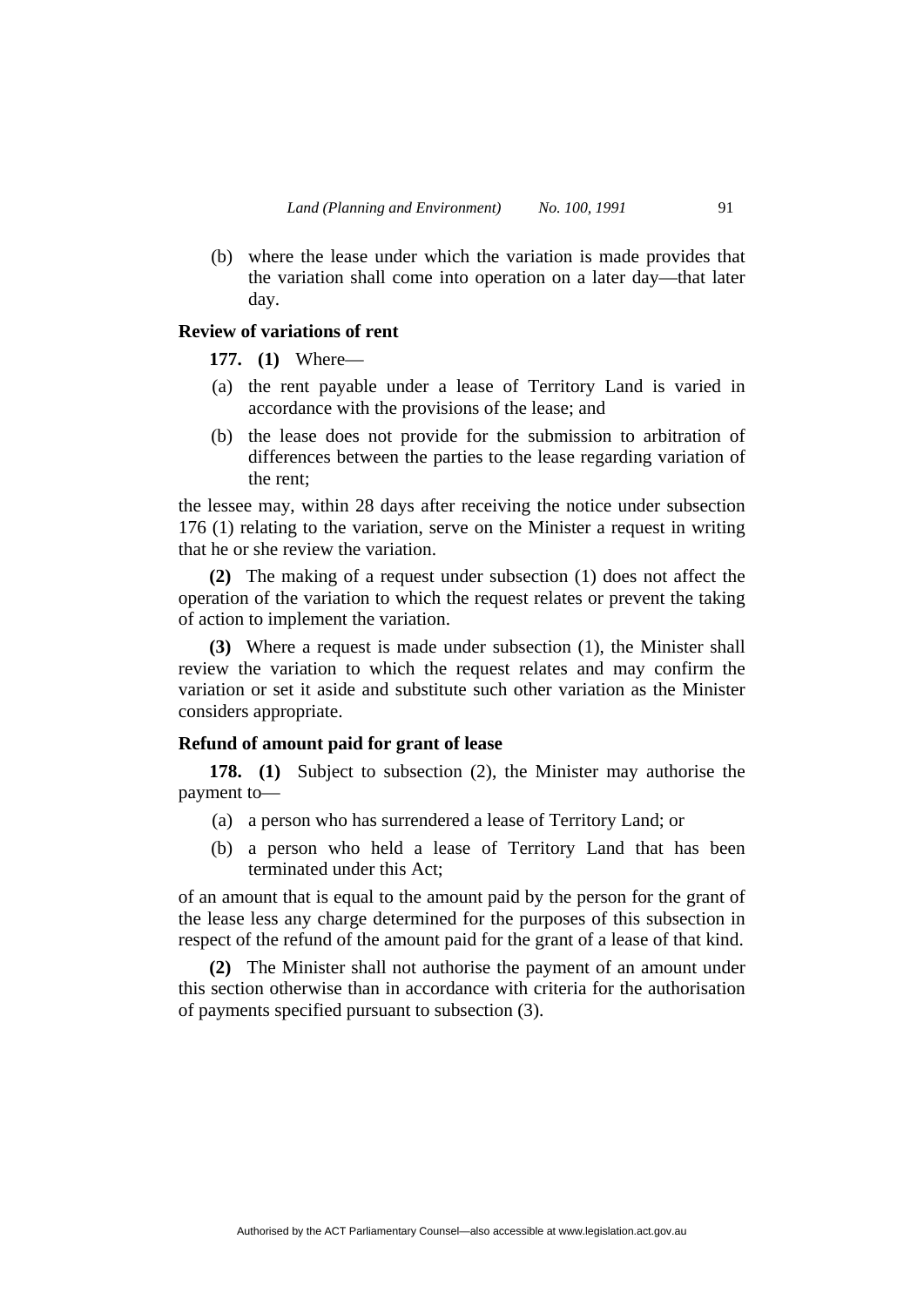**(3)** The Executive may, for the purposes of this section, by instrument—

- (a) specify criteria for the authorisation of payments under this section; or
	- (b) amend or revoke criteria so specified.

**(4)** An instrument under subsection (3) is a disallowable instrument for the purposes of section 10 of the *Subordinate Laws Act 1989.*

## **Certificates of compliance**

**179. (1)** Subject to subsection (2), where a building and development provision of a lease of Territory Land has been fully complied with, the Minister shall, on application by the lessee and payment of the determined fee, issue a certificate that the provision has been so complied with.

**(2)** The Minister shall not issue a certificate under subsection (1) in respect of a building and development provision to which a lease under the *Unit Titles Act 1970* is subject unless the requirements of that subsection are satisfied and the Minister is satisfied—

- (a) in the case of every other lease in respect of the same subdivision that is subject to a building and development provision, that the provision has been complied with; or
- (b) that the occupier of the unit that is held under the lease will not, as occupier, be substantially inconvenienced by works being carried out, or that are to be carried out, in compliance with a building and development provision to which the lease of the common property or another unit contained in the same subdivision under the *Unit Titles Act 1970* is subject.

# **Transfer of land subject to building and development provision**

**180. (1)** Where a lease of Territory Land contains a building and development provision, the lease, or an interest in the lease, is not capable of being assigned or transferred, either at law or in equity unless—

- (a) the lessee has died;
- (b) the transfer or assignment is made pursuant to an order of the Family Court of Australia or another court having jurisdiction under the *Family Law Act 1975* of the Commonwealth;
- (c) the transfer or assignment occurs by operation of, or pursuant to, bankruptcy or insolvency; or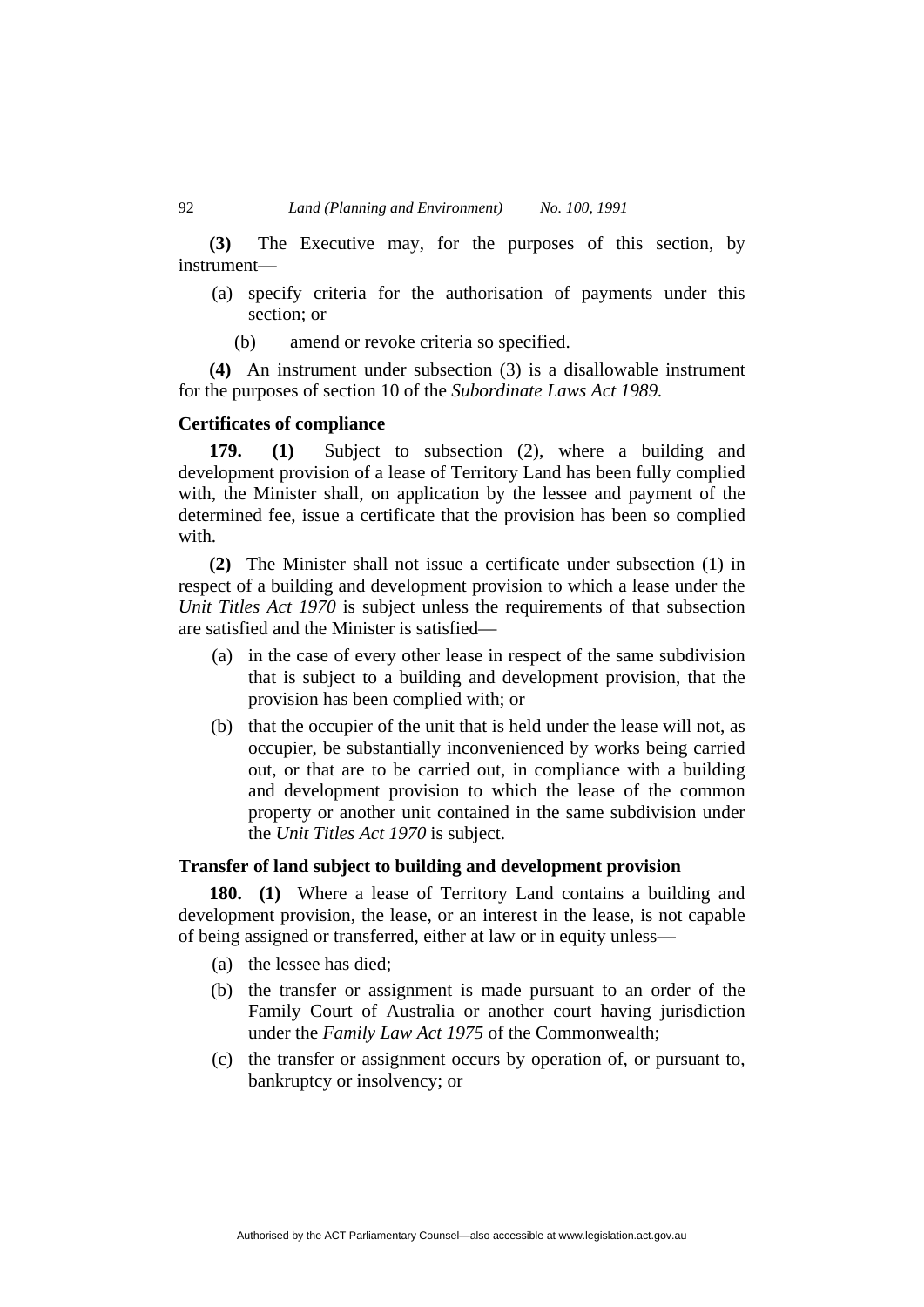- (d) the lessee has obtained—
	- (i) the consent of the Minister under section 28 of the *City Area Leases Act 1936* as in force at any time before 19 December 1973;
	- (ii) a certificate under subsection 179 (1); or
	- (iii) the consent of the Minister under subsection (2).
- **(2)** Where—
- (a) the lessee under a lease of Territory Land that contains a building and development provision; or
- (b) a proposed assignee or transferee of such a lease, or of an interest in such a lease;

applies to the Minister for his or her consent to a legal or equitable assignment or transfer of the lease, or of an interest in the lease, to a specified assignee or transferee and pays the determined fee, the Minister shall, by instrument, consent to that assignment or transfer if—

- (c) he or she is satisfied that the proposed assignee or transferee intends to comply with the building and development provision; and
- (d) any security required by the Minister for compliance by the assignee or transferee with that provision has been given.

# **Mortgage of leasehold subject to building and development provision**

**181.** Where a lease contains a building and development provision, the lease, or an interest in the lease, shall not be capable of being mortgaged unless—

- (a) the lessee has obtained a certificate under subsection 179 (1); or
- (b) the mortgage is required by the lessee—
	- (i) to enable the lessee to repay money borrowed by him or her for the purpose of acquiring the lease or interest;
	- (ii) to secure money borrowed by the lessee for the purpose of acquiring the lease or interest; or
	- (iii) to enable the lessee to comply with a building and development provision of the lease.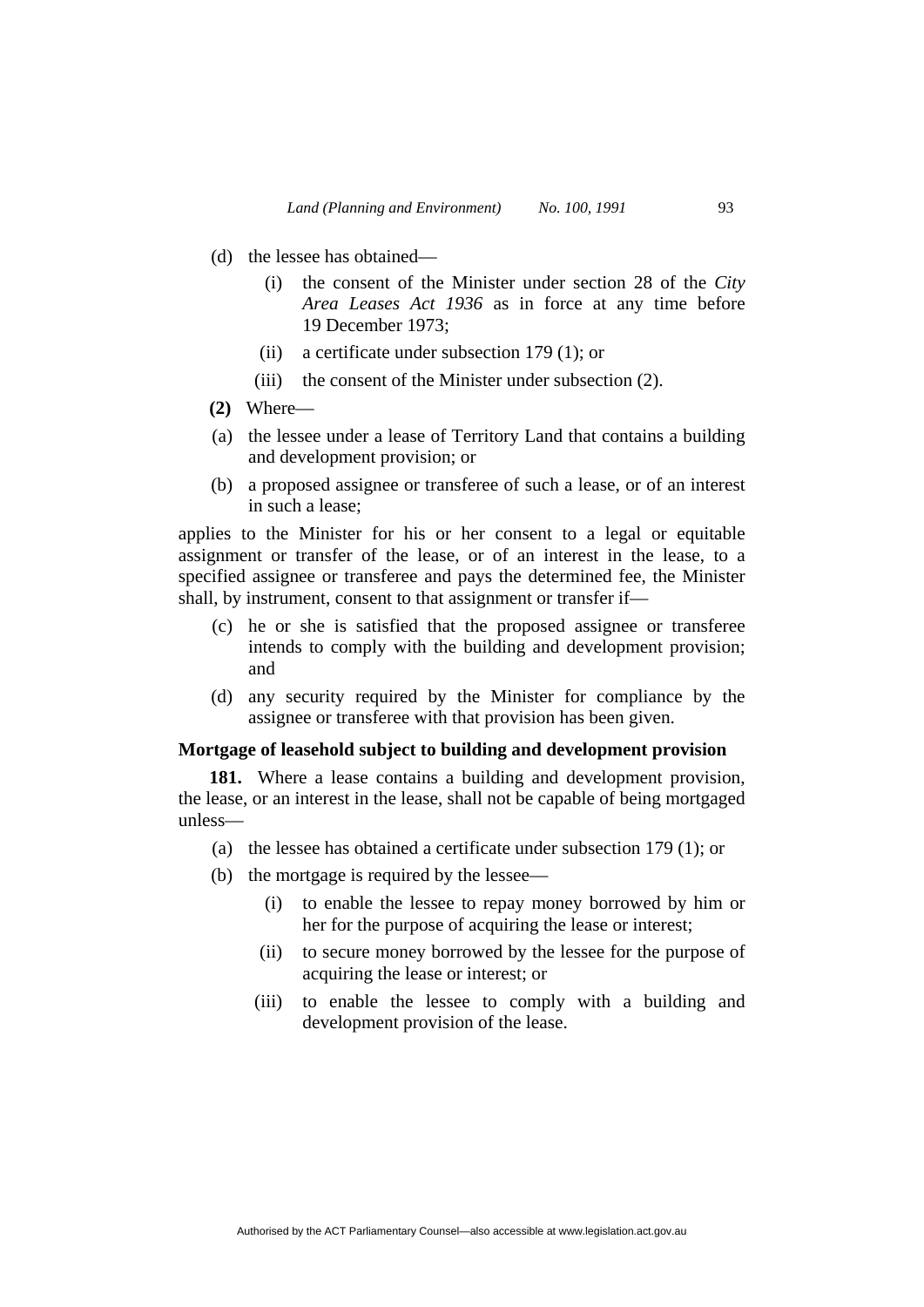## **Land leased to be held as undivided parcel**

**182. (1)** Subject to section 183, the land comprised in a lease of Territory Land shall at all times be held and occupied by or under the lessee as 1 undivided parcel.

**(2)** Subject to this Part, the land comprised in a lease of Territory Land may be sublet and the lease and any interest in it may be assigned, transferred or mortgaged.

# **Power of lessee to sublet portion of building or land in certain cases**

**183. (1)** Any portion of a building erected on land comprised in a lease of Territory Land may, subject to the lease and any sublease of the land, be sublet separately from the remainder of that building.

**(2)** Where a portion of a building is sublet separately from the remainder of the building, any portion of the parcel of land on which the building is erected may be sublet with the portion of the building separately from the remainder of the parcel of land, provided that the portion of the parcel of land so sublet adjoins that portion of the parcel of land on which the building is erected.

#### *Division 3—Variation of leases*

# **Payments in respect of variation of leases**

**184.** The Executive shall not execute a variation of a lease of Territory Land unless—

- (a) all rent and additional rent (if any) payable under the lease up to the day of variation has been paid; and
- (b) where the variation of the lease would increase the market value of the lease, the lessee has paid the Executive an amount determined by the Executive as prescribed in respect of the increase in the value of the lease that would result from the variation.

# **Advice of rent payable on variation of a lease**

**185.** Where the Executive agrees to a variation of a lease of Territory Land, being a lease under which rent or additional rent is payable, it shall—

- (a) calculate the amount that would be payable under the lease for rent and additional rent up to the day on which it expects the variation to be executed; and
- (b) give the lessee notice in writing of—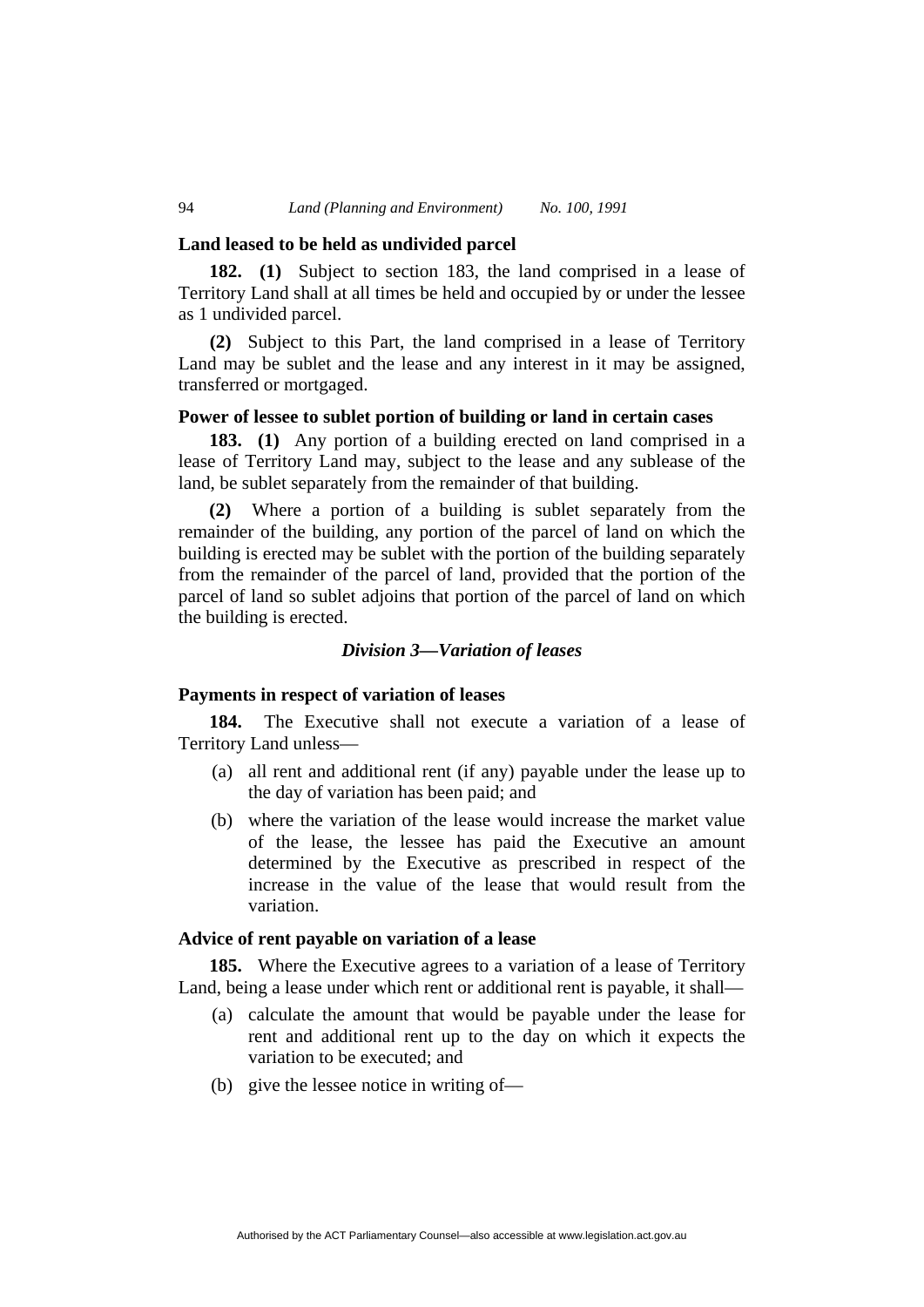- (i) the amount calculated for rent and additional rent under paragraph (a);
- (ii) the day up to which the amount payable for rent and additional rent has been calculated; and
- (iii) the day by which the Executive requires payment of the amount specified pursuant to subparagraph (i) to enable the variation of the lease to be executed on the day specified pursuant to subparagraph (ii).

# **Variation of lease to pay out rent**

**186. (1)** A lease shall not be varied to reduce the rent payable to a nominal rent unless—

- (a) the lease is included in a prescribed class of leases;
- (b) all amounts payable to the Territory up to the day of variation of the lease for rates and land tax levied in respect of the land comprised in the lease have been paid; and
- (c) the provisions of the lease requiring the lessee to develop the land comprised in the lease have been complied with up to the day of the variation.

**(2)** Where a lease of Territory Land is varied to reduce the rent payable to a nominal rent, the lease as varied shall provide that the lessee is to pay a rent of 5 cents per annum if and when that rent is demanded.

**(3)** The requirements of this section are in addition to, and not in substitution for, the requirements of the other provisions of this Act relating to the variation of leases.

# **Certain leases not to be varied to reduce rent to a nominal rent**

**187.** Where—

- (a) a lease has been expressed to be granted for rural purposes or for purposes that include rural purposes; or
- (b) a lease has been granted, otherwise than under section 164, for payment of an amount that is less than the market value of the lease;

the Executive shall not agree to a variation of the lease that would reduce the rent payable under the lease to a nominal rent.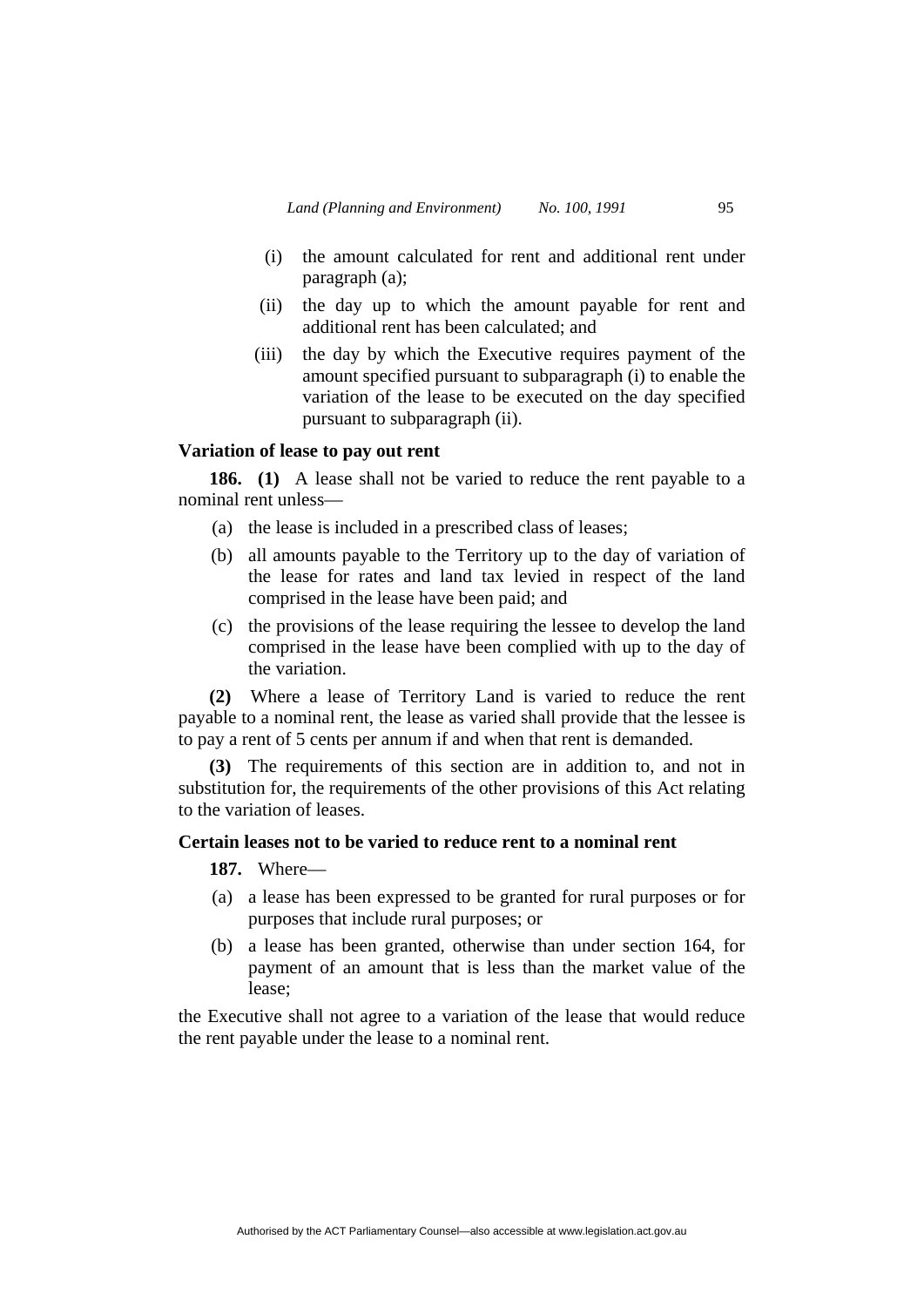## *Division 4—Recovery of land*

## **Termination of leases and licences**

**188. (1)** Subject to subsection (5), where a lessee of Territory Land contravenes the provisions of this Part or the provisions of his or her lease, the Executive may, by notice in writing served on the lessee by post, terminate the lease.

**(2)** A notice under subsection (1) takes effect on the day 14 days after the day on which it is served.

**(3)** Subject to subsection (5), where a person who occupies Territory Land under a licence from the Commonwealth or the Territory contravenes the provisions of this Part or the provisions of his or her licence, the Executive may, by notice in writing served on the licensee by post, terminate the licence.

**(4)** A notice under subsection (3) takes effect on the day 7 days after the day on which it is served.

**(5)** The Executive shall not terminate a lease or a licence under this section unless it has—

- (a) by notice in writing served on the lessee or licensee by post—
	- (i) informed the lessee or licensee that it is considering terminating the lease or licence;
	- (ii) specified the grounds on which it is considering taking that action; and
	- (iii) invited the lessee or licensee to notify the Executive in writing within 21 days after the date of the notice of any reasons why the lessee or licensee considers that the lease or licence should not be terminated; and
- (b) taken into account any reasons for not terminating the lease or licence notified to the Executive by the lessee or licensee in accordance with the notice served on him or her under paragraph (a).

# **Recovery of land on expiry, surrender or termination of lease or licence**

**189.** If, after—

 (a) the term of a lease of Territory Land has expired, or such a lease has been surrendered or terminated; or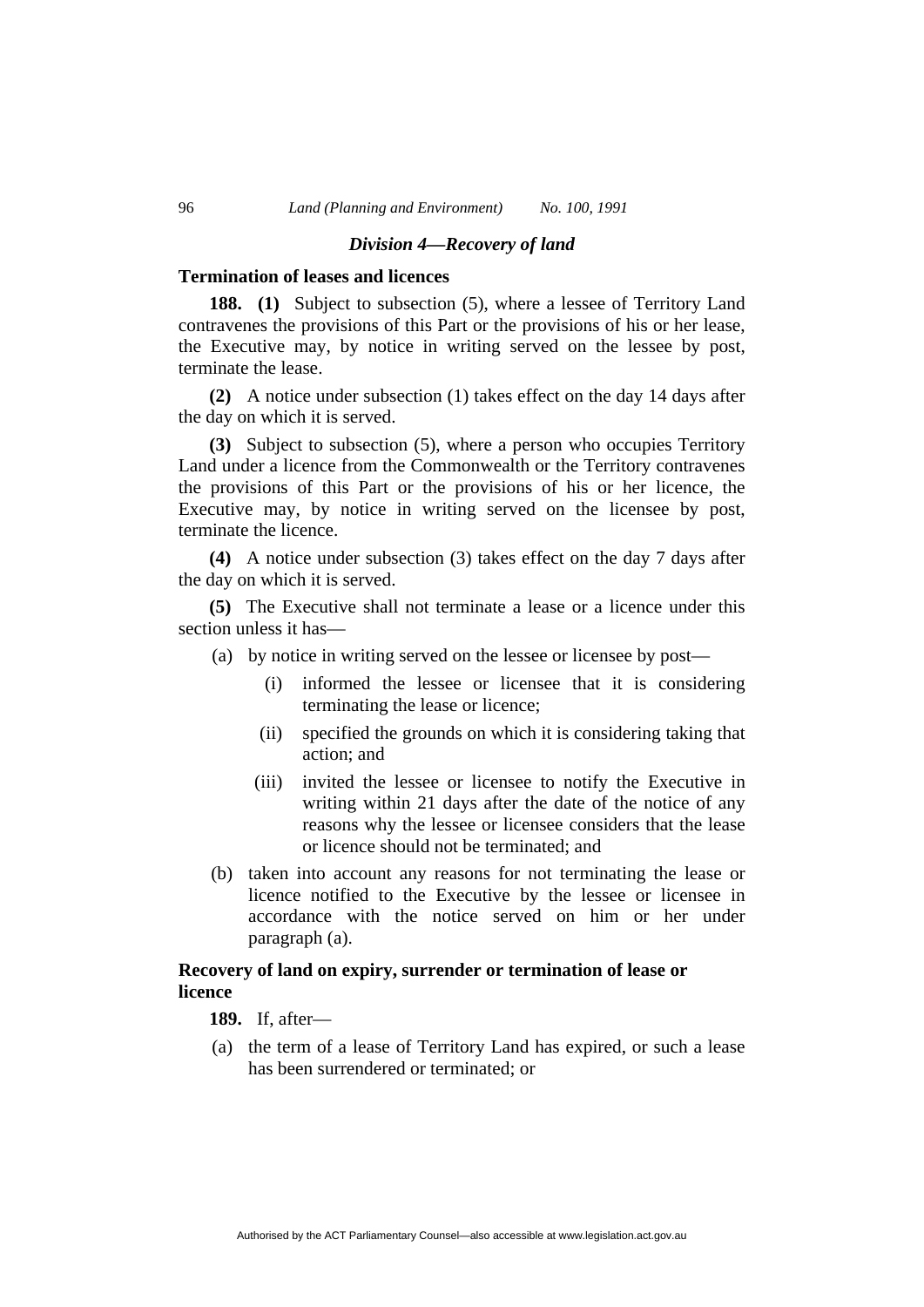(b) the term of a licence granted by the Commonwealth or the Territory to occupy Territory Land has expired, or such a licence has been surrendered or terminated;

the lessee or licensee, or any other person apparently in occupation or possession of the land fails, on demand by the Executive, to deliver up possession of the land, the Magistrates Court may, on the application of the Executive, issue a warrant authorising a police officer, within a period of not more than 30 days after the date of the warrant, to enter the land, with such assistance and by such force as is necessary and reasonable, and deliver possession of the land to the Executive.

## **Certificate of Minister to be evidence**

**190.** A certificate signed by the Minister, or by a person authorised by the Minister to give such a certificate, stating that a lease has been terminated shall be evidence of the termination of the lease.

# *Division 5—Public land*

## *Subdivision A—Preliminary*

# **Interpretation**

**191.** In this Division—

- "Plan of Management" means a plan of management prepared under Subdivision D, as varied and in effect from time to time;
- "variation", in relation to a Plan of Management, includes the revocation of the Plan and its substitution with a new Plan.

# *Subdivision B—Public land*

## **Recommendations to the Authority**

**192.** The Conservator may, in writing, recommend to the Authority that the Plan be varied to provide for—

- (a) the identification of an area of land as public land and its reservation for a purpose referred to in section 193; or
- (b) in relation to an area already identified in the Plan as public land—
	- (i) the variation of its boundaries;
	- (ii) the variation of the purpose for which it is reserved; or
	- (iii) the cessation of its designation as public land.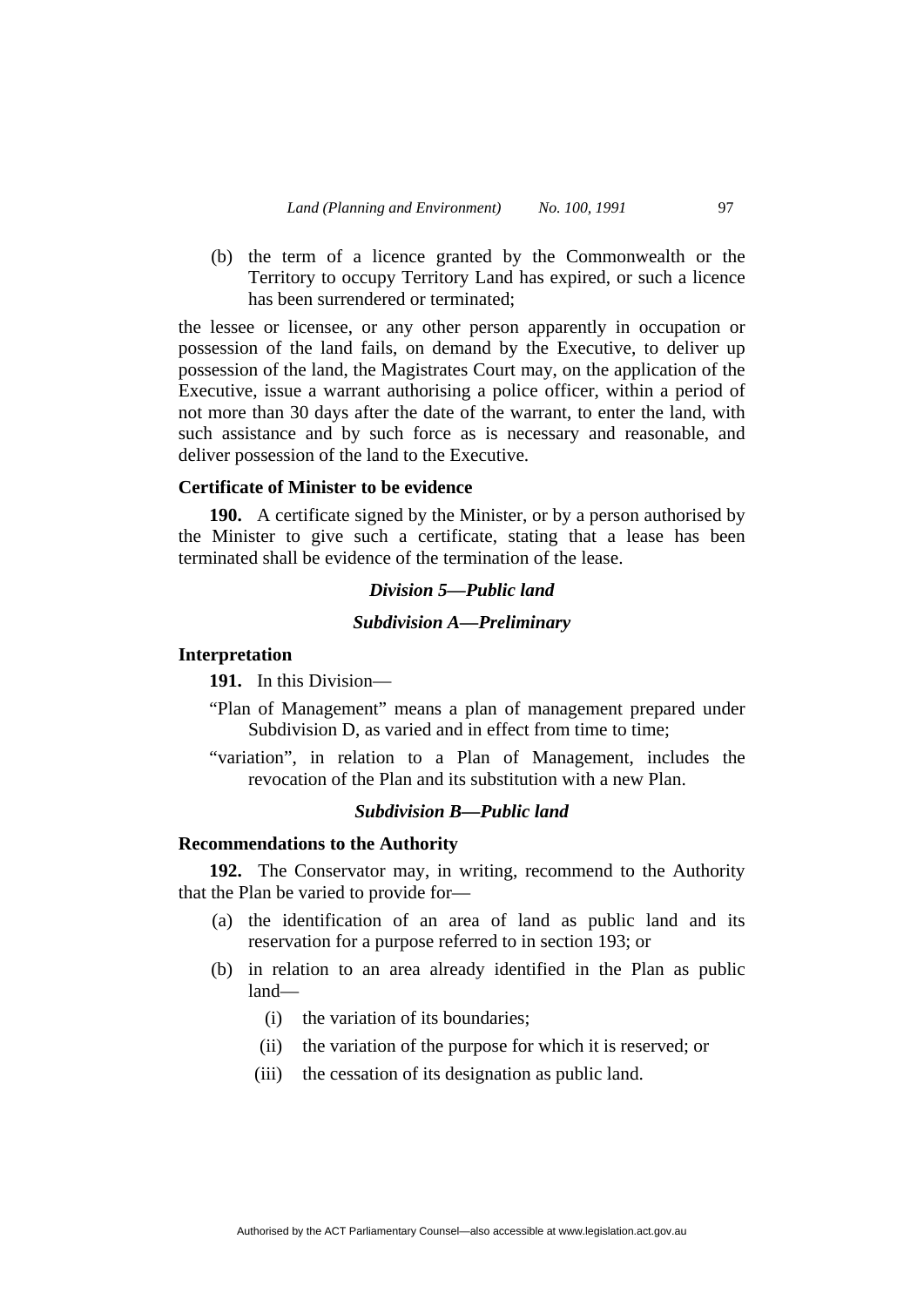### *Subdivision C—Management of public land*

## **Reserved areas**

**193.** The purposes for which areas of public land are to be reserved pursuant to paragraph 7 (2) (b) and for which areas of public land may be reserved under paragraph 192 (a) are for—

- (a) a wilderness area;
- (b) a national park;
- (c) a nature reserve;
- (d) a special purpose reserve;
- (e) an urban open space;
- (f) a cemetery or burial ground;
- (g) a lake; or
- (h) a sport and recreation reserve.

#### **Management**

**194.** An area of public land shall be managed in accordance with—

- (a) the management objectives applying to the area; and
- (b) the Plan of Management (if any) for the area.

# **Management objectives**

**195. (1)** For the purposes of section 194, the management objectives for an area of public land reserved for a particular purpose are—

- (a) objectives specified in Schedule 1; and
- (b) objectives specified by the Conservator pursuant to subsection (2);

in relation to areas of land reserved for that purpose.

- **(2)** The Conservator may, by instrument—
- (a) specify management objectives for an area of public land reserved for a purpose specified in Schedule 1; or
- (b) amend or revoke management objectives specified under paragraph (a).

**(3)** An instrument under subsection (2) is a disallowable instrument for the purposes of section 10 of the *Subordinate Laws Act 1989*.

**(4)** Where there is an inconsistency between the application of 2 management objectives specified in Schedule 1 in relation to an area of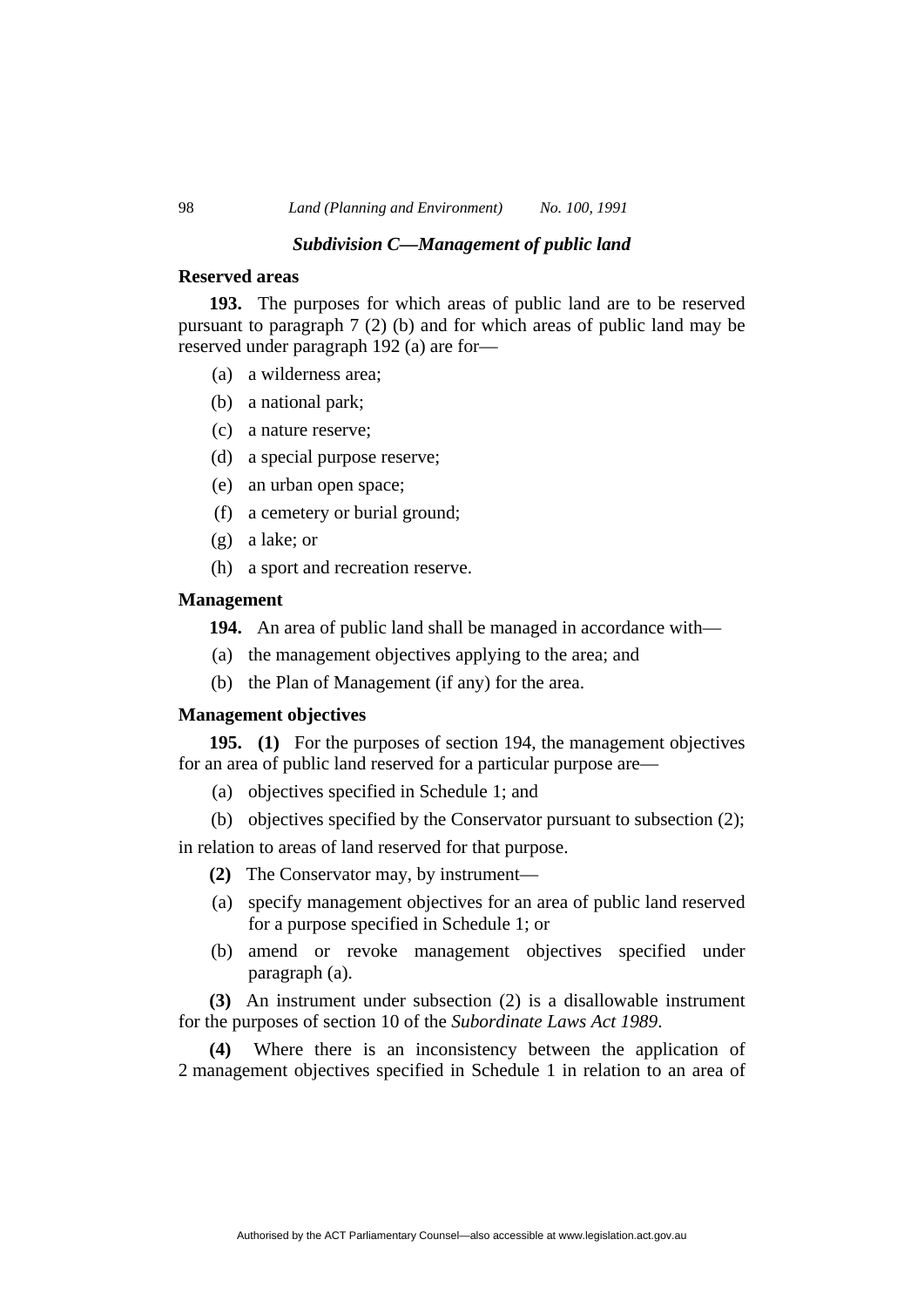public land, the objective last-mentioned in that Schedule is to be read subject to the other objective.

**(5)** Where there is an inconsistency between the application of a management objective specified in Schedule 1 and a management objective specified by the Conservator pursuant to subsection (2) in relation to an area of public land, the objective specified by the Conservator is to be read subject to the other objective.

- **(6)** In Schedule 1—
- "natural environment" means all biological, physical and visual elements of the earth and its atmosphere, whether natural or modified.

# *Subdivision D—Plans of Management*

# **Content**

**196.** A Plan of Management includes—

- (a) a description of the area of public land to which it applies; and
- (b) the manner in which the relevant management objectives referred to in subsection 195 (1) are to be implemented or promoted in that area.

# **Preparation**

**197. (1)** The Conservator shall prepare a draft Plan of Management for an area of public land as soon as practicable after the area is identified as such in the Plan.

**(2)** In preparing a draft Plan of Management, the Conservator shall consider any recommendation submitted by the Authority.

# **Variations**

**198. (1)** The Conservator may prepare a draft variation of a Plan of Management in the same manner as a draft Plan of Management.

**(2)** This Subdivision applies to a draft variation of a Plan of Management as if it were a draft Plan of Management.

## **Environmental Assessments and Inquiries**

**199. (1)** At the written request of the Conservator, or on his or her own motion, at any time before a draft Plan of Management is approved under paragraph 204 (a) the Minister may—

(a) direct that an Assessment be made; or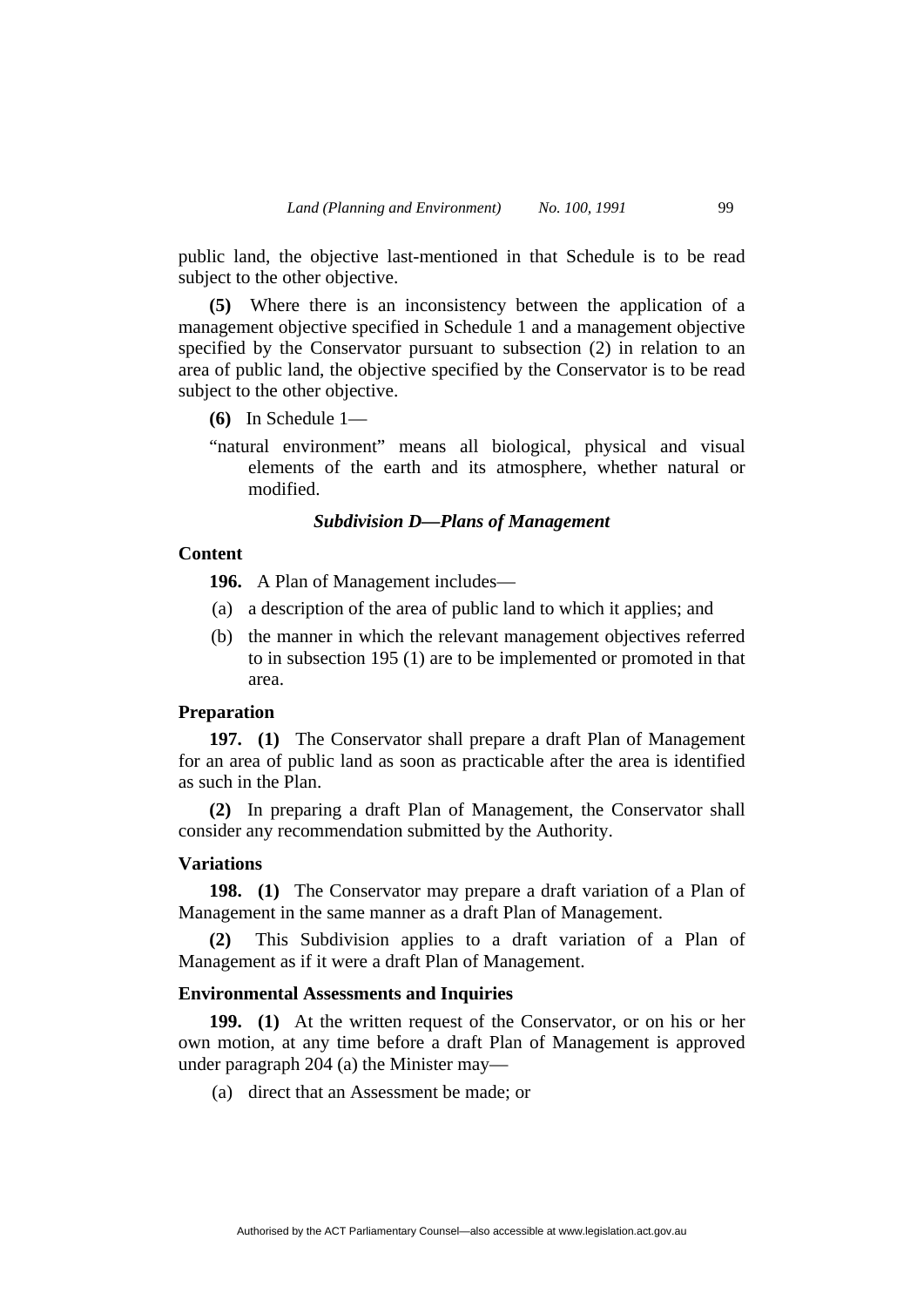(b) establish a panel to conduct an Inquiry;

about any aspect of the draft Plan.

**(2)** In preparing or revising a draft Plan of Management, the Conservator shall consider any relevant Assessment or the report of any relevant Inquiry.

## **Public consultation**

**200. (1)** This section applies to a draft Plan of Management for an area of public land where—

- (a) no corresponding preliminary draft Plan of Management for that area has been notified under section 19; or
- (b) where such a preliminary draft has been so notified—the first-mentioned draft Plan of Management differs significantly from that preliminary draft.

**(2)** The Conservator shall make copies of a draft Plan of Management to which this section applies available to an appropriate committee of the Legislative Assembly.

**(3)** The Conservator shall make copies of a draft Plan of Management to which this section applies available for public inspection during office hours at the places specified in a notice published in the *Gazette* and in a daily newspaper.

**(4)** A notice under subsection (3) shall include a statement inviting persons to submit written comments about the draft Plan of Management to the Conservator at a specified address and within a specified period of not less than 21 days from the date of the notice.

## **Revision**

**201.** The Conservator may revise a draft Plan of Management—

- (a) in consideration of any written comments received from any person about the draft Plan; or
- (b) to correct any formal error.

## **Submission to Minister**

**202.** The Conservator shall submit a draft Plan of Management (as revised under section 201) to the Minister for approval, together with—

 (a) a written report setting out the issues raised in any written comments submitted to the Conservator in relation to the draft; and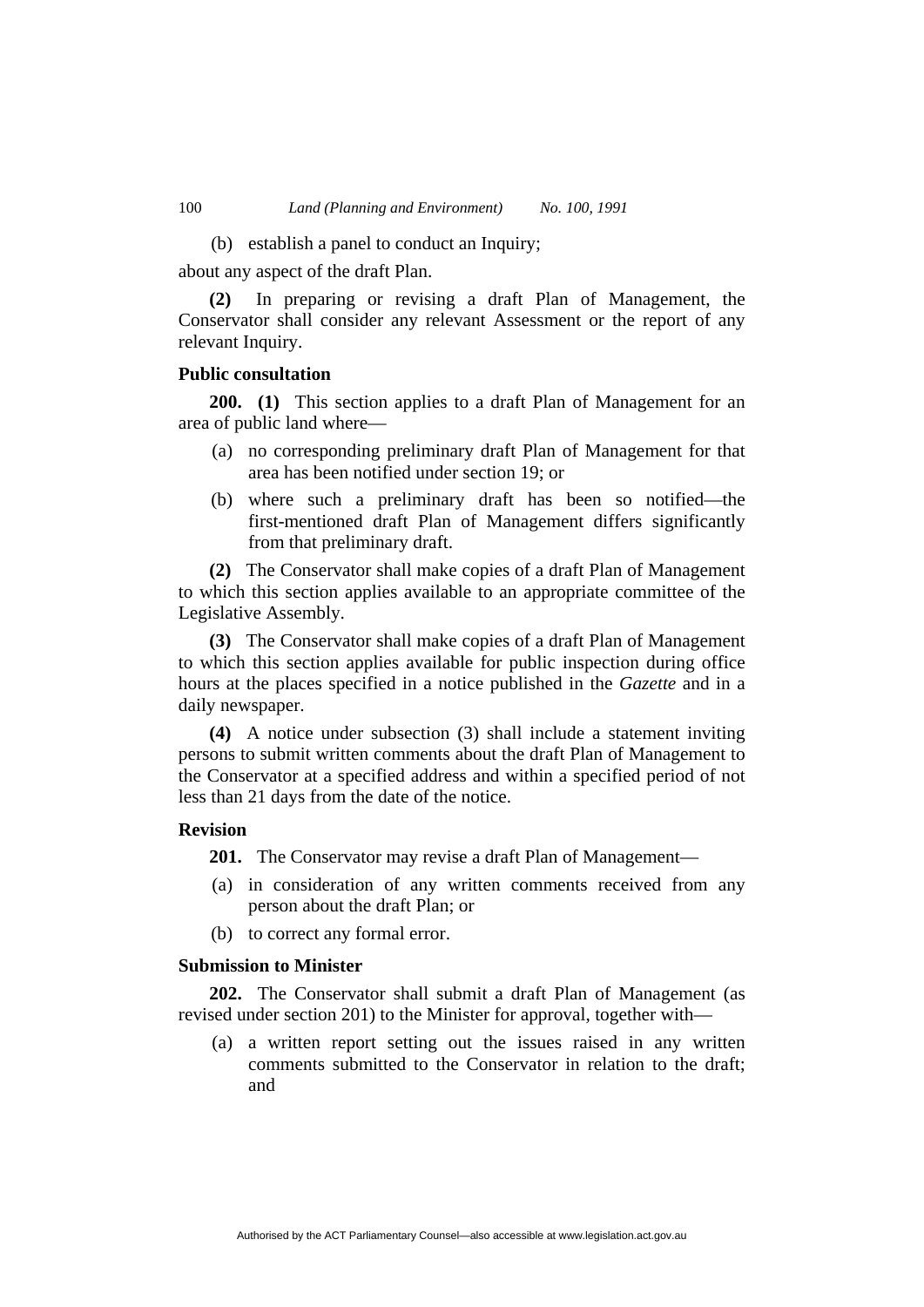(b) a written report about the Conservator's consultation with the public and with any other person or authority about the draft.

# **Consideration of Plan of Management by a Legislative Assembly committee**

**203.** Where the Conservator submits a draft Plan of Management to the Minister under section 202, the Minister shall, within 7 days of receiving the draft Plan forward—

- (a) a copy of the draft Plan;
- (b) a copy of the reports referred to in paragraphs 202 (a) and (b) relating to the draft Plan; and
- (c) all other documents relating to the draft Plan subitted to the Minister by the Conservator;

to an appropriate committee of the Legislative Assembly.

## **Minister's powers**

**204.** On receipt of a draft Plan of Management submitted under section 202 or 205 for approval, the Minister shall consider any recommendation relating to the draft by a committee of the Legislative Assembly that considers the draft under section 203 and—

- (a) by instrument, approve a Plan of Management in the form in which the draft is submitted; or
- (b) refer the draft to the Conservator together with any of the following written directions:
	- (i) to conduct further specified consultation;
	- (ii) to consider any revision suggested by the Minister;
	- (iii) to revise the draft in a specified manner;
	- (iv) to defer, by notice published in the *Gazette*, until a specified date or the occurrence of a specified event, the re-submission of the draft to the Minister;
	- (v) to withdraw the draft by notice published in the *Gazette*.

# **Referral back to the Conservator**

**205.** If the Minister refers a draft Plan of Management to the Conservator under paragraph 204 (b), the Conservator shall—

(a) comply with the Minister's directions;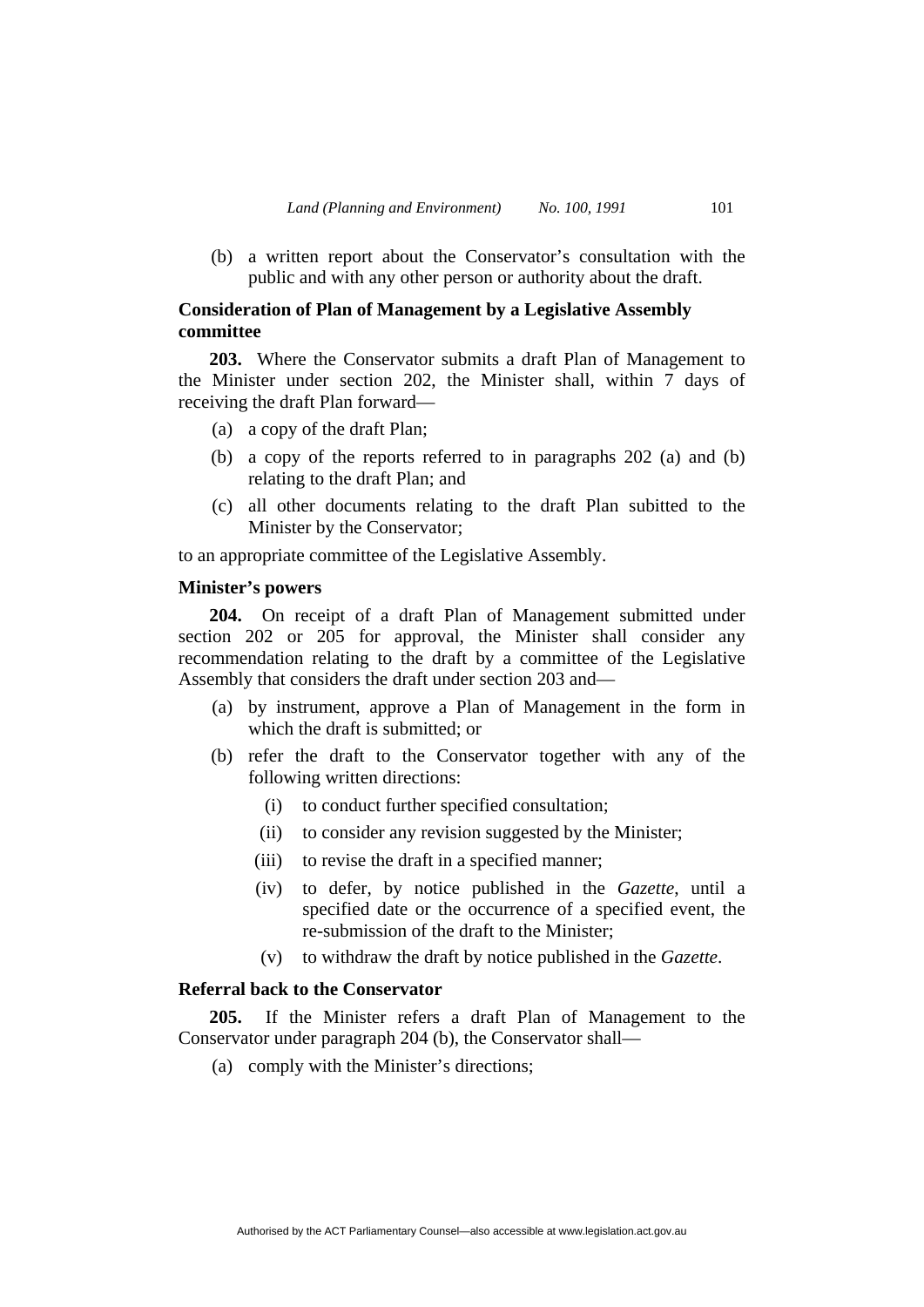- (b) if the Minister gives a direction under subparagraph 204 (b) (i) or (ii)—if the Conservator thinks fit, revise the draft Plan;
- (c) revise the draft to correct any formal error; and
- (d) re-submit the draft Plan of Management (as revised) to the Minister for approval together with a written report about the Conservator's compliance with the Minister's directions and about any revision of the draft under paragraph (c).

## **Notice of revival of deferred draft Plan of Management**

**206.** Where the Conservator, in compliance with a direction of the Minister under subparagraph 204 (b) (iv), defers a draft Plan of Management, on the date specified in the notice of deferral, or as soon as possible after the occurrence of the event specified in that notice, as the case requires, the Conservator shall cause to be published in the *Gazette*  and in a daily newspaper a notice stating that the draft is revived.

## **Notification, tabling, disallowance, date of effect**

**207. (1)** A Plan of Management, as approved by the Minister under section 204, is a disallowable instrument for the purposes of section 10 of the *Subordinate Laws Act 1989*.

**(2)** Notwithstanding paragraph 6 (1) (b) of the *Subordinate Laws Act 1989* in its application to the Plan of Management, a Plan of Management takes effect (subject to the remaining provisions of section 6 of that Act) on the expiration of 5 sitting days after it is laid before the Legislative Assembly, or on such later date as is specified in the Plan.

**(3)** Paragraph 6 (1) (c) and subsections 6 (7), (7A) and (7B) of the *Subordinate Laws Act 1989* apply to a Plan of Management as if the references in those provisions to 15 sitting days were references to 5 sitting days.

# *Subdivision E—Leases and licences*

## **Leases—generally**

**208. (1)** Except as provided by section 209, the Executive shall not grant a lease—

- (a) of public land; or
- (b) during the defined period—of land designated, in a draft variation of the Plan notified under section 19, to become public land.
- **(2)** In subsection (1)—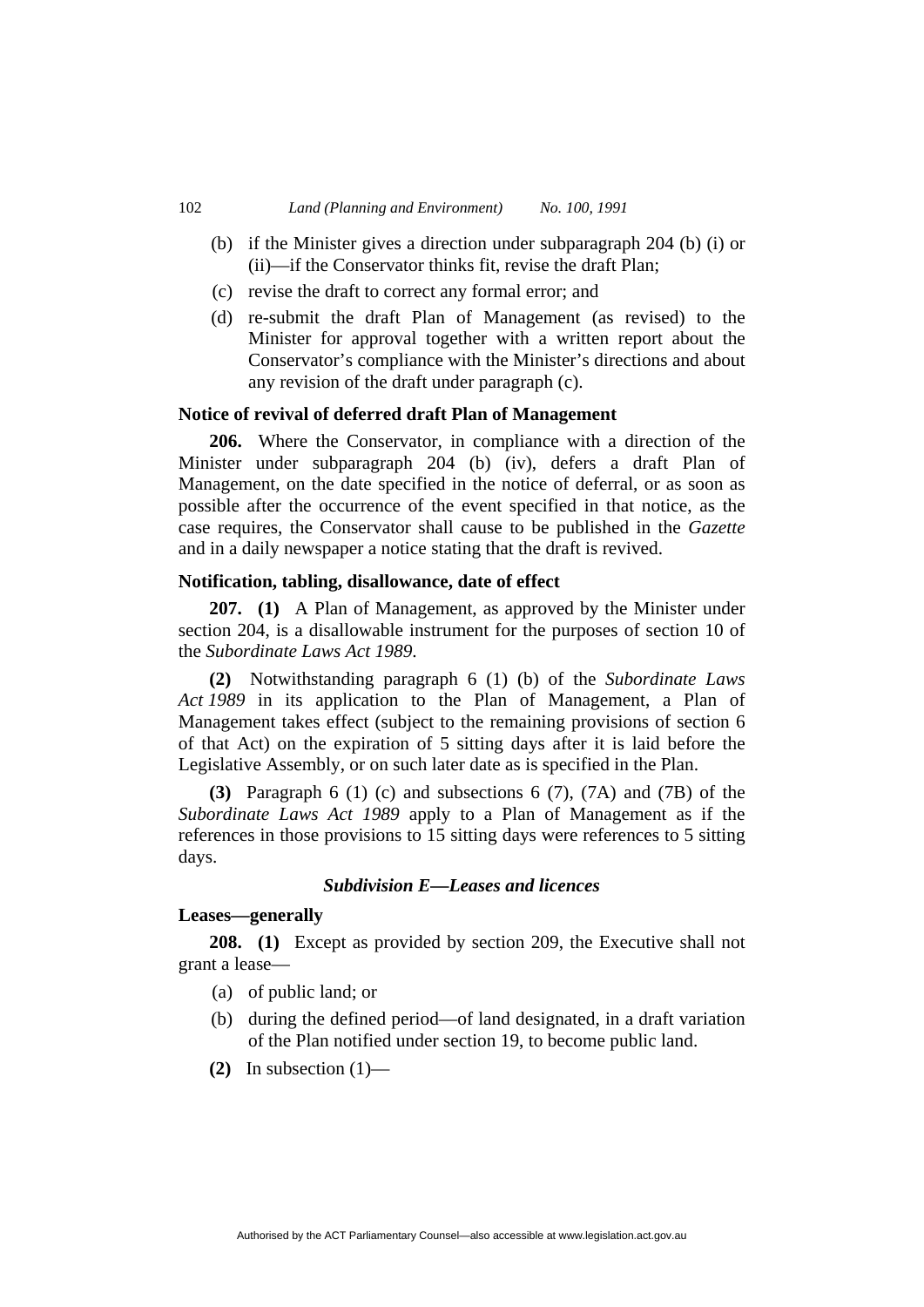"defined period", in relation to land designated, in a draft variation of the Plan, to become public land, means the period of interim effect, under Part II, of that draft variation.

# **Grant of leases**

**209. (1)** On the written recommendation of the Conservator, the Executive may, on behalf of the Commonwealth, grant a lease of an area, or part of an area, of public land except where that area is reserved under the Plan as a wilderness area.

**(2)** On the written recommendation of the Conservator, the Executive may, on behalf of the Commonwealth, during the defined period referred to in subsection 208 (2), grant a lease of an area, or part of an area, of land designated in a draft variation of the Plan to become public land except where it is proposed in that draft variation that the area be reserved as a wilderness area.

**(3)** Where the Minister grants a lease under this section, he or she shall cause—

- (a) a copy of the lease;
- (b) a statement of the amount (if any) paid for the grant of the lease; and
- (c) a copy of any agreement collateral to the lease;

to be laid before the Legislative Assembly within 5 sitting days after the day on which the lease is granted.

**(4)** The validity of a lease granted under this section is not to be taken to be affected by a failure to comply with subsection (3).

# **Licences**

**210. (1)** The Executive may, on the written recommendation of the Conservator, grant a licence to a person for purposes connected with the occupancy of public land.

**(2)** An application for a licence under subsection (1) shall—

- (a) be in writing signed by the applicant;
- (b) specify—
	- (i) the land in respect of which the licence is sought;
	- (ii) the period for which the licence is sought; and
	- (iii) the purposes for which it is proposed that the land should be used under the licence; and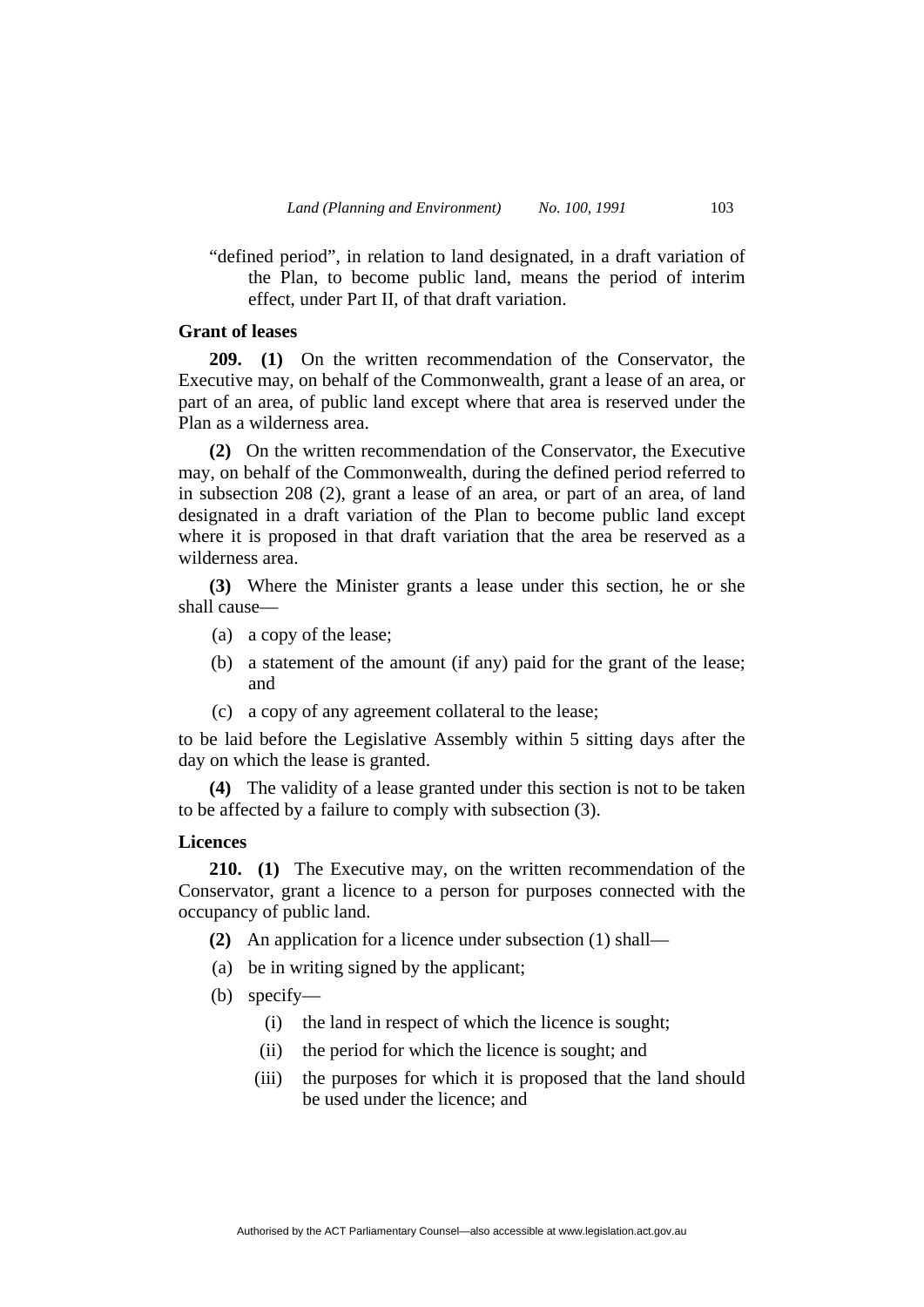- (c) be accompanied by the determined fee.
- **(3)** A licence under subsection (1) shall—
- (a) be in writing;
- (b) apply to the person to whom it is granted and to all other persons to whom it is expressed to apply;
- (c) specify the period for which it is granted; and
- (d) be subject to such conditions, if any, as one specified in the licence.

## **Miner's rights in respect of public land**

**211.** A miner's right may not be granted in respect of public land.

# *Division 6—Administrative review*

## **Notice of decisions**

- **212. (1)** Where the Executive makes a decision—
- (a) for the purposes of subsection  $167$  (3) that a person is not eligible to be a lessee under a lease included in a class of leases specified under paragraph 167 (1) (a);
- (b) refusing to consent under subsection 167 (5) to—
	- (i) the assignment or transfer of a lease;
	- (ii) the subletting of the land comprised in a lease or any part of it; or
	- (iii) a lessee parting with possession of the land comprised in a lease or any part of it;
- (c) to terminate, under subsection 170 (1), the right of a person to the grant of a lease;
- (d) refusing to grant a further lease of Territory Land under section 171 or 172;
- (e) determining the amount payable under section 184 in respect of the increase in the value of a lease that would result from a proposed variation of the lease;
- (f) to terminate a lease under subsection 188 (1); or
- (g) to terminate a licence under subsection 188 (3);

the Executive shall, within 28 days of the decision, cause a notice in writing of the decision to be given to the applicant, lessee, licensee or person entitled, as the case requires.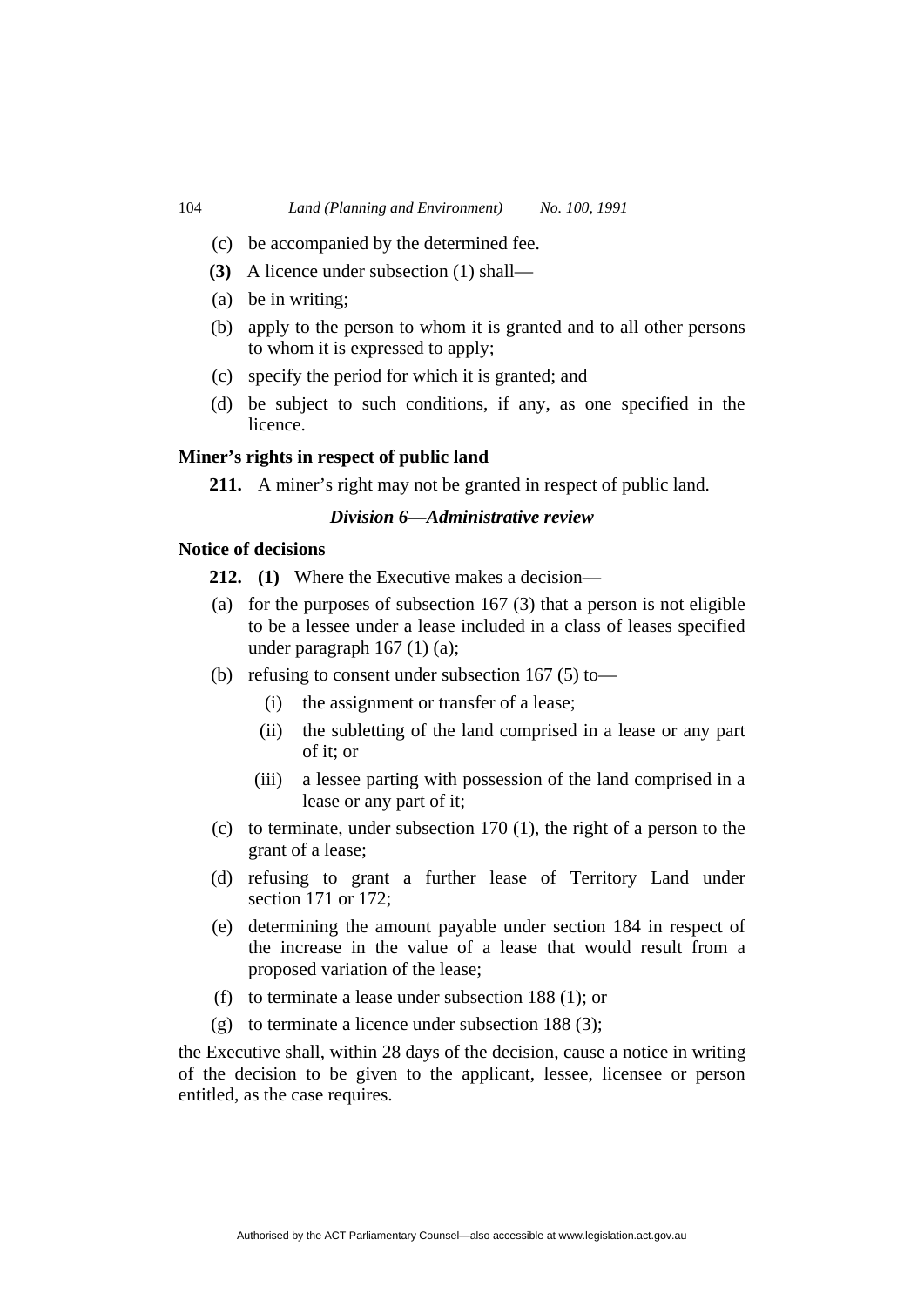- **(2)** Where the Minister makes a decision—
- (a) under subsection 177 (3) confirming a variation of rent, or setting a variation of rent aside and substituting another variation;
- (b) under section 174 determining the value of improvements;
- (c) refusing to authorise, under subsection 178 (1), the payment of an amount in respect of the surrender or termination of a lease;
- (d) refusing to issue, under subsection 179 (1), a certificate that a building and development provision of a lease has been fully complied with; or
- (e) refusing to consent, under subsection 180 (2), to a legal or equitable assignment or transfer of a lease or an interest in a lease;

he or she shall, within 28 days of the day of the decision, cause a notice in writing of the decision to be given to the lessee, former lessee or applicant, as the case requires.

- **(3)** A notice under subsection (1) or (2) shall—
- (a) include a statement to the effect that, subject to the *Administrative Appeals Tribunal Act 1989*, an application may be made to the Australian Capital Territory Administrative Appeals Tribunal for a review of the decision; and
- (b) except where subsection 26 (11) of that Act applies—include a statement to the effect that the person to whom the notice is given may request a statement pursuant to section 26 of that Act.

**(4)** The validity of a decision referred to in subsection (1) or (2) is not to be taken to be affected by a failure to comply with subsection (3).

## **Review by Tribunal**

**213.** Application may be made to the Tribunal for a review of a decision referred to in subsection 212 (1) or (2).

# *Division 7—Miscellaneous*

## **Lessee may surrender lease wholly or in part**

**214. (1)** A person who holds a lease of Territory Land may, at any time, with the consent of the Executive, surrender the lease or any part of the land comprised in the lease.

**(2)** The Executive may agree to accept the surrender of a lease, or part of the land comprised in a lease, under subsection (1) either unconditionally or subject to such conditions as the Executive considers appropriate.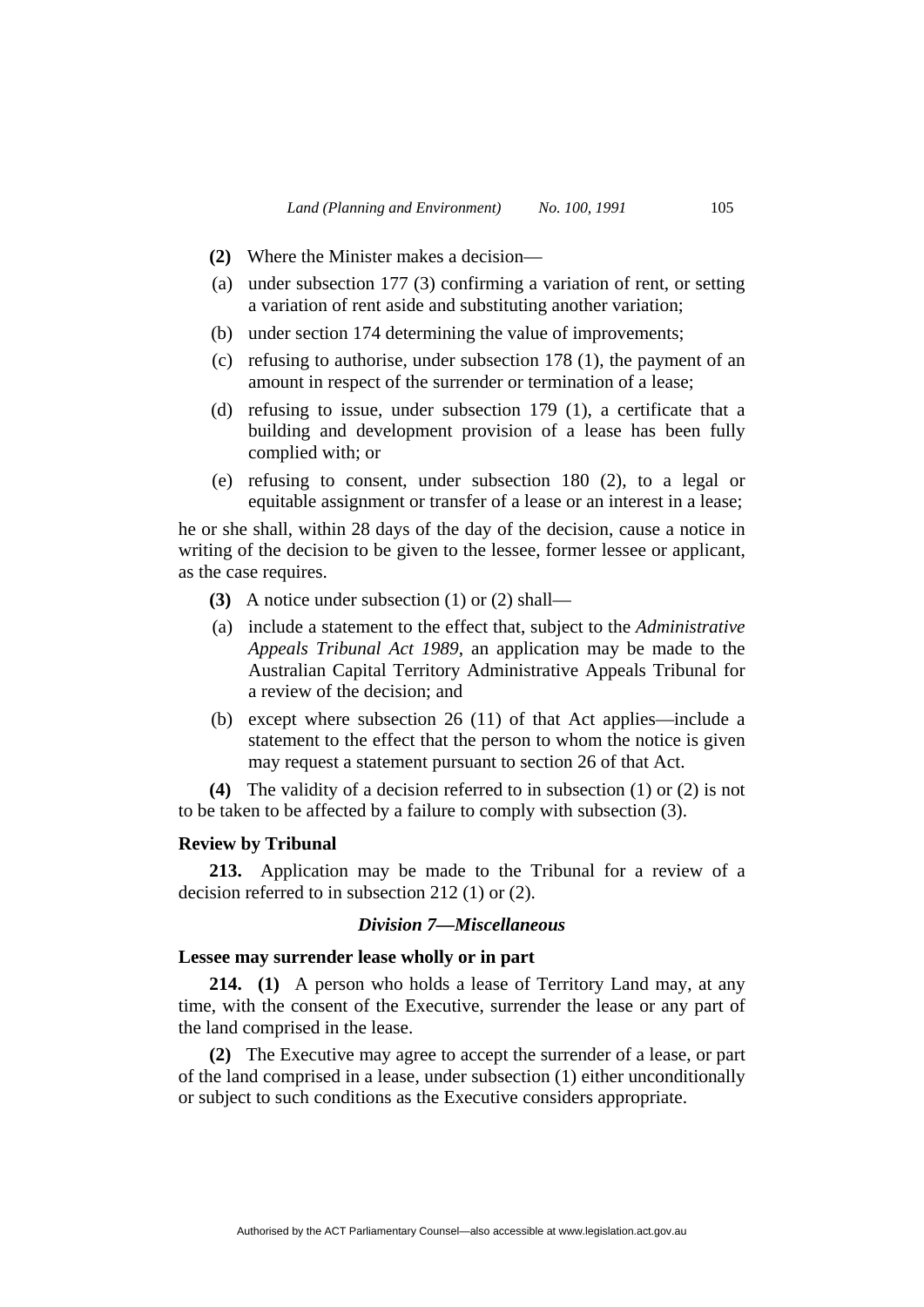**(3)** The surrender of a lease, or of part of the land comprised in a lease, shall not entitle the lessee to a refund or remission of any rent already paid or due.

## **Reduction of rent and relief from provisions of lease**

**215. (1)** The Executive may, in respect of any period, whether commencing before, at or after the commencement of this section, or whether commencing before, at or after the giving of the approval, approve of—

- (a) a reduction of the rent payable under a lease of Territory Land or of the amount payable in respect of any occupation of Territory Land; or
- (b) the grant of relief, to a lessee or occupier of Territory Land, from compliance, wholly or in part, with any provision to which his or her lease or occupation is subject;

and thereupon the liability or obligation of the lessee or occupier under the lease, or in respect of his or her occupation, shall, in respect of that period, be discharged to the extent of the reduction or grant of relief approved.

**(2)** Any grant of relief approved pursuant to subsection (1) may be unconditional or subject to such conditions as the Executive considers appropriate.

**(3)** Where the Executive approves a grant of relief to a lessee or occupier under subsection (1), it shall cause to be sent by post or delivered to the lessee or occupier a memorandum specifying the reduction of rent or other grant of relief it has approved.

# **Access to leased land from public roads and carparks**

**216. (1)** Where the Executive grants a lease of Territory Land on behalf of the Commonwealth, it shall at all times during the term of the lease give the lessee—

- (a) direct access to the leased land from a public road or public carpark; or
- (b) access to the leased land from a public road or public carpark by means of an access road or track, or by other means, that the lessee may use without charge and for all purposes at any hour of the day or night.

**(2)** A means of access to leased land provided by the Executive pursuant to paragraph (1) (b) shall not interfere with any building, garden or stock yard on the land at the time the means of access is provided and the

Authorised by the ACT Parliamentary Counsel—also accessible at www.legislation.act.gov.au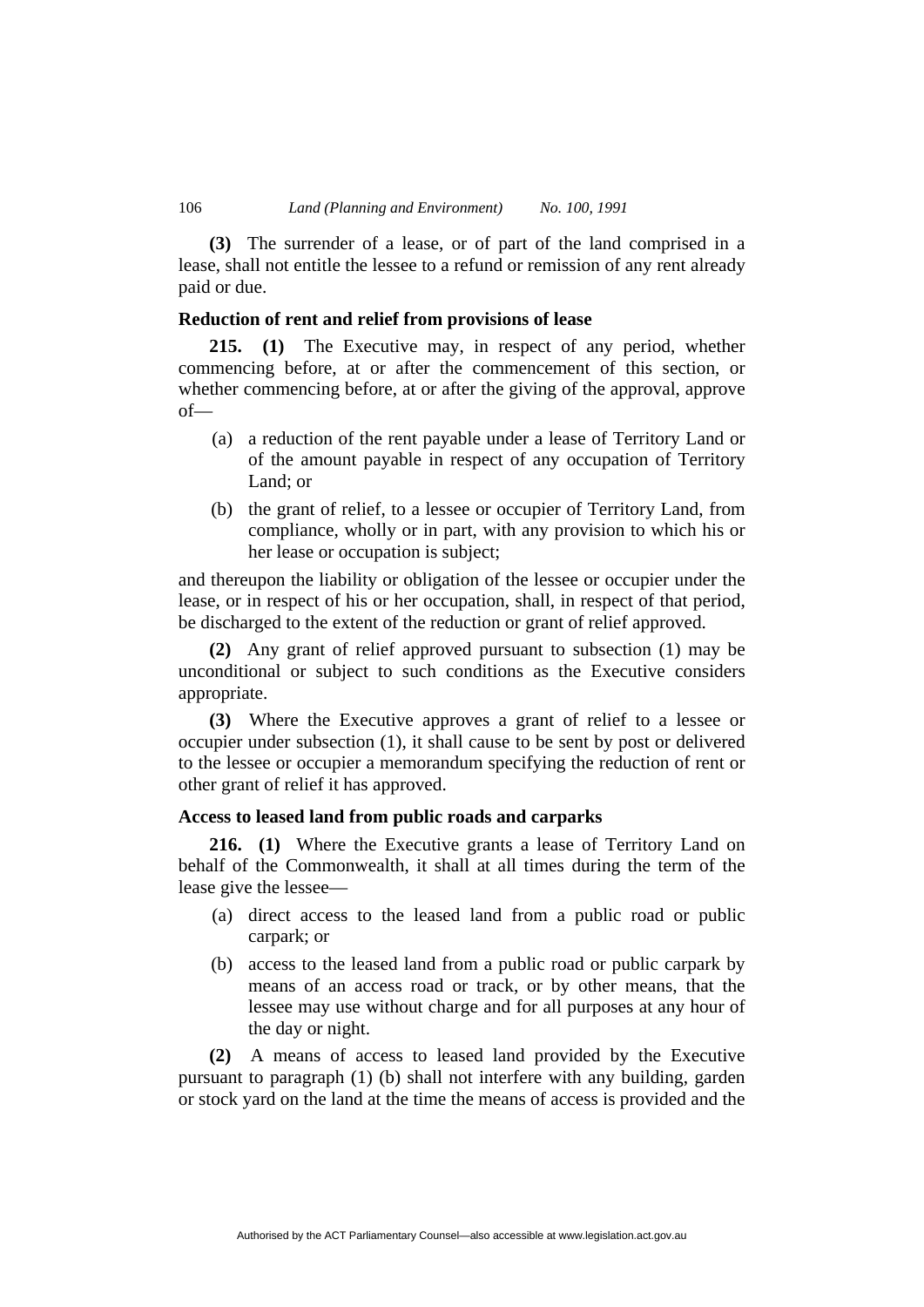means of access shall be so located as to cause as little damage or inconvenience to the lessee as possible.

# **Licences in respect of land that is not public land**

**217. (1)** A person may apply to the Executive for a licence to occupy or use an area of unleased Territory Land that is not public land.

- **(2)** An application under subsection (1) shall—
- (a) be in writing signed by the applicant;
- (b) specify—
	- (i) the land in respect of which the licence is sought;
	- (ii) the period for which the licence is sought; and
	- (iii) the purposes for which it is proposed that the land should be used under the licence; and
- (c) be accompanied by the determined fee.

**(3)** On receiving an application under subsection (1) the Executive may grant the applicant a licence to occupy or use the land specified in the application for the purposes and period specified in the application.

- **(4)** A licence under subsection (1) shall—
- (a) be in writing;
- (b) apply to the person to whom it is granted and to all other persons to whom it is expressed to apply;
- (c) specify the period for which it is granted; and
- (d) be subject to such conditions, if any, as are specified in the licence.

# **Reservation of minerals**

**218.** A reservation of minerals contained in a lease of Territory Land shall be read as a reservation of all minerals and mineral substances in or on the land, including gold, silver, copper, tin, other metals, ores and substances containing metals, gems, precious stones, coal, limestone, shale, mineral oils, valuable earths and substances, stone, clay, gravel and sand.

## **Rights to extract minerals**

**219. (1)** The Executive may, by a lease or other agreement, grant a person the right to extract minerals from specified Territory Land.

**(2)** The provisions of a lease or other agreement entered pursuant to subsection (1) shall be such provisions as are agreed between the parties.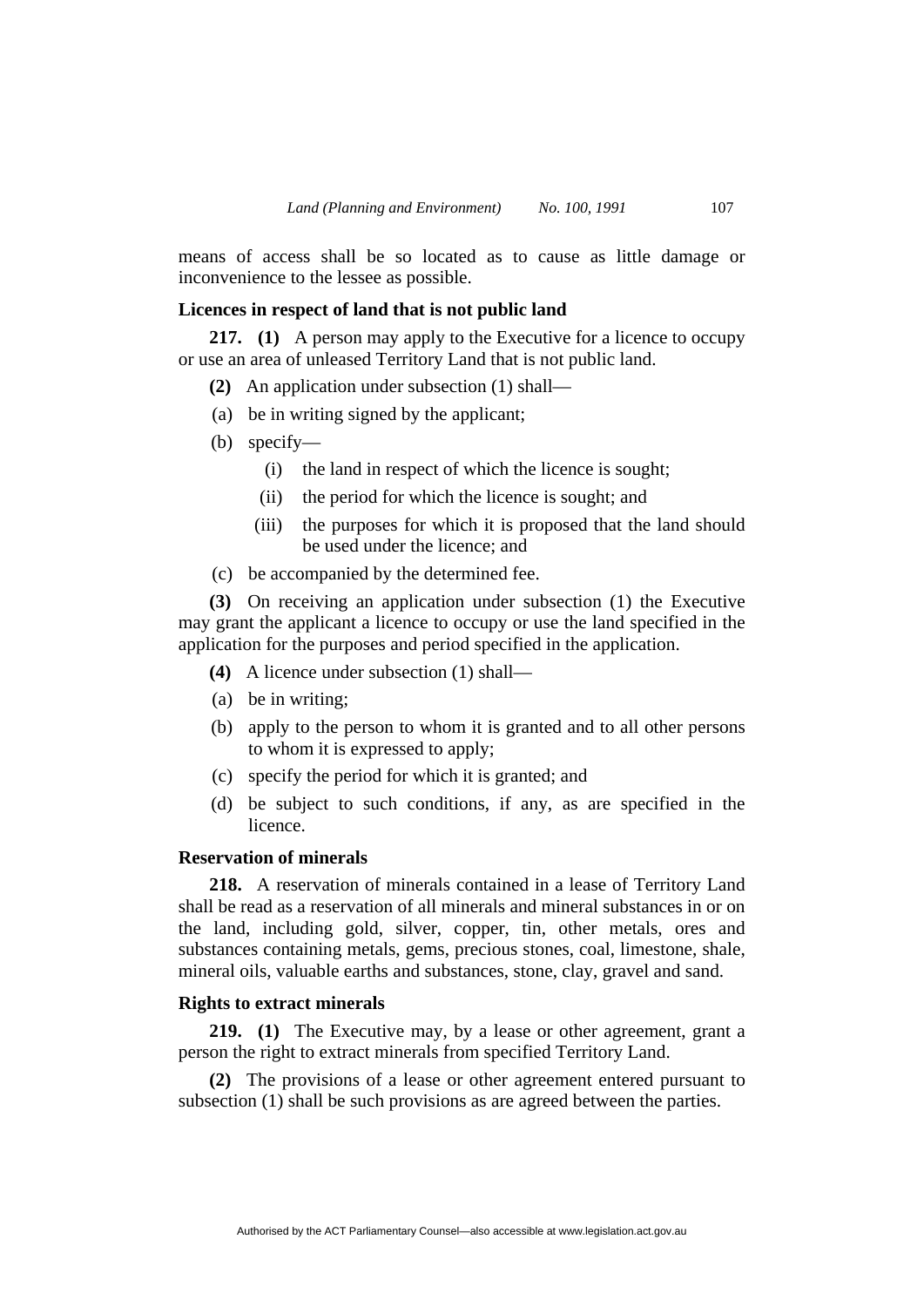#### **Access to lease documents and development agreements**

**220. (1)** Subsection 11 (2) of the *Freedom of Information Act 1989* does not apply to a document that is—

- (a) a lease;
- (b) a variation of a lease; or
- (c) a renewal of a lease;

where the document became a document of a Commonwealth agency before 1 January 1977.

- **(2)** A document that is—
- (a) a lease;
- (b) a variation of a lease; or
- (c) a renewal of a lease;

shall be deemed not to be an exempt document for the purposes of the *Freedom of Information Act 1989*.

**(3)** A reference in this section to a lease shall be read as a reference to a lease of Territory Land.

## **False statements**

**221.** A person shall not make to—

- (a) the Executive;
- (b) a Minister;
- (c) a public servant; or
- (d) an agent of the Executive or a Minister;

a statement, either orally or in writing, in connection with an application for the grant, or a variation, of a lease of Territory Land that is, to the knowledge of the person, false or misleading in a material particular.

Penalty: \$200.

## **PART VI—APPROVALS AND ORDERS**

#### *Division 1—Preliminary*

## **Interpretation**

**222. (1)** In this Part, unless the contrary intention appears—

"application" means an application to conduct a controlled activity; "approval" means—

(a) an approval under section 230, 240 or 241; or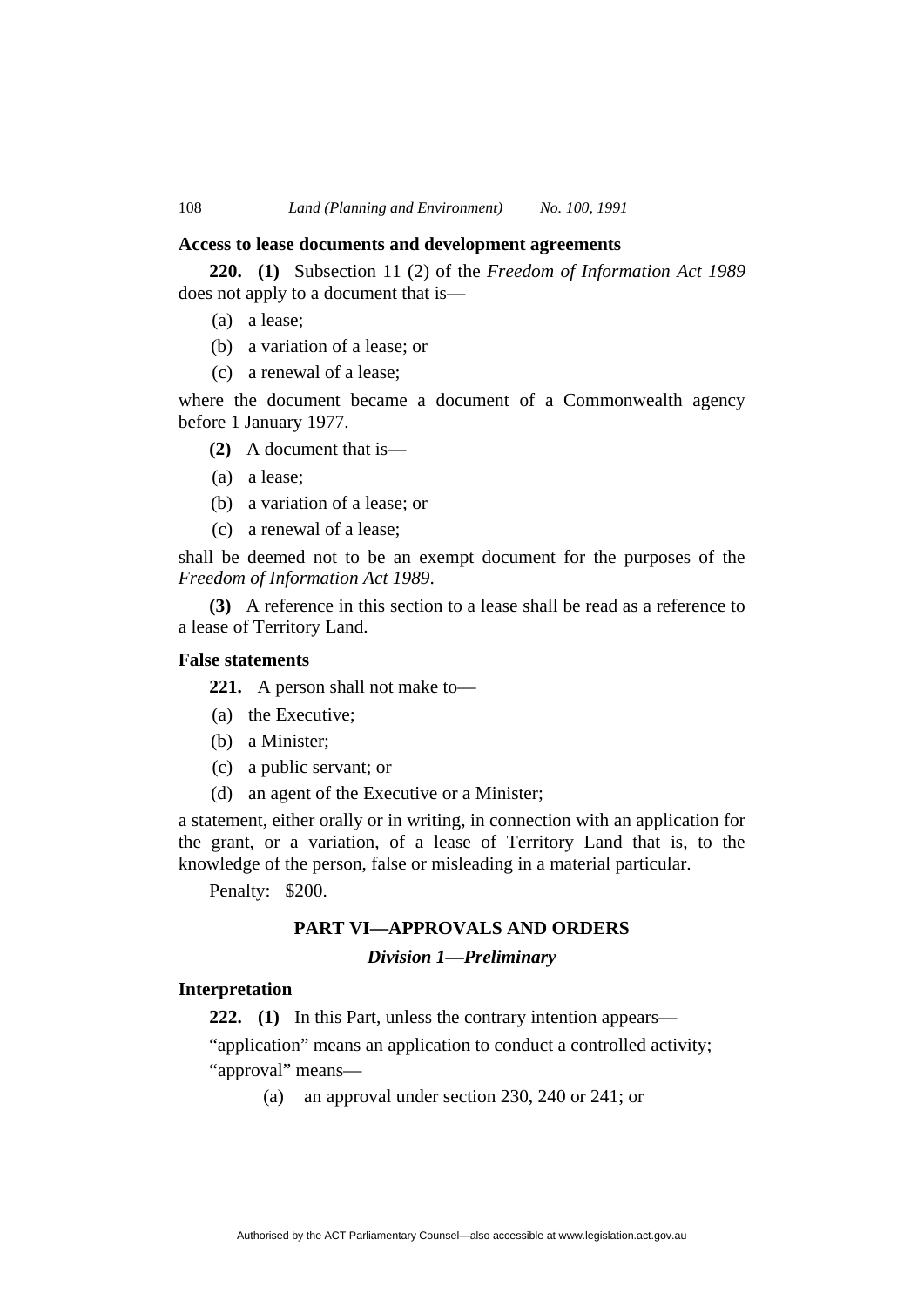(b) a decision under another Act that is declared by that Act to be an approval for the purposes of this Part;

"building work" has the same meaning as in the *Building Act 1972*;

"lease" and "lessee" have the same respective meanings as in Part V;

"objection" means an objection under section 235 or 237, as the case requires;

# "order" means—

- (a) an order under section 256; or
- (b) a decision under another Act that is declared by that Act to be an order for the purposes of this Part;
- "prescribed period" means such period as is specified in, or ascertained in accordance with, the regulations.

**(2)** A reference in this Part to the Executive is to be read as including a reference to a Minister acting on behalf of the Executive.

**(3)** A reference in this Part to the variation of a lease is to be read as including a reference to the surrender of a lease and the grant of a new lease to the same lessee over land—

- (a) that is the whole or part of the land comprised in the surrendered lease; and
- (b) that is not defined land within the meaning of Subdivision D of Division 3 of Part II;

subject to provisions that differ from those of the surrendered lease.

**(4)** Division 4 does not apply in relation to a controlled activity specified in item 2 or 3 of Schedule 4.

## **Relationship—controlled activities and concurring authorities**

**223.** For the purposes of this Part, an authority specified as a concurring authority in an item in Schedule 4 is a concurring authority in respect of the controlled activity specified in that item.

## *Division 2—Approvals*

## *Subdivision A—Preliminary*

#### **Interpretation**

**224.** In this Division, a reference to a controlled activity is to be read as not including a reference to a controlled activity specified in Schedule 5 or declared under another Act to be a controlled activity for the purposes of that Schedule.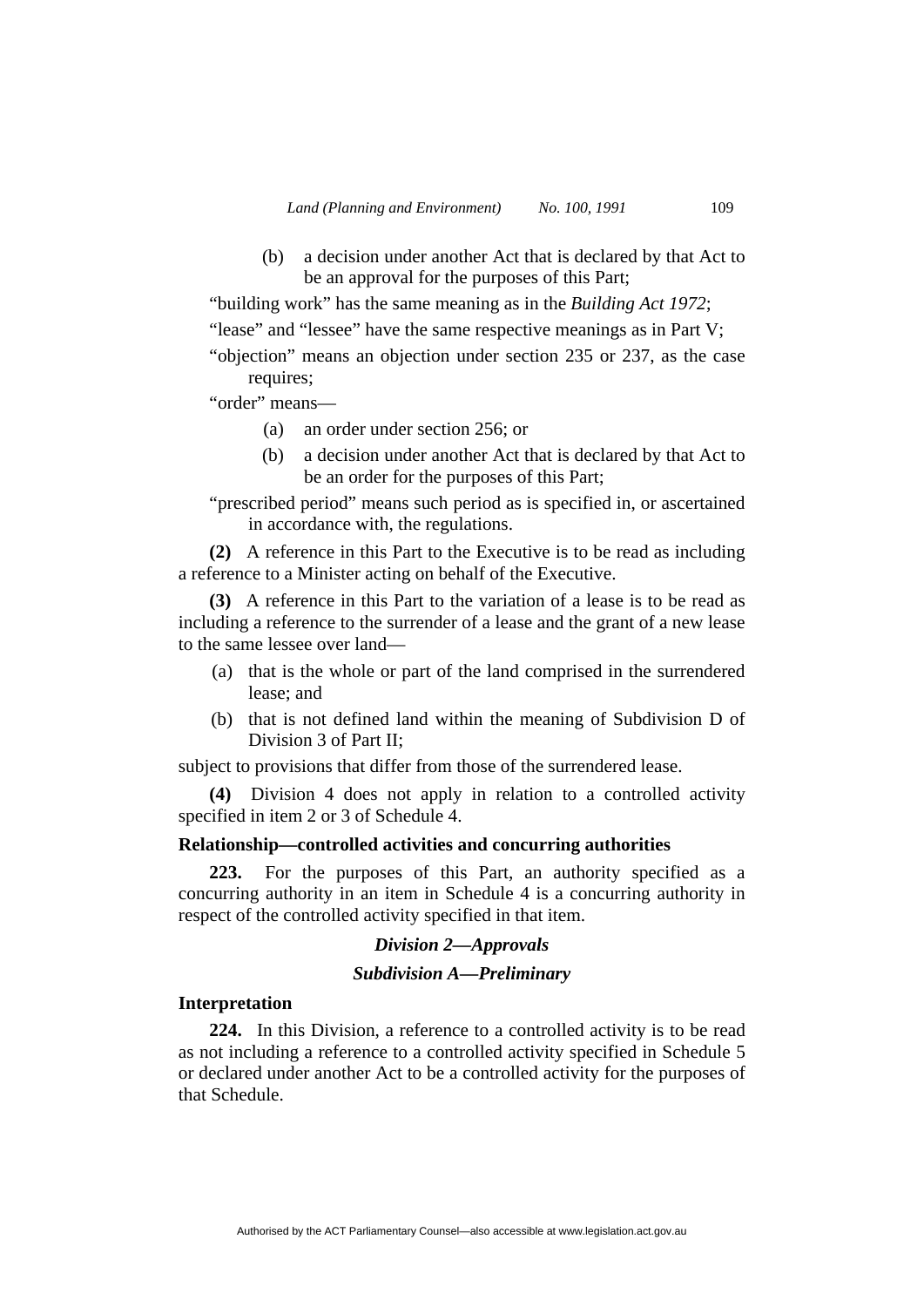#### *Subdivision B—General*

## **Offence—controlled activities**

**225. (1)** A person who, without reasonable excuse, conducts—

- (a) a controlled activity specified in Schedule 4; or
- (b) an activity declared under another Act to be a controlled activity for the purposes of that Schedule;

other than in accordance with an approval, is guilty of an offence punishable, on conviction, by a fine not exceeding the amount specified in that Schedule in relation to that activity.

**(2)** A Territory authority shall not, without reasonable excuse, conduct a controlled activity except in accordance with an approval.

## **Application to conduct controlled activities**

**226. (1)** An application for approval to conduct a controlled activity shall—

- (a) be in a form made available by the Minister;
- (b) set out, or be accompanied by, such information relating to the controlled activity as is required by the form;
- (c) be executed by the applicant;
- (d) be lodged with the Minister; and
- (e) be accompanied by the determined fee.

**(2)** An application made by a person who is not the lessee of the place to which the application relates shall be executed by the lessee of that place.

- **(3)** The Minister may, before giving notice under section 229—
- (a) at the request of the applicant—make an alteration to an application or correct a formal error; or
- (b) of his or her own motion—correct a formal error in an application.

**(4)** Where the Minister makes an alteration or a correction under subsection (3), the Minister may, if the applicant is not the lessee of the place to which the application relates, require the applicant to notify the lessee of the place to which the application relates of an alteration or correction made under that subsection and to make a declaration that notice has been given.

#### **Register of applications, approvals and orders**

**227. (1)** The Minister shall keep a register of—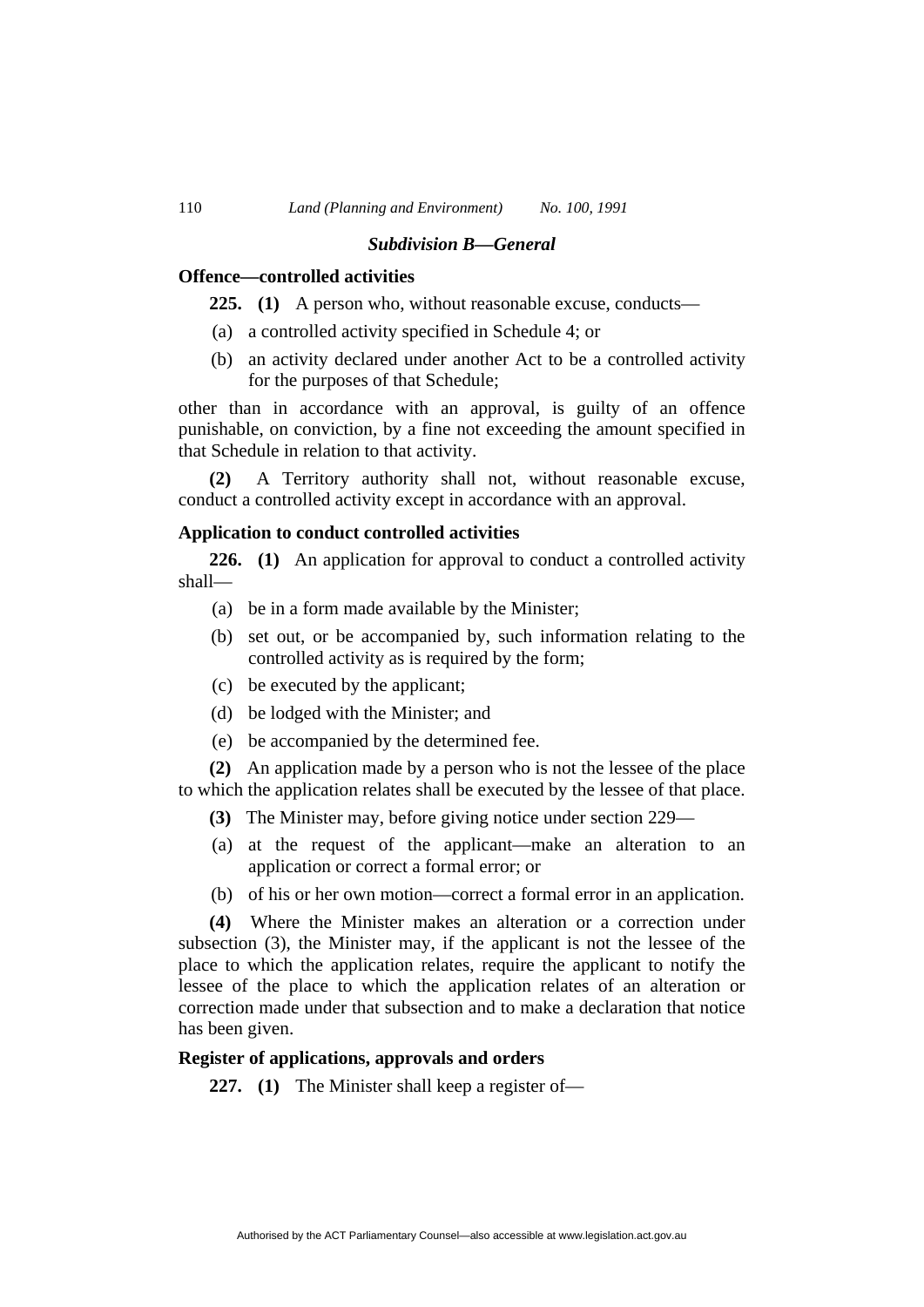- (a) each alteration or correction to an application made pursuant to subsection 226 (3);
- (b) each application that has not been withdrawn, or that is not to be taken to have been withdrawn and in respect of which the period for making an application under section 275 or 276 has not expired;
- (c) each approval in respect of which the period for making an application under section 275 or 276 has not expired;
- (d) each approval, for the period for which it remains in force; and
- (e) each order, for the period for which it remains in force.
- **(2)** A person may, during office hours—
- (a) inspect the register; and
- (b) on payment of the determined fee, make copies of, or take extracts from, the register or any part of a document relevant to an application.

## **Restrictions on inspection of applications**

**228. (1)** An applicant for approval to conduct a controlled activity may apply in writing to the Minister for a part of any copy of the application to be excluded from being made available to the public or for public inspection.

**(2)** The Minister may approve or refuse to approve an application under subsection (1).

**(3)** If, on application being made under subsection (1), the Minister is satisfied that—

- (a) a part of an application to conduct a controlled activity contains information related to the personal or business affairs of a person, being information—
	- (i) supplied to the Minister in confidence;
	- (ii) the publication of which would disclose a trade secret; or
	- (iii) the disclosure of which would, or would reasonably be expected to, adversely affect a person in respect of the lawful business affairs of that person; and
- (b) it would not be in the public interest for that part to be published;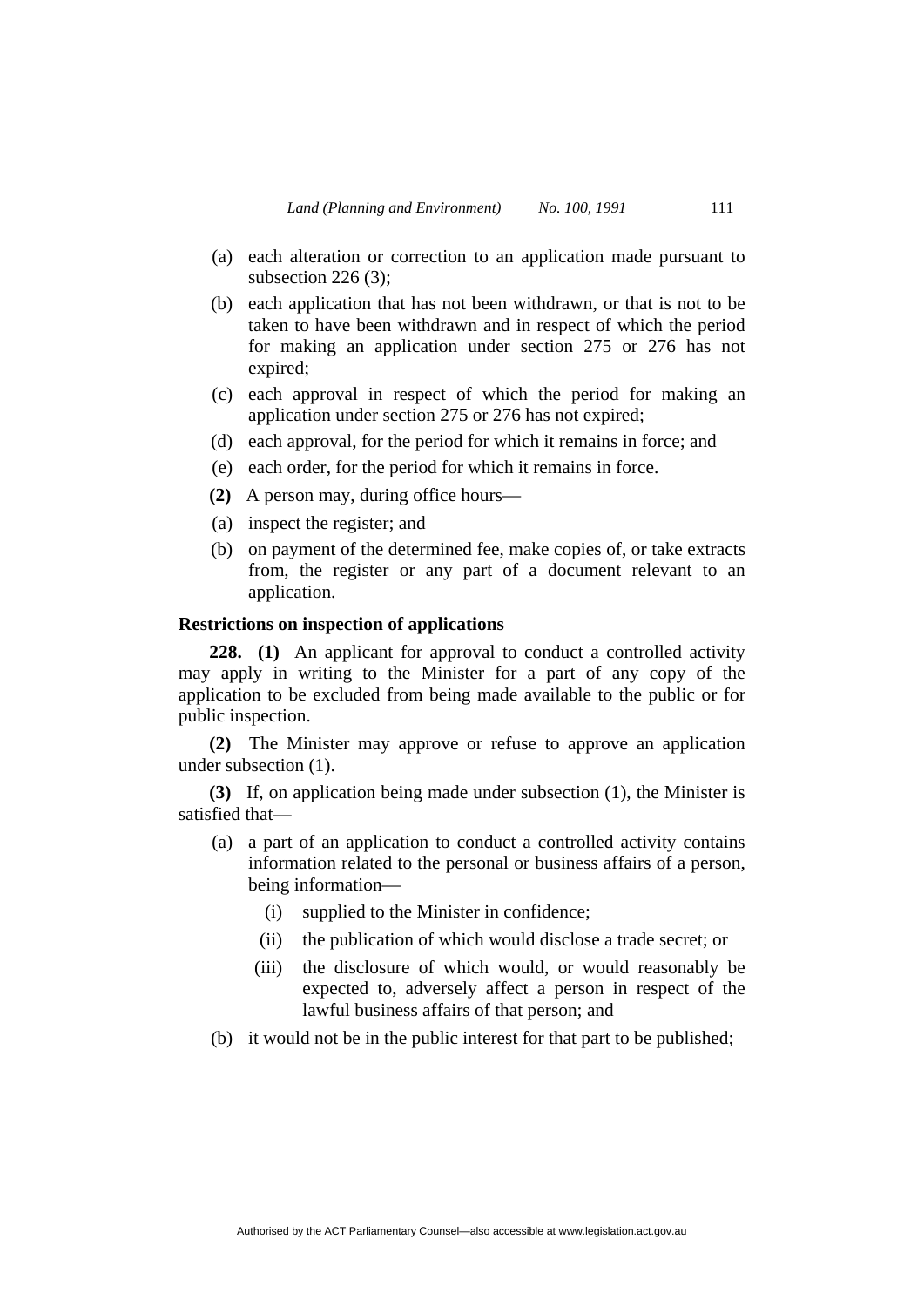the Minister shall cause that part to be excluded from any copy of the application to conduct the controlled activity made available to the public or for public inspection.

**(4)** Where a part of an application is excluded from the copies of that application made available to the public or for public inspection, each copy shall include a statement to the effect that an unspecified part of the application has been excluded for the purpose of protecting the confidentiality of information included in that part.

# **Notice of application**

**229. (1)** The Minister shall—

- (a) if a place adjoining the place to which an application relates—
	- (i) is occupied—give notice by post of the making of the application to the lessee of each adjoining place at the address of the adjoining place; or
	- (ii) is unoccupied—give notice by post to the lessee of the adjoining place at the address of the lessee last known to the Minister;
- (b) publish notice of the making of each application in a daily newspaper; and
- (c) forward a copy of the application to each concurring authority in relation to the controlled activity to which the application relates.
- **(2)** Paragraphs (1) (a) and (b) do not apply if—
- (a) in the opinion of the Minister, the number of places adjoining the place to which the application relates is such that it would be impractical to give notice by post to the lessee of each place; or
- (b) the Plan specifies circumstances in which persons are not entitled to apply for review of decisions referred to in this Part.

**(3)** The Minister shall, if the application is to conduct a controlled activity specified in item 2 or 3 of Schedule 4, give notice in writing of the making of the application to each person having an estate or interest in the place to which the application relates (being an estate or interest that is registered under the *Real Property Act 1925*).

- **(4)** The Minister—
- (a) shall forward to the Heritage Council for comment a copy of each application affecting the requirements specified in the Heritage Places Register or an interim Heritage Places Register for the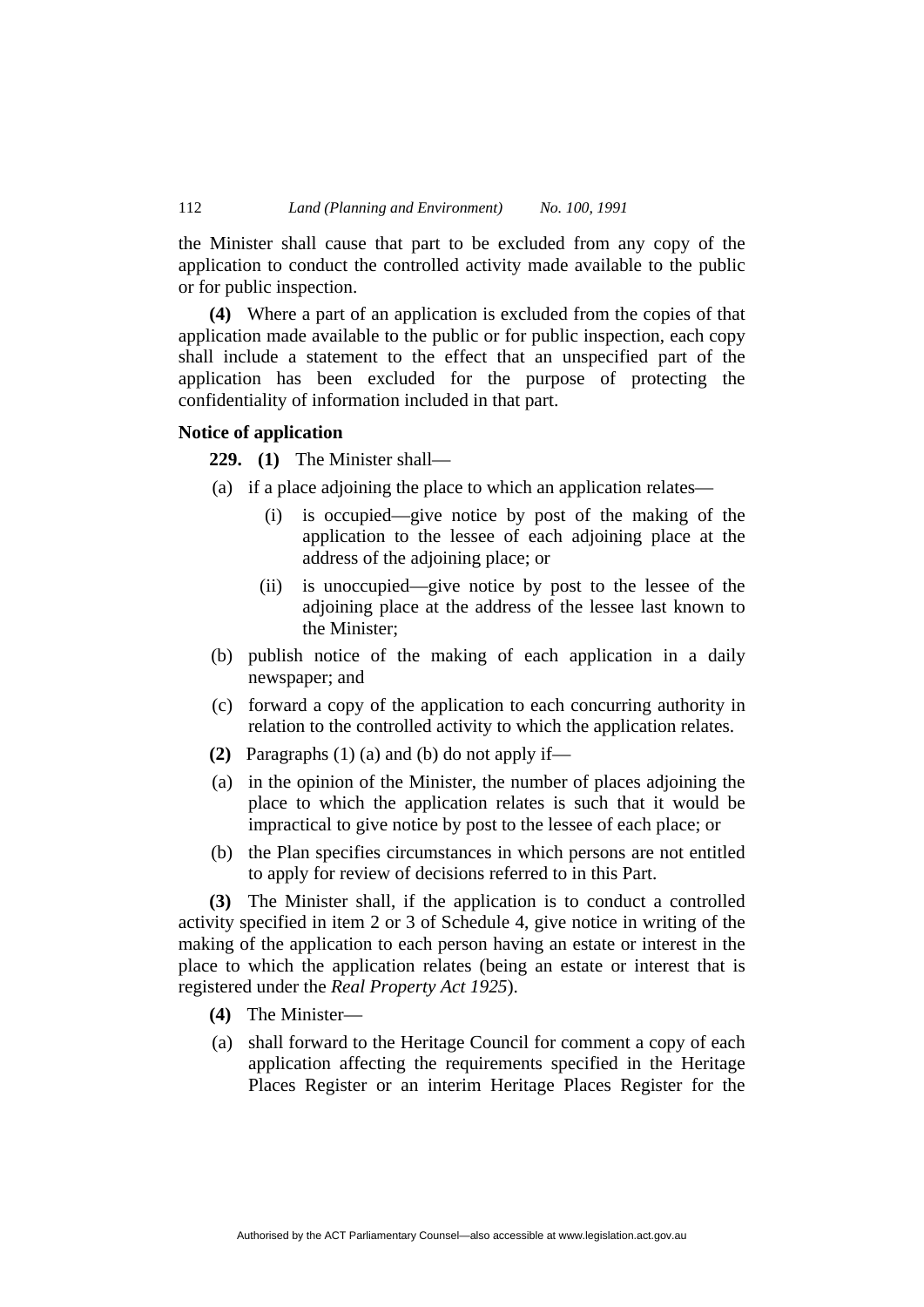conservation of the heritage significance of places specified in the Register; and

 (b) may forward a copy of an application to any other person or body for comment.

**(5)** An applicant shall erect a sign in a conspicuous place in or on the place to which his or her application relates.

- **(6)** A sign erected under subsection (5) shall—
- (a) be in a form approved by the Minister; and
- (b) specify the nature of the controlled activity proposed to be conducted in or on that place.

**(7)** A reference in subsection (1) to a lessee is to be read as a reference to the person registered as lessee in the Register Book kept under the *Real Property Act 1925* in relation to the place to which the application relates.

**(8)** The regulations may prescribe circumstances in which the provisions of—

- (a) subsection (1); or
- (b) paragraph  $(1)$  (a) or (b);

need not be complied with.

## **Approvals**

**230. (1)** The Minister may approve or refuse to approve an application to conduct a controlled activity.

**(2)** The Minister shall not give an approval in terms inconsistent with the lease of the land to which the application relates.

**(3)** The Minister shall not approve an application without first obtaining the concurrence of each concurring authority in respect of the controlled activity to which the application relates.

**(4)** If the Minister fails to make a decision on an application before the expiration of the prescribed period, the Minister is to be taken to have refused to approve the application.

**(5)** Notwithstanding subsection (4), the Minister may approve an application at any time during the period commencing on the expiration of the prescribed period and ending on the expiration of the last day on which application may be made to the Tribunal for a review of a decision to refuse to approve the application.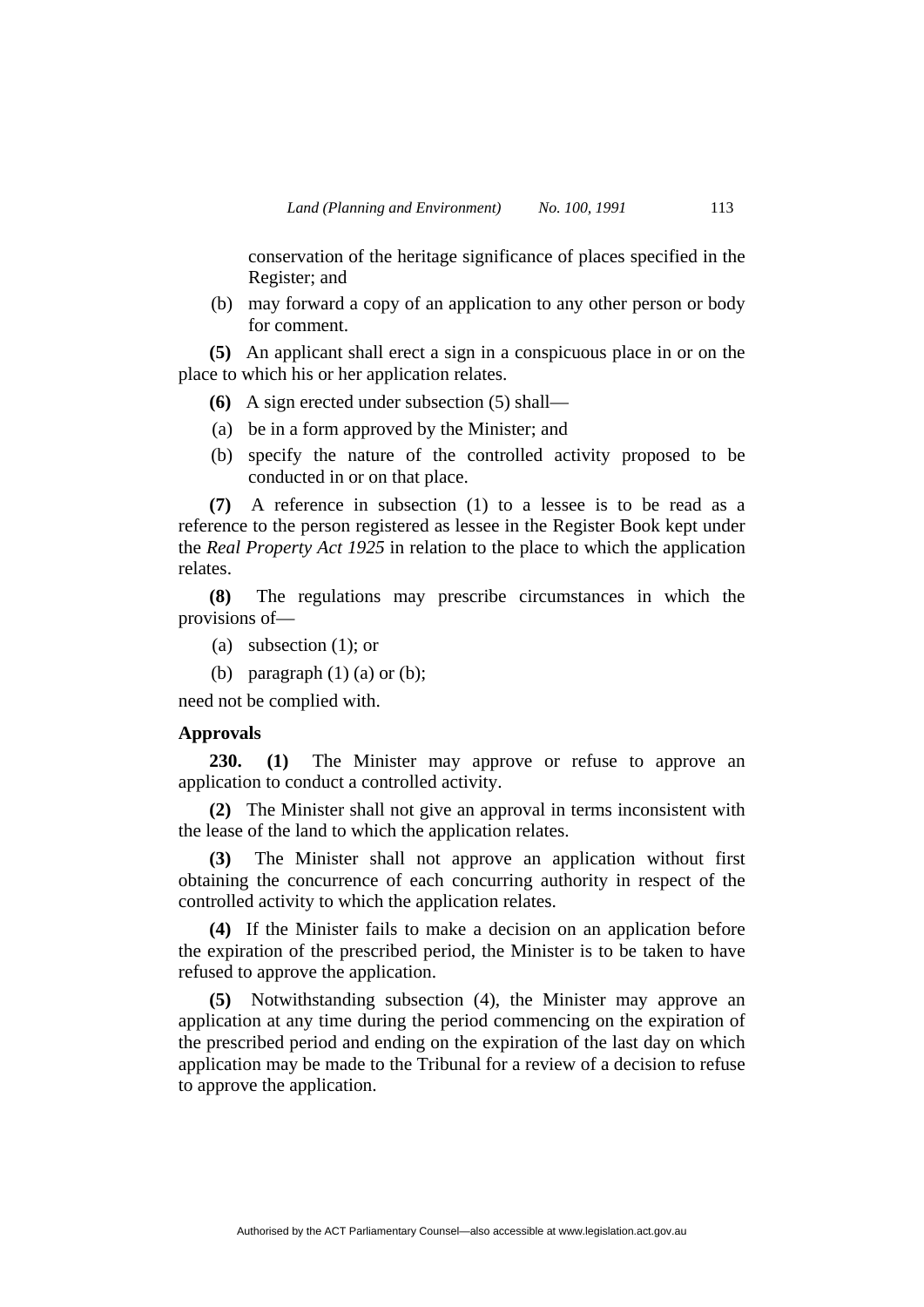**(6)** Subsection (2) does not apply in relation to an approval to conduct a controlled activity specified in item 2 or 3 of Schedule 4.

## **Matters to be considered**

**231. (1)** Before approving or refusing to approve an application, the Minister shall—

- (a) consider—
	- (i) any comments of a person or body to which the application has been referred for comment;
	- (ii) each objection or other submission the Minister has received in relation to the application which has not been withdrawn;
	- (iii) a preliminary assessment under Division 2 of Part IV, or a report under section 128; and
	- (iv) any Assessment made, or the report of any Inquiry conducted, in relation to the controlled activity to which the application relates; and
- (b) in the case of an application to conduct a controlled activity affecting the requirements for the conservation of the heritage significance of an Aboriginal place included in the Heritage Places Register or an interim Heritage Places Register—take all reasonable steps to consult with, and consider the views of, any relevant Aboriginal organisation.
- **(2)** In paragraph (1) (b)—
- "Aboriginal place" and "relevant Aboriginal organisation" have the same respective meanings as in Part III.

# **Duty of applicants**

**232. (1)** Instead of the Minister giving notice of an application in accordance with section 229 or another Act, the Minister may require the applicant—

- (a) to give such notice of the application as the Minister would, but for this subsection, be required to give in accordance with that section or other Act; and
- (b) to give notice to such other persons as are specified by the Minister.

**(2)** If an applicant fails to comply with a requirement made under subsection (1), the application is to be taken to have been withdrawn.

Authorised by the ACT Parliamentary Counsel—also accessible at www.legislation.act.gov.au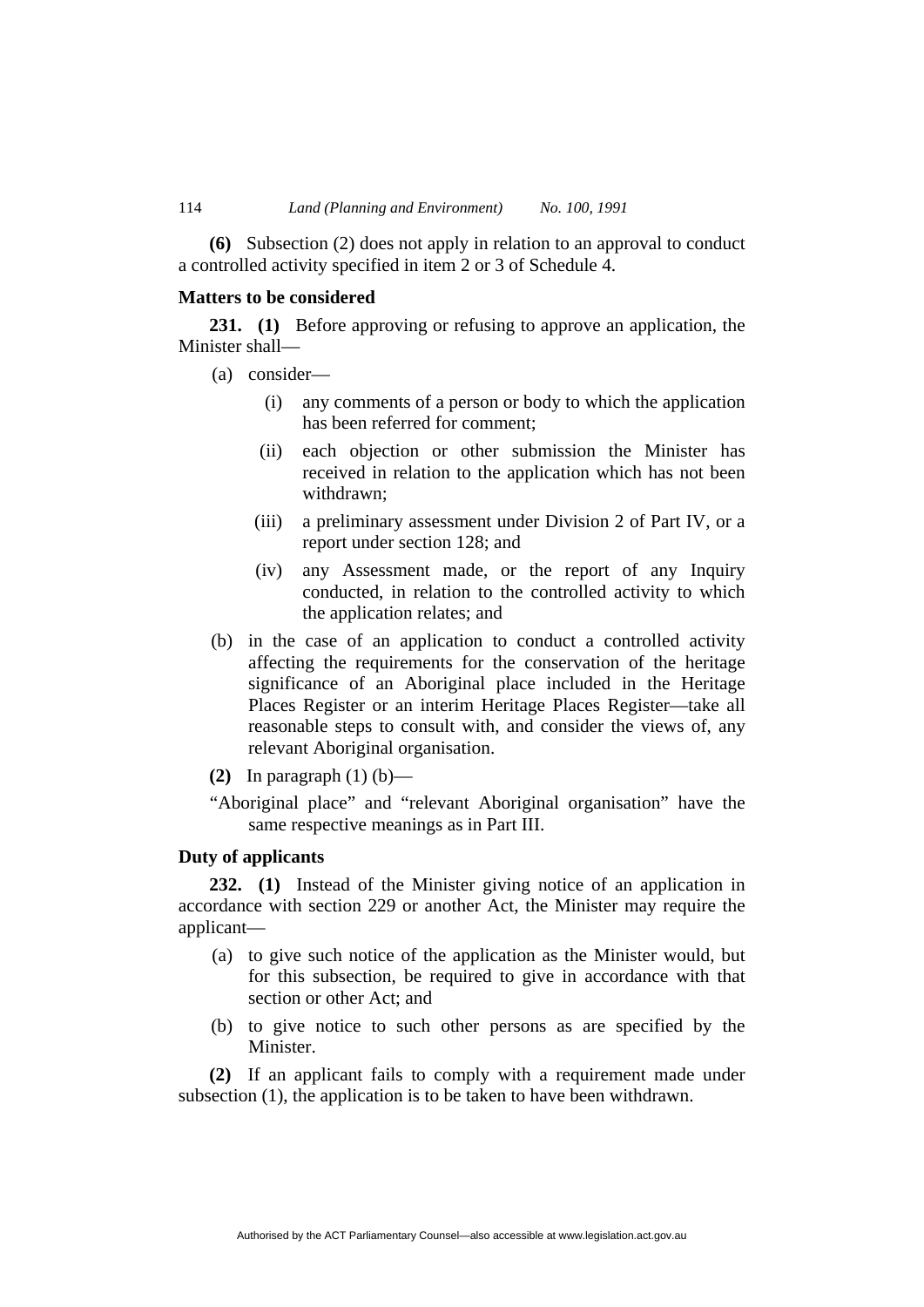**(3)** The applicant shall pay the cost of a notice given in accordance with subsection  $(1)$ .

**(4)** If the Minister publishes a notice under paragraph 229 (1) (b), the reasonable cost of the notice is a debt payable by the applicant to the Territory.

**(5)** A notice under subsection (1) shall be in a form approved by the Minister.

# **More information**

**233. (1)** The Minister may, by notice in writing, require an applicant to furnish to the Minister, within the period specified in the notice (being a period of not less than 28 days), either orally or in writing, such further information relating to the application as is specified in the notice.

**(2)** An applicant may, at any time before the expiration of the period specified in a notice under subsection (1), apply to the Minister for an extension of the period within which the applicant is to furnish information.

**(3)** On receipt of an application under subsection (2), the Minister may grant an extension of the period of not more than 6 months.

# **Effect of failure to furnish further information**

**234.** If a person fails to furnish information in accordance with a notice under subsection 233 (1), the applicant is to be taken to have withdrawn the application on the expiration of the period specified in the notice or any extension of that period.

## **Duties of concurring authorities**

**235. (1)** A concurring authority to which an application is referred by the Minister shall, within the prescribed period, give notice in writing to the Minister that the concurring authority—

- (a) does not object to the approval of the application;
- (b) does not object to the approval of the application if the approval is given subject to conditions specified by the concurring authority in the notice; or
- (c) objects to the approval of the application.

**(2)** The Authority shall, before giving notice under subsection (1) in relation to a controlled activity specified in item 2 or 3 of Schedule 4, consider whether or not the controlled activity proposed to be conducted would be inconsistent with—

(a) the planning principles set out in the Plan; or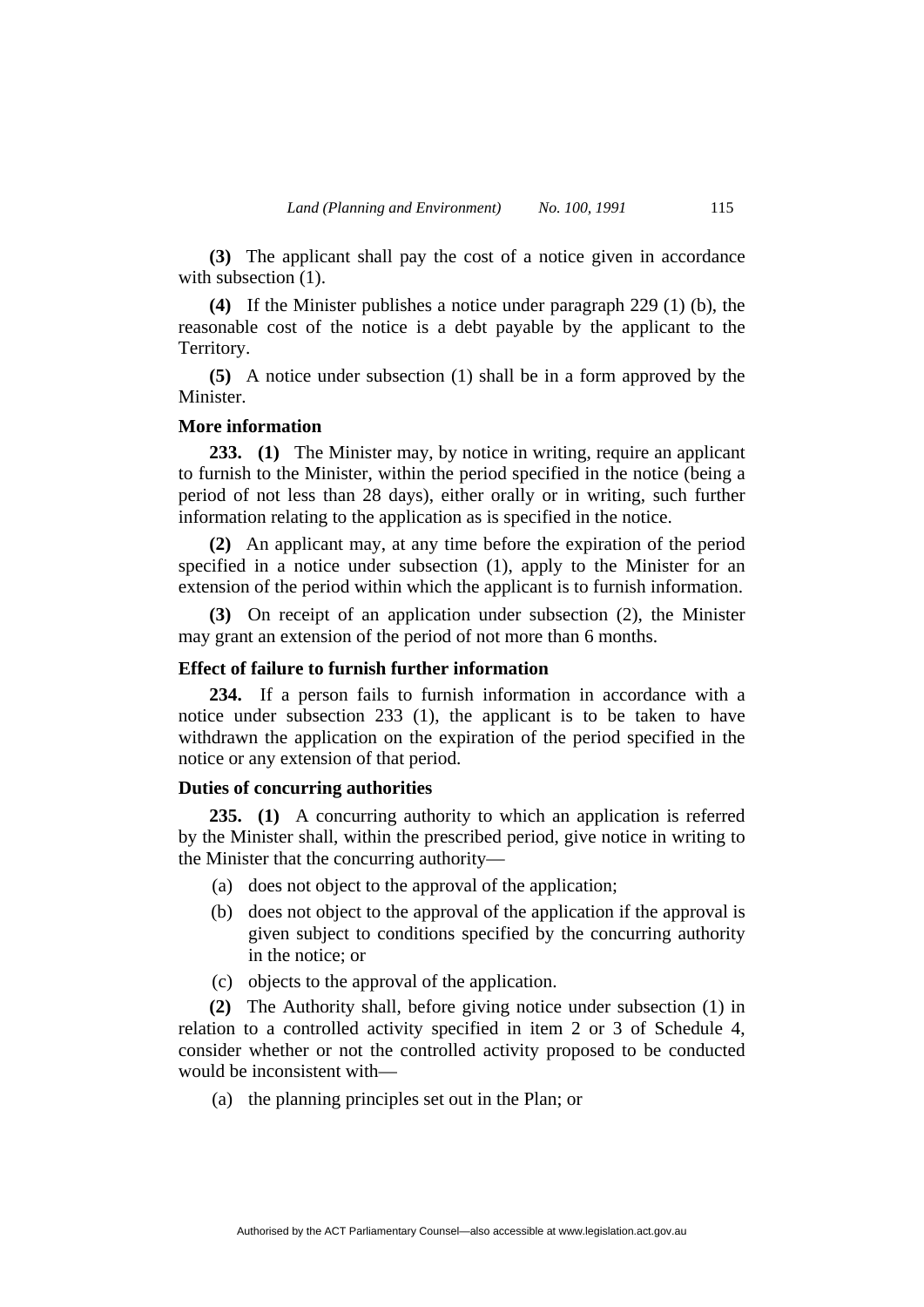(b) any directions of the Executive in force under section 37.

**(3)** For the purposes of paragraph (1) (b), a concurring authority may include a condition that a controlled activity to which the application relates is to be done to the satisfaction of the concurring authority or a person or body specified by the concurring authority in the notice.

(**4)** If a concurring authority to which an application is referred fails to give notice to the Minister within the prescribed period the concurring authority is to be taken to have given notice to the Minister that it does not object to the approval of the application.

## **Environmental Assessments and Inquiries**

**236.** The Minister may—

- (a) direct that an Assessment be made; or
- (b) establish a panel to conduct an Inquiry;

about any aspect of an application.

## *Subdivision C—Objections*

# **Objections—general**

**237. (1)** Any person who may be affected by the approval of an application may, within the prescribed period, object to the grant of the approval.

**(2)** An objection shall be made to the Minister in writing and shall set out the grounds of the objection.

**(3)** The Minister shall give an applicant for approval to conduct a controlled activity a copy of each objection to the application, and any other submission received by the Minister in relation to the application, which has not been withdrawn.

## **Inspection of objections**

**238.** The Minister shall make a copy of each objection available for inspection by members of the public during office hours until the expiration of the period during which application may be made to the Tribunal for a review of a decision in relation to the application.

## **Identity of objectors**

**239.** The Minister may, on request by a person making an objection, exclude the identity of the objector from being made available under subsection 237 (3) or section 238 if, in the Minister's opinion, based on reasonable grounds, it would not be in the public interest for that identity to be published.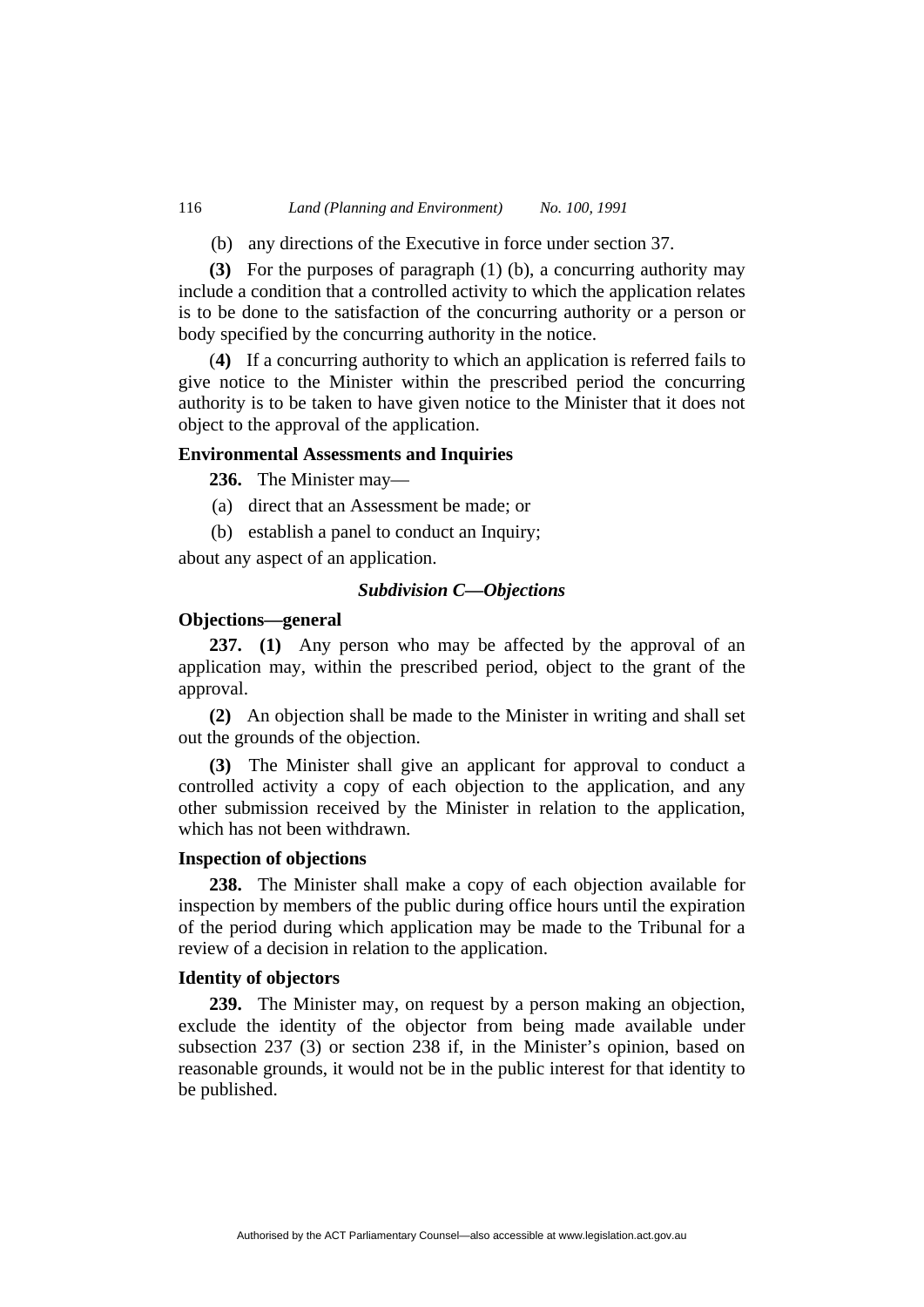### *Subdivision D—Approvals*

# **Circumstances in which Executive approves applications, other than lease variations, subdivisions, consolidations**

**240. (1)** This section applies to an application to conduct a controlled activity, other than a controlled activity specified in item 2 or 3 of Schedule 4, made by—

- (a) the Executive; or
- (b) a Territory authority.

**(2)** Where, in respect of an application to which this section applies, a concurring authority has, under subsection 235 (1), notified the Minister that the concurring authority—

- (a) objects to the approval of the application; or
- (b) does not object to the approval of the application if it is given subject to conditions specified in the notice under that subsection;

the Executive may—

- (c) notwithstanding that the concurring authority has advised the Minister that the concurring authority objects to the approval of the application—approve the application; or
- (d) if the concurring authority has stated that it does not object if the approval is given subject to conditions—approve the application subject to conditions, whether or not all or any of those conditions are inconsistent with the conditions specified by the concurring authority in the notice under subsection 235 (1).

**(3)** Notwithstanding section 283 or the provisions of any other Act, the power to approve an application under subsection (2) may only be exercised by the Executive.

# **Circumstances in which Executive approves applications for lease variations, subdivisions, consolidations**

241. (1) This section applies to an application to conduct a controlled activity specified in items 2 and 3 of Schedule 4.

- **(2)** Where, in relation to an application to which this section applies—
- (a) a concurring authority does not object and another concurring authority objects to the approval of the application; or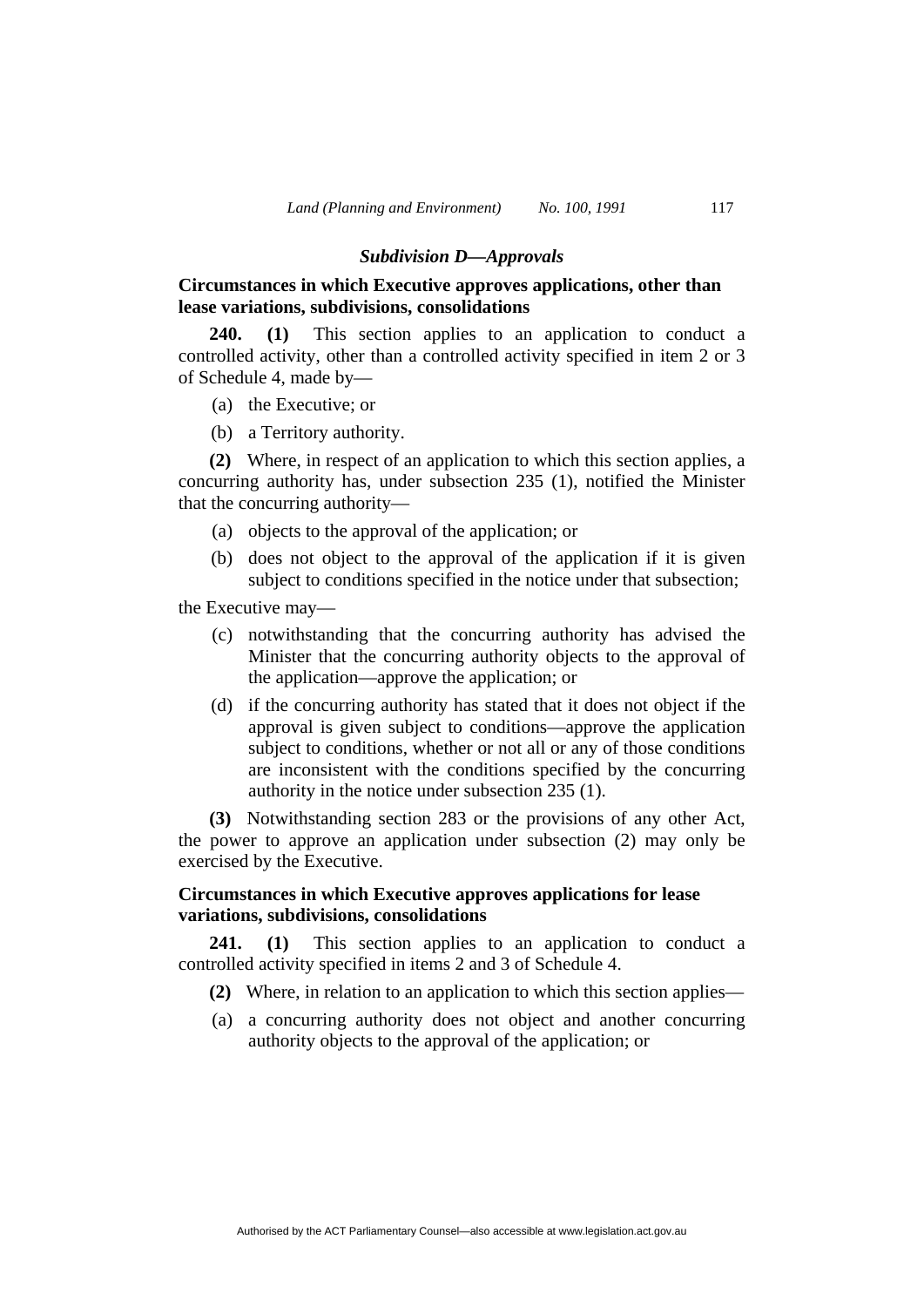(b) both concurring authorities do not object to the approval of the application subject to conditions, but those conditions are, in the opinion of the Minister, inconsistent;

the Executive may, notwithstanding that a concurring authority has advised the Minister that the concurring authority objects to the approval of the application, does not object to the approval or does not object to the approval subject to conditions—

- (c) approve or refuse to approve the application; or
- (d) approve the application subject to conditions, whether or not all or any of the conditions are inconsistent with the conditions specified by the concurring authority in the notice under subsection 235 (1).

**(3)** Notwithstanding section 283 or the provisions of any other Act, the power to approve or refuse to approve an application under paragraph (2) (c) or (d) may only be exercised by the Executive.

## **Application approved—notification of decision**

**242. (1)** If the Minister approves an application, the Minister shall give the applicant written notice of his or her decision, and the date on which the decision takes effect.

- **(2)** Where, under section 240 or 241, the Executive—
- (a) approves or refuses to approve an application; or
- (b) approves an application subject to conditions;

the Executive shall give the applicant written notice of the decision and the date on which the decision takes effect.

**(3)** If the Minister approves an application to conduct a controlled activity specified in item 2 or 3 of Schedule 4, the Minister shall give written notice of the decision to the Registrar of Titles.

### **Notification of decision to approve or refuse to approve application**

**243. (1)** Notwithstanding section 242, if the Minister or the Executive approves an application against which decision a person may make application to the Tribunal under section 276, the Minister or the Executive, as the case requires, shall—

- (a) if the approval is in relation to an application to which subsection 229 (8) applies—publish notice of the decision in a daily newspaper; and
- (b) give notice of the decision to—
	- (i) each concurring authority;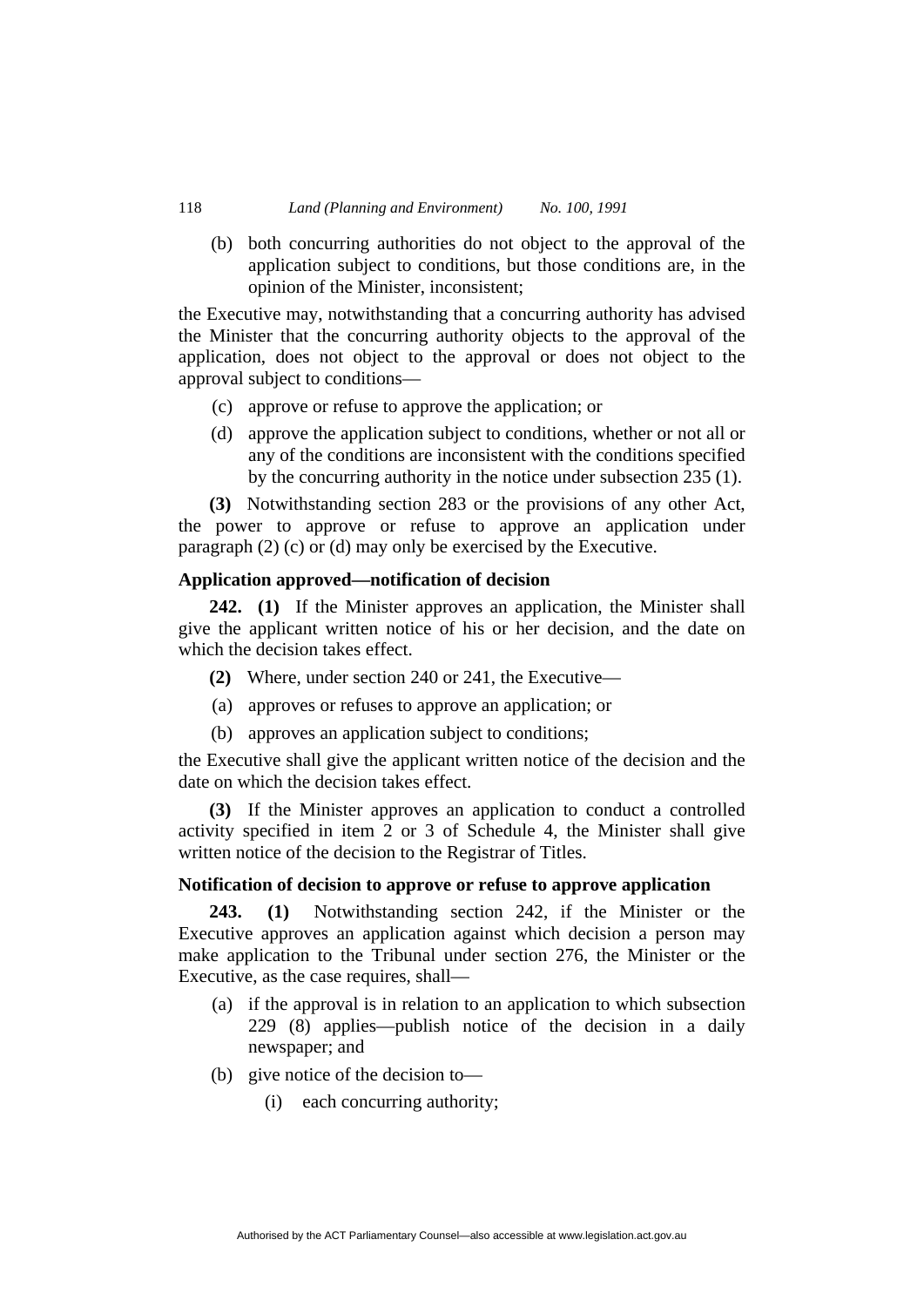- (ii) each person notified personally under paragraph 229 (1) (a); and
- (iii) each person who objected under subsection 237 (1).

**(2)** Paragraph (1) (a) does not apply in relation to an approval if regulations are in force under subsection 229 (8) prescribing circumstances in which the provisions of paragraph 229 (1) (b) need not be complied with in respect of an application to which the approval relates.

- **(3)** A notice under paragraph (1) (b) shall—
- (a) contain—
	- (i) a description of the place to which the decision relates; and
	- (ii) a brief description of the controlled activity the subject of the decision;
- (b) set out the decision; and
- (c) specify—
	- (i) the place and times at which a copy of the application and the decision may be inspected; and
	- (ii) the manner in which application may be made to the Tribunal for a review of the decision.

**(4)** If the Minister or Executive refuses to approve an application, the Minister or Executive, as the case requires, shall give written notice of the decision to—

- (a) the applicant;
- (b) each concurring authority;
- (c) each person notified personally under paragraph 229 (1) (a); and
- (d) each person who objected under subsection 237 (1).

**(5)** A notice under subsection (4) shall set out the reasons for the decision.

## **Notification where more than one objector**

**244.** Where a number of persons make 1 objection, the Minister or Executive is to be taken to have complied with subsection 243 (1) or (3), as the case may be, if the Minister or Executive (as the case requires) gives notice—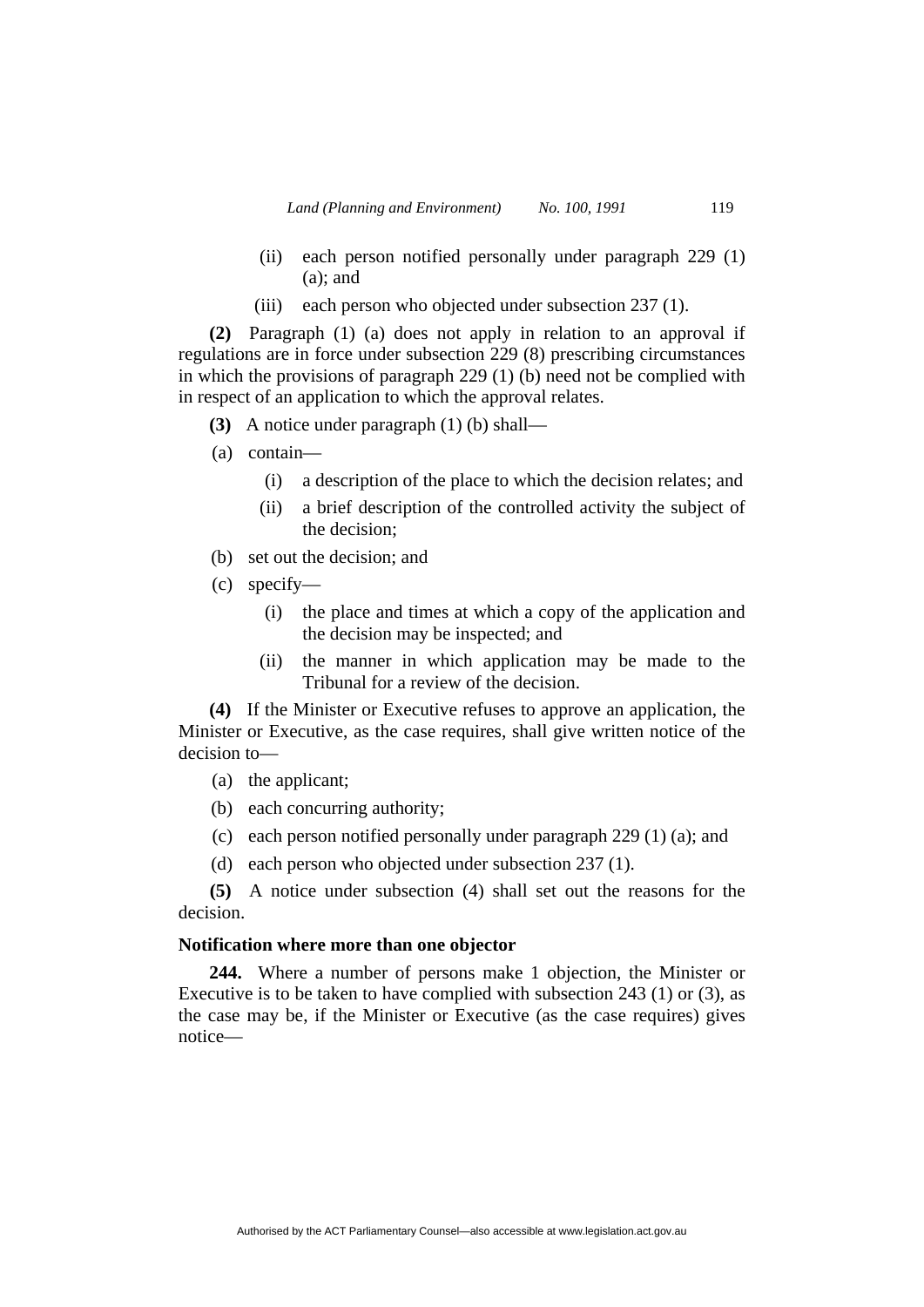- (a) where the name and address of 1 of those persons has been given to the Minister as the person to whom notice of the decision is to be given—to that person; or
- (b) where no name and address has so been given—to 1 of the persons who made that objection.

# **Conditional approvals**

**245. (1)** Subject to this section and sections 240, 241 and 246, the Minister may approve an application subject to such conditions as are specified by the Minister, after taking into consideration the matters referred to in paragraph 231 (1) (a).

- **(2)** The Minister—
- (a) shall include in an approval any condition which is required to be included by the Plan or by a concurring authority; and
- (b) shall not include in an approval a condition inconsistent with a condition included under paragraph (a).

**(3)** Without limiting the generality of subsection (1), the conditions subject to which an approval may be given may include a condition—

- (a) that a specified controlled activity is to be conducted to the satisfaction of the Minister or a specified person or body;
- (b) requiring a controlled activity to be carried out in stages within the periods specified in or under the approval;
- (c) specifying a period within which a controlled activity or any stage of the activity is to be conducted;
- (d) that an approval does not take effect unless a specified approval is revoked, amended or given;
- (e) in relation to an approval to conduct a controlled activity for a specified period, that—
	- (i) building works or other works carried out in or on a place the subject of the approval is to be removed at the expiration of that period; or
	- (ii) the place is to be restored to a specified state at the expiration of that period;
- (f) that a bond be entered into securing performance against the conditions of an approval;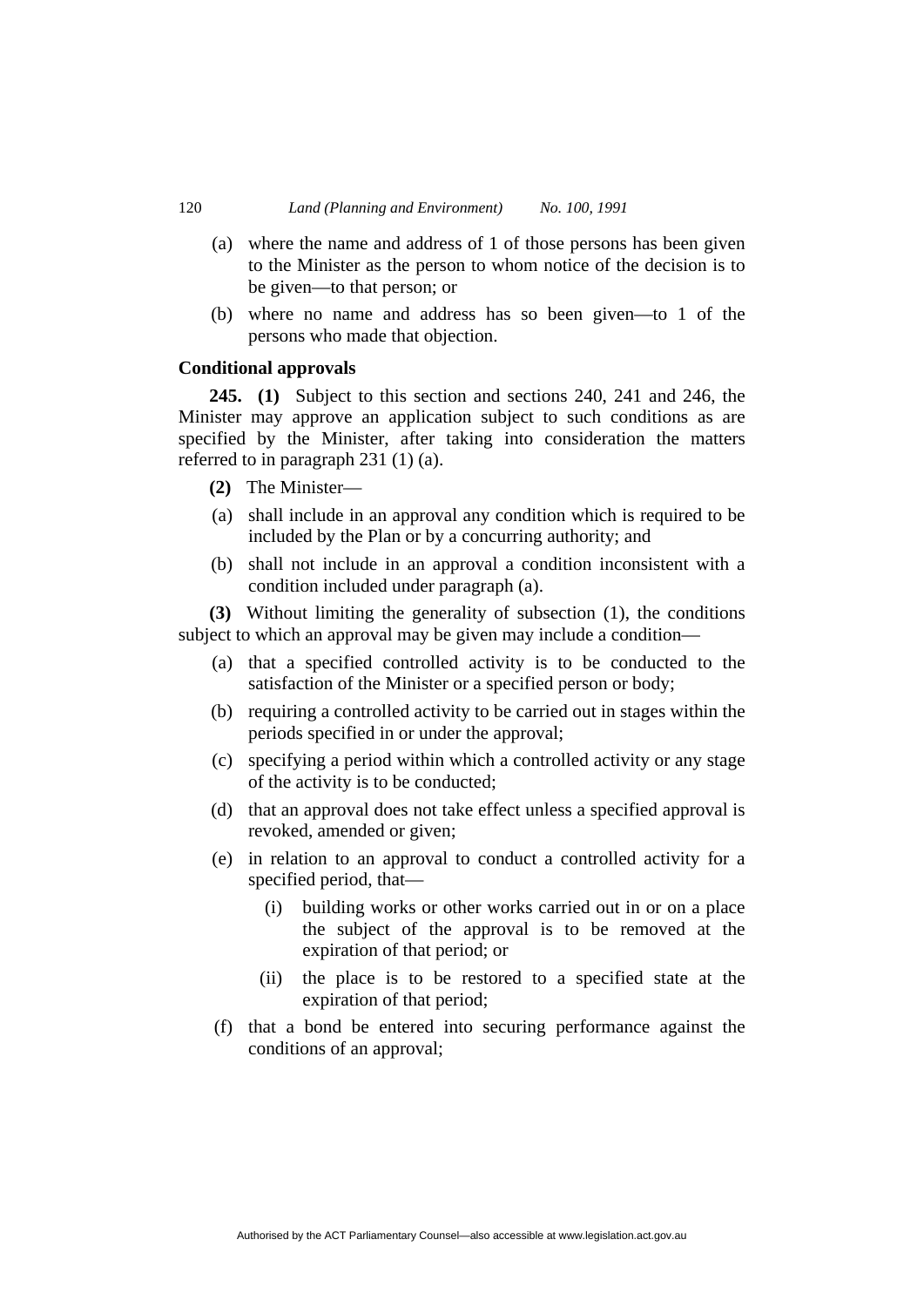- (g) that the applicant is to enter into an agreement with the Minister for the conservation of the heritage significance of places specified in the Heritage Places Register;
- (h) that controlled activities be conducted to a specified standard;
- (j) that specified works, services or facilities which the Minister considers reasonable in the circumstances—
	- (i) be provided by the applicant on or to a place the subject of the approval, or on or to another place;
	- (ii) be paid for in whole or in part by the applicant; or
	- (iii) be provided on or to a place the subject of the approval by agreement between the applicant and the Minister responsible for the provision of the works, services or facilities;
- (k) that plans, drawings or other documents be prepared by the applicant and lodged with the Minister for approval before commencing to conduct the controlled activity (whether in whole or in part); or
- (l) requiring changes to be made to any plan, drawing or other document forming part of the application for approval.

**(4)** The Minister may approve an amendment to a plan, drawing or other document approved under paragraph (3) (k) if the amendment is not inconsistent with subsection 230 (2) or an approval under paragraph (3) (k).

# **Minister to resolve certain inconsistencies**

**246. (1)** If, in relation to an application (other than an application to which sections 240 and 241 apply), the Minister is of the opinion that there is an inconsistency between the conditions imposed by concurring authorities in respect of the controlled activity to which the application relates, the Minister shall give each concurring authority written notice that the Minister is of that opinion.

**(2)** On receipt of a notice under subsection (1), each concurring authority the subject of the notice shall endeavour to resolve the inconsistency.

**(3)** The concurring authorities to which a notice has been given under subsection (1) shall, before the expiration of the prescribed period, notify the Minister in writing that—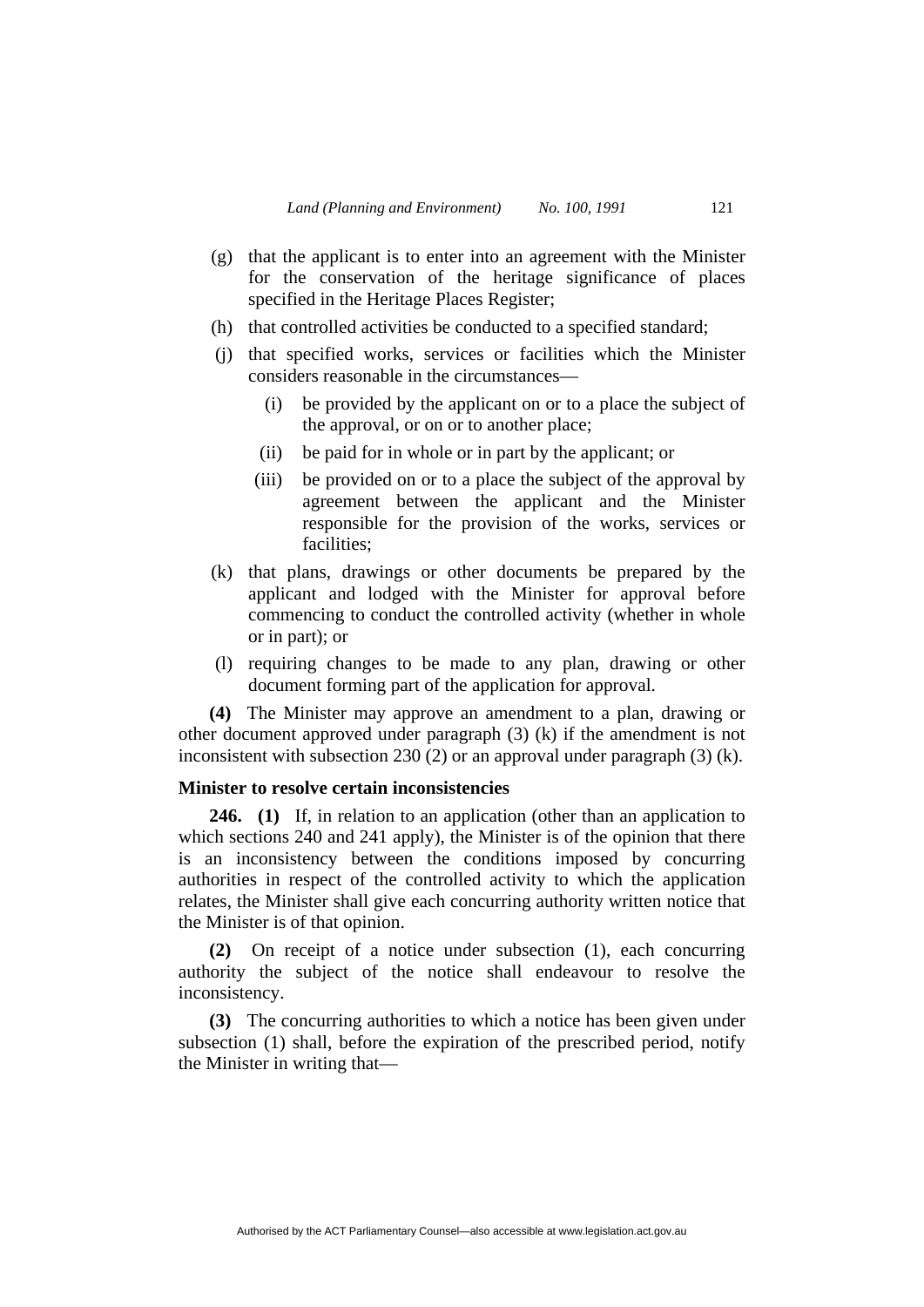- (a) the concurring authorities have resolved the inconsistency to which the notice relates; or
- (b) the concurring authorities are unable to resolve the inconsistency.

**(4)** A notice to the effect of paragraph (3) (a) shall specify the conditions (if any) which the concurring authorities have resolved to impose.

**(5)** If—

- (a) the Minister receives a notice under subsection (3) to the effect of paragraph (3) (b); or
- (b) the concurring authorities, to which a notice has been given under subsection (1), fail to give the Minister notice under subsection (3) within the prescribed period;

the Minister shall give such directions or make such alterations to the conditions as are necessary to resolve the inconsistency.

#### **Minor amendments**

**247. (1)** The lessee or an occupier of a place in respect of which an approval (other than an approval in respect of a controlled activity specified in item 2 or 3 of Schedule 4) is in force may apply in writing to the Minister to amend the approval.

**(2)** The Minister may amend an approval, if satisfied that the amendment—

- (a) does not change the effect of a condition subject to which the approval was given;
- (b) does not adversely affect the interests of a concurring authority;
- (c) will not cause a significant increase in detriment to any person; and
- (d) does not change the controlled activity for which the approval was given, other than a change to the description of the controlled activity.
- **(3)** The Minister shall give notice of an amendment—
- (a) to the person who made the application to amend;
- (b) if that person is not the lessee or occupier of the place to which the approval relates—to the lessee; and
- (c) to any relevant Territory authority.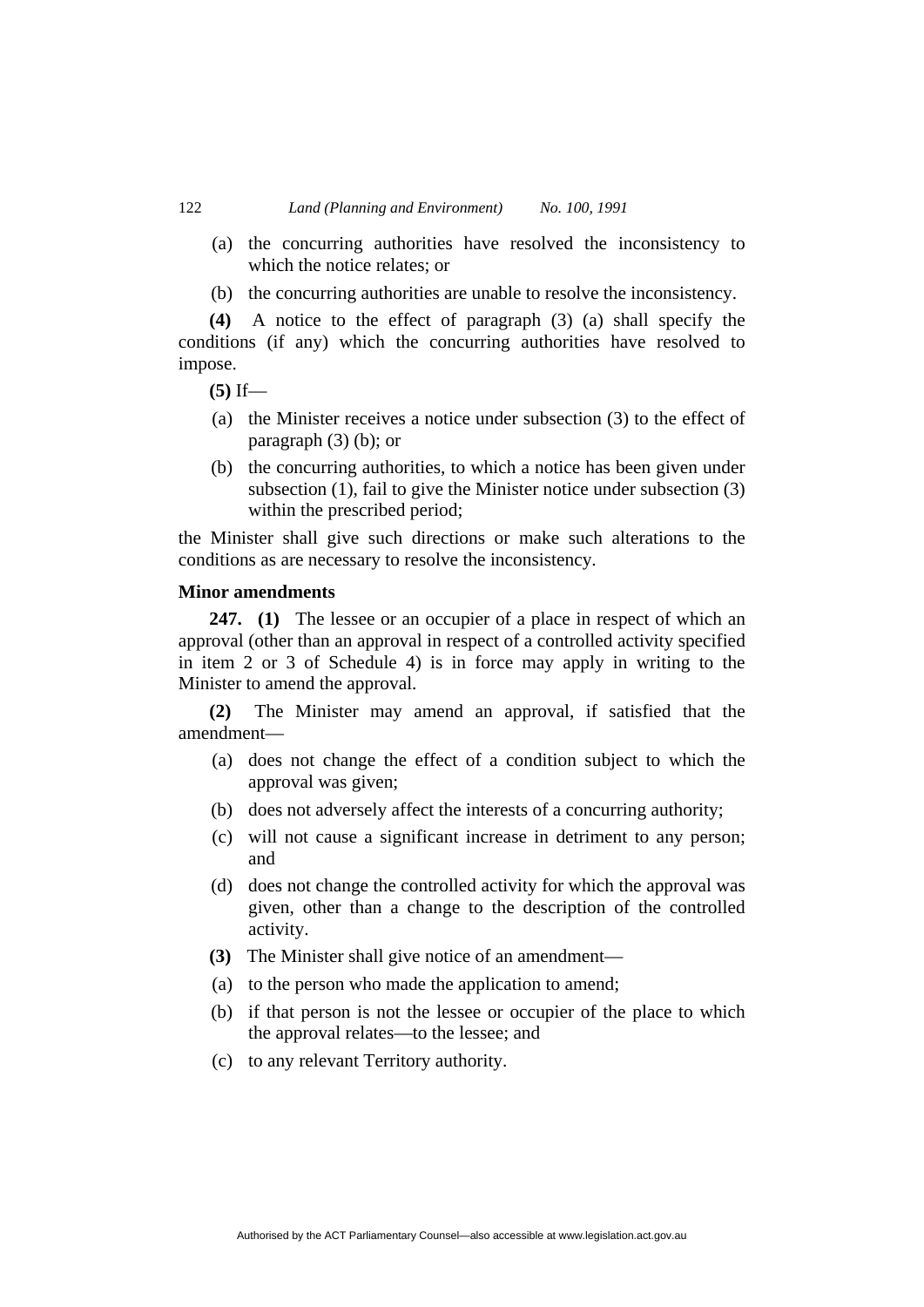## **Corrections**

**248.** If the Minister is satisfied that an approval contains a formal error, the Minister shall—

- (a) correct the approval; and
- (b) notify the applicant in writing.

# **Approval—when takes effect**

**249. (1)** If no application is made to the Tribunal for a review of the Minister's decision to approve an application or of a decision of the Executive under section 240 or 241, respectively, within 28 days after the date of the decision, the approval takes effect—

- (a) 7 days after the last day on which a person may apply to the Tribunal for a review of the decision; or
- (b) if, before the expiration of the period referred to in paragraph (a), the Minister gives the applicant written notice that no application has been made to the Tribunal—on the day on which that notice is given;

whichever occurs first.

**(2)** If application is made to the Tribunal for a review of the Minister's decision to approve an application or of a decision of the Executive under section 240 or 241, respectively, within 28 days after the date of the decision, the approval takes effect on the date on which the Tribunal's decision affirming or varying the decision comes into operation.

## **Execution of certain approvals**

**250.** Subject to section 186, where an approval to conduct a controlled activity specified in item 2 or 3 of Schedule 4 takes effect pursuant to section 249, the Executive shall cause the variation of the lease or the subdivision or consolidation of land to be executed in accordance with the terms of the approval.

## **Expiration of approvals**

**251. (1)** An approval to conduct a controlled activity (other than a controlled activity specified in item 2 or 3 of Schedule 4) expires if—

- (a) the activity or any stage of the activity is not commenced within the period specified in the approval;
- (b) the activity or any stage of the activity is not completed within the period specified in the approval; or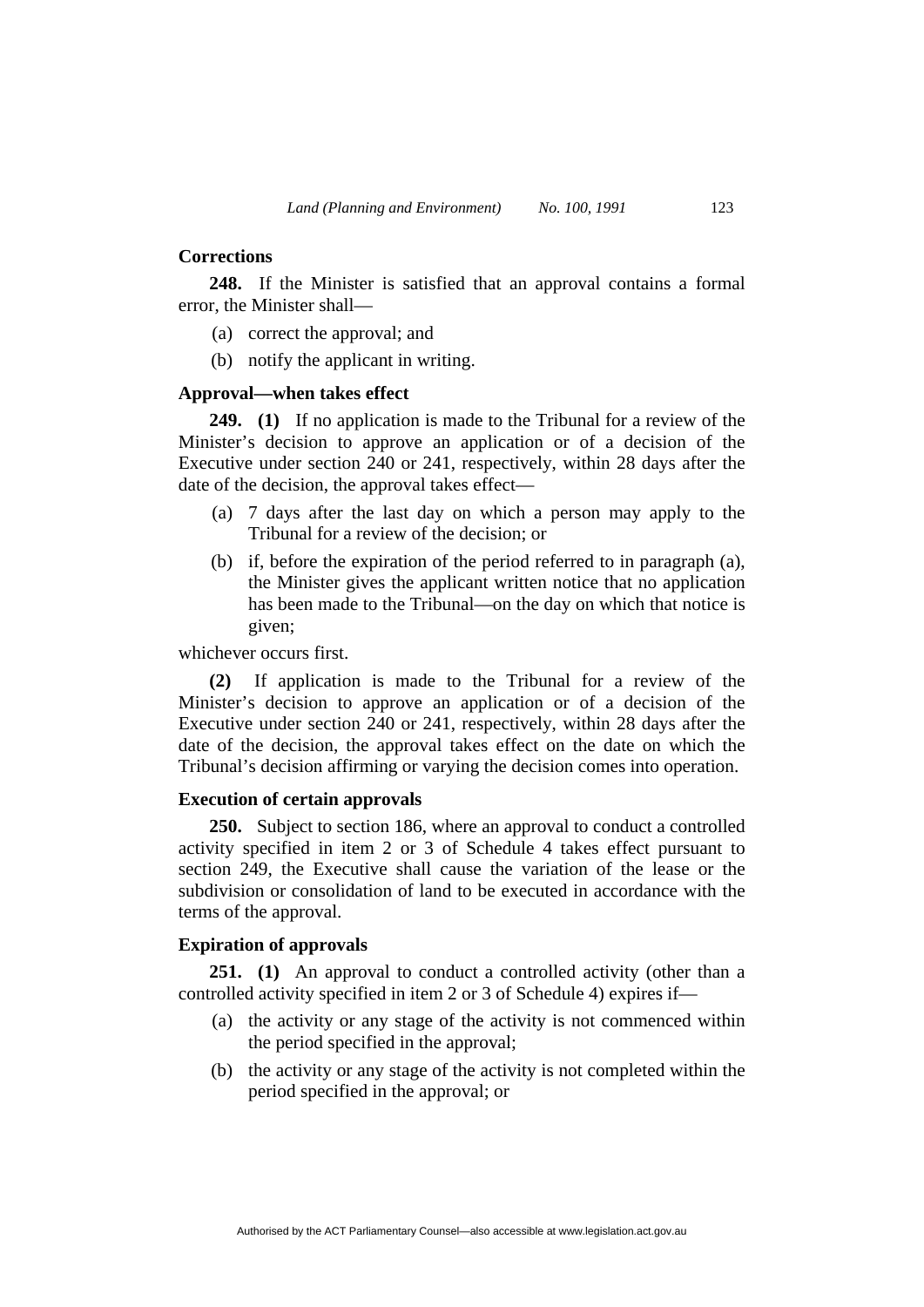(c) if no period is specified in an approval for the commencement of an activity or any stage of an activity—the activity or any stage of the activity is not commenced within 2 years after the date of the approval.

**(2)** The expiry of an approval does not affect anything done under the approval before the expiry.

## **Extension of time**

**252. (1)** The lessee or occupier of a place in respect of which an approval to conduct a controlled activity (other than a controlled activity specified in item 2 or 3 of Schedule 4) applies (being an approval which specifies the date for the completion of the activity or any stage of the activity) may, before the expiration of the approval, apply to the Minister for an extension of the period within which to complete the activity or any stage of it.

**(2)** On receipt of an application under subsection (1), the Minister may extend the period within which the conduct of a controlled activity or any stage of it is to be commenced or it or any stage of it is to be completed.

# **Revocation of approval**

**253.** The Minister may revoke an approval—

- (a) if satisfied that the approval was obtained by fraud or misrepresentation; or
- (b) where the approval is in respect of a place that is specified in the Heritage Places Register or interim Heritage Places Register—if the applicant is convicted of an offence under this Part.

# *Division 3—Orders*

# **Interpretation**

**254.** In this Division, unless the contrary intention appears, a reference to a controlled activity is to be read as not including—

- (a) a reference to a controlled activity specified in Schedule 4; or
- (b) an activity declared under another Act to be a controlled activity for the purposes of that Schedule.

## **Offences—orders**

**255. (1)** A person who, without reasonable excuse, contravenes an order is guilty of an offence punishable, on conviction, by a fine not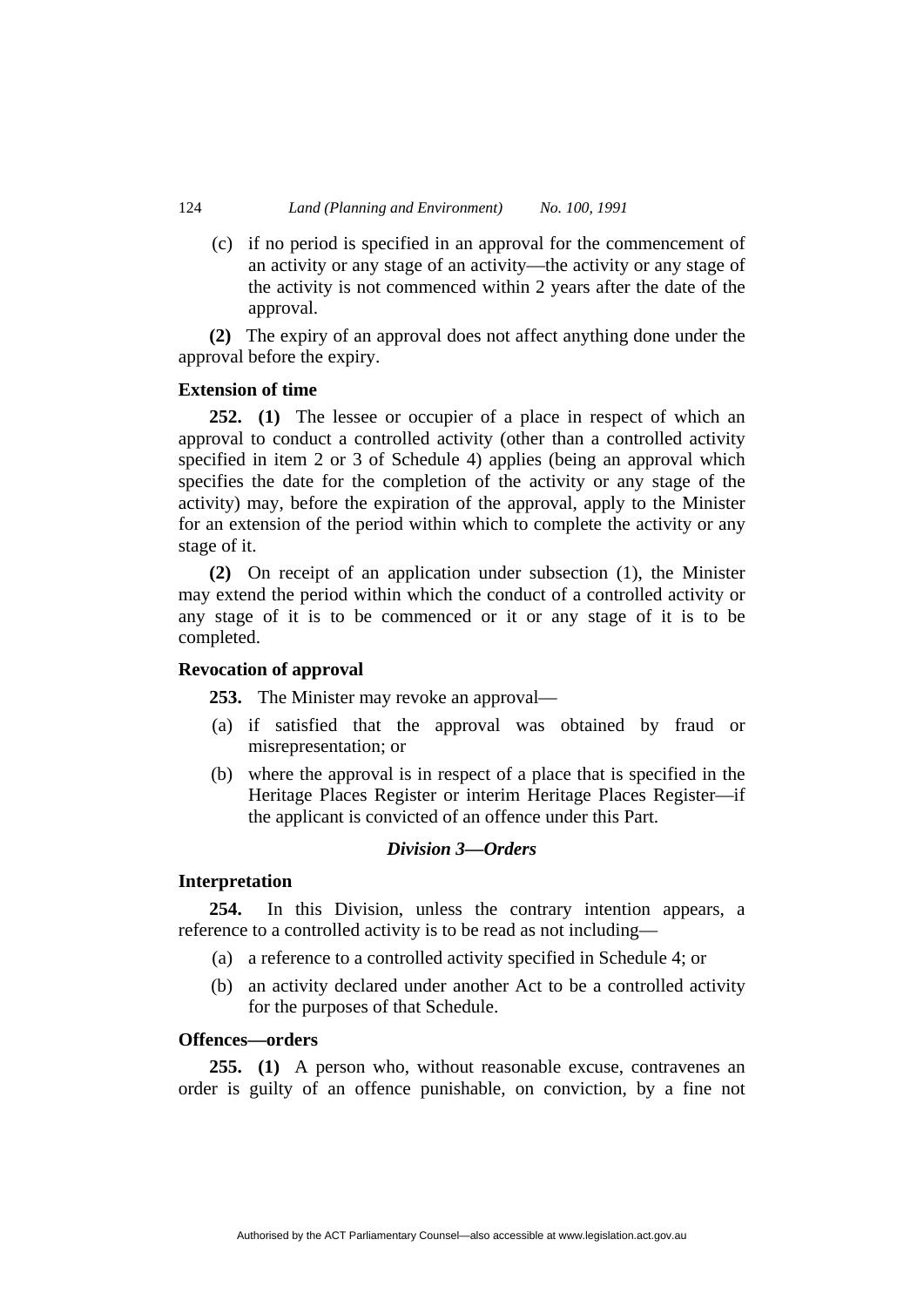exceeding the amount specified in Schedule 5 in relation to the activity in respect of which the order was made.

**(2)** A Territory authority shall not, without reasonable excuse, contravene an order.

#### **Application for order**

**256. (1)** A person may apply to the Minister for an order against—

- (a) the lessee or occupier of a place on which a controlled activity is being, or is to be, conducted; or
- (b) any person by whom or on whose behalf the activity was, is being, or is to be, conducted.

**(2)** An application under subsection (1) shall set out the grounds on which the order is sought.

**(3)** On application being made under subsection (1), the Minister may make or refuse to make an order.

**(4)** The Minister may make an order under this section of his or her own motion.

- **(5)** An order—
- (a) shall specify—
	- (i) the grounds on which the order is made; and
	- (ii) its date of effect; and
- (b) may direct any person against whom it is made—
	- (i) to stop conducting a controlled activity specified in Schedule 4 without approval;
	- (ii) to stop, or not to commence to conduct, a controlled activity that is not specified in Schedule 4;
	- (iii) not to commence to conduct a controlled activity without approval;
	- (iv) to comply with the terms of an approval to conduct a controlled activity; or
	- (v) to stop conducting a controlled activity otherwise than in accordance with the conditions subject to which the approval to conduct the activity was given.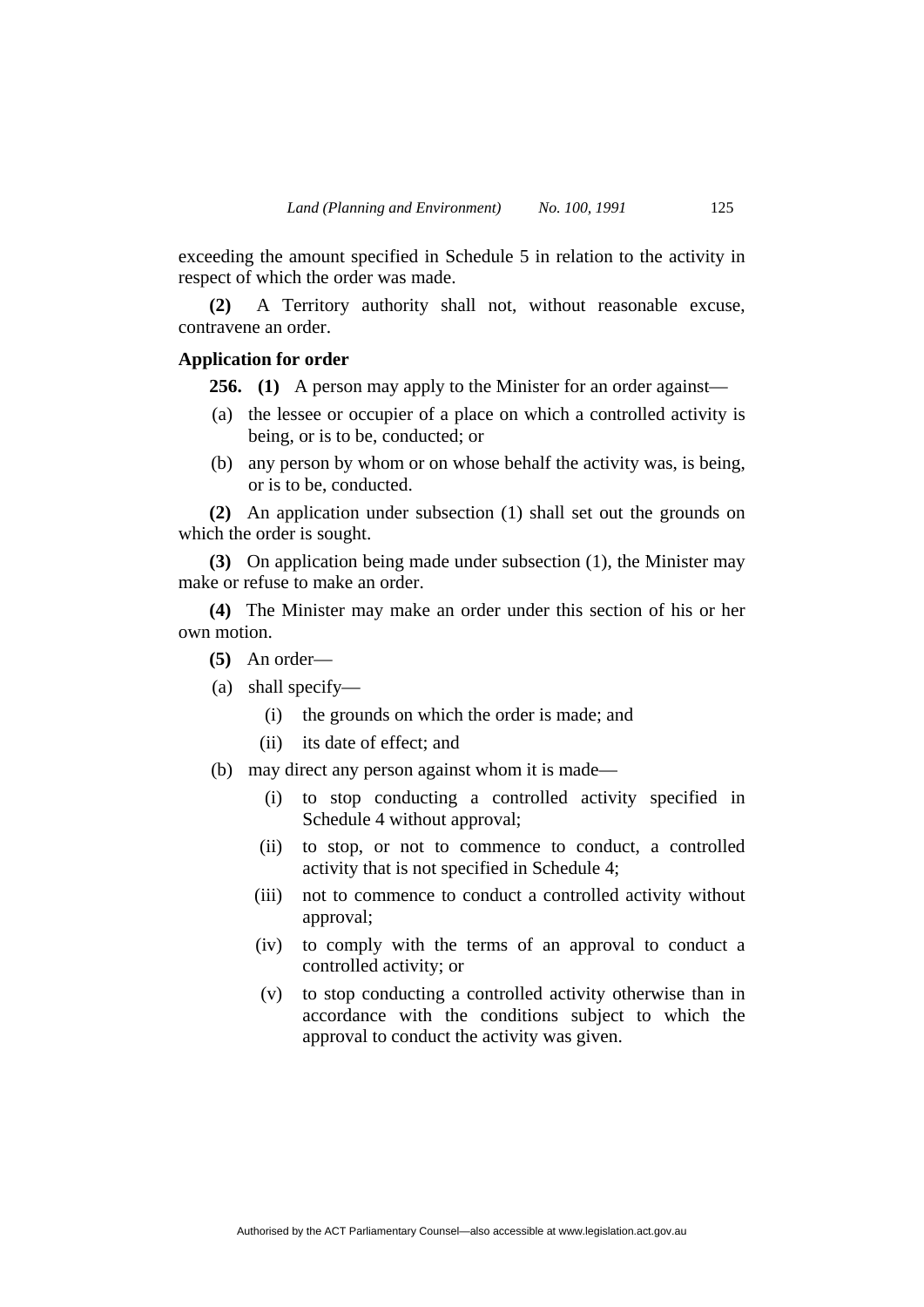**(6)** If the Minister fails to make an order under this section (other than subsection (4)) within the prescribed period, the Minister is, for the purposes of subsection (3), to be taken to have refused to make an order.

## **Notice of making of order**

**257.** If the Minister makes an order under section 256, the Minister shall give notice of the making of the order to—

- (a) any person against whom the order is sought;
- (b) in the case of an application under subsection (1)—the applicant;
- (c) the lessee and occupier of the place to which the order relates;
- (d) the Registrar of Titles; and
- (e) any other person whose interests are, in the opinion of the Minister, adversely affected by the order.

# **Effect of order in certain circumstances**

**258. (1)** Where the Minister, by order, directs a person to refrain from conducting a controlled activity, the person to whom the order is directed is guilty of an offence under section 255 if the person contravenes the order at any time during the period between the date the order takes effect and—

- (a) the date of revocation of the order by the Minister; or
- (b) if application is made to the Tribunal for a review of the decision and the decision is upheld—the date the decision is upheld;

whichever first occurs.

**(2)** An order made by the Minister directing a person to do an act or thing does not take effect until—

- (a) the period for making application to the Tribunal for a review of the decision to make the order has expired; or
- (b) if within that period application is made for a review of the decision—the decision is affirmed or varied by the Tribunal.

## **Non-compliance**

**259. (1)** Whether or not proceedings are instituted for an offence against this Part, the Minister may—

Authorised by the ACT Parliamentary Counsel—also accessible at www.legislation.act.gov.au

 (a) direct that a person authorised by the Minister enter a place on which a controlled activity is being conducted and carry out work or conduct an activity to which an order relates which was not carried out within the period specified in the order; or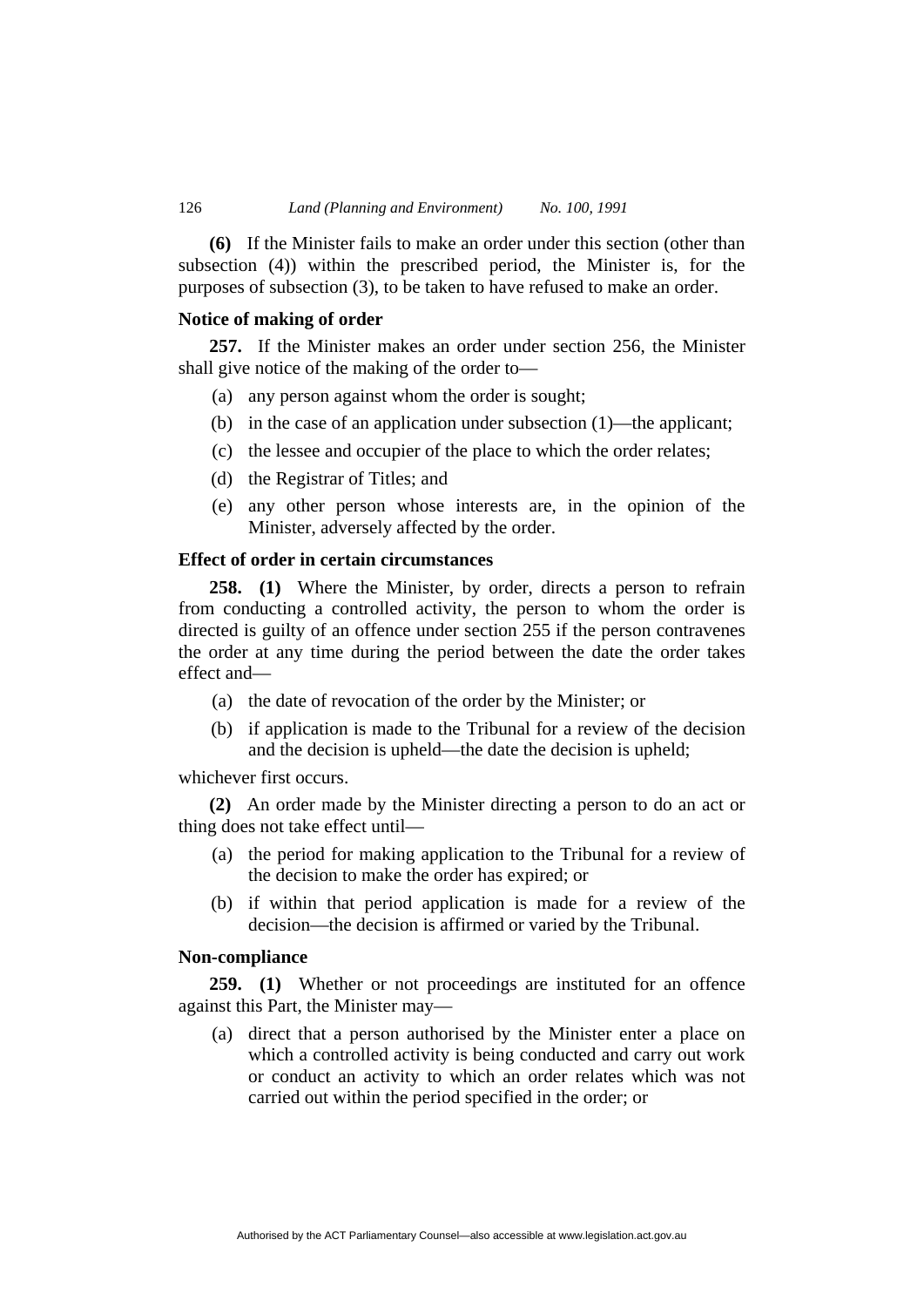- (b) apply to the Supreme Court—
	- (i) for an injunction restraining any person from contravening an order; or
	- (ii) for an order requiring a person to do an act or thing in accordance with the terms of an approval.

**(2)** The reasonable cost of work carried out under paragraph (1) (a) is a debt payable by the person against whom the order was made to the Territory.

- **(3)** The Minister shall not make a direction under paragraph (1) (a)—
- (a) if application is made to the Tribunal for a review of the decision to make the order to which the proposed direction relates—unless the decision to make the order is upheld; or
- (b) if no application is made to the Tribunal—until the expiration of the period within which such an application may be made.

## **Future owners and occupiers**

**260. (1)** An order under this Division may be expressed to bind any subsequent lessee or occupier of land to the same extent as if the order had been made against that subsequent occupier or lessee.

**(2)** Where the Minister makes an order of the kind referred to in subsection (1), the Minister shall give the Registrar of Titles a copy of the order.

**(3)** Where the Minister revokes an order of the kind referred to in subsection (1), the Minister shall give written notice to the Registrar of Titles.

# **Powers of Supreme Court**

**261. (1)** The Supreme Court may, on application being made under paragraph 259 (1) (b) or by any other person, grant an injunction restraining a person from engaging in conduct which would contravene an order and, if in the Court's opinion it is desirable to do so, requiring the person to do any act or thing.

**(2)** Where, in the opinion of the Court, it is desirable to do so, the Court may grant an interim injunction pending determination of an application under subsection (1).

**(3)** The Court may rescind or vary an injunction granted under subsection (1) or (2).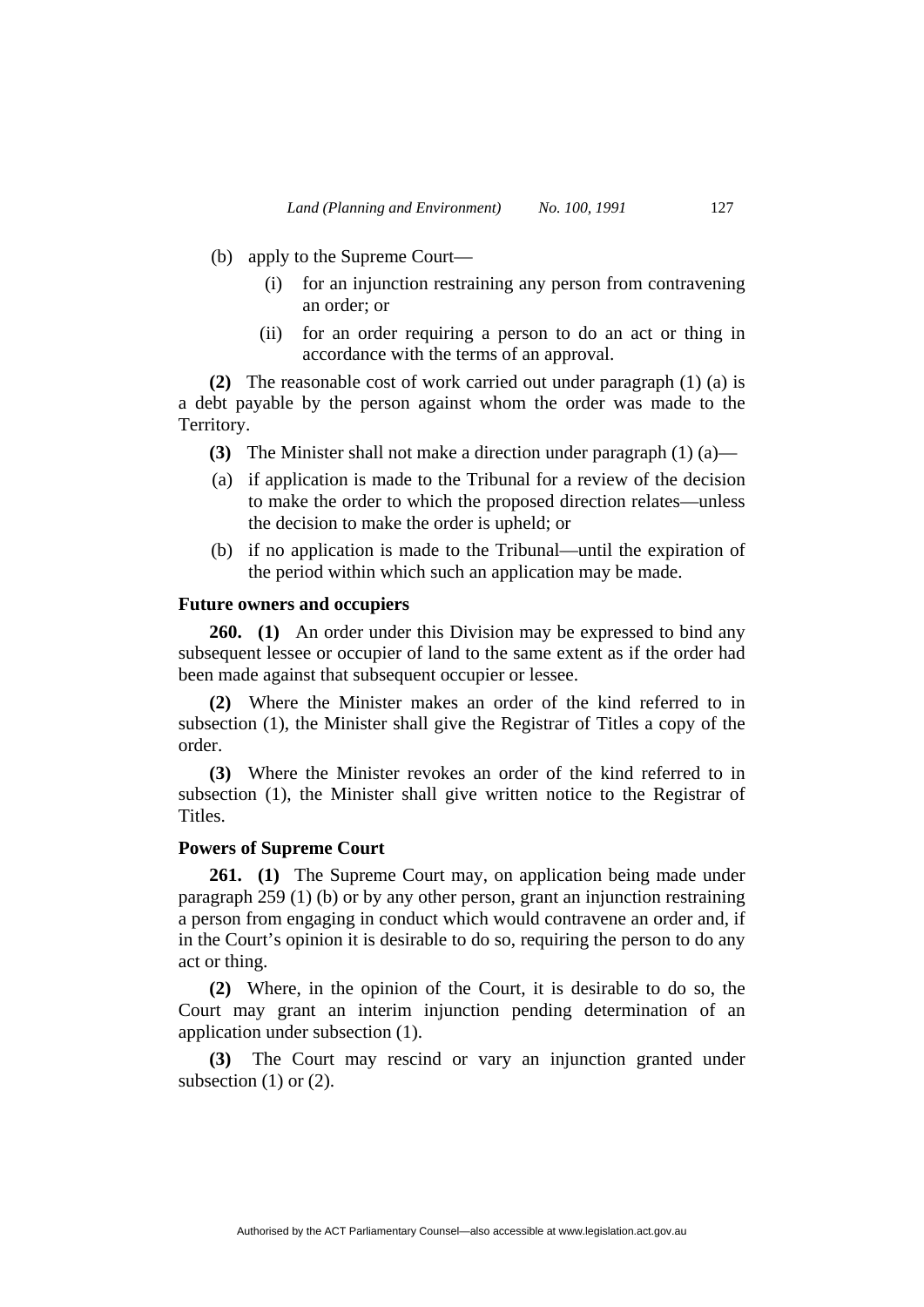**(4)** The power of the Court to grant an injunction restraining a person from engaging in conduct may be exercised—

- (a) whether or not it appears to the Court that the person intends to engage again, or to continue to engage, in conduct of that kind; and
- (b) whether or not the person has previously engaged in conduct of that kind.

**(5)** The power of the Court to grant an injunction requiring a person to do an act or thing may be exercised—

- (a) whether or not it appears to the Court that the person intends to refuse or fail again, or to continue to refuse or fail, to do that act or thing; and
- (b) whether or not the person has previously refused or failed to do that act or thing.

# *Division 4—Enforcement*

#### *Subdivision A—Preliminary*

## **Things connected with offences**

**262. (1)** For the purposes of this Division, a thing is connected with a particular offence if—

- (a) it is a thing with respect to which the offence has been committed;
- (b) it will afford evidence of the commission of the offence; or
- (c) it was used, or is or was intended to be used, for the purposes of committing the offence.

**(2)** A reference in this Division to an offence is to be read as including a reference to an offence that there are reasonable grounds for believing has been or will be committed.

**(3)** Where a person is authorised under section 263 or this Division to enter a place, and enters that place, a reference to the occupier of such a place shall include a reference to a person reasonably believed by the authorised person to be the occupier, or to be in charge, of that place.

### **Inspectors**

**263. (1)** The Minister may, in writing, appoint a person to be an inspector for the purposes of this Part.

**(2)** An inspector shall, subject to this Part and the regulations, perform such duties as the Minister directs.

Authorised by the ACT Parliamentary Counsel—also accessible at www.legislation.act.gov.au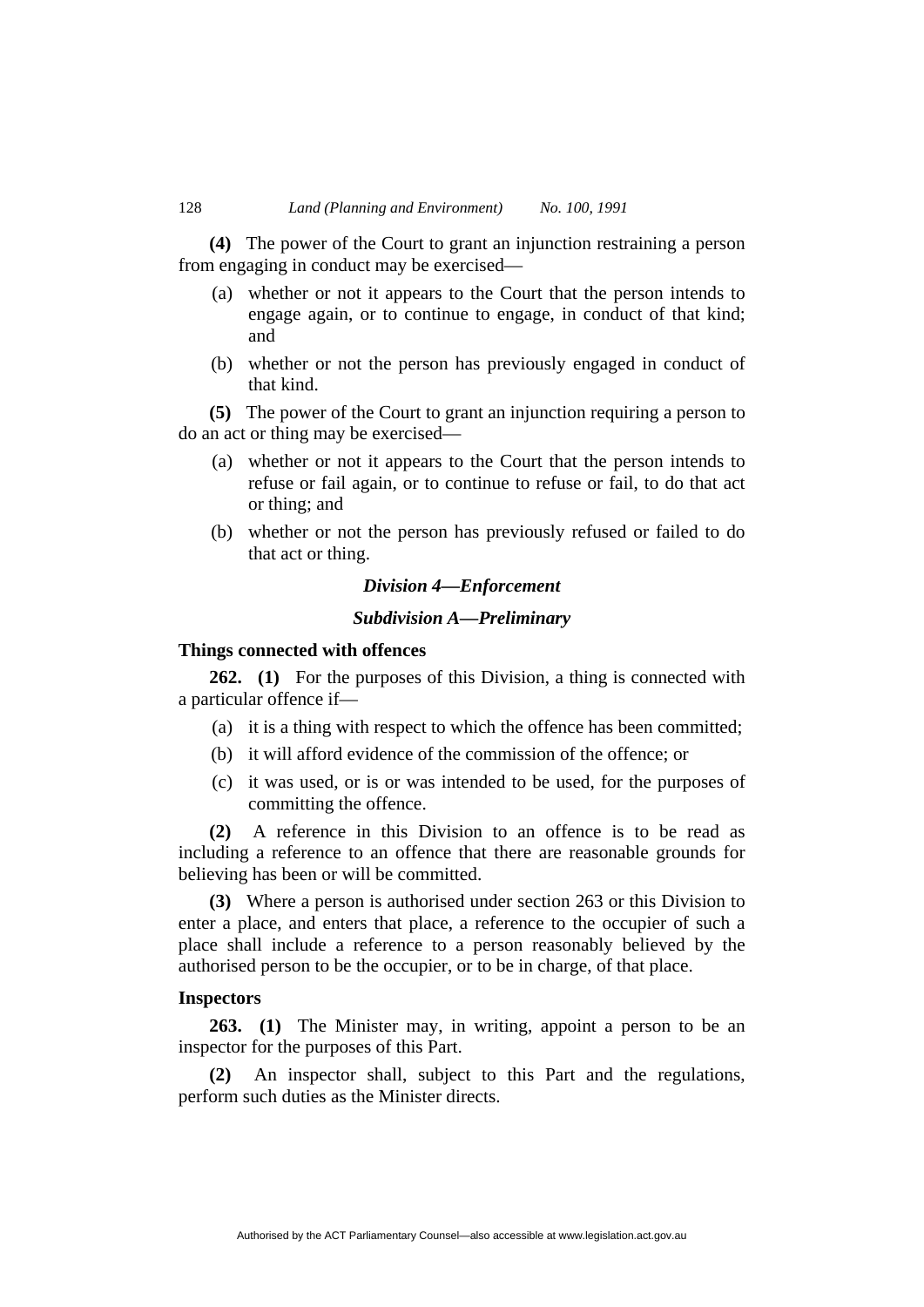## **Identity cards**

**264.** The Minister shall issue to each inspector an identity card that specifies the name and appointment of the inspector and on which appears a recent photograph of the inspector.

#### **Return of identity cards**

**265.** A person appointed to be an inspector shall not, without reasonable excuse, fail to return his or her identity card to the Minister upon ceasing to be an inspector.

Penalty: \$100.

#### *Subdivision B—Inspection*

#### **Inspections etc.**

**266.** For the purposes of ascertaining whether or not a controlled activity is being conducted in or on any place—

- (a) in accordance with an approval;
- (b) without an approval;
- (c) contrary to the conditions of an approval; or
- (d) in accordance with, or in contravention of, an order;

an inspector may enter the place—

- (e) with the consent of the occupier of the place;
- (f) pursuant to a warrant issued under section 273; or
- (g) with such assistance and by such force as is reasonable, where the inspector believes on reasonable grounds that the circumstances are of such seriousness and urgency as to require the immediate exercise of those powers without the authority of a warrant issued under section 273;

and, subject to section 268, exercise any power referred to in section 269 if the inspector believes on reasonable grounds that a controlled activity is, or is intended to be, conducted in or on that place.

## **Consent to entry**

**267. (1)** Before seeking the consent of the occupier of a place for the purposes of section 266, an inspector shall inform the occupier that he or she may refuse to give that consent.

**(2)** If an inspector obtains the occupier's consent for those purposes, the inspector shall ask the occupier to sign a written acknowledgment—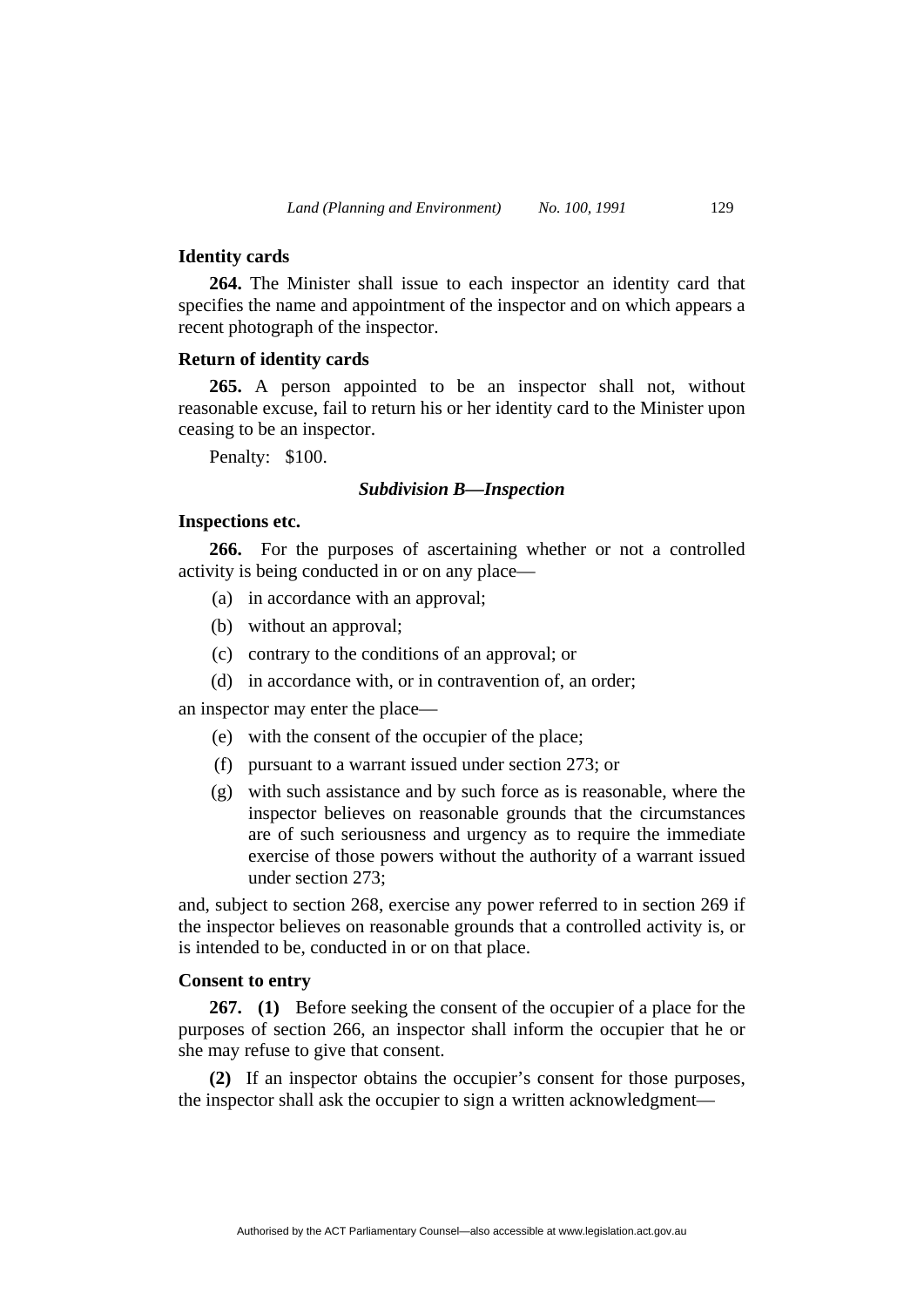- (a) that the occupier has been informed that he or she may refuse to give consent, for the purposes of section 266, for the inspector to enter the place and to exercise any power under section 269;
- (b) that the occupier has given the inspector that consent; and
- (c) of the day on which, and the time at which, the consent was given.

**(3)** Where it is material, in any proceedings, for a court to be satisfied that an occupier has consented for the purposes of section 266 and an acknowledgment, in accordance with subsection (2), signed by the occupier, is not produced in evidence, it shall be presumed that the occupier did not consent, but that presumption is rebuttable.

## **Display of identity cards**

**268.** An inspector who enters a place under section 266 is not entitled to remain in or on the place if, on request by the occupier, the inspector does not show his or her identity card to the occupier.

## **Powers of inspection**

**269. (1)** Subject to this Part, an inspector who enters a place under section 266 may—

- (a) inspect, examine, take measurements of, or conduct tests concerning, the premises or a controlled activity conducted in or on that place;
- (b) take such photographs, video recordings, or make such sketches or other recordings, as the inspector believes on reasonable grounds to be necessary;
- (c) take samples of any thing that the inspector believes on reasonable grounds is connected with an offence against this Part;
- (d) seize any thing that the inspector believes on reasonable grounds to be connected with an offence against this Part;
- (e) inspect, make copies of, or take extracts from, any document in or on that place that the inspector believes on reasonable grounds is connected with an offence against this Part;
- (f) require any person in or on the place—
	- (i) to give the inspector such information; or
	- (ii) to produce to the inspector any document containing such information;

relating to the use of the place in connection with the conduct of a controlled activity;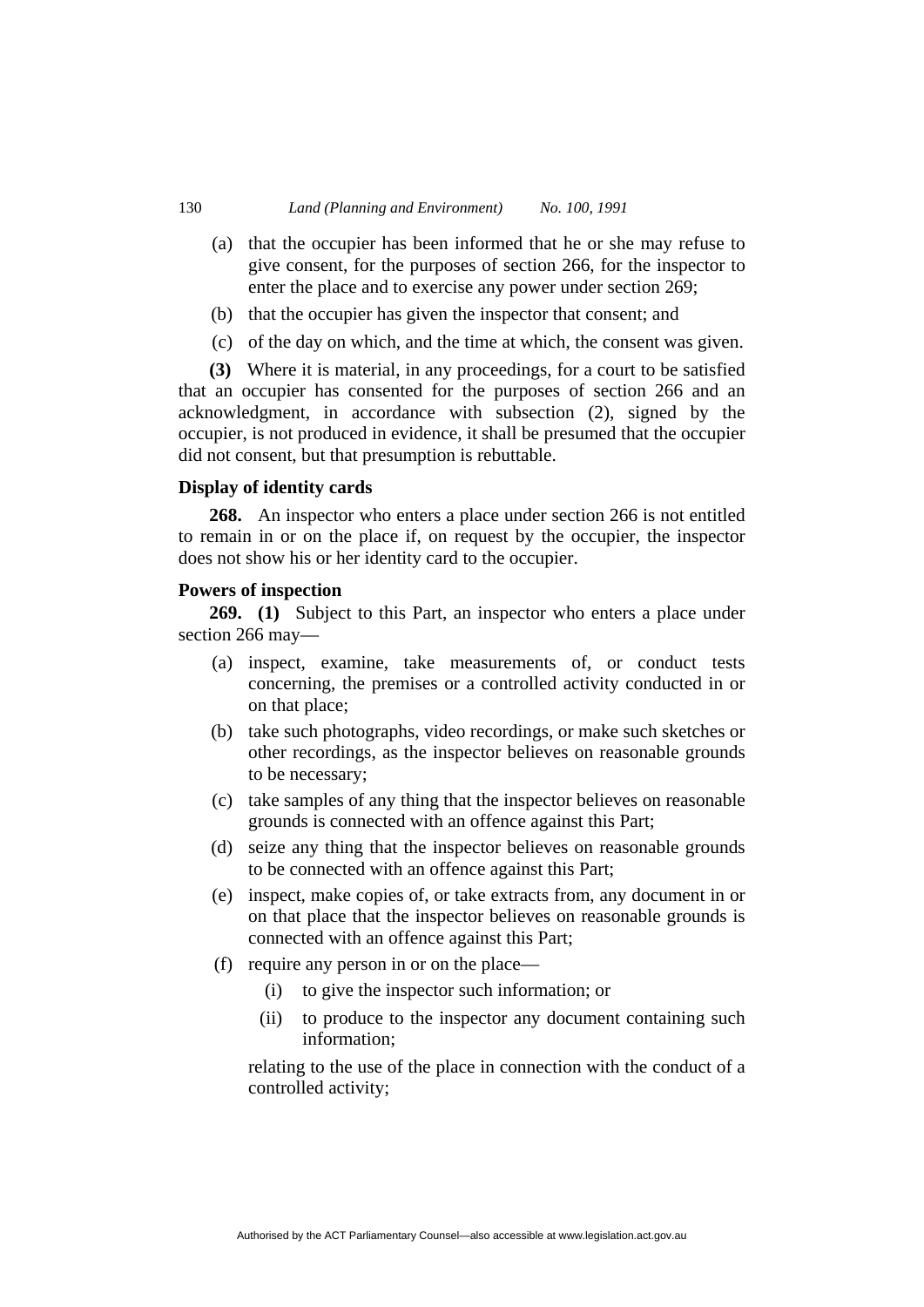- (g) require any person in or on the place to answer questions; and
- (h) require any person on the premises to give the inspector such assistance as is reasonable to enable the inspector to exercise his or her powers under this section.

**(2)** A person shall not, without reasonable excuse, fail to comply with a requirement made of the person under paragraph  $(1)$   $(f)$ ,  $(g)$  or  $(h)$ .

Penalty: \$1,000.

## **Work carried out at direction of inspector**

**270.** Where an authorised person enters land pursuant to paragraph 259 (1) (a), the authorised person shall not carry out the work or conduct the controlled activity otherwise than in accordance with the directions of an inspector.

## **Taking samples**

**271.** An inspector who takes samples under paragraph 269 (1) (c) shall—

- (a) ensure that the sample is such as to permit paragraph (c) to be complied with;
- (b) give a receipt for the sample to the occupier of the place from which the sample was taken;
- (c) divide the sample into 2 parts as nearly as practicable identical in size and composition to each other and each suitable for the purpose of analysis;
- (d) place each of those parts in a separate container and seal each container;
- (e) attach to each container a label bearing the signature of the inspector and particulars of the date and time when, and the place at which, the sample was taken; and
- (f) give 1 container to the occupier of the place.

## **Disposal of seized items**

**272. (1)** Where a thing has been seized under paragraph 269 (1) (d) and—

- (a) a prosecution for an offence against this Part in connection with that thing has not been instituted within 90 days after the day of seizure; or
- (b) a person is so charged but is not convicted;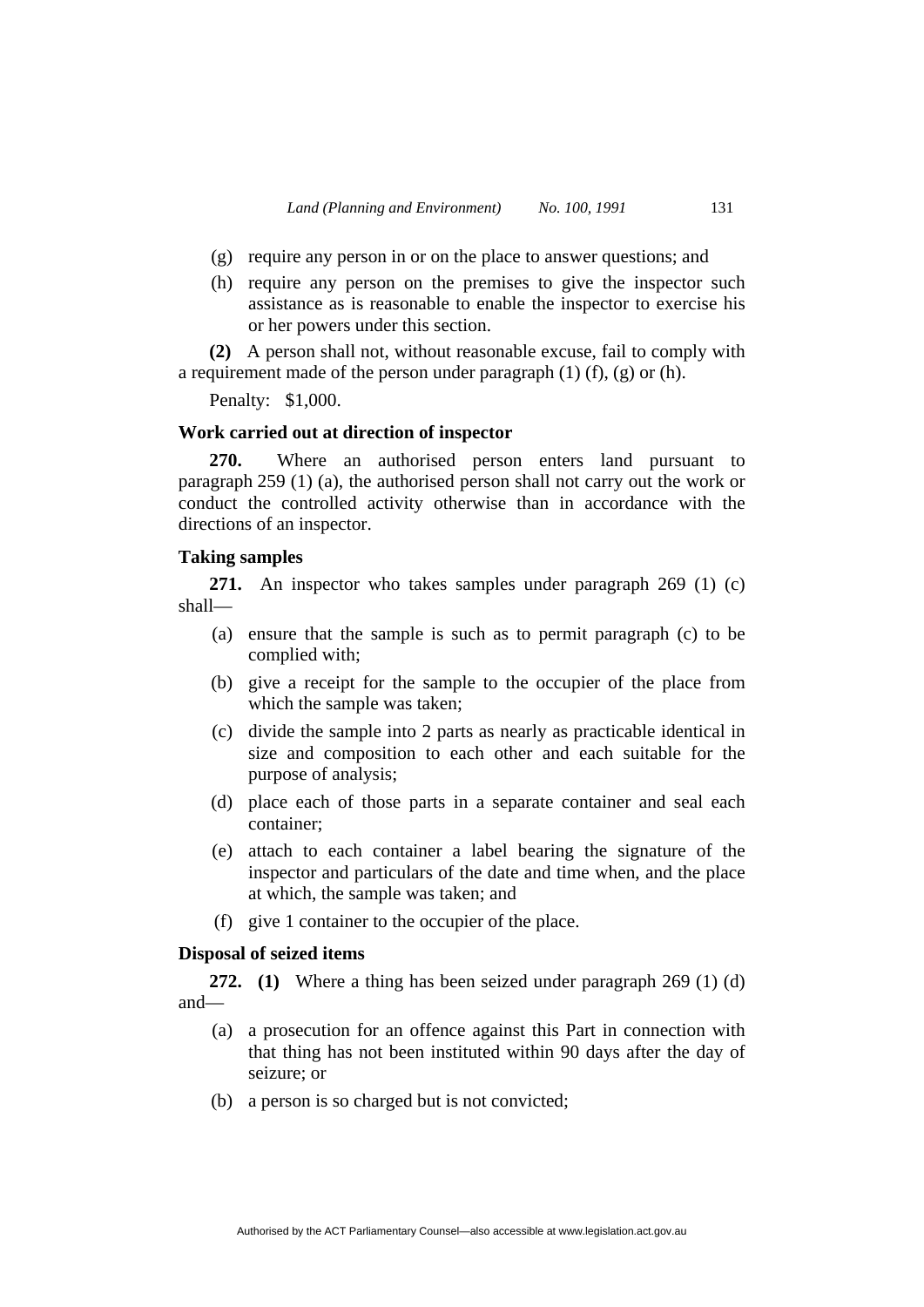subject to subsection (2), the Minister shall take all reasonably practical steps to give the thing to the person to whom the Minister reasonably believes to be entitled to it.

- **(2)** Where a person is—
- (a) convicted of an offence against this Part; or
- (b) dealt with under section 556A of the Crimes Act, 1900 of the State of New South Wales in its application in the Territory in respect of an offence against this Act;

the court may order that any thing seized under paragraph 269 (1) (d) and connected with the offence—

- (c) be given to the person who appears to the court to be entitled to it; or
- (d) be forfeited to the Territory.

## **Search warrants**

**273. (1)** Where an inspector suspects on reasonable grounds that there is in or on any place a thing of a particular kind connected with a particular offence against this Part or the regulations, the inspector may—

- (a) lay before a magistrate an information on oath setting out those grounds; and
- (b) apply for the issue of a warrant to search the place for things of that kind.

**(2)** Where an application is made under subsection (1) for a warrant to search a place, a magistrate may, subject to subsection (3), issue a warrant authorising an inspector named in the warrant, with such assistance and by such force as is necessary and reasonable—

- (a) to enter the place;
- (b) to ascertain whether or not a controlled activity is being conducted in or on the place;
- (c) to search the place for things of the kind specified in the warrant; and
- (d) to seize any thing found in the course of the search that the inspector believes on reasonable grounds to be a thing of that kind connected with the relevant offence.

**(3)** A magistrate shall not issue a warrant under subsection (2) unless—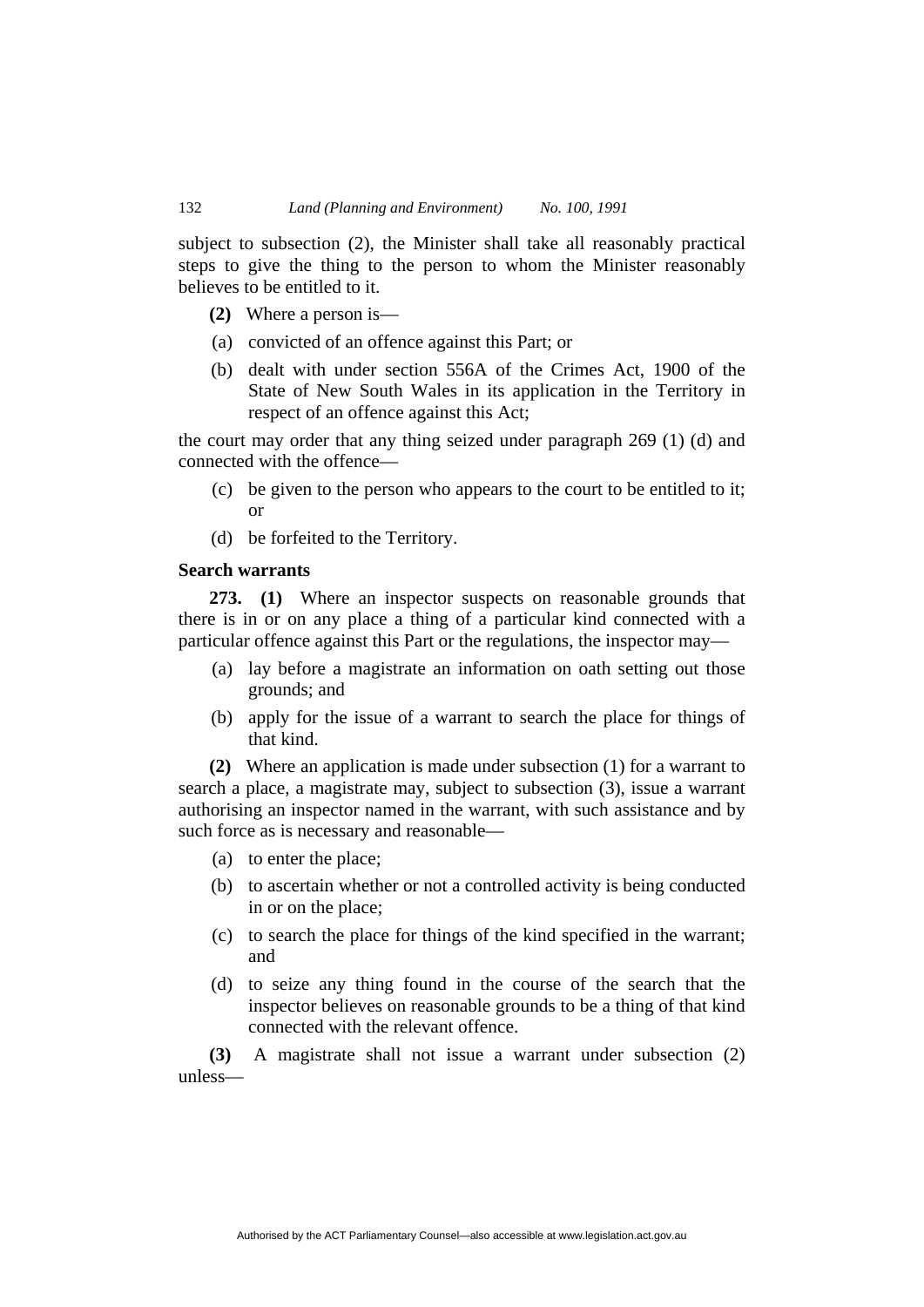- (a) the informant or another person has given the magistrate, either orally or by affidavit, any further information that the magistrate requires concerning the grounds on which the issue of the warrant is being sought; and
- (b) the magistrate is satisfied that there are reasonable grounds for issuing the warrant.
- **(4)** A warrant shall—
- (a) state the purpose for which it is issued;
- (b) specify the nature of the relevant offence;
- (c) specify particular hours during which the entry is authorised, or state that the entry is authorised at any time of the day or night;
- (d) include a description of the kinds of things in relation to which the powers under the warrant may be exercised; and
- (e) specify the date, being a date not later than 28 days after the date of issue of the warrant, on which the warrant ceases to have effect.

#### **Obstruction of inspectors**

**274.** A person shall not, without reasonable excuse, obstruct or hinder an inspector in the exercise of his or her powers under this Part.

Penalty: \$5,000 or imprisonment for 6 months.

# *Division 5—Miscellaneous*

# *Subdivision A—Review of decisions*

## **Review—applicants**

**275. (1)** This section applies to—

- (a) a decision of the Minister—
	- (i) refusing to approve an application under subsection 228 (2);
	- (ii) refusing to give an approval under section 230;
	- (iii) refusing to grant an extension of a period under subsection 233 (3);
	- (iv) refusing to exclude the identity of an objector under section 239;
	- (v) giving an approval under section 245 subject to conditions;
	- (vi) refusing to give an approval under subsection 245 (4);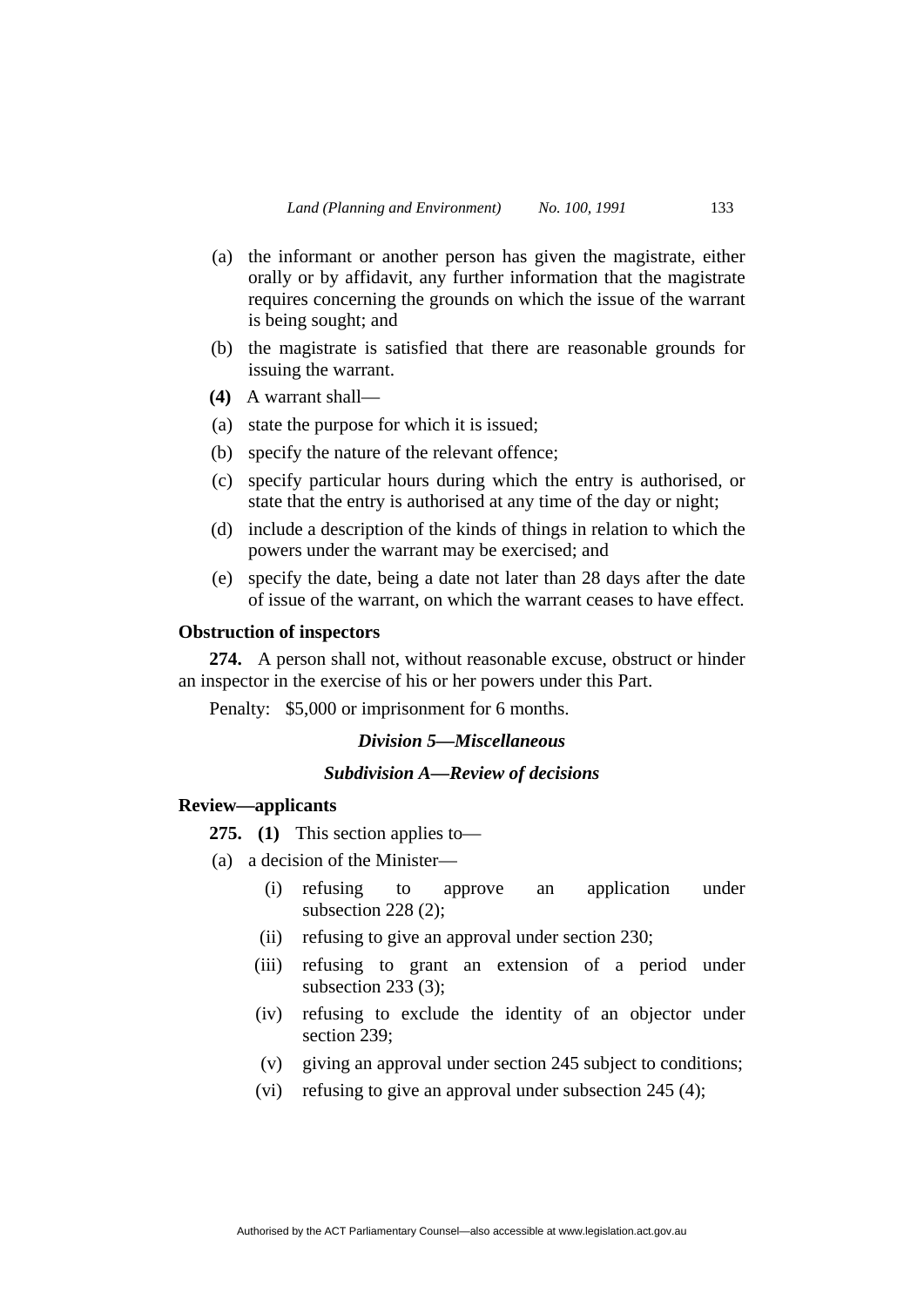- (vii) refusing to amend an approval under section 247;
- (viii) refusing to extend time under section 252; or
	- (ix) revoking an approval under section 253;
- (b) a decision of a concurring authority under paragraph 235 (1) (b) or (c); and
- (c) a decision of the Executive under section 240 or 241.

**(2)** Where the Minister, a concurring authority or the Executive, as the case may be, makes a decision to which this section applies, the person who made the application in respect of which the decision was made may apply to the Tribunal for a review of the decision.

- **(3)** Where—
- (a) an approval that is in force contains a condition that a specified controlled activity is to be conducted to the satisfaction of the Minister or a specified person or body; and
- (b) the Minister or that specified person or body makes a decision that the activity has not been conducted to the satisfaction of the Minister or that person or body;

the applicant to whom the decision relates may apply to the Tribunal for a review of the decision.

**(4)** Where the Minister, a concurring authority or the Executive makes a decision of a kind to which this section applies, the Minister shall cause notice in writing of the decision to be given to the applicant.

**(5)** Where the Minister or a person or body referred to in subsection (3) makes a decision of a kind referred to in that subsection, the Minister, or the person or body making the decision shall cause notice in writing of the decision to be given to the applicant to whom the decision relates, as the case requires.

- **(6)** A notice under subsection (4) or (5) shall—
- (a) include a statement to the effect that, subject to the *Administrative Appeals Tribunal Act 1989*, an application may be made to the Tribunal for a review of the decision to which the notice relates; and
- (b) except where subsection 26 (11) of that Act applies—include a statement to the effect that a person whose interests are affected by the decision may request a statement pursuant to section 26 of that Act.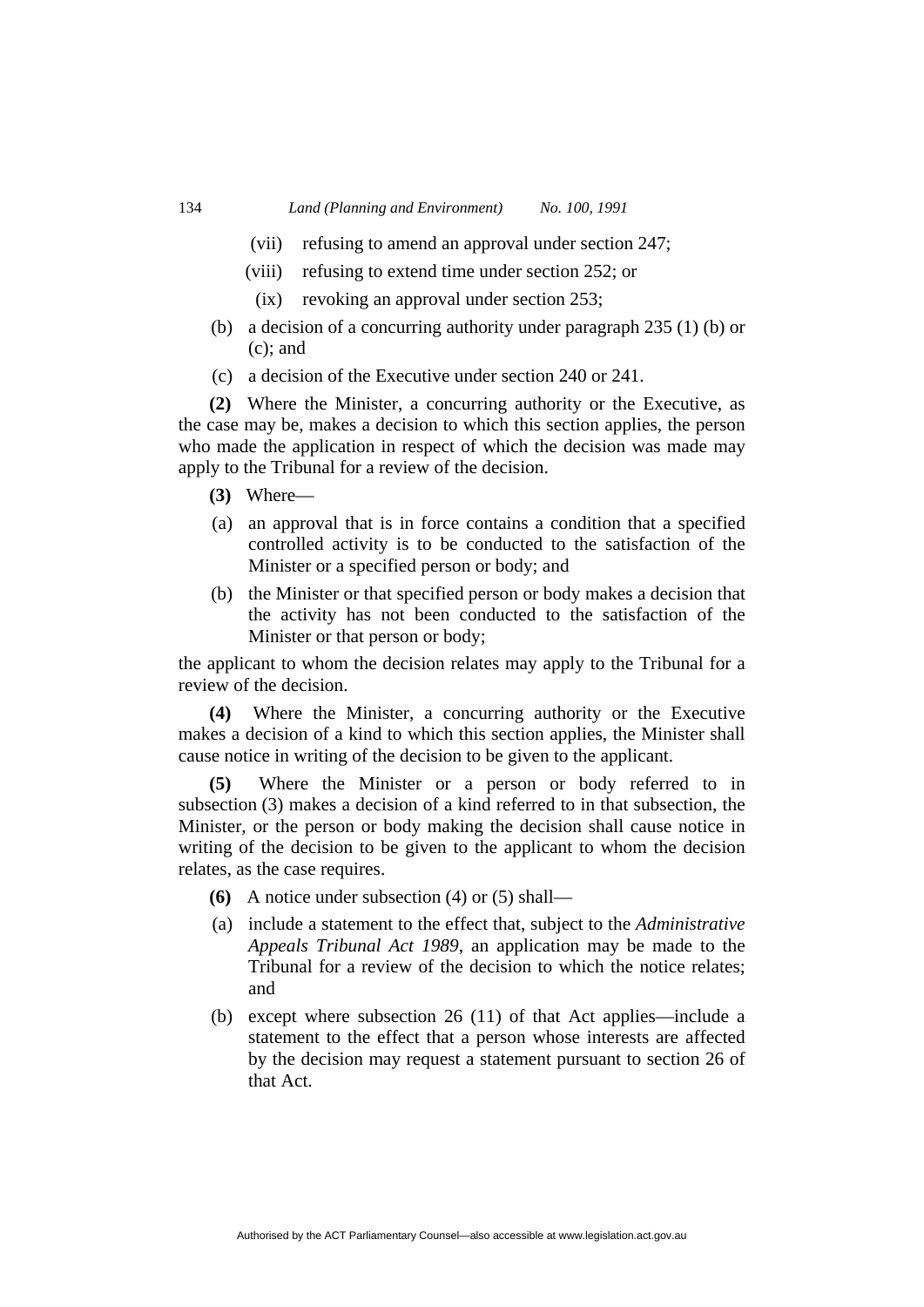**(7)** The validity of a decision to which this section applies is not to be taken to be affected by a failure to comply with subsection (6).

## **Review—objectors, third parties**

**276. (1)** Application for a review of—

- (a) a decision of the Minister to approve an application under section 230 or 245;
- (b) a decision of a concurring authority not to object to the approval of an application under section 235; or
- (c) a decision of the Executive to approve an application under section 240 or 241;

may be made by a person to the Tribunal within 14 days after the day on which the person was notified of the decision if—

- (d) the person making the application is a person who objected under section 237; or
- (e) the Tribunal has reasonable grounds for believing that the applicant was, in the circumstances, unable to object to the making of the decision within the prescribed period.

**(2)** A notice given under section 243 to a person who objected under section 237 shall—

- (a) include a statement to the effect that, subject to the *Administrative Appeals Tribunal Act 1989*, application may be made to the Tribunal, within 14 days after the date of the decision, for a review of the decision to which the notice relates; and
- (b) except where subsection 26 (11) of that Act applies—include a statement to the effect that a person whose interests are affected by the decision may request a statement pursuant to section 26 of that Act.

**(3)** The validity of a decision to which this section applies is not to be taken to be affected by a failure to comply with subsection (2).

**(4)** If regulations are made for the purposes of subsection 229 (8) then, in respect of a decision in respect of which those regulations apply (other than in respect of a matter to which subsection (5) of this section applies), subsection (1) of this section does not apply, and any person whose interests are affected by the decision may apply to the Tribunal for a review of the decision.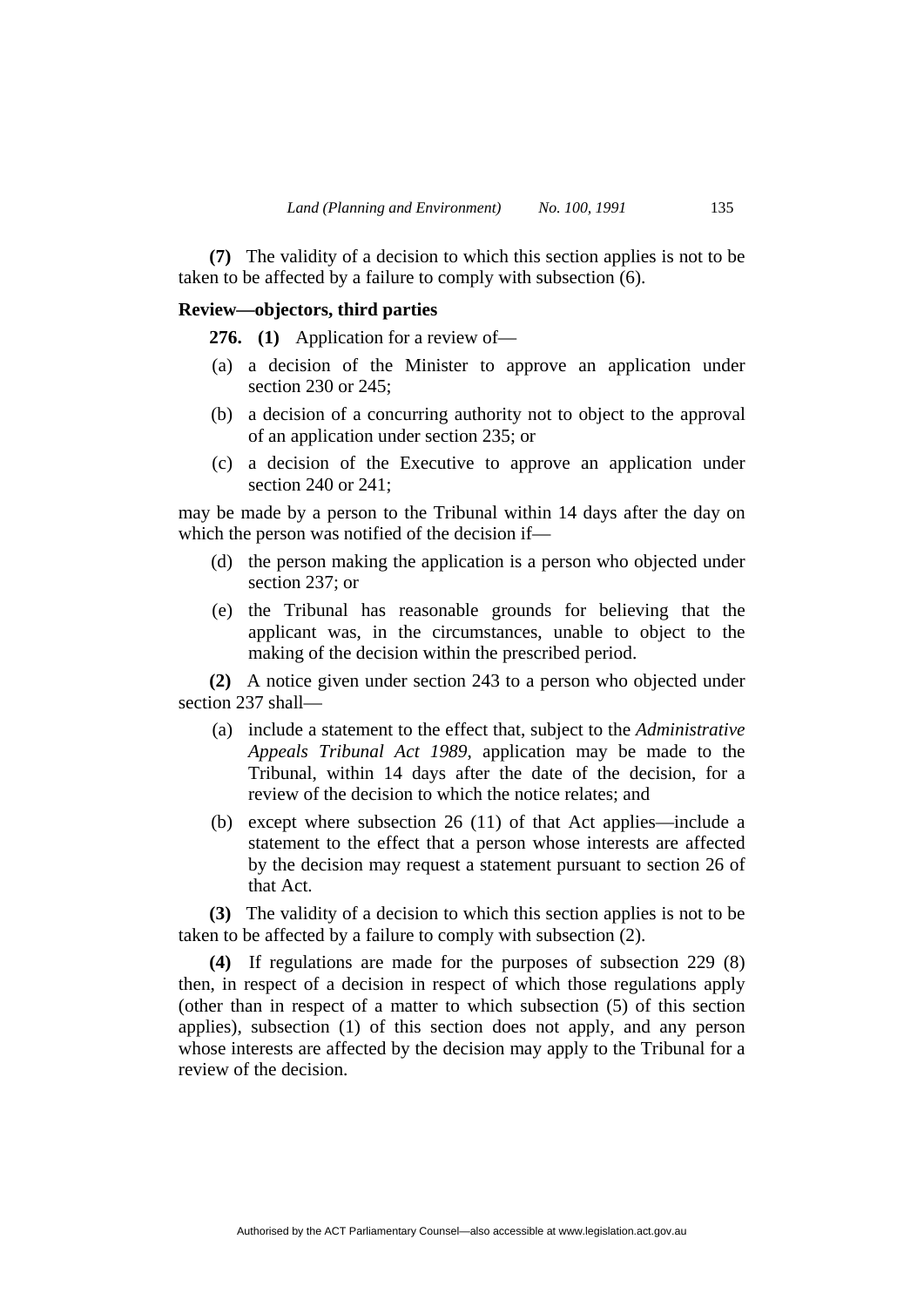**(5)** A person is not entitled to make an application under this section if—

- (a) the Minister has issued a certificate that, an Environmental Impact Statement made, or an Inquiry conducted, under Part IV, has substantially dealt with matters forming the basis of the Minister's decision to give the applicant approval to conduct a controlled activity; or
- (b) circumstances are specified in the Plan pursuant to paragraph 7 (3) (c).

**(6)** At the hearing of a proceeding before the Tribunal, the Tribunal shall have regard to—

- (a) any decisions or recommendations of a Committee of the Legislative Assembly in relation to; and
- (b) any Environmental Impact Statement made, or Inquiry conducted into;

a matter which is in issue in the hearing.

**(7)** A certificate under paragraph (5) (a) shall be tabled in the Legislative Assembly on the first sitting day of the Assembly after the date of the certificate.

## **Review—orders**

**277. (1)** A person whose interests are affected by a decision of the Minister—

- (a) to make an order under section 256;
- (b) to refuse to make an order under section 256; or
- (c) to make an order subject to a direction of a kind referred to in paragraph  $256(5)$  (b);

may apply to the Tribunal for a review of the decision.

**(2)** Where the Minister makes a decision of the kind referred to in subsection (1), the Minister shall cause notice of the decision to be given to the applicant and any other person whose interests are, in the opinion of the Minister, adversely affected by the decision.

- **(3)** A notice under subsection (2) shall—
- (a) include a statement to the effect that, subject to the *Administrative Appeals Tribunal Act 1989*, an application may be made to the Tribunal for a review of the decision to which the notice relates; and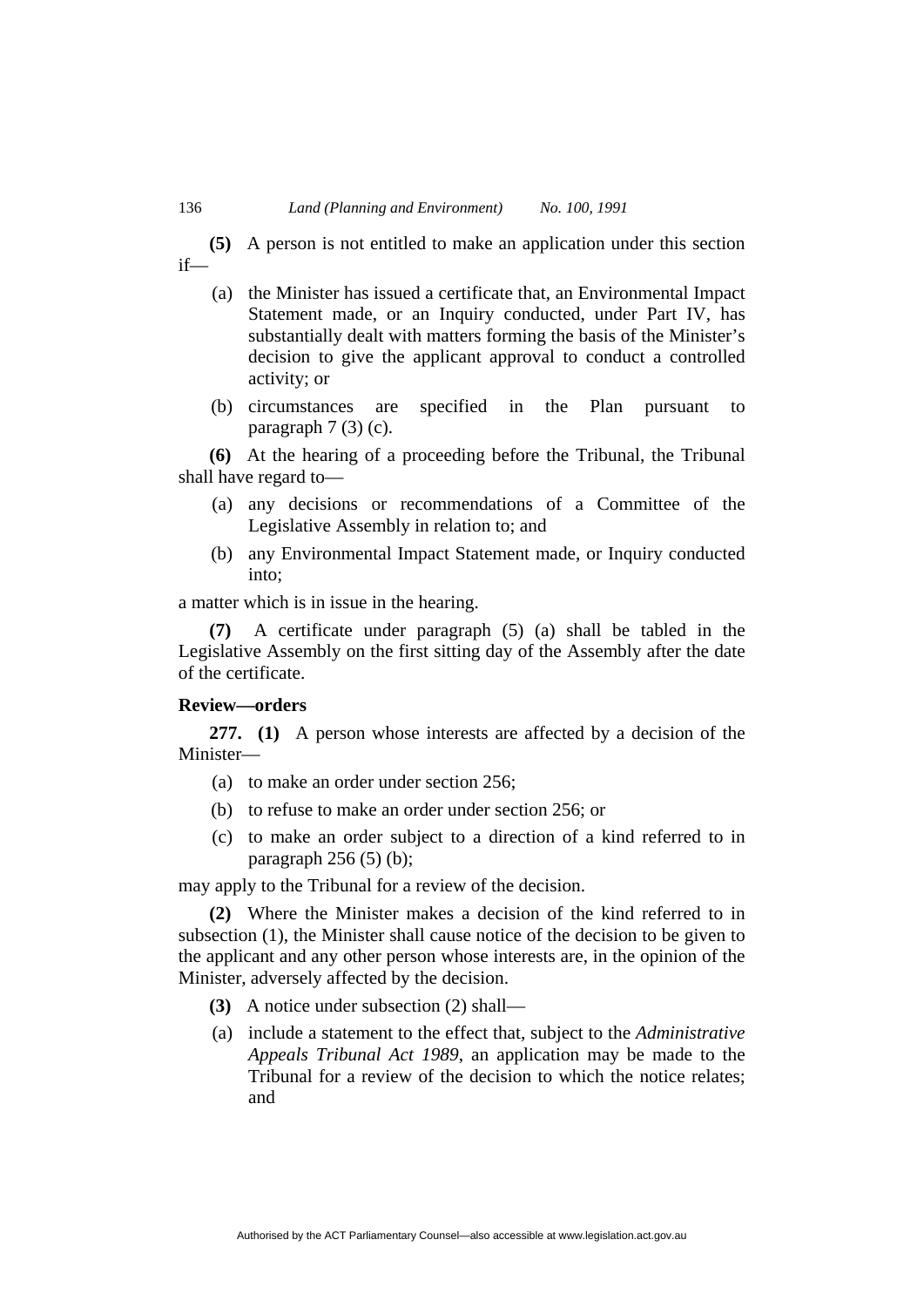(b) except where subsection 26 (11) of that Act applies—include a statement to the effect that a person whose interests are affected by the decision may request a statement pursuant to section 26 of that Act.

**(4)** The validity of a decision to which this section applies is not to be taken to be affected by a failure to comply with subsection (3).

## **Notification of objectors**

**278. (1)** Where an applicant makes an application under section 275 for the review of a decision referred to in paragraph  $275$  (1) (a), (b) or (c), the Minister shall, as soon as practicable after being notified of the application for review, give notice to each concurring authority and to each person who objected under section 237 that the applicant has applied for a review of the decision.

**(2)** A notice under subsection (1) shall include a statement to the effect that the person to whom it is given is entitled, on application to the Tribunal, to be made a party to the proceedings for the review.

#### **Notification of applicants**

**279. (1)** Where an objector makes an application under section 276 for the review of a decision, the objector shall, at the same time, give notice to the person who made the application for approval of the decision in relation to which the objector has applied for review.

**(2)** A notice under subsection (1) shall include a statement to the effect that the person to whom it is given is entitled, on application to the Tribunal, to be made a party to the proceedings for the review.

**(3)** In subsection  $(1)$ —

"objector" means a person referred to in paragraph 276 (1) (d) or (e) and includes a person who has made application under subsection 276 (4).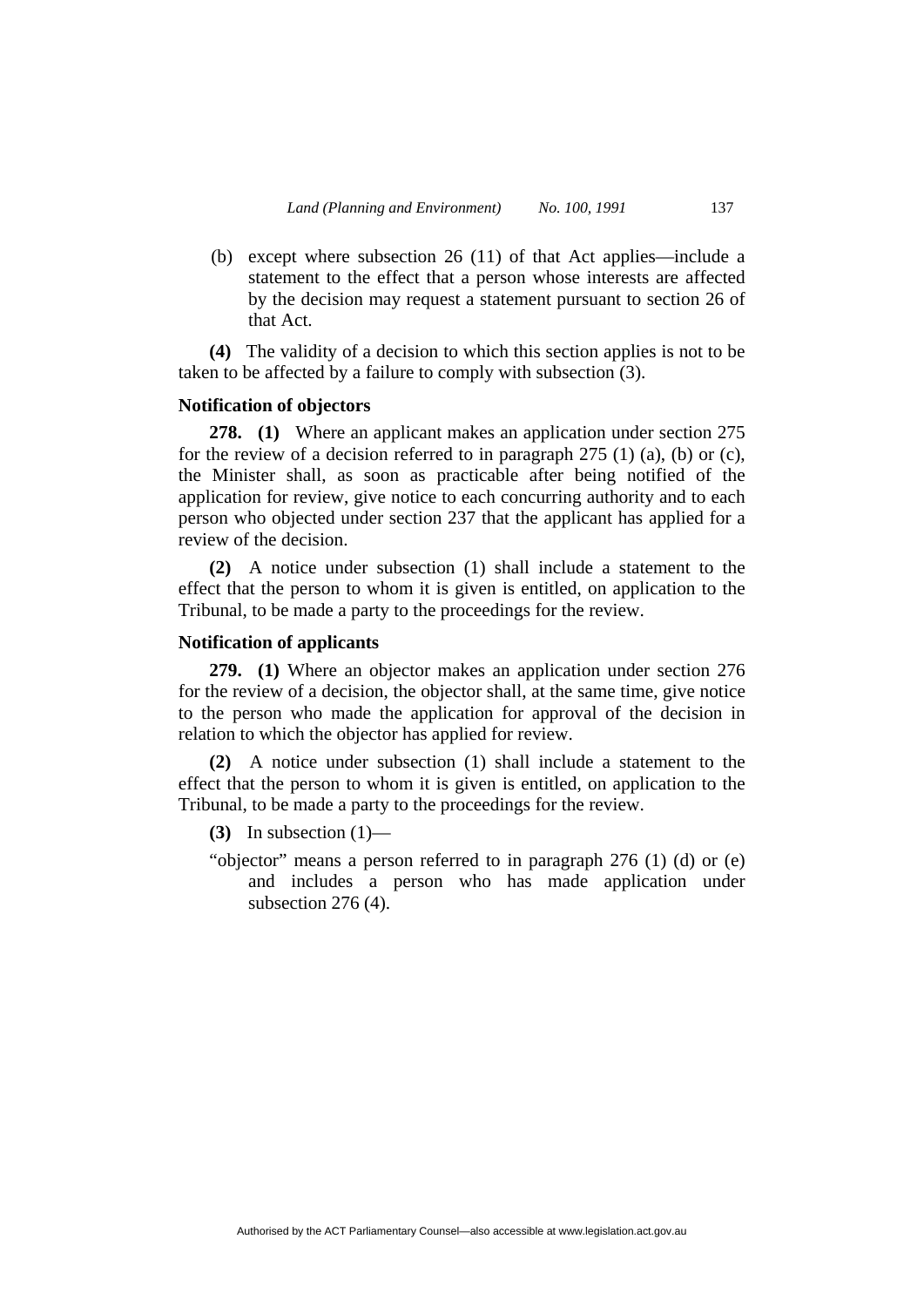## **Modification of section 28 of the** *Administrative Appeals Tribunal Act 1989*

**280.** For the purposes of the application of section 28 of the *Administrative Appeals Tribunal Act 1989* in relation to an application referred to in section 278 or 279 of this Act, section 28 of the first-mentioned Act is modified by inserting after subsection 28 (2) the following subsection:

"(2A) Where an application has been made by a person to the Tribunal for a review of a decision, a person to whom notice has been given under section 278 or 279 of the *Land (Planning and Environment) Act 1991*  may apply, as prescribed, to the Tribunal to be made a party to the proceedings, and the Tribunal shall, by order, make that person a party to the proceedings.".

## **Failure to comply with certain notification requirements**

**281.** The validity of an approval is not to be taken to be affected by a failure by the applicant to comply with subsection 229 (5).

# *Subdivision B—General*

## **Regulations—Part VI**

**282.** The regulations may make provision in relation to—

- (a) the lodging of applications;
- (b) the form and conditions of a bond referred to in paragraph 245 (3) (f), including the method of calculating the amount of the bond and the conditions of payment under the bond;
- (c) the exemption of the Territory or a Territory authority from the requirements of all or any of the provisions of this Part;
- (d) the circumstances, whether generally or in a particular case, in which an exemption under paragraph (c) applies;
- (e) exempting the conduct of a specified controlled activity, or a controlled activity included in a specified class of controlled activities, either absolutely or subject to conditions, from the requirement of all or any of the provisions of this Part or the regulations; and
- (f) the extension of any period within which action is to be taken by the Executive, a person, a concurring authority or the Minister, under this Part or the regulations.

Authorised by the ACT Parliamentary Counsel—also accessible at www.legislation.act.gov.au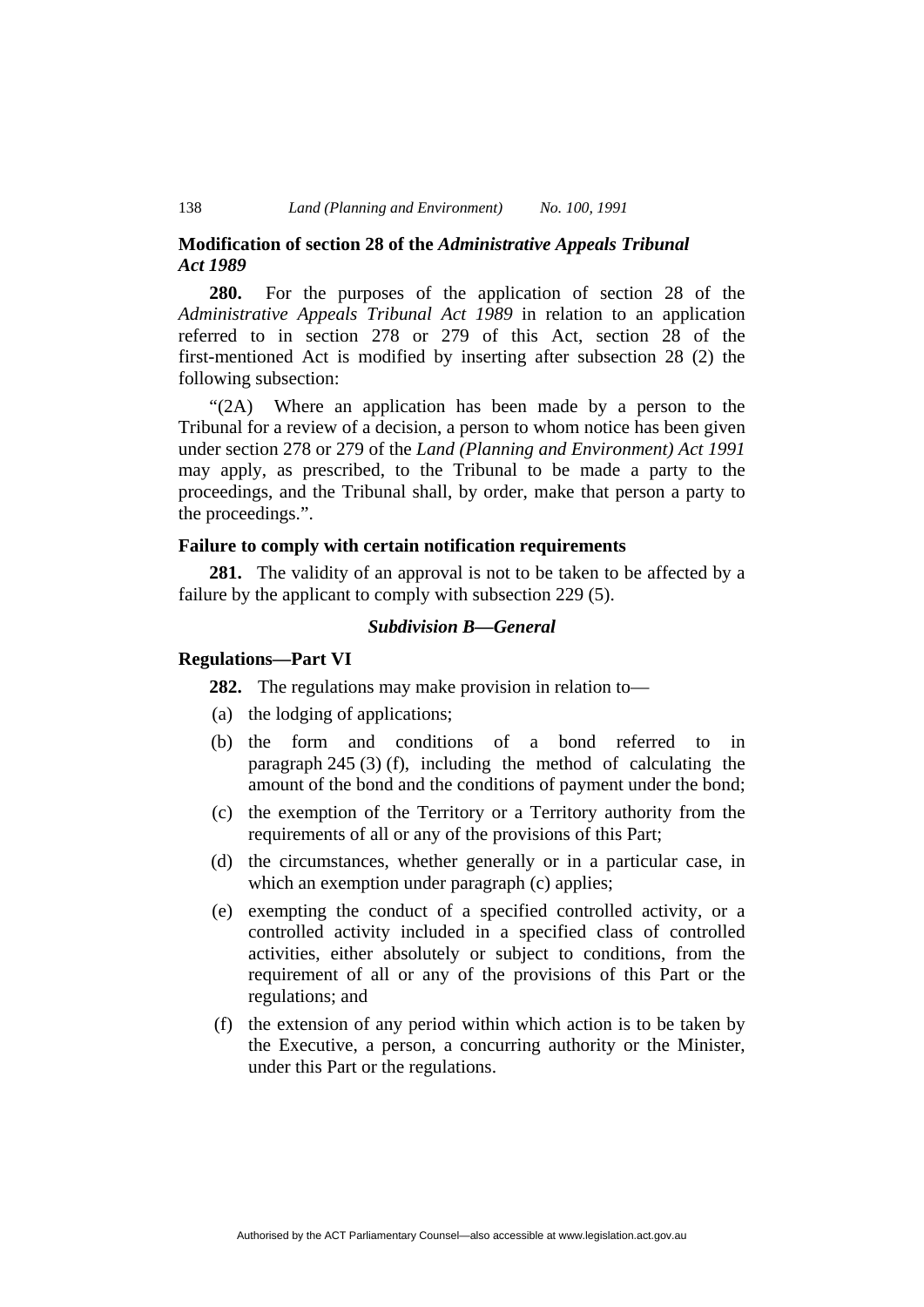#### **PART VII—MISCELLANEOUS**

#### **Persons authorised to exercise powers of the Executive**

**283. (1)** Subject to subsection (3), the Executive may, by instrument, authorise a person to act on its behalf in the exercise of a power in accordance with Part II or V.

**(2)** Where the exercise of a power by the Executive in accordance with this Part is dependent upon the opinion, belief or state of mind of the Executive in relation to a matter and a person has, pursuant to subsection (1), been authorised to exercise that power, the power may be exercised by the person so authorised upon his or her opinion, belief or state of mind in relation to the matter.

**(3)** Subsection (1) does not apply in respect of the exercise of a power of the Executive under subsection 163 (4), 164 (3), 167 (1) or 178 (3).

## **Power of Administrative Appeals Tribunal and Supreme Court**

**284.** Where a person appeals, or purports to appeal, under this Act—

- (a) to the Tribunal; or
- (b) against a determination or decision of the Tribunal to the Supreme Court, and it appears to the Tribunal or Court that—
	- (i) the appeal, or purported appeal, or the decision, or purported decision, against which the appeal, or purported appeal, has been brought is affected by a failure to comply with a requirement of this Act; and
	- (ii) to exercise the powers conferred by this subsection would not be unjust or inequitable;

the Tribunal or the Court may excuse the failure by ordering that, subject to such conditions as may be specified in the order by the Tribunal or the Court, the requirement concerned be dispensed with to the necessary extent.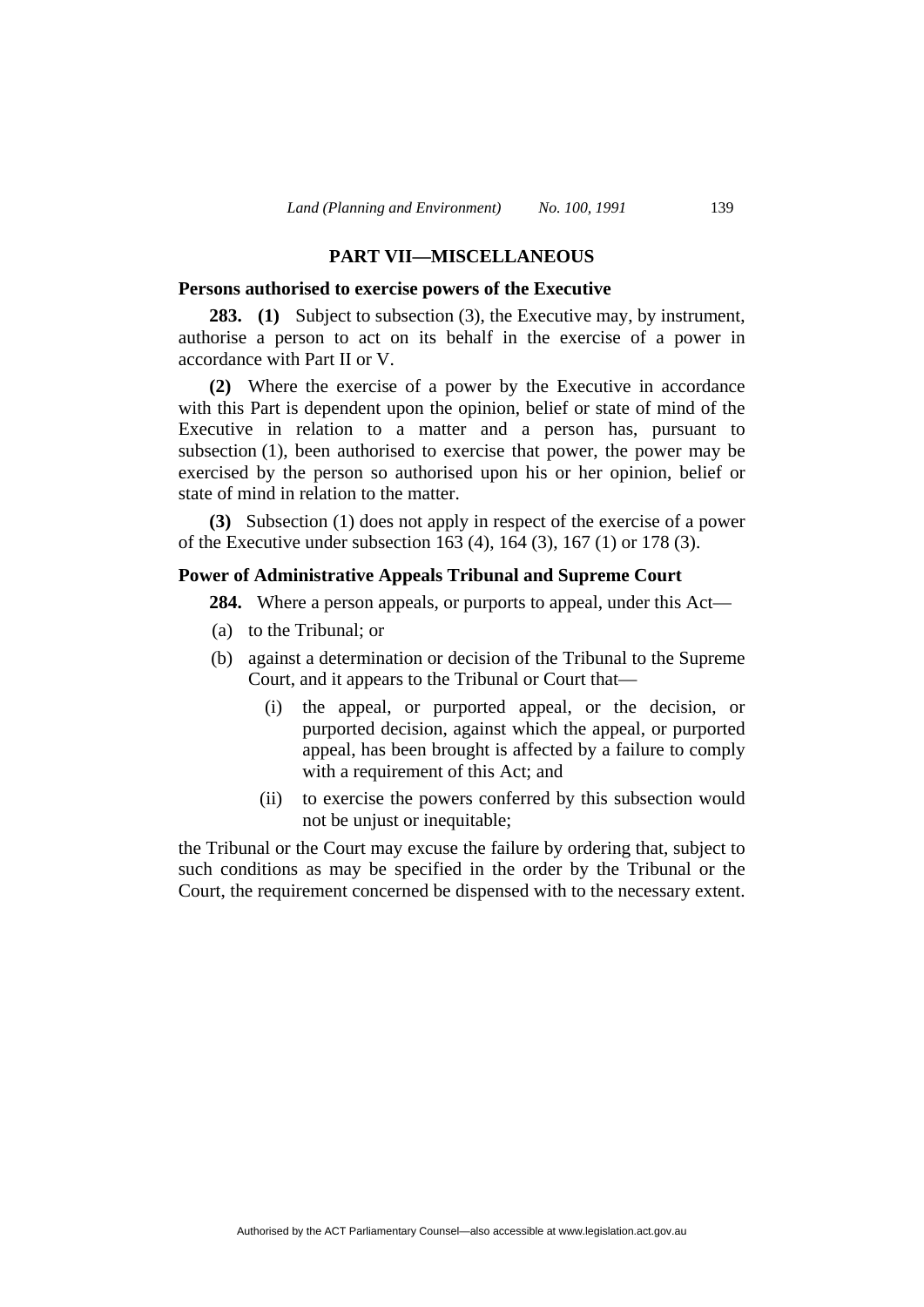#### **Corporations—penalties**

**285.** Except where otherwise expressly provided, a body corporate is convicted of an offence against this Act or the regulations, the penalty that the court may impose is a fine not exceeding 5 times the maximum amount that, but for this section, the court could impose as a pecuniary penalty for that offence.

## **Conduct of directors, servants and agents**

**286. (1)** Where, for the purposes of a prosecution for an offence against this Act, it is necessary to establish the state of mind of a body corporate or a natural person in relation to particular conduct, it is sufficient to show—

- (a) that a director, servant or agent of the body, or a servant or agent of the person, had that state of mind; and
- (b) that the conduct was engaged in by that director, servant or agent within the scope of his or her actual or apparent authority.

**(2)** A reference in subsection (1) to the state of mind of a body or person includes a reference to—

- (a) the knowledge, intention, opinion, belief or purpose of the body or person; and
- (b) the body's or person's reasons for the intention, opinion, belief or purpose.

**(3)** Any conduct engaged in on behalf of a body corporate or a natural person by a director, servant or agent of the body, or a servant or agent of the person, within the scope of his or her actual or apparent authority is to be taken, for the purposes of a prosecution for an offence against this Act, to have been engaged in also by the body or person unless the body or person establishes that reasonable precautions were taken and due diligence was exercised to avoid the conduct.

- **(4)** Where—
- (a) a natural person is convicted of an offence against this Act; and
- (b) the person would not have been convicted of the offence if subsections (1) and (3) had not been enacted;

the person is not liable to be punished by imprisonment for that offence.

**(5)** A reference in this section to a director of a body corporate is to be read as including a reference to a member of a body corporate incorporated for a public purpose by a law of the Territory, the Commonwealth, a State or another Territory.

Authorised by the ACT Parliamentary Counsel—also accessible at www.legislation.act.gov.au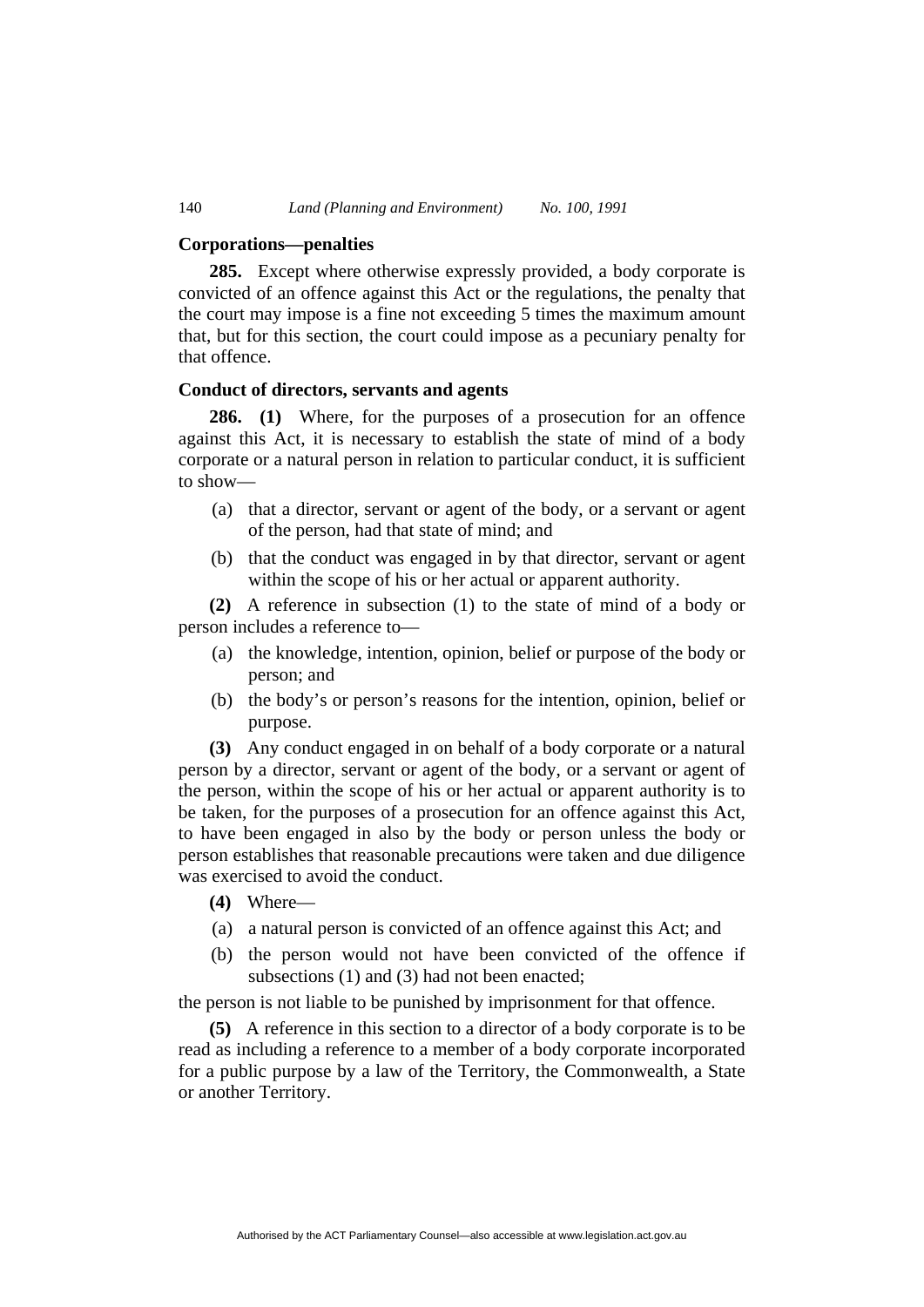**(6)** A reference in this section to engaging in conduct is to be read as including a reference to failing or refusing to engage in conduct.

#### **Power of Minister to determine fees**

**287.** The Minister may, by notice in writing published in the *Gazette*, determine fees for the purposes of this Act.

## **Regulations**

**288.** The Executive may make regulations, not inconsistent with this Act, prescribing—

- (a) matters required or permitted by this Act to be prescribed;
- (b) matters necessary or convenient to be prescribed for carrying out or giving effect to this Act; or
- (c) penalties, for offences against the regulations, not exceeding—
	- (i) if the offender is a natural person—a fine of \$1,000; or
	- (ii) if the offender is a body corporate—a fine of \$5,000.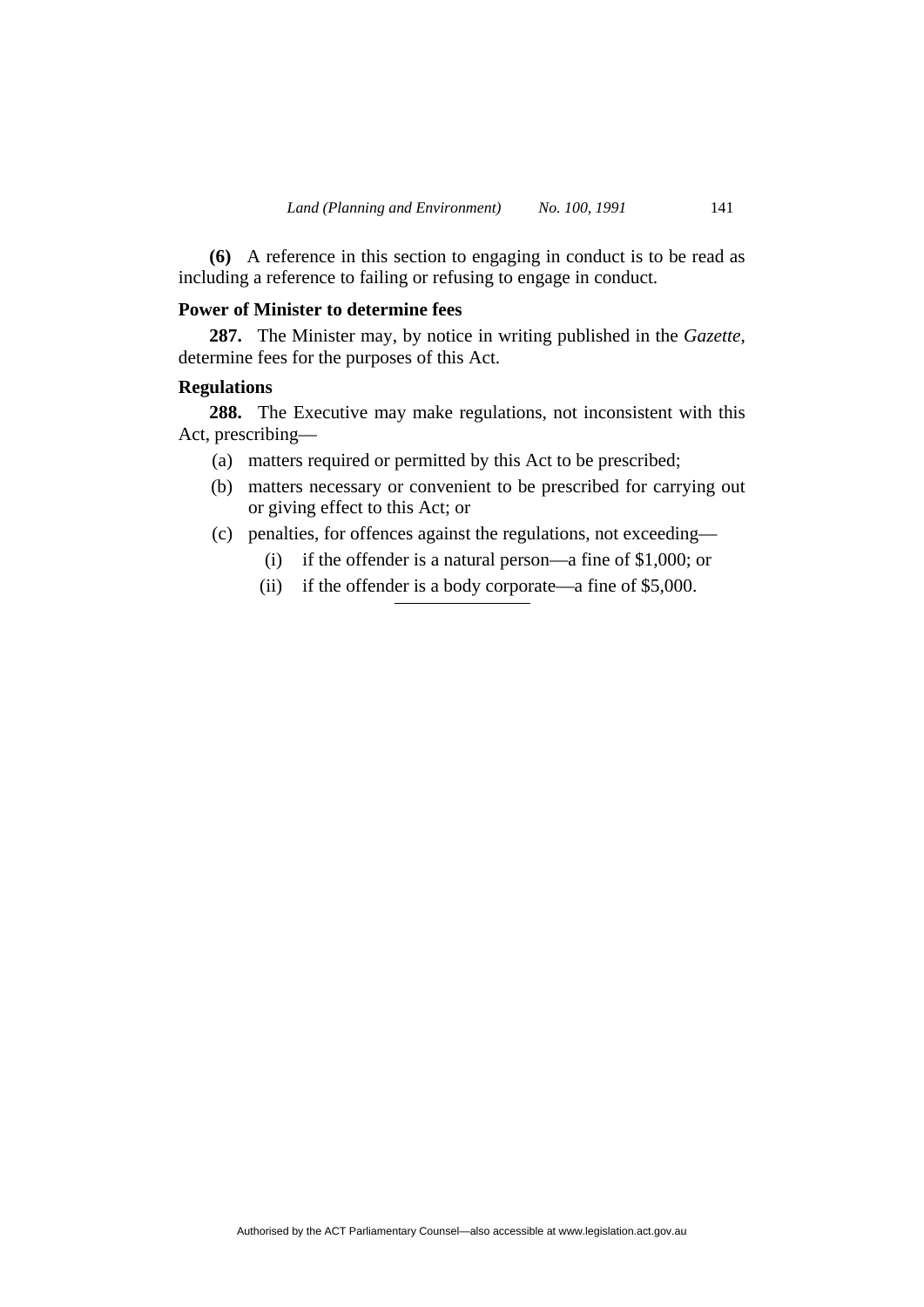| MANAGEMENT OBJECTIVES FOR PUBLIC LAND |    |                                                                                                                                                                                                                                                                   |  |  |
|---------------------------------------|----|-------------------------------------------------------------------------------------------------------------------------------------------------------------------------------------------------------------------------------------------------------------------|--|--|
| Reserve                               |    | Management objectives                                                                                                                                                                                                                                             |  |  |
| Wilderness area                       | 1. | To conserve the natural environment<br>in a manner ensuring that disturbance<br>to that environment is minimal.                                                                                                                                                   |  |  |
|                                       | 2. | To provide for the use of the area<br>(other than by vehicles or other<br>mechanised<br>equipment)<br>for<br>recreation by limited numbers of<br>people,<br>that<br>SO <sub>1</sub><br>as<br>to<br>ensure<br>opportunities<br>solitude<br>for<br>are<br>provided. |  |  |
| National park                         | 1. | To conserve the natural environment.                                                                                                                                                                                                                              |  |  |
|                                       | 2. | To provide for public use of the area<br>recreation,<br>for<br>education<br>and<br>research.                                                                                                                                                                      |  |  |
| Nature reserve                        | 1. | To conserve the natural environment.                                                                                                                                                                                                                              |  |  |
|                                       | 2. | To provide for public use of the area<br>for<br>recreation. education<br>and<br>research.                                                                                                                                                                         |  |  |
| Special purpose reserve               | 1. | To provide for public and community<br>use of the area for recreation and<br>education.                                                                                                                                                                           |  |  |
| Cemetery or burial ground             | 1. | To provide for the burial of the dead<br>and the storage of the ashes of the<br>dead.                                                                                                                                                                             |  |  |
|                                       | 2. | To conserve the natural environment.                                                                                                                                                                                                                              |  |  |
| Sport and recreation reserve          | 1. | To provide for public and community<br>use of the area for sport<br>and<br>recreation.                                                                                                                                                                            |  |  |
| Urban open space                      | 1. | To provide for public and community<br>use of the area.                                                                                                                                                                                                           |  |  |
|                                       | 2. | To develop the area for public and<br>community use.                                                                                                                                                                                                              |  |  |
| Lake                                  | 1. | To prevent and control floods by<br>providing a reservoir to receive flows<br>from rivers,<br>creeks<br>and<br>urban<br>run-offs.                                                                                                                                 |  |  |
|                                       | 2. | To prevent and control pollution of<br>waterways.                                                                                                                                                                                                                 |  |  |
|                                       | 3. | To provide for public use of the lake<br>for recreation.                                                                                                                                                                                                          |  |  |
|                                       | 4. | To provide a habitat for fauna and<br>flora.                                                                                                                                                                                                                      |  |  |

# **SCHEDULE 1** Section 195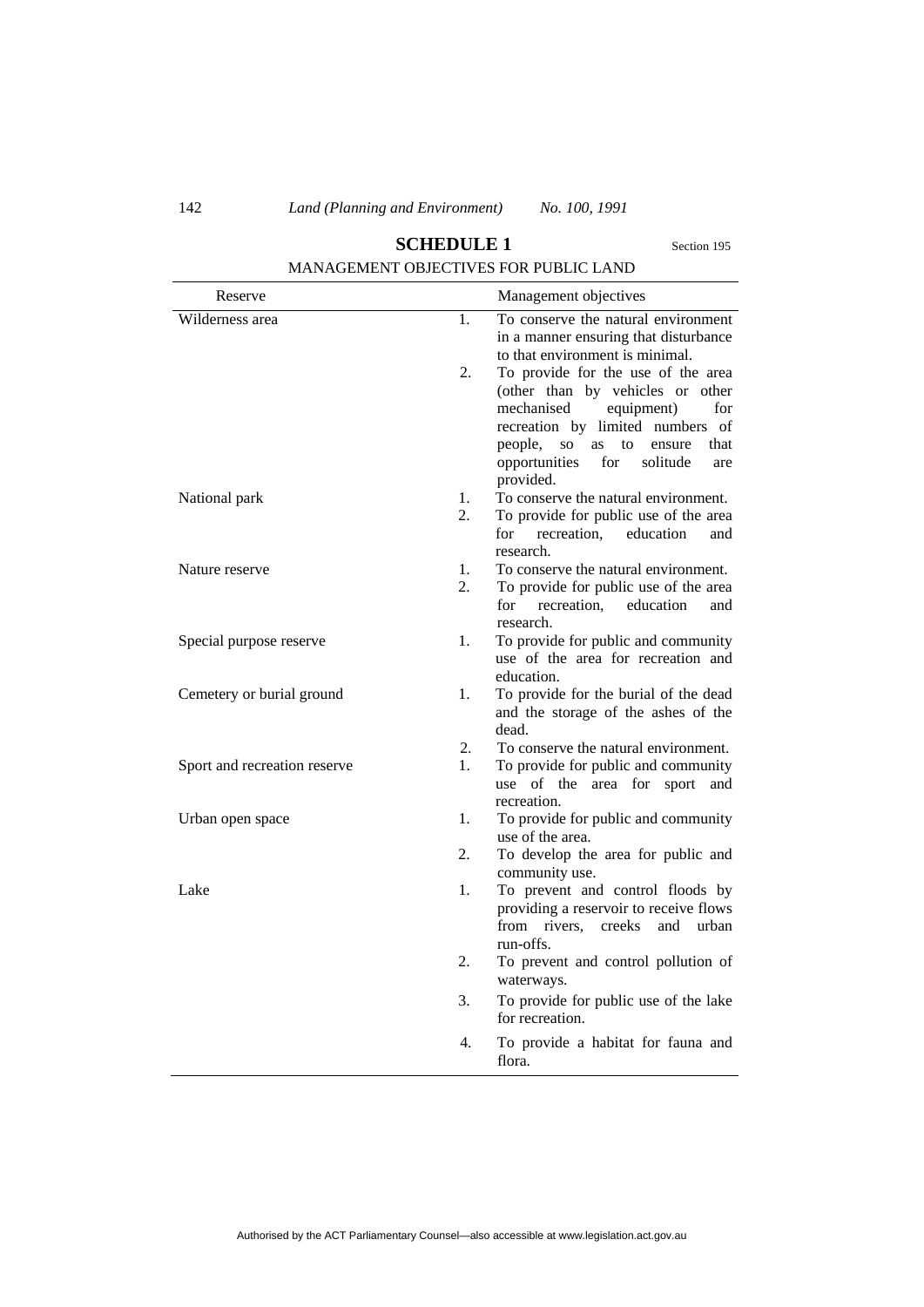#### **SCHEDULE 2** Section 56

## **CRITERIA FOR THE ASSESSMENT OF THE HERITAGE SIGNIFICANCE OF PLACES**

- **1.** Under section 56 of the *Land (Planning and Environment) Act 1991* the criteria for the assessment of the heritage significance of places are:
	- (i) a place which demonstrates a high degree of technical and/or creative achievement, by showing qualities of innovation or departure or representing a new achievement of its time;
	- (ii) a place which exhibits outstanding design or aesthetic qualities valued by the community or a cultural group;
	- (iii) a place which demonstrates a distinctive way of life, taste, tradition, religion, land use, custom, process, design or function which is no longer practised, is in danger or being lost, or is of exceptional interest;
	- (iv) a place which is highly valued by the community or a cultural group for reasons of strong or special religious, spiritual, cultural, educational or social associations;
	- (v) a place which is the only know or only comparatively intact example of its type;
	- (vi) a place which is a notable example of a class of natural or cultural places or landscapes and which demonstrates the principal characteristics of that class;
	- (vii) a place which has strong or special associations with person, group, event, development or cultural phase which played a significant part in local or national history;
	- (viii) a place which represents the evolution of a natural landscape, including significant geological features, landforms, biota or natural processes;
	- (ix) a place which is a significant habitat or locality for the life cycle of native species; for rare, endangered or uncommon species; for species at the limits of their natural range; or for district occurrences of species;
	- (x) a place which exhibits unusual richness, diversity or significant transitions of flora, fauna or natural landscapes and their elements; or
	- (xi) a place which demonstrates a likelihood of providing information which will contribute significantly to a wider understanding of natural or cultural history, by virtue of its use as a research site, teaching site, type locality or benchmark site.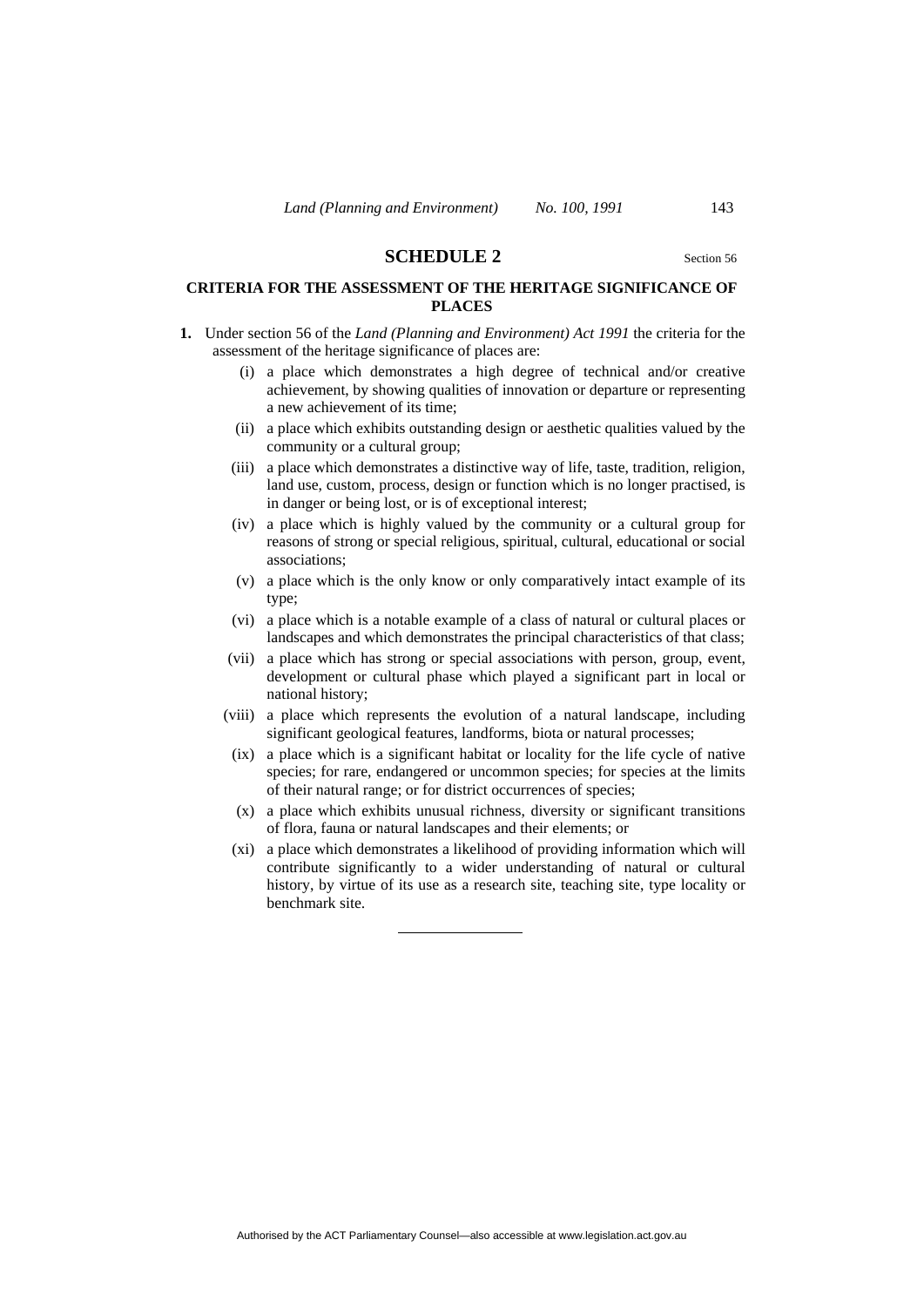#### **SCHEDULE 3** Section 115

#### **CONTENT OF PRELIMINARY ASSESSMENTS**

**1.** The following format is to be used for a preliminary assessment required under section 115.

#### 1. **GENERAL INFORMATION**

- 1.1 **Name and Address of Proponent.** This is to include the details of any ACT government authority or agency.
- 1.2 **Details of the Contact.** This is to include the contact officer within any ACT government authority or agency.
- 1.3 **Status of the Project.** Advise the current position on the planning of the project, studies commenced or planned and the proposed targets for planning, development or construction.

#### 1.4 **Location of the Project.**

- (a) project site description sufficient for precise location on a map or a map included to show the exact site location.
- (b) information on possible future extensions.

#### 1.5 **Description of the Project.**

- (a) the type and form of the project including supporting developments including those not the responsibility of the proponent;
- (b) the purpose and need for the project, intended utilisation and operation of the facilities;
- (c) the relationship of the project with surrounding development, to connected facilities and services or to other proposed projects.

#### 2. **EXISTING ENVIRONMENTAL CONDITIONS**

- 2.1 **Description of Project Site.** A brief description of the overall appearance and current land use with mention made of any special features including the built and natural heritage factors, if any of the site.
- 2.2 **Description of Region Surrounding the Project Site.** Significant differences between the site and surrounding areas should be noted—eg. variation in population density, watershed, proximity to watercourses and water bodies.
- 2.3 **Current Land Use Policy and Lease Conditions of the Site.**
- 3. **POTENTIAL IMPACT OF THE PROJECT ON THE ENVIRONMENT.**
- 3.1 **On the Physical Environment.**
- 3.2 **On the Human Environment.**
- 3.3 **On the Non-human Biological Environment**
- 3.4 **Potentially Beneficial Impacts.**
- 4. **SUMMARY AND CONCLUSIONS**
- 4.1 A summary of the potential benefits and disadvantages of the project. Can the benefits to the community be said to offset any unavoidable permanent or temporary adverse effects?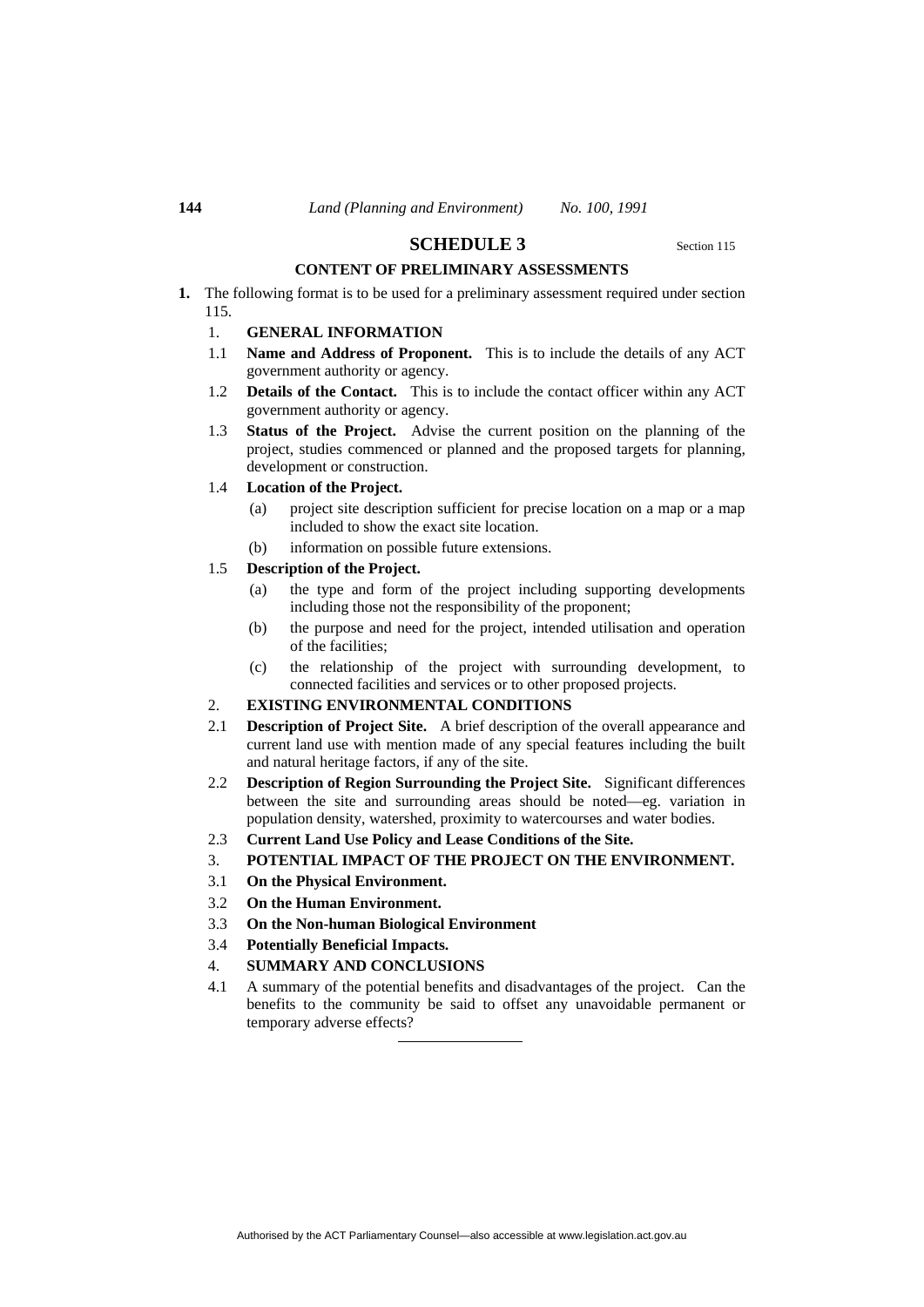# **SCHEDULE 4** Sections 4, 222, 223,

225, 230, 235, 240, 241, 247, 250-252 and 254

# CONTROLLED ACTIVITIES: CONCURRING AUTHORITIES: PENALTIES

| Column 1       | Column <sub>2</sub>                                                                                                                                                                                       | Column <sub>3</sub>                                                                                                    | Column 4 |
|----------------|-----------------------------------------------------------------------------------------------------------------------------------------------------------------------------------------------------------|------------------------------------------------------------------------------------------------------------------------|----------|
| Item           | Controlled activity                                                                                                                                                                                       | Concurring authority                                                                                                   | Penalty  |
| $\mathbf{1}$   | Work<br>affecting<br>the<br>for<br>the<br>requirements<br>conservation of the heritage<br>significance of places included<br>in the Heritage Places Register<br>or an interim Heritage Places<br>Register | The Planning<br>Authority<br>and<br>the<br>Conservator                                                                 | \$20,000 |
| $\mathfrak{2}$ | The execution of a variation of<br>a lease of Territory Land                                                                                                                                              | The Minister and the<br><b>Planning Authority</b>                                                                      | \$1,000  |
| 3              | The execution of a new lease<br>for the purpose of effecting the<br>subdivision or consolidation of<br><b>Territory Land</b>                                                                              | The Minister and the<br>Planning Authority                                                                             | \$1,000  |
| $\overline{4}$ | Subject to the Plan, the use of<br>residential land for carrying on<br>a profession, trade, occupation<br>or calling on the land                                                                          | The Minister and the<br><b>Planning Authority</b>                                                                      | \$5,000  |
| 5              | An activity specified pursuant<br>to paragraph $7(3)(c)$ to be a<br>controlled activity for the<br>purposes of this Act                                                                                   | The authority specified<br>Plan whose<br>the<br>in<br>permission is required                                           | \$5,000  |
| 6              | Encroachment onto, over or<br>under public land within the<br>meaning of Part V, or a public<br>road within the meaning of<br>that Part                                                                   | The<br>Minister,<br>the<br>Planning Authority and<br>the Conservator                                                   | \$5,000  |
| $\tau$         | Mining                                                                                                                                                                                                    | The Minister and the<br>Planning Authority                                                                             | \$5,000  |
| 8              | Public works                                                                                                                                                                                              | The Minister and the<br>Planning<br>Authority,<br>and,<br>respect<br>in<br>of<br>public<br>land,<br>the<br>Conservator | \$25,000 |